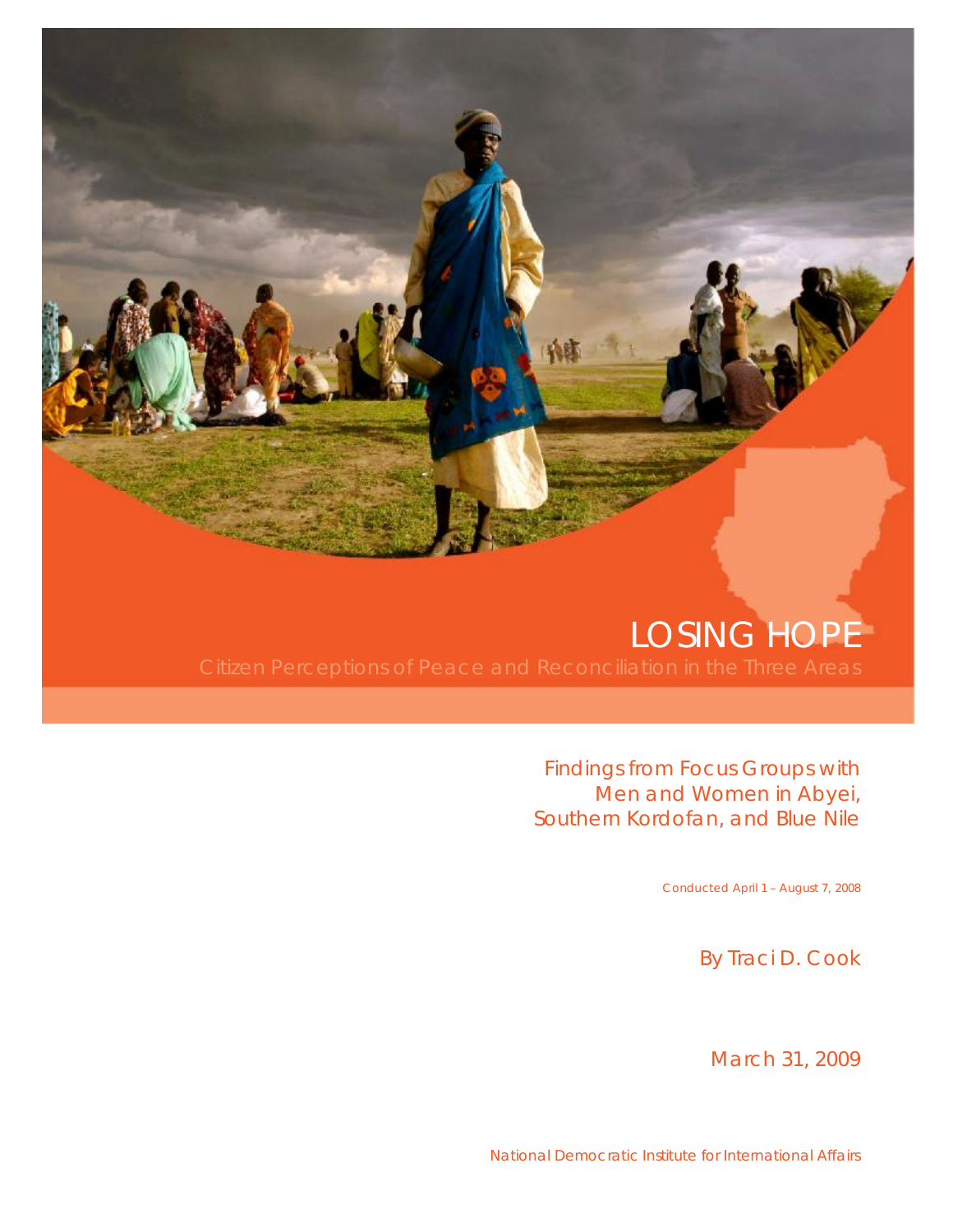

2030 M Street, NW, Fifth Floor Washington, DC 20036 Telephone: 202-728-5500 Fax: 202-728-5520 Website: www.ndi.org

This report and the National Democratic Institute's (NDI) focus group research in Sudan are made possible by the generous support of the American people through the United States Agency for International Development (under associate cooperative agreement no. 623-A-00-04-0009). The opinions expressed herein are those of the author(s) and do not necessarily reflect the views of USAID or the United States Government.

Questions about the content of the document should be directed to Kathy Gest, NDI Director of Public Affairs, (202) 728-5535, kgest@ndi.org.

Copyright© National Democratic Institute 2009. All rights reserved. Portions of this work may be reproduced and/or translated for noncommercial purposes provided NDI is acknowledged as the source of the material and is provided copies of any translation.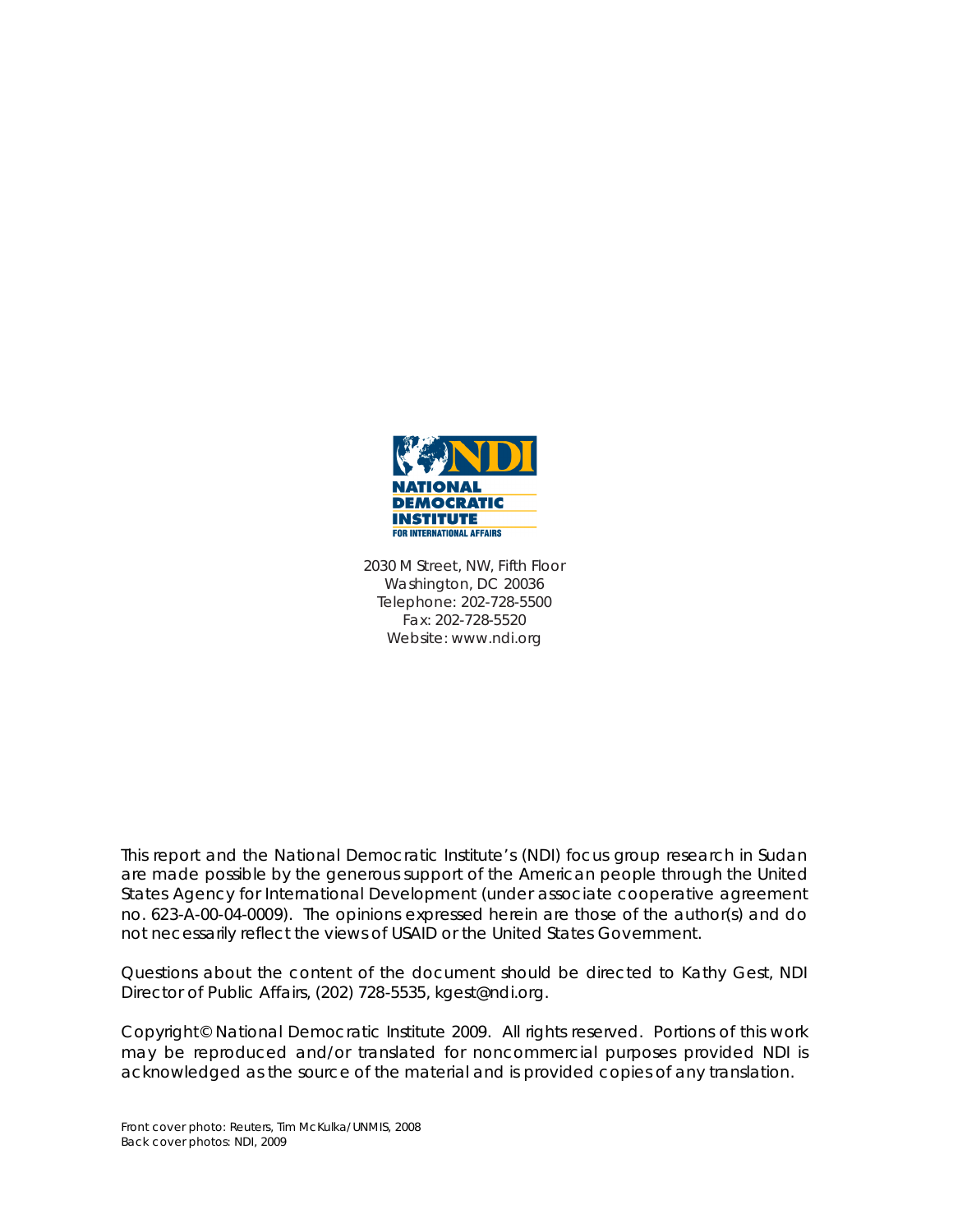

# LOSING HOPE

Citizen Perceptions of Peace and Reconciliation in the Three Areas

Findings from Focus Groups with Men and Women in Abyei, Southern Kordofan and Blue Nile

Conducted April 1-August, 7, 2008

By Traci D. Cook

March 31, 2009

National Democratic Institute for International Affairs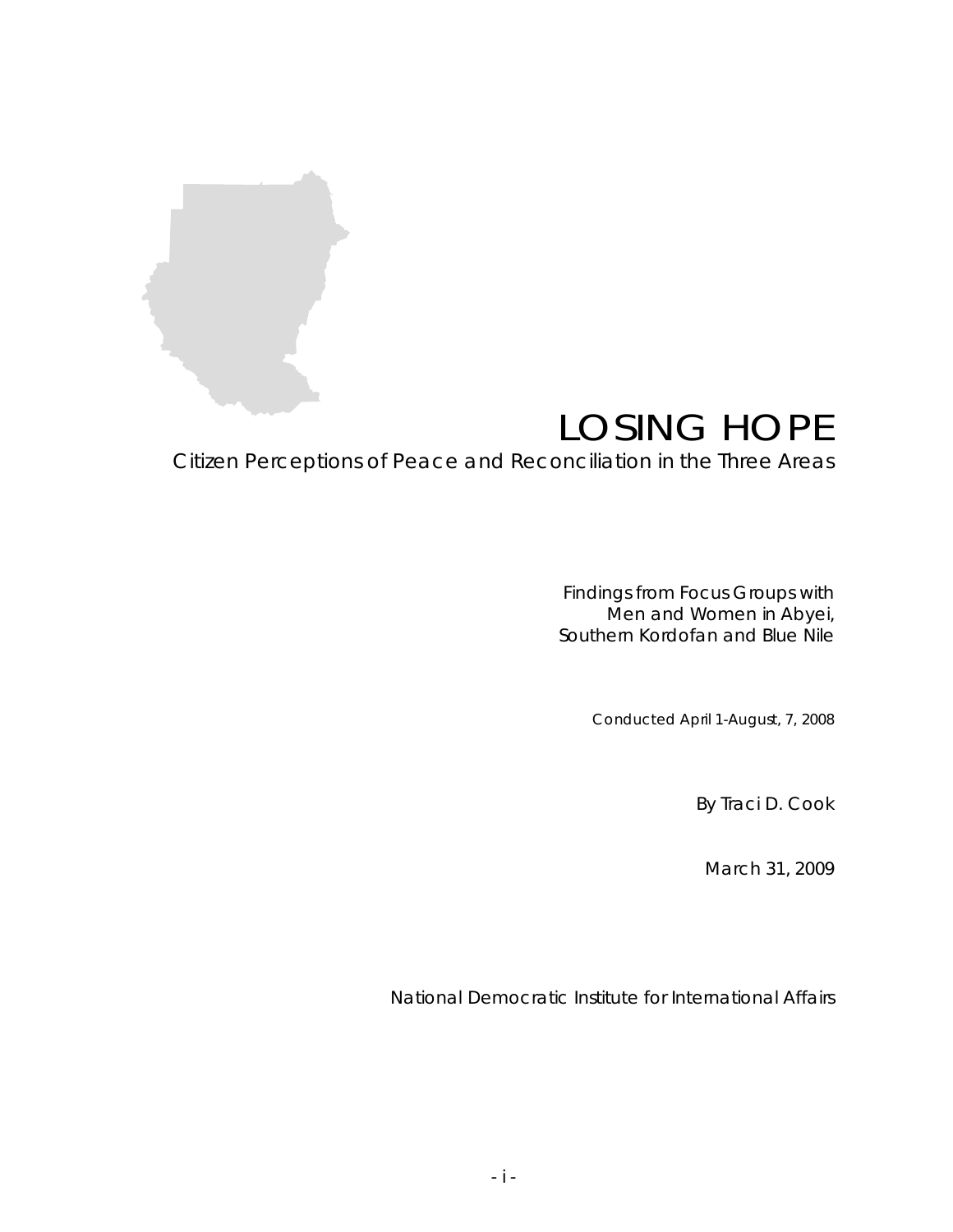## **CONTENTS**

| 1.  | Ethnicity defines personal identity for Nuba and Funj; Arabs highlight nationality and religion  11  |  |
|-----|------------------------------------------------------------------------------------------------------|--|
| 2.  |                                                                                                      |  |
| 3.  |                                                                                                      |  |
| 4.  |                                                                                                      |  |
| 5.  |                                                                                                      |  |
| 6.  |                                                                                                      |  |
| 7.  |                                                                                                      |  |
| 8.  | Nuba-Arab relationship threat to peace; good inter-ethnic relations reported in Blue Nile21          |  |
| 9.  |                                                                                                      |  |
| 10. |                                                                                                      |  |
| 11. |                                                                                                      |  |
| 12. |                                                                                                      |  |
| 13. |                                                                                                      |  |
| 14. |                                                                                                      |  |
| 15. |                                                                                                      |  |
| 16. |                                                                                                      |  |
| 17. |                                                                                                      |  |
| 18. |                                                                                                      |  |
| 19. |                                                                                                      |  |
| 20. |                                                                                                      |  |
| 21. | Unity preferred by all; Nuba and Funj mistakenly believe CPA provides them with referendum option 37 |  |
| 22. |                                                                                                      |  |
|     |                                                                                                      |  |
| 1.  |                                                                                                      |  |
| 2.  |                                                                                                      |  |
| 3.  | Tighter security, troop removal and protocol implementation could have prevented crisis  43          |  |
| 4.  |                                                                                                      |  |
| 5.  |                                                                                                      |  |
| 6.  |                                                                                                      |  |
| 7.  |                                                                                                      |  |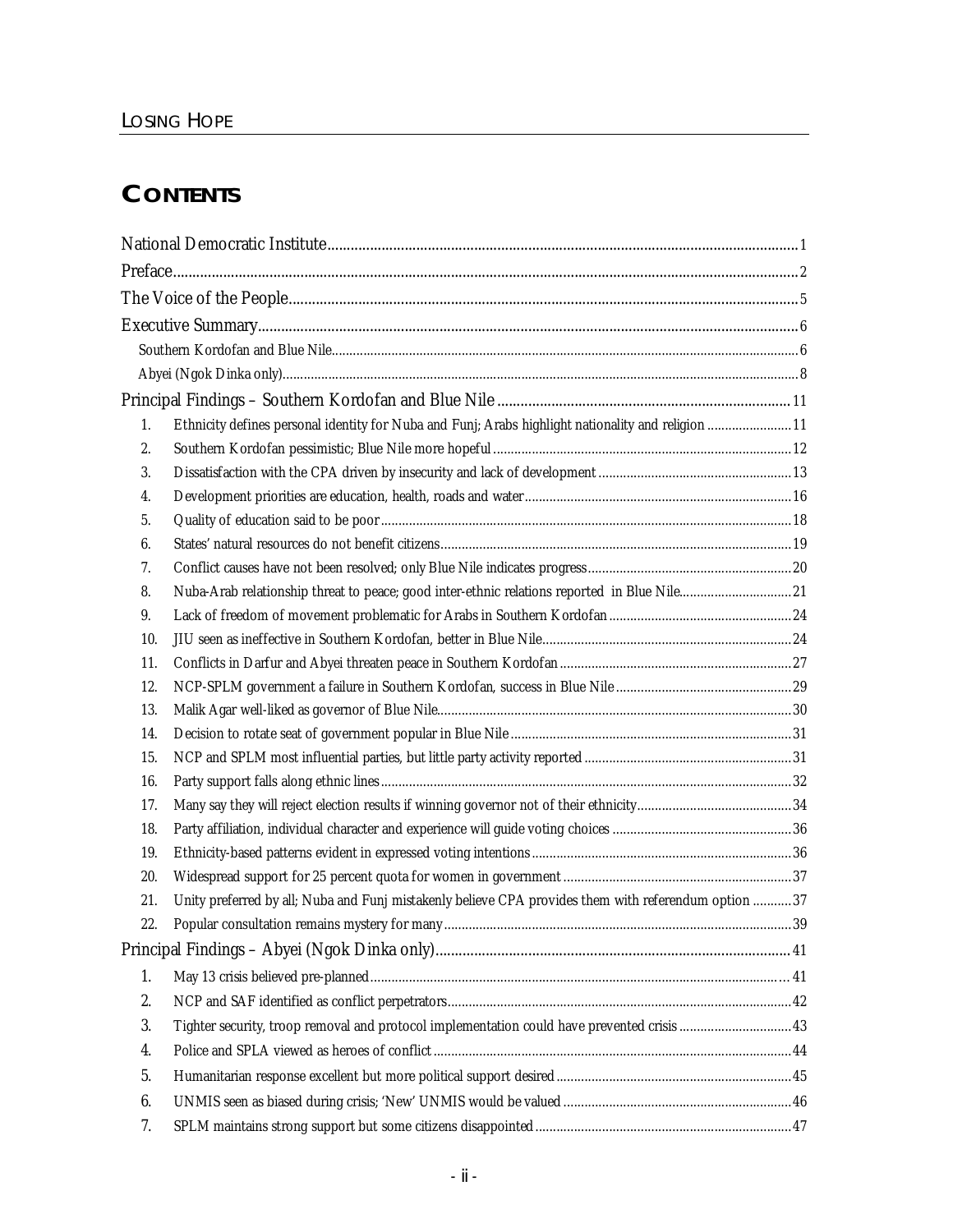# NATIONAL DEMOCRATIC INSTITUTE

| 8.  |  |
|-----|--|
| 9.  |  |
| 10. |  |
| 11. |  |
| 12. |  |
| 13. |  |
| 14. |  |
| 15. |  |
| 16. |  |
| 17. |  |
| 18. |  |
| 19. |  |
| 20. |  |
| 21. |  |
| 22. |  |
| 23. |  |
|     |  |
|     |  |
|     |  |
|     |  |
|     |  |
|     |  |
|     |  |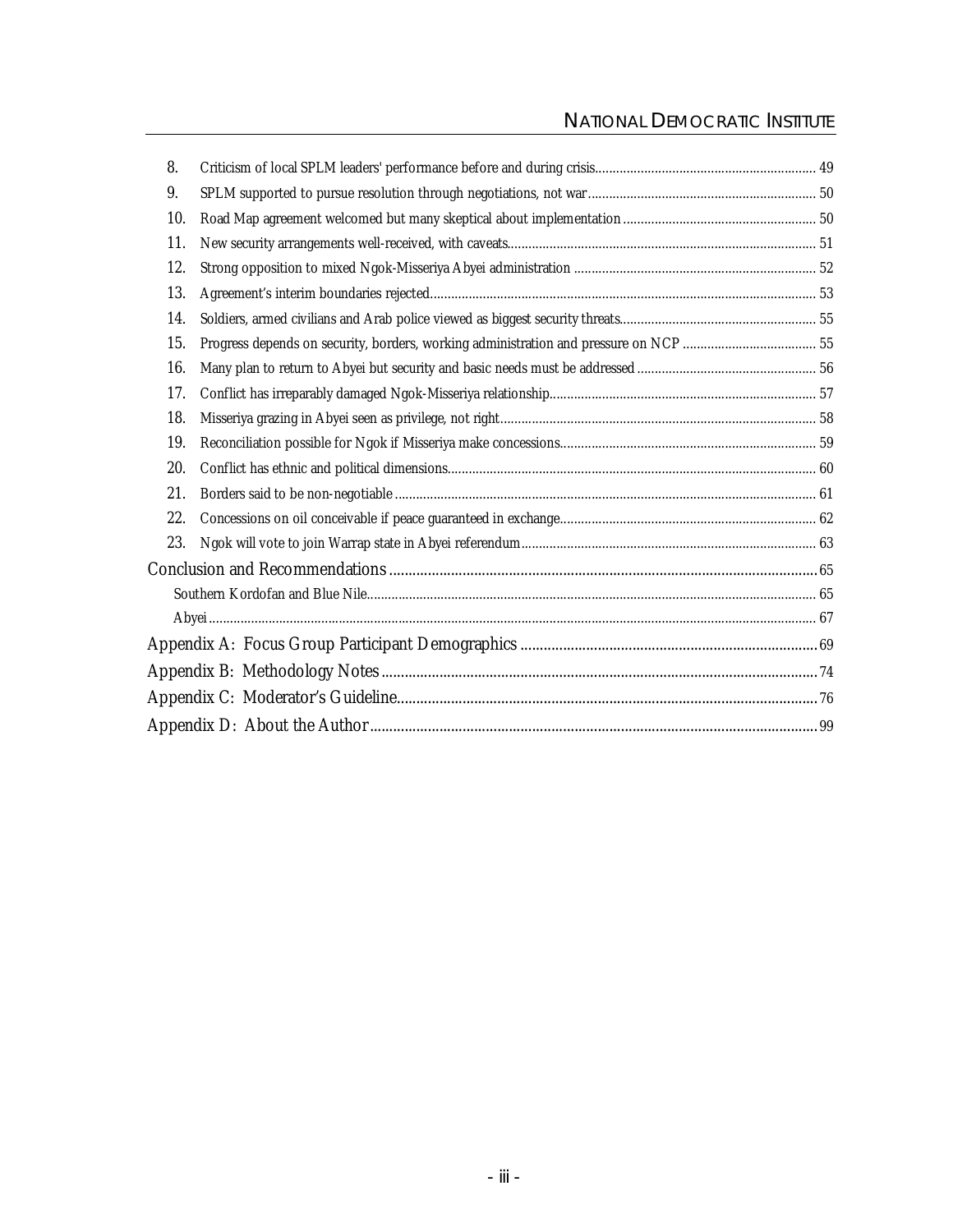

This map is illustrative only and and its inclusion does not imply endorsement of specific geographical boundaries. Source: United Nations 2007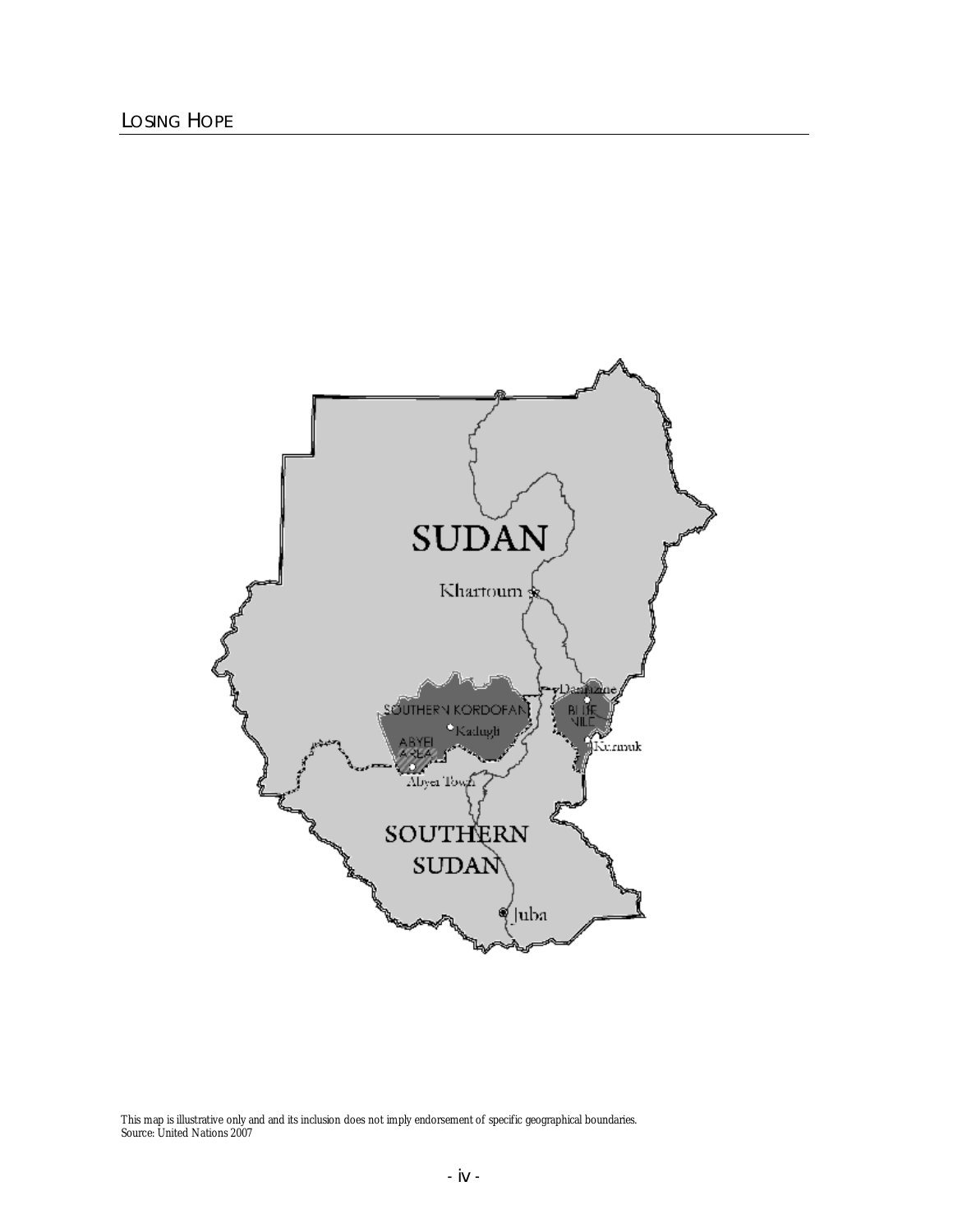## **NATIONAL DEMOCRATIC INSTITUTE**

The National Democratic Institute (NDI) is a nonprofit organization working to strengthen and expand democracy worldwide. Calling on a global network of volunteer experts, NDI provides practical assistance to civic and political leaders advancing democratic values, practices and institutions. NDI works with democrats in every region of the world to build political and civic organizations safeguard elections and promote citizen participation, openness and accountability in government.

Democracy depends on legislatures that represent citizens and oversee the executive, independent judiciaries that safeguard the rule of law, political parties that are open and accountable, and elections in which voters freely choose their representatives in government. Acting as a catalyst for democratic development, NDI bolsters the institutions and processes that allow democracy to flourish.

*Build Political and Civic Organizations:* NDI helps build the stable, broad-based and wellorganized institutions that form the foundation of a strong civic culture. Democracy depends on these mediating institutions-the voice of an informed citizenry, which link citizens to their government and to one another by providing avenues for participation in public policy.

*Safeguard Elections:* NDI promotes open and democratic elections. Political parties and governments have asked NDI to study electoral codes and to recommend improvements. The Institute also provides technical assistance for political parties and civic groups to conduct voter education campaigns and to organize election monitoring programs. NDI is a world leader in election monitoring, having organized international delegations to monitor elections in dozens of countries, helping to ensure that polling results reflect the will of the people.

*Promote Openness and Accountability:* NDI responds to requests from leaders of government, parliament, political parties and civic groups seeking advice on matters from legislative procedures to constituent service to the balance of civil/military relations in a democracy. NDI works to build legislatures and local governments that are professional, accountable, open and responsive to their citizens.

International cooperation is key to promoting democracy effectively and efficiently. It also conveys a deeper message to new and emerging democracies that while autocracies are inherently isolated and fearful of the outside world, democracies can count on international allies and an active support system. Headquartered in Washington, D.C., with field offices in every region of the world, NDI complements the skills of its staff by enlisting volunteer experts from around the world, many of whom are veterans of democratic struggles in their own countries and share valuable perspectives on democratic development.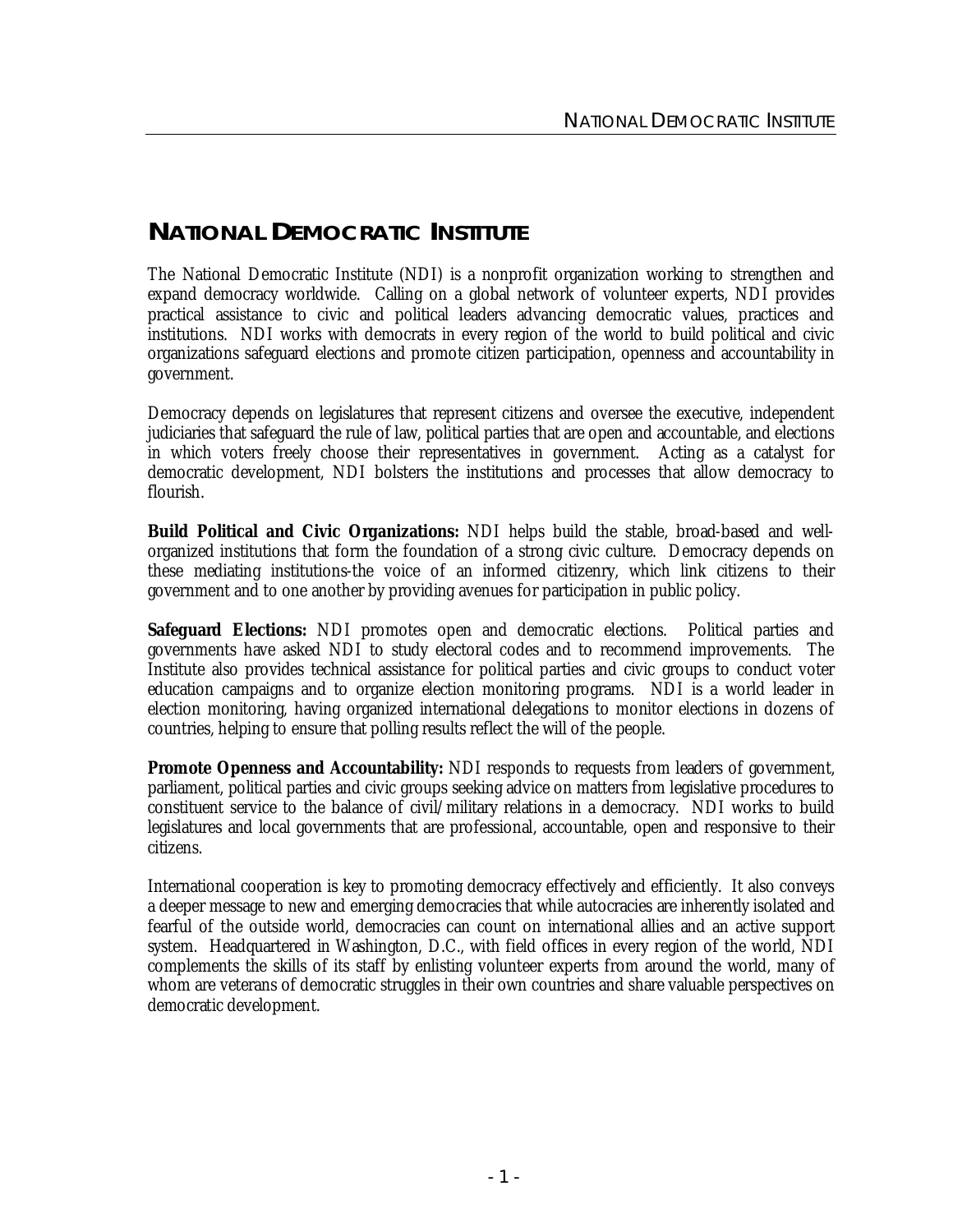## **PREFACE**

When the Comprehensive Peace Agreement (CPA) was signed on January 9, 2005, it contained separate protocols for the resolution of conflict in the Three Areas of Southern Kordofan, Blue Nile and Abyei. With their ethnic diversity, resource wealth and border disputes, the Three Areas represent a microcosm of Sudan: their problems are those that have plagued the country for decades and contributed to its seemingly endless internal conflict. Indeed, the CPA faces its toughest test in the Three Areas. Provisions that succeed in promoting peace at the intersection between North and South will likely succeed elsewhere. Conversely, where the CPA fails to address the root causes of conflict, or where implementation of the agreement is inadequate, the consequences are likely to be felt first and most acutely in the Three Areas. In a 2006 NDI study, participants in Abyei, Southern Kordofan and Blue Nile highlighted the fragility of peace and warned that, despite the signing of the CPA, many issues remained unresolved. This second in-depth look at the Three Areas, based on 62 focus group discussions conducted from April-August 2008 with 731 participants, seeks to determine to what extent the CPA is providing viable and lasting solutions for the inhabitants of this critical region of Sudan.

**Focus Group Results and Usage.** Focus groups are semi-structured group discussions directed by a moderator and following a pre-set guideline. Unless otherwise noted, the conclusions presented here represent views commonly and repeatedly cited during the groups. The interaction between participants in a focus group setting provides insight into how citizens think and feel and is an even more powerful means of understanding why those attitudes exist. Information gathered in this way takes into consideration citizen values and needs and is critical to helping decision-makers test their assumptions and incorporate the will of the people into policy-making.

**A Snapshot of Public Opinion.** Any public opinion research, including focus groups, is only a snapshot of opinion at the moment the research is undertaken. Public opinion is dynamic and evolves as people experience and react to major events, particularly in post-conflict environments such as the Three Areas. Therefore, the conclusions reached in this report can only be said to represent opinions when the research was undertaken. NDI conducts focus groups in Southern Sudan and/or the Three Areas approximately once every six months, and is thus able to capture any change in attitudes and measure that change against baseline information from previous research.

**A Qualitative Research Tool.** Focus groups are a qualitative, not a quantitative, research instrument. Although focus groups are a superior research method in teasing out the meanings behind commonly-held attitudes, the total number of participants in focus group research is always relatively small and thus is not statistically representative of the larger population. This report reflects the opinions of the citizens of the Three Areas who participated in this study. General terms, such as 'people' and 'citizens' may be used on occasion in this report as a convenience to represent the attitudes of those participants; however, the Focus Group Participant Demographics chart as well as the Methodology Notes appearing at the end of the report should be consulted by all readers to understand the sub-set of individuals interviewed for this study.

**Participant Perceptions vs. Political Realities.** The *perceptions* of participants in these focus groups (and indeed in any research) do not necessarily reflect *reality*. In the context of the Three Areas, for example, the perception of participants regarding progress in the implementation of the CPA may differ from the reality at the political level. The reasons for this are many. Communication is difficult in Sudan, and so current information is not always available. Also,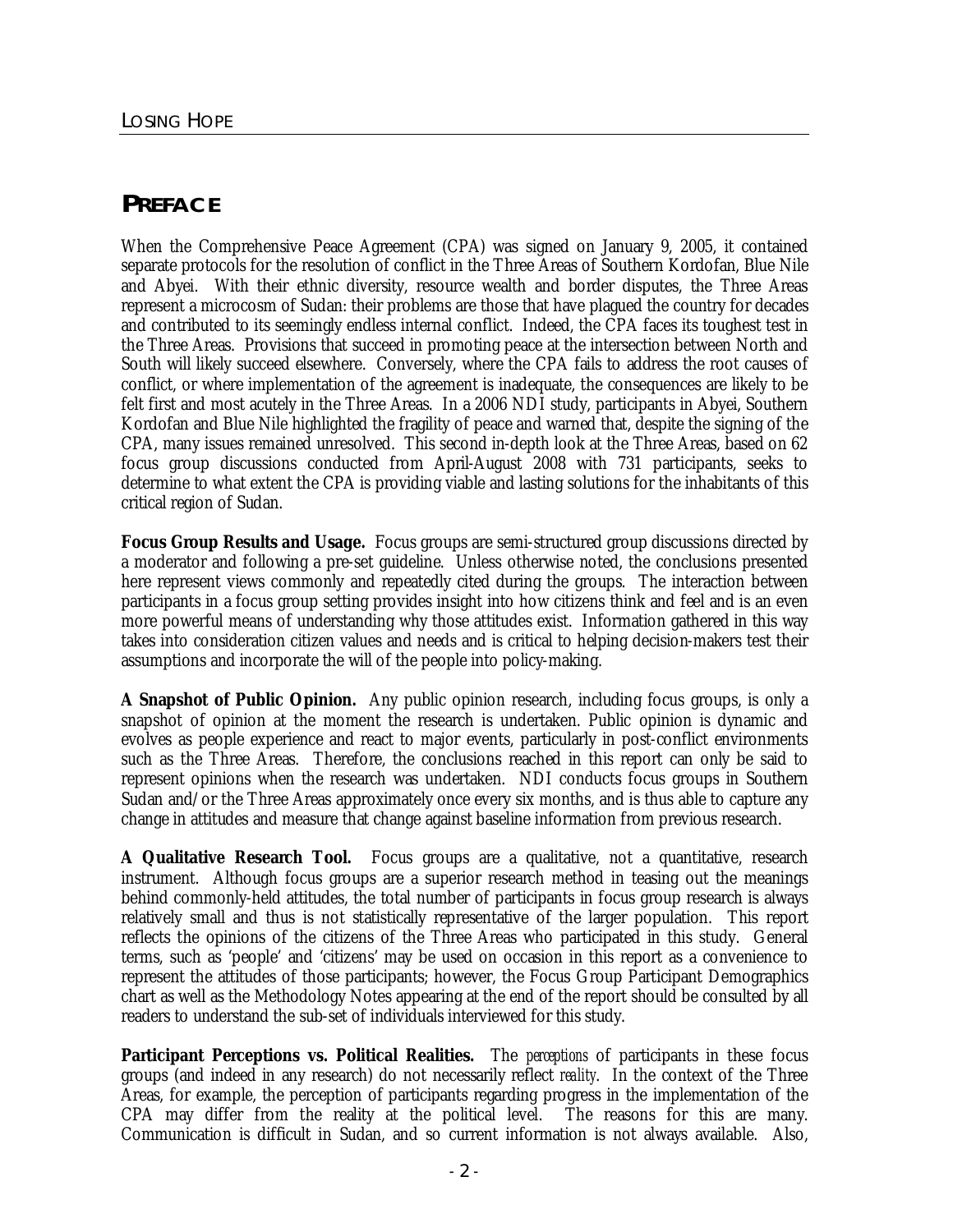ordinary citizens often judge progress based on the change in their own lives. Larger political gains or improvements in areas outside their immediate interests (although important in the greater context) are not always viewed as progress by the average person. Participants in this study sometimes get their facts wrong and often form their opinions based on inaccurate or semi-accurate readings of the world around them. This study does not purport to provide any true picture of what is happening in the Three Areas. Even if they do not represent reality, however, there is power in people's perceptions. Citizens make decisions based on what they believe. Without knowledge of these perceptions, policy-makers and other stakeholders will not be able to address them. Thus, the goal of this research is to report the perceptions and opinions of participants, regardless of their accuracy, to Sudanese political and civil society leaders so they may better understand and respond to the concerns of the general populace.

**Ethnic Designations.** A number of ethnic designations are used in this report, including "Nuba," "Ngok Dinka," "Misseriya," "Arab" and "Funj." While most of these terms refer to established and identifiable groups, the latter two – "Arab" and "Funj" – are used as general terms to describe sometimes amorphous populations, and their limitations should be noted. NDI uses the term "Arab" to describe focus group participants who self-identify as Arabs, even if their ethnic origins are unclear. NDI uses the term Funj to describe principally "Black African" participants in Blue Nile, which include members of more than a dozen tribes. However, participants often use these terms differently from NDI, and it is important to distinguish between participants' characterizations of others (which are generally accompanied in this report by quotation marks or presented in italics as direct quotes) and NDI's own descriptions of focus group participants.<sup>1</sup> NDI's research reveals broad differences of opinion between those who identify themselves as Arabs and those who identify themselves as Funj, differences which exist at least in part because the two groups have experienced discrimination, marginalization and war in dissimilar ways. There is thus value in presenting the two points of view as such despite the imperfect nature of these group labels.

**Limitations of Abyei Research.** The portion of this study that concerns Abyei is limited in its analysis because the field work was conducted only among Ngok Dinka communities. NDI's preference was to collect data from both Ngok Dinka and Misseriya participants in order to present a comprehensive look at the Abyei conflict. The Institute attempted several times to deploy moderators to Misseriya areas north of Abyei but was unable to do so due to security concerns. Therefore, this report is deficient in its representation of Misseriya views on Abyei. NDI believes strongly that it is important to capture the opinions of Misseriya so that they can become part of the public debate. Efforts to undertake research with Misseriya communities in or near Abyei are continuing, and NDI hopes to provide a fuller analysis of citizen opinions on Abyei in future reports.<sup>2</sup>

l <sup>1</sup> The definition of "Arab" in Blue Nile is particularly complicated due to migration and inter-ethnic integration and marriage. Many citizens of Blue Nile use the term "Arab" to describe groups that migrated to the state from the North in recent decades, as opposed to tribes indigenous to Blue Nile that may identify themselves as Arabs. Others view anyone with a light-skinned appearance as an "Arab." The term can have political connotations as well, and some individuals' self-descriptions and characterizations of others may depend on who is asking the question and in what context. Neither is there a single common use of the word "Funj." For some, the term refers to all indigenous tribes of the Funj Kingdom that existed in Blue Nile in pre-colonial times. For others, it refers only to the "Black African" tribes in the state.

<sup>&</sup>lt;sup>2</sup> A forthcoming paper by the Human Policy Group of the Overseas Development Institute provides additional information about Misseriya communities. Pantuliano, S., O. Egemi, B. Fadlalla and M. Farah with M. E. Abdelgadir (2009). *Put Out to Pasture: War, Oil and the Decline of Misseriyya Pastoralism in Sudan.* Humanitarian Policy Group. London: Overseas Development Institute.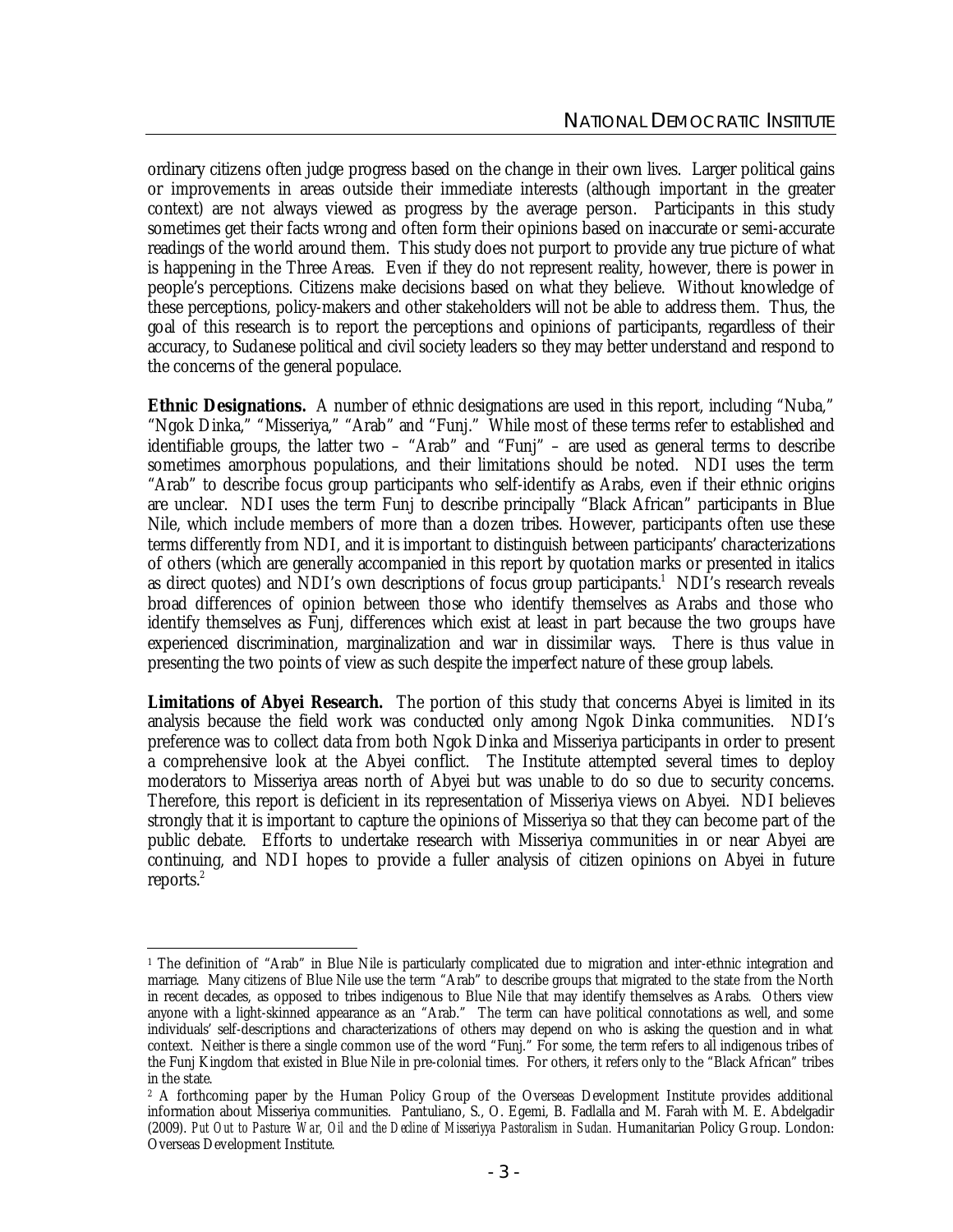NDI's ongoing citizen participation program in Southern Sudan and the Three Areas is funded by the U.S. Agency for International Development (USAID) through a multi-year grant. The inclusion of regular focus group research in NDI's wider Sudan initiative is intended to help policy-makers better understand the views of citizens, as they make important decisions that will shape the future of the region. This is the ninth in a series of bi-annual studies NDI has conducted in Sudan since late 2004. The Institute plans to continue this research on a regular basis through 2011 and the end of the CPA interim period. NDI would like to acknowledge USAID officials in Juba and Khartoum, who provided guidance on topics of interest and shared their knowledge of the Three Areas.

The 2006 Three Areas study revealed that participants had an overwhelming feeling of being 'lost in the middle of peace' and were questioning whether the CPA addressed their needs. That feeling persists, but the urgency is now much greater. Abyei is struggling to find a way forward after widespread violence and destruction, and Southern Kordofan is experiencing growing tension between Arabs and Nuba. The glimmer of hope is in Blue Nile, where the government has made strides in security and political integration. Even there, though, lack of development threatens to undermine what gains have been made. Local mechanisms for achieving peace have been insufficient on their own, and the CPA, as it has been implemented thus far, has proved inadequate to address the root causes of the conflict. The comments of participants in this study should be heard as a call for everyone – from the national government to the CPA signatories to the international community – to fully engage in the Three Areas before it is too late. NDI is pleased to have the opportunity to help give voice to the citizens of the Three Areas as they search for a path to peace.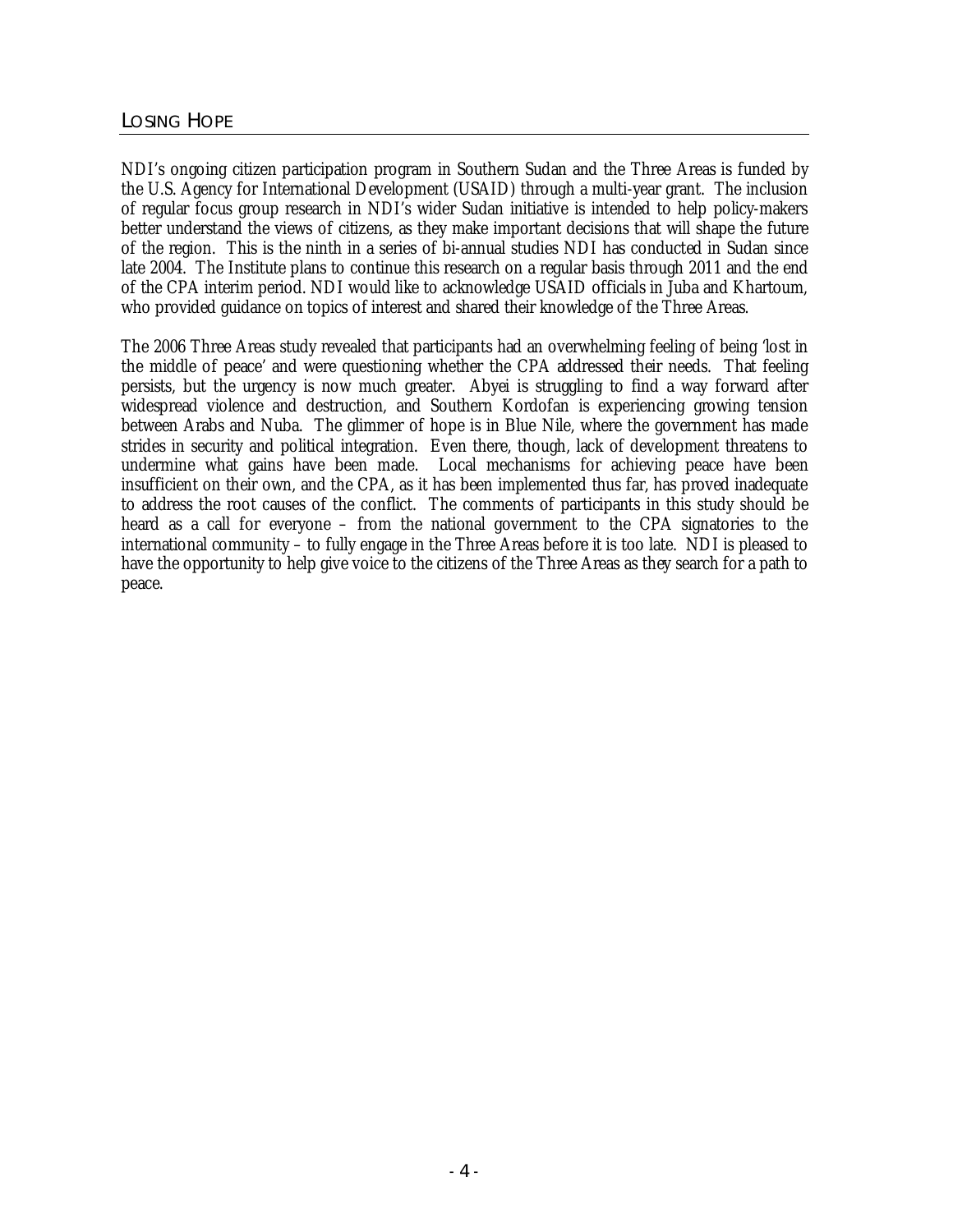## **THE VOICE OF THE PEOPLE**

Negotiators of the CPA understood the complex challenges in the Three Areas and hoped that by forging protocols specific to them a peaceful solution could be found. These quotations from Three Areas citizens illustrate that more work must be done to achieve that goal.

SOUTHERN KORDOFAN (SK) AND BLUE NILE (BN)

*The peace is now three years, and there is supposed to be tangible things. The government should have expressed its presence, but for us here there is no government.* (Nuba Man, Heban, SK)

*CPA was good in the beginning...We can't stay like we are now for there will be a war.* (Arab Woman, Al Hamra, SK)

*With the current stability, we expect things will get better.* (Arab Man, Dondoro, BN)

*In Blue Nile if the CPA will be fully implemented, the future will be good.* (Funj Woman, Khorbodi, BN)

*We will return to conflict because now there is no development.* (Funj Man, Chali, BN)

*The conflict can only be solved by the big powers, NCP and SPLM.* (Arab Man, Abu Safifa, SK)

*The CPA gives three choices to the people of Blue Nile state - we are going to remain in the North, be independent or go to the South.* (Funj Man, Geissan, BN)

*We will go back to war if an Arab governor won the position.* (Nuba Woman, Latmor, SK)

*If a Nuba won [governor], war will break out immediately. There will be no peace because he just won't be for the Arabs.* (Arab Man, Lagawa, SK)

ABYEI (NGOK DINKA ONLY)

If this problem would have been between Dinka and Misseriya, it would have not reached beyond control like this *So this is a political issue.* (Male IDP, Wau)

*It [the Ngok-Misseriya relationship] will never return to normal because we have seen their struggle to bring*  us down so you cannot sleep in one house with your enemies. It is for one to be shown the door, and that is *why we want Misseriya out of Abyei.* (Male IDP, Wau)

*We will never be the same with the Misseriya. They repaid our kindness with evils. We gave them almost everything, yet they didn't appreciate our deeds. Instead, they killed our people and burned our houses.* (Female IDP, Agok)

*[The Misseriya] have the right to graze with their animals in Abyei and everywhere in Sudan because they are Sudanese, but they cannot come with guns.* (Male IDP, Agok)

*Land is the important thing, and we cannot leave Abyei even though it means death. We can fight to the last man.* (Male IDP, Agok)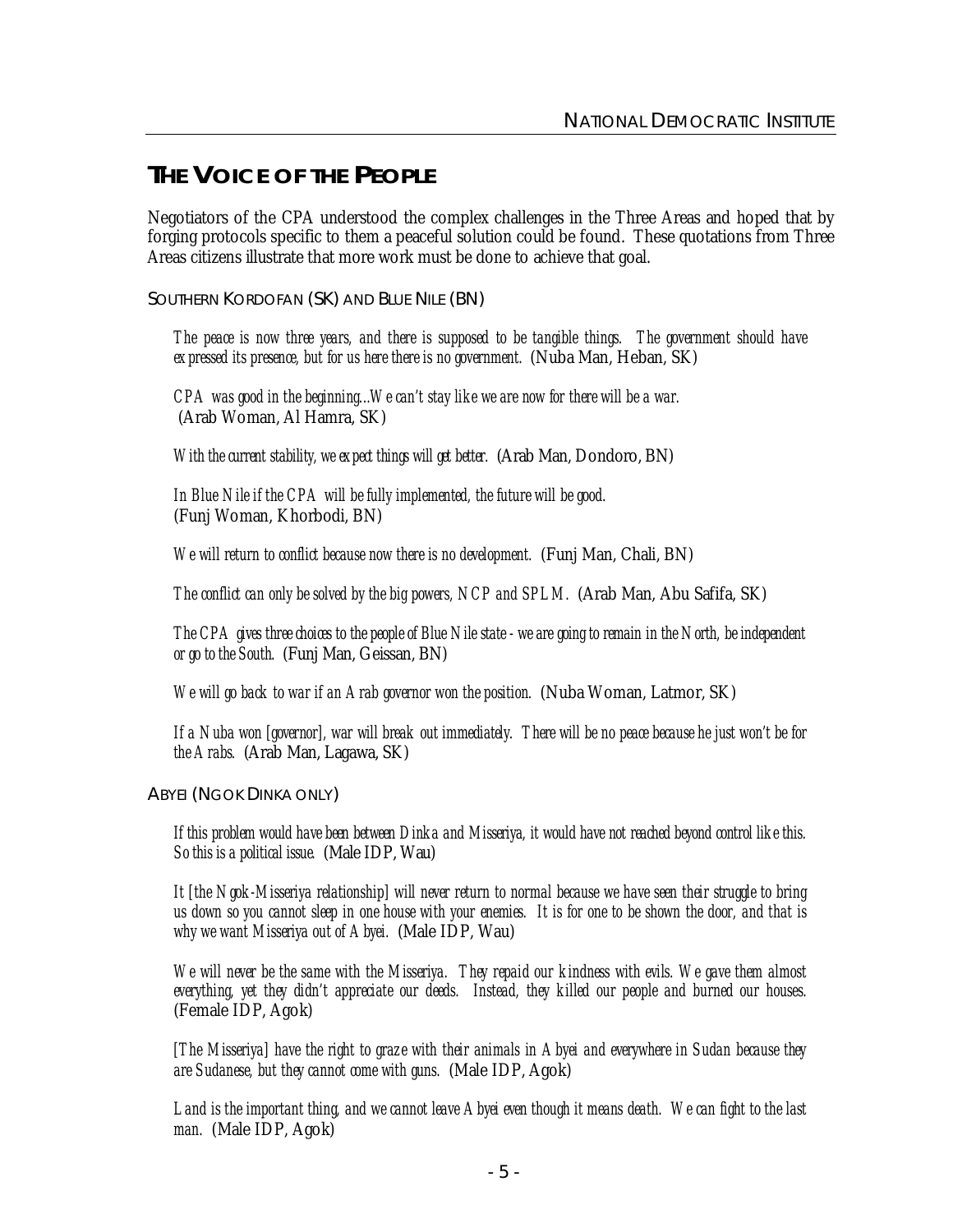## **EXECUTIVE SUMMARY**

This is NDI's second in-depth study of the Three Areas, which is composed of the states of Southern Kordofan and Blue Nile and the territory of Abyei. CPA implementation is most difficult and peace most precarious in the Three Areas, in part because they lie along the resource-rich North-South border. This research was designed to examine citizen perceptions about progress toward permanent peace since the signing of the CPA. In Blue Nile and Southern Kordofan, two different pictures emerge – one of a relatively stable, slowly progressing Blue Nile and another of a dysfunctional, conflict-prone Southern Kordofan. Among the Ngok Dinka community in Abyei, feelings have hardened toward the Misseriya and against any compromise on boundaries. Across all the Three Areas, serious questions are raised by the reactions of citizens to elections and the Southern Sudan and Abyei referendums. These and other findings from 62 focus group discussions with 731 participants in the Three Areas are summarized below. Additional data for each finding, including quotations from participants, can be found in the Principal Findings section of this report.

## SOUTHERN KORDOFAN AND BLUE NILE

- § **Although Southern Kordofan and Blue Nile faced many of the same challenges when the CPA was signed, they are now on different paths in almost every respect.** 
	- o **Participants in Southern Kordofan have a bleak view of their current situation and the future. The picture painted by participants in Blue Nile is more hopeful.** The vast majority of participants in Southern Kordofan believe the situation in the state is deteriorating. Some even suggest that things were better before the CPA. Rising insecurity and inaction on development have most predicting a grim future. Blue Nile participants are happier with their situation, with most saying the state is moving in the right direction. However, some Funj<sup>3</sup> participants are pessimistic about the future because they see no progress on development.
	- o **Southern Kordofan participants report numerous continuing conflicts and a poor relationship between Nuba and Arabs. Blue Nile is largely free of conflict and inter-ethnic relations are mostly good, participants in that state say.** Nuba and Arab participants report that there is persistent, and potentially explosive, conflict in Southern Kordofan. Each group blames the other for instigating the conflict and describes it as a fight over land and grazing rights. Regardless of who is at fault, most agree the current state of the Arab-Nuba relationship is a threat to peace. Many believe a solution can be achieved only with outside help from the international community or the CPA signatories. Nuba participants suggest tensions could be eased by establishing guidelines governing nomadic movement and grazing rights, while Arabs focus on the need for free and safe movement throughout the state.According to participants in Blue Nile, their state is virtually conflict free and inter-ethnic relations are good. However, Funj participants note some tensions with nomadic Arabs over land and grazing rights.

 $\overline{a}$ <sup>3</sup> See the Preface of this report for a discussion of ethnic designations.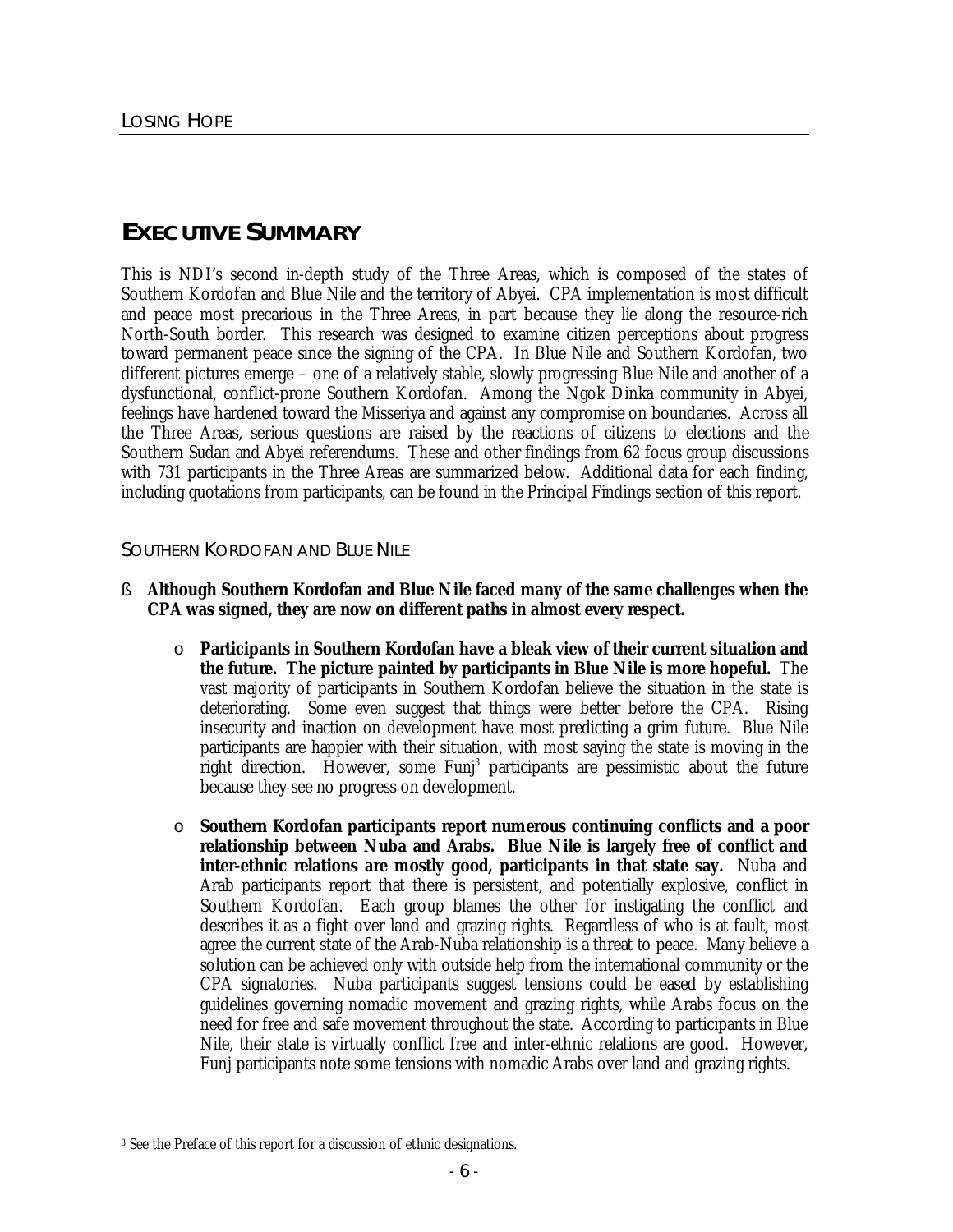- o **Participants judge the integrated NCP-SPLM state government a failure in Southern Kordofan, but mostly a success in Blue Nile.** The attempt to form an integrated NCP-SPLM government in Southern Kordofan is not working, according to participants. Most Nuba participants believe the NCP is dominating government and that the SPLM has been excluded from top positions. Most Arab participants attribute the failure of the integrated government to the hidden agendas of each party. Blue Nile participants say the two parties are getting along well and working together without partisan rancor.
- § **The root causes of conflict in Blue Nile and Southern Kordofan remain unresolved, according to most. Lack of development and, in Southern Kordofan, insecurity has led to widespread dissatisfaction with CPA implementation, though most maintain faith in the CPA to bring peace.** Discrimination, marginalization and lack of development are at the root of the conflict in Southern Kordofan and Blue Nile, according to participants. Most participants in the two states believe that none of these has been fully resolved by the CPA thus far. Only Blue Nile Arabs say that good progress has been made. Most participants express strong dissatisfaction with how the CPA has been implemented. It has done little, they say, to bring development or, in the case of Southern Kordofan, improve security. Despite this, all but Southern Kordofan Arab participants maintain faith in the CPA to bring peace.
- § **Elections are embraced by all, but many say they will reject the results if the elected governor is not of their ethnicity. Ethnicity-based patterns are evident in expressed voting intentions – Funj and Nuba lean toward the SPLM, Arabs toward the NCP – though Arabs in Blue Nile indicate some support for the SPLM. Party-based voting tendencies are strongest in Southern Kordofan.** Almost all participants in Southern Kordofan and Blue Nile believe that elections are a good method for choosing their state leaders. Despite this, many say they could not accept a result in which a person of an ethnicity other than their own won the governorship. Nuba in Southern Kordofan and Funj participants in Blue Nile feel most strongly that they would reject a winner that is not one of their own. Arabs in Southern Kordofan have mixed views on the idea of a Nuba governor. Some say they will accept a Nuba if the person is fair, but others are strongly opposed, saying that a Nuba governor would not be "for the Arabs." Arab participants in Blue Nile are the exception; most say they will have no problem accepting any election outcome deemed free and fair. When asked to declare their party choice for state governor and Sudan president, most Funj and Nuba participants indicate they will vote for SPLM and most Arabs say NCP. In considering the choice for governor, however, Arabs in Blue Nile demonstrate significant, though not majority, support for the SPLM. SPLM is not favored by as many Blue Nile Arab participants in the presidential race. Most participants say they will cast their vote according to an individual's character and accomplishments, as well as his or her party affiliation. Party affiliation is a more important factor in voting considerations in Southern Kordofan than in Blue Nile.
- § **Almost all Southern Kordofan and Blue Nile participants say they support the unity of Sudan. Nuba and Funj participants continue to believe that they will have a referendum option; popular consultation is a process that remains a mystery for many.** There is a strong desire for unity among participants in Blue Nile and Southern Kordofan. Nuba and Funj participants believe that the South's separation would leave them in a precarious situation, and all participants feel that the likelihood of renewed conflict is much greater if the South secedes. Although they are not sure of its form, many Nuba and Funj believe they will have an opportunity to determine their fate through some type of referendum. The prospect that there may be no referendum for them is troubling to many, and some predict conflict without one.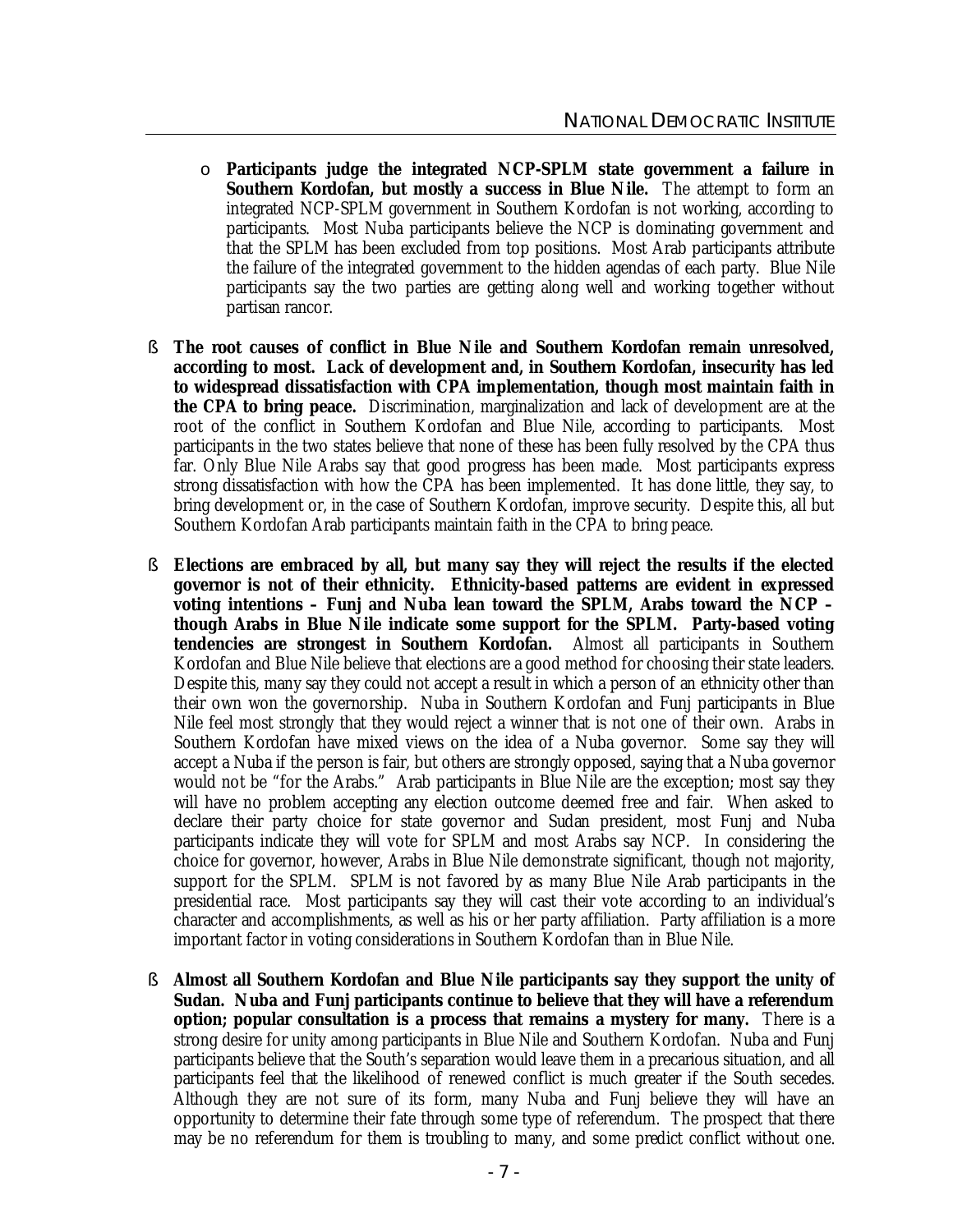Most participants in Blue Nile and Southern Kordofan remain largely unfamiliar with the process of popular consultation. When the term is explained, however, they respond favorably to the idea of having representatives who will convey their views to the national government.

## ABYEI (NGOK DINKA ONLY)<sup>4</sup>

- § **Ngok Dinka participants believe the violence that began on May 13, 2008, in Abyei was a pre-planned effort by NCP and SAF to destroy Abyei. They say implementation of the Abyei protocol and tighter security could have prevented the crisis.** Ngok Dinka participants are convinced that the conflict was a deliberate, pre-planned action aimed at establishing control of Abyei through total destruction of the Ngok and their property. They point to an influx of soldiers and armed traders prior to May 13 as proof that NCP was preparing for war. Most believe the Abyei crisis could have been prevented if the party had implemented the Abyei protocol and removed all SAF troops from the town. In addition, some say that a stronger Joint Integrated Unit (JIU) or UNMIS could have quelled the violence before it spread so widely.
- § **The humanitarian crisis response is praised, but Ngok Dinka participants want the international community to focus on a political resolution for Abyei. Participants view UNMIS<sup>5</sup> as a biased actor in Abyei but also see the value of its continued presence, if it can reform itself.** Ngok Dinka participants credit the work of the international community for saving many lives during the Abyei crisis but say their political efforts fell short. They are disappointed that the international community did not push harder for the implementation of the Abyei protocol so that the crisis could have been averted. In the estimation of some, the international community is Abyei's best hope, and so they urge that all possible leverage be used to force NCP into compliance. UNMIS actions in Abyei are perceived as biased because many participants believe that its soldiers and commanders are "Arabs" and thus support NCP. This support, they say, prompted UNMIS to provide material assistance to Brigade 31 during the fighting in Abyei. Nevertheless, Ngok Dinka participants accept the necessity of a continued UNMIS presence and would welcome a 'new' UNMIS that is neutral, monitors all sides and is empowered to protect civilians.
- § **Participants applaud the SPLM and Salva Kiir for their work on Abyei, though there is some disappointment about inadequate protection of civilians during the crisis and insufficient efforts to implement the Abyei protocol prior to it. Most maintain their faith in the SPLM to resolve the conflict.** Opinion of the SPLM and Salva Kiir following the Abyei crisis is mostly positive. The party is recognized for having given priority to the Abyei issue, and Salva Kiir is seen as personally committed to finding a resolution. Criticisms of the SPLM are based on the participants' belief that the party did not do enough to protect civilians and did not push hard enough to implement the Abyei protocol. In addition, the participants' view of local SPLM leaders is that they were weak, ineffective and lacking in authority prior to and during the crisis. Some feel that Salva Kiir and other top SPLM leaders let them down by choosing such leaders. These disappointments are not enough to make the Ngok Dinka abandon the SPLM, but participants feel strongly that the party must remain focused on the Abyei problem. They are pleased that the SPLM appears rededicated to Abyei following the crisis, and fully support its

 $\overline{a}$ <sup>4</sup> See the Preface of this report for a discussion of why Misseriya communities were not included in this research. For information about Misseriya communities compiled by other researchers, see Pantuliano, S., et. al. *Put Out to Pasture,*  Humanitarian Policy Group, op. cit.

<sup>5</sup> It appears that when making comments about UNMIS, participants are primarily referring to the military sections.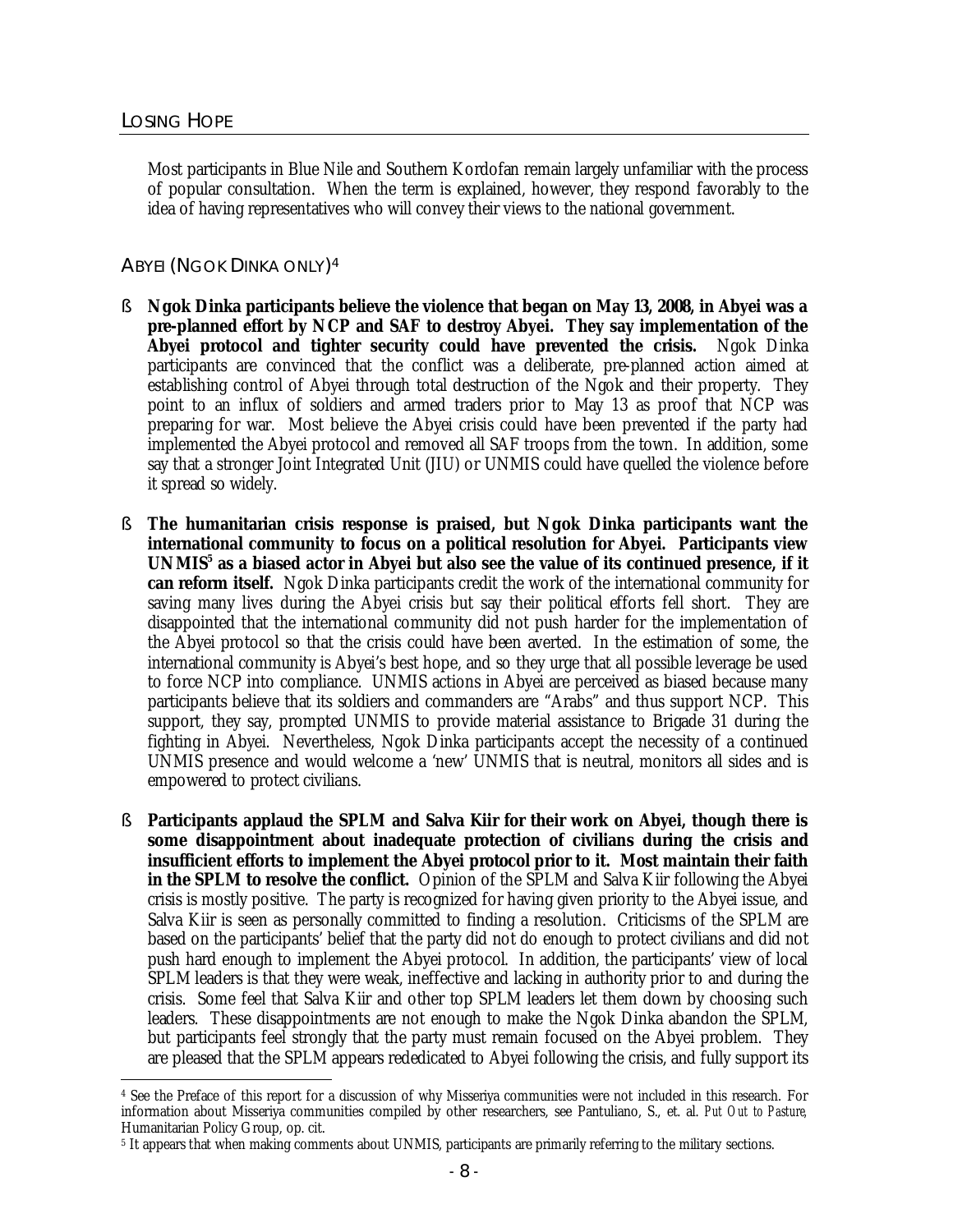effort to pursue a resolution through negotiation rather than war. They believe the SPLM will be successful in bringing peace to Abyei, as long as it stands up to the NCP.

- § **Participants are highly skeptical that the Road Map agreement will be implemented. The agreement's security arrangements are widely supported, but its interim boundaries are not well-received.** Only a few participants have faith that what has been agreed to in the Road Map will be implemented. The painful lesson of past agreements with the NCP, participants say, is that the party does not implement them in good faith. The key security provisions of the Road Map agreement are embraced by participants as measures critical to reestablishing security in Abyei. Almost all support the removal of SAF and SPLA troops from Abyei and the formation of a new JIU. In the case of the JIU, however, participants want to be assured that no commanders from the previous JIU are allowed to remain. Some believe that the NCP has already reneged on this part of the agreement by not reassigning all of the old JIU elements. A newly deployed police force is also appealing to participants, who credit the police with saving lives during the conflict. They are happy for police to be the only armed group in Abyei town but will only be comfortable if they are chosen exclusively from the Ngok community. Ngok who are NCP can serve as policemen but any non-Ngok officers will lead to serious problems, participants say. The new interim boundaries for the administration of Abyei that were agreed to in the Road Map represent an unacceptable capitulation for most Ngok Dinka participants. They oppose the boundaries as a 'give away' of their land and oil and reject any territorial compromises beyond those set out in the Abyei Boundaries Commission report.<sup>6</sup> An international tribunal is an appropriate venue for a boundary settlement, participants say, but few believe the NCP will abide by its ruling.<sup>7</sup>
- § **Participants say that soldiers and armed civilians are the biggest threat to security and that progress in Abyei can be made only when political issues such as boundaries and the composition of the administration are settled.** The presence of any Brigade 31 or other SAF soldiers would be destabilizing and risk the security of Abyei, according to participants. Some worry that these soldiers have already found a way to remain in Abyei by joining the new JIU or posing as civilians. Misseriya or other Arab traders who are heavily armed despite their civilian status and any Arabs who may serve in the newly deployed police force are also viewed by participants as threats to Abyei's peace. In addition to the re-deployment of troops out of Abyei, participants believe that significant progress can be made only by demarcating the territory's boundaries and establishing a functioning administration. However, participants say that, in general, keeping pressure on the NCP to implement the Abyei protocol will be the single best way to guarantee peace and stability.
- § **The Abyei conflict has irreparably damaged the Ngok-Misseriya relationship, according to participants. Many oppose any Misseriya participation in the Abyei administration and believe Misseriya grazing privileges should be revoked.** The sense of betrayal among the participants is strong. They believe they allowed the Misseriya access to their water and grass only to be met with destruction carried out by the very people they helped. The conflict, participants say, has transformed the Misseriya from neighbor to enemy. This explains why almost all are opposed to any participation of Misseriya in the Abyei administration. Participants are suspicious that Misseriya involvement in the administration would only be a ploy to claim

 $\overline{a}$ <sup>6</sup> Petterson, Donald; Berhanu, Kassahun; Gutto, Shadrack B.O.; Johnson, Douglas H; Muriuki, Godfrey. *Abyei Boundaries Commission Report*. IGAD: 14 July 2005 Available at www.sudanarchive.net.

<sup>7</sup> Since this research took place, the boundary issue has been referred to the Permanent Court of Arbitration in the Hague.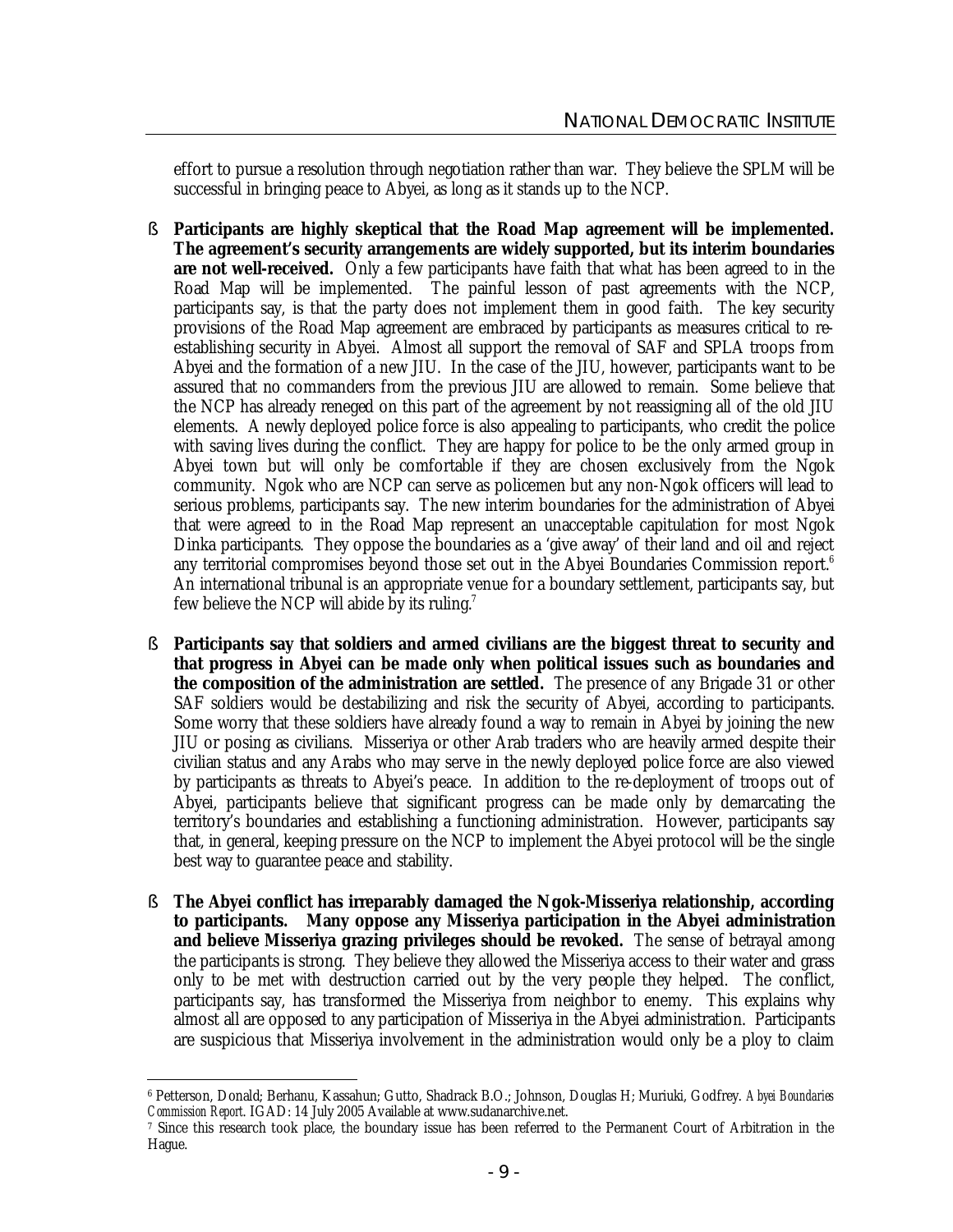Abyei's land. As one participant said, "Hyenas cannot be in charge of goats." Most predict conflict if a Misseriya Deputy Administrator is chosen.<sup>8</sup> The Abyei crisis has hardened the Ngok Dinka's feelings about grazing rights as well. Most participants in this study view the Misseriya's grazing activities in Abyei as something they have allowed as a privilege rather than a right. They say that after a vote to join Warrap state in Southern Sudan,<sup>9</sup> the Misseriya will need passports to enter Abyei. Despite voicing the belief that the relationship with the Misseriya could not be repaired, when pressed, Ngok Dinka participants identified four changes the Misseriya could make to promote reconciliation: recognize Ngok land rights, disarm, accept inter-tribal marriage and disassociate themselves from the NCP.

- § **There are both ethnic and political dimensions to the Abyei dispute, Ngok Dinka participants say. Land is the primary concern of the Ngok, who say that Abyei's borders are non-negotiable. When pushed to consider concessions, most reveal a willingness to forgo a greater share of oil revenue or give it up altogether.** Ngok Dinka participants are convinced that oil is the only reason there is conflict in Abyei. They believe that, with oil as their motive, the NCP has pushed the Misseriya to claim Abyei as their own. This result is an escalation of ethnic tensions to an uncontrollable level and the creation of a conflict in which the ethnic and the political are inextricably linked. Ngok Dinka participants say that no sacrifice, even death, is too great to protect what they view as their land. Any peace agreement involving permanent changes to Abyei's borders other than what is set out in the ABC report will be rejected by the Ngok community, according to participants. Many Ngok Dinka participants are loath to consider additional compromises of any kind on Abyei. But when pushed to consider what concessions might be acceptable in exchange for peace, a slim majority of participants indicate they would consider sharing more of, or even relinquishing, their oil rights. Participants' opinions are informed by the simple calculation that oil will run out one day but the land will remain and by the fact that Abyei already shares much of its oil revenue. However, there is a strong minority who continue to oppose any compromise on either land or oil.
- § **All Ngok Dinka participants say they will vote to join Warrap state in the Abyei referendum.** Ngok Dinka participants are unanimous in their desire to be part of the South. Shared ethnicity is the reason cited by most.

 $\overline{a}$ <sup>8</sup> These focus groups were conducted prior to the appointment of a Chief Administrator and a Deputy Chief Administrator for Abyei. Rahama Abdel Rahman al-Nour, a Misseriya, was appointed to the Deputy position. No major violence associated with his appointment had been reported at the time this study went to press.

<sup>9</sup> The Abyei protocol of the CPA stipulates that residents of Abyei will vote in a 2011 referendum on whether to join Bahr el Ghazal (Southern Sudan), or retain Abyei's special administrative status in the North. Bahr el Ghazal has since been subdivided into four states: Western Bahr el-Ghazal, Northern Bahr el-Ghazal, Warrap, and Lakes. In 2011, it is understood that Abyei residents will be given the choice to join Warrap state or retain the territory's special administrative status in the North.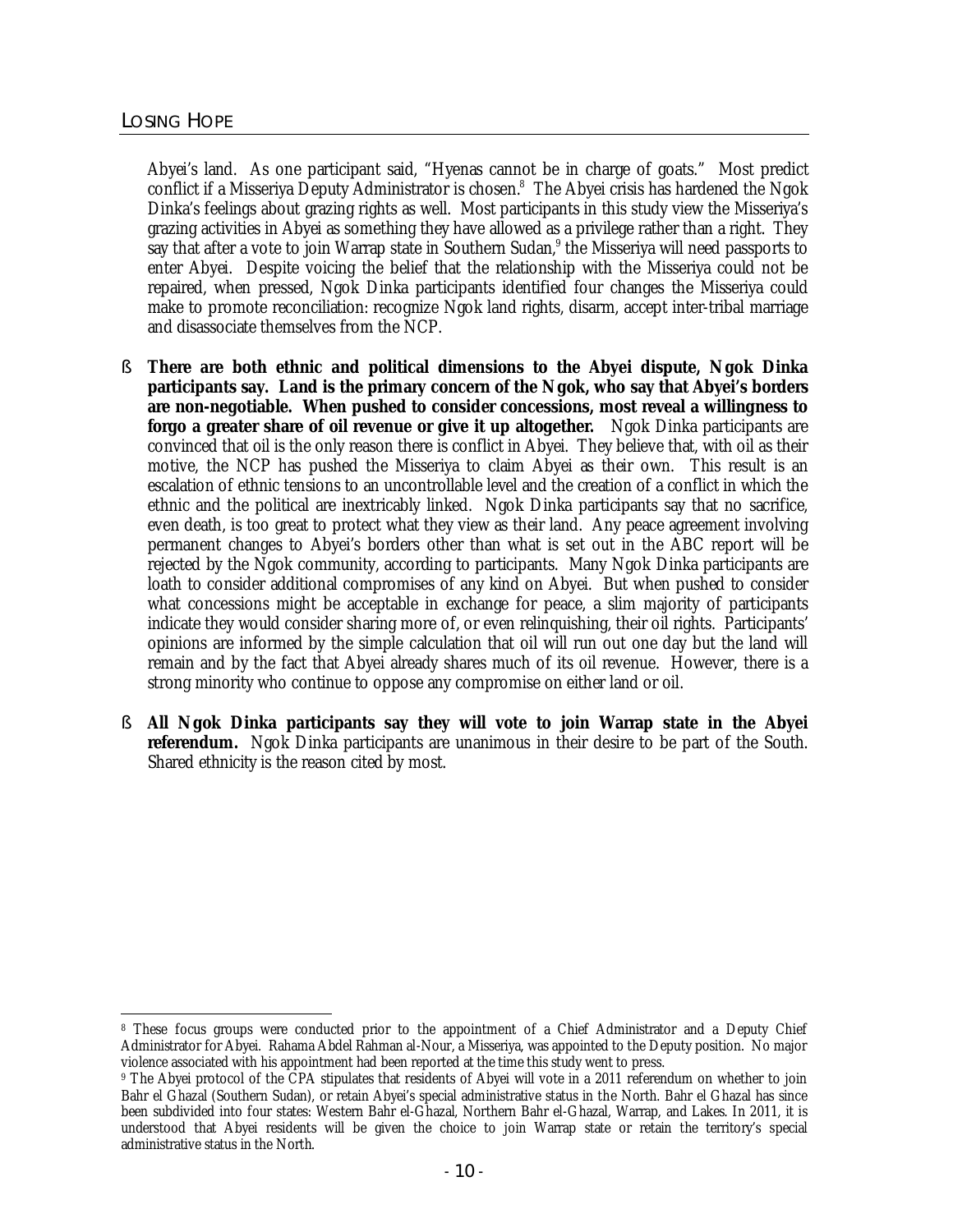## **PRINCIPAL FINDINGS – SOUTHERN KORDOFAN AND BLUE NILE**

NDI's first study of the Three Areas, in 2006, revealed a number of similarities between Southern Kordofan and Blue Nile. Study participants in the two states cited the same conflict causes, shared a view of the future and agreed on what was needed to achieve peace. As a follow-up to the 2006 study, NDI organized 51 focus group discussions, with about half conducted in Southern Kordofan and half in Blue Nile. Overall, the research suggests the two states are now on different paths, with Blue Nile experiencing some improvement and Southern Kordofan facing a deteriorating situation. A total of 636 citizens participated in the discussions. The findings below are drawn from their comments.

#### **1. The Nuba and Funj<sup>10</sup> populations of Southern Kordofan and Blue Nile emphasize ethnicity and race in defining their personal identity, while Arab populations are more likely to highlight nationality and religion. Nationality is also a significant identifier among Funj, but is only a weak one among Nuba**.

When asked to describe their personal identity, Nuba participants in Southern Kordofan speak primarily of being Nuba and of a particular tribe. Nationality and religion appear to be weak initial indicators of identity for this population, with participants in only one-third of the groups choosing the terms 'Sudanese,' 'Christian' or 'Muslim' to describe themselves.<sup>11</sup> However, when prompted with a list of suggested identifiers,<sup>12</sup> the Nuba participants are more likely to list nationality as a central component of personal identity, though it remains less important than race and ethnicity. Though nationality is a relatively weak identifier, the vast majority of Nuba participants define their nationality as 'Sudanese,' instead of opting for a regional description such as 'Northern Sudanese' or 'Southern Sudanese.' For Arab participants in Southern Kordofan, the inverse is true: religion and nationality are the defining characteristics of identity, with ethnicity and tribe ranked a distant third. (Among Misseriya groups, tribe is somewhat more likely to be a key identifier.)

Like the Nuba, the first instinct of Funj participants in Blue Nile is to define their identity based on ethnicity and tribe. In contrast to the Nuba, though, they feel strongly that nationality is also a key part of their identity. 'Sudanese' is often the second term Funj participants choose to describe who they are, and when given the list of suggested identifiers, it is often the first term chosen to describe personal identity. Religion also assumes more importance as a defining characteristic when the list is used, ranking as the third most popular choice after nationality and ethnicity. Funj participants reject any regional description of nationality, such as Northern or Southern Sudanese. They are also the only group in Blue Nile or Southern Kordofan among whom a significant number see party affiliation (in this case with the SPLM) as a critical component of personal identity. Arab participants in Blue Nile believe personal identity is defined by the same characteristics as their counterparts in Southern Kordofan: nationality and religion are the most important factors, with tribe playing a smaller role.

 $\overline{a}$ <sup>10</sup> See the Preface of this report for a discussion of ethnic designations.

<sup>11</sup> In this exercise, participants were asked to list three words, other than their name, that they would use to describe themselves to a stranger. No prompts were given.

<sup>12</sup> In the second part of the question, participants were asked to choose three terms from a list provided and rank them according to how well they expressed their identity. Nationality, race, ethnicity, religion and political party were among the categories tested.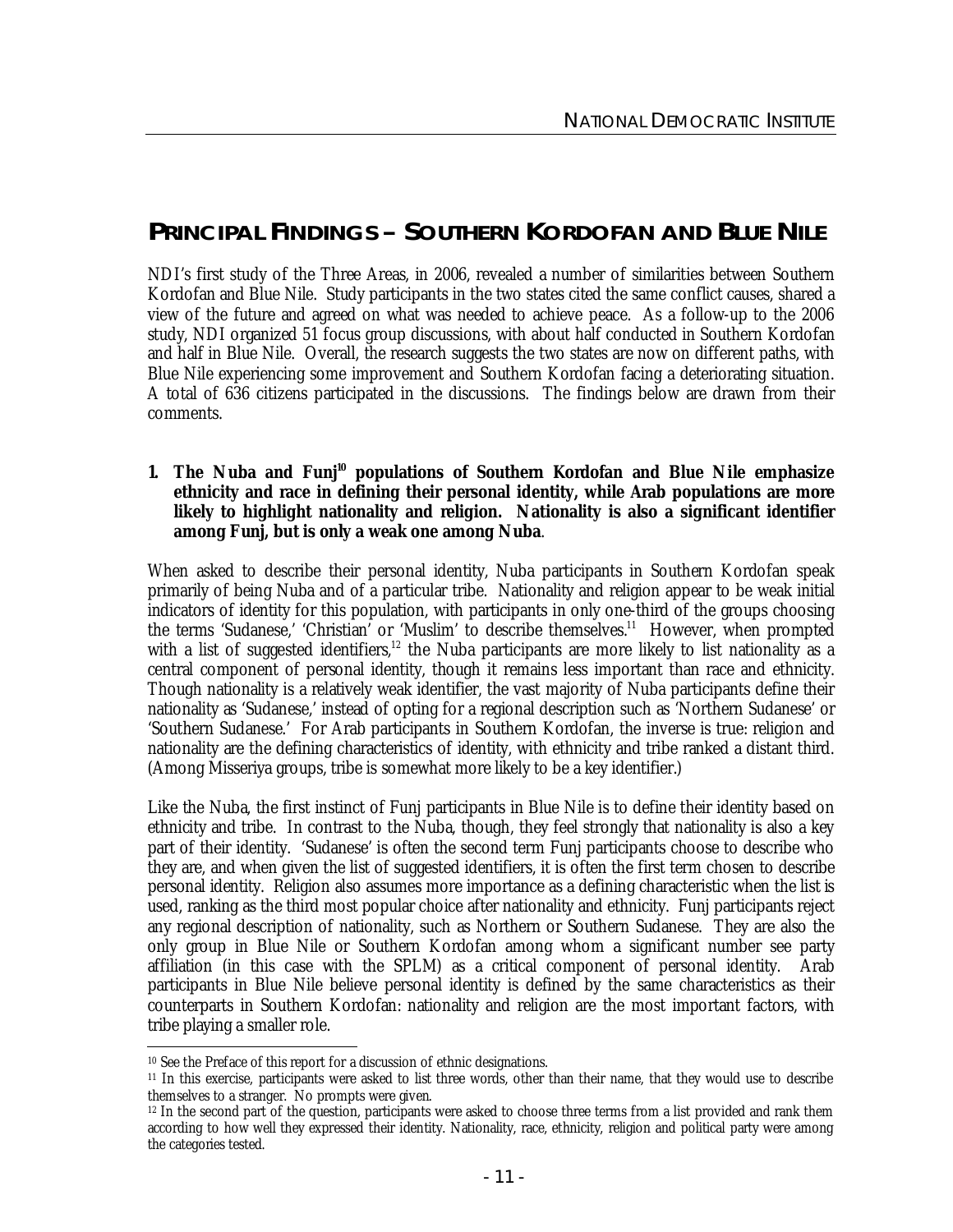## **2. Participants in Southern Kordofan have a bleak view of their current situation and the future. The picture painted by participants in Blue Nile is more hopeful.**

The vast majority of participants in Southern Kordofan believe the situation in the state is deteriorating. This contrasts with the findings of NDI's 2006 study, in which Nuba participants said they had seen some gains in security – though not in development - since the signing of the CPA, and Arab participants were generally positive about the direction in which the state was heading.<sup>13</sup> Many participants in the current study say things were better before the CPA and have little hope for the future. They believe the key challenge for the state and national governments is to find a permanent solution to pervasive insecurity. Nuba and Arab participants have opposite views on the cause of insecurity, with each side blaming the other. For Nuba, lack of development is also a serious problem. The prospect of the 2009 elections, with the possibility of an SPLM victory, provides a glimmer of hope for some Nuba participants. Just as many, though, are skeptical, expressing a fatalistic view that "Arabs" and/or "Khartoum" will continue destructive practices in the state, regardless of the election outcome. Arabs, meanwhile, tend to speak only of insecurity as the cause of the state's problems; development, while important, is not a root cause of their dissatisfaction. There are mixed views about the 2009 elections among Arab participants, some of whom say the elections will have a positive impact and others who fear the consequences of an SPLM victory.

*The peace is now three years, and there is supposed to be tangible things. The government should have expressed its presence, but for us here there is no government.* (SK Nuba Younger Man, Heban)

*Really, life is very hard in Lagawa. This is only due to insecurity. The Nuba people cannot do anything out of the town because they will be killed or robbed.* (SK Nuba Younger Man, Lagawa)

*Things are completely going in the wrong direction…The situation was good during the war time.* (SK Arab Older Woman, Al Bajaaya)

*The situation in Southern Kordofan is not bright…Things are going in the wrong direction because security here in South Kordofan is not permanent.* (SK Arab Younger Man, Al Hamra)

*I can see completely it is going to be worse [in the future] because there are policies for war by Arab people. Guns are still with Arabs, but the Nuba have no guns.* (SK Nuba Middle Aged Woman, Latmor)

*Things will not be alright [in the future] for there are some problems near Kadugli and in Sunut and some other areas, and the Nuba are the people behind those problems.* (SK Arab Older Woman, Keliak)

*If SPLM won the elections, then things will be good. Otherwise, there will be nothing.* (SK Nuba Middle Aged Man, Kadugli)

*If NCP wins the election, Sudan will remain united because it has power. If not, an unknown future is waiting for us.* (SK Arab Older Man, Lagawa)

Funj participants in Blue Nile have mixed views on the situation in their state – some feel everything is going well and others say the situation is worsening.<sup>14</sup> Most of those with a positive view base

 $\overline{a}$ <sup>13</sup> See Traci Cook, Last in the Middle of Peace An Exploration of Citizen Opinion on the Implementation of the CPA in the Three *Areas of Abyei, Southern Kordofan and Blue Nile*, National Democratic Institute, February 23, 2007, pp.10-11.

<sup>14</sup> In 2006, Funj participants expressed extreme disappointment over what they described as a lack of change (and in some cases, worsening) in their lives since the signing of the peace agreement. See Traci Cook, *Lost in the Middle of Peace*, pp.10-11, op. cit.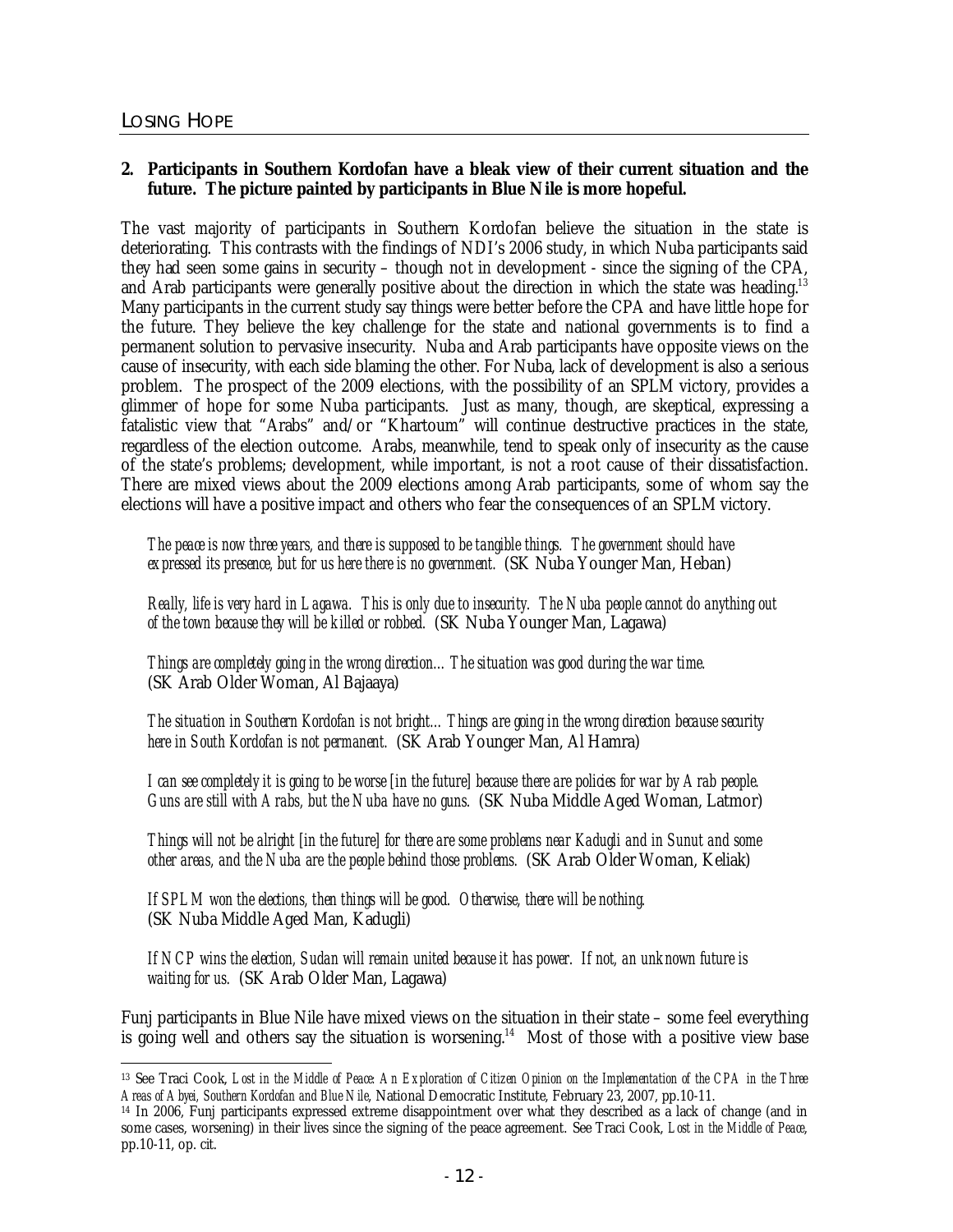their optimism on recent progress and events, such as Malik Agar's ascendency to the governorship. Thus, they talk about the state being "in the process" of moving in the right direction, rather than something that has been achieved fully. Those with a negative view are primarily dissatisfied with the pace of development. Arab participants in Blue Nile are more uniformly positive about the state's direction than Funj. Peace and security are sufficient proof for most that the situation is improving, though a number agree with their Funj counterparts that the slow pace of development is troubling. Nomadic groups are the exception among Arab participants. They are more likely to express frustration with the current situation because of insecurity experienced along their migration routes. Participants in Blue Nile are more hopeful about the future than are those in Southern Kordofan. Arab participants are confident the state's future is bright, though a few say a better future can only be guaranteed if stability is maintained and the pace of development is increased. Funj participants express less certainty about the future. While most are not pessimistic, they believe the future is highly dependent upon the implementation of the CPA, and many couch their predictions in conditional terms, saying "if" the CPA is implemented they will have hope for the future. Two other issues some Funj participants mention as critical to their future are the 2009 elections and the lack of political and social integration of Blue Nile's population. These participants are fearful that disunity among the state's different ethnic groups will boil over into conflict, and they see the elections as a possible trigger if there is not "good cooperation."<sup>15</sup>

*Things are in the process of reaching the right direction.* (BN Funj Older Woman, Damazin)

*Things nowadays are not arriving in the right way. It is because no road has been maintained and nothing has been improved.* (BN Funj Older Man, Rosaries)

*The situation is stable and improving.* (BN Arab Older Woman, Talia town)

*With the current stability, we expect things will be better [in the future].* (BN Arab Middle Aged Man, Dondoro Town)

*In Blue Nile if the CPA will be fully implemented, the future will be good.* (BN Funj Middle Aged Woman, Khorbodi)

In Blue Nile there are two state governments, and we say the future is going to be bad because we the citizens *of Blue Nile are not united.* (BN Funj Younger Man, Chali)

*In 2009 life in Blue Nile is going to be worse because we are not sure indeed about the coming election.* (BN Funj Older Woman, Damazin)

**3. Knowledge about the Blue Nile and Southern Kordofan protocol of the CPA remains low among all participants. Widespread dissatisfaction with its implementation is rooted in disappointment with lack of development and, in Southern Kordofan, continuing insecurity. Despite this disappointment, all but Southern Kordofan Arab participants maintain faith in the CPA to bring peace.**

In discussing the CPA's relevance to Southern Kordofan, Nuba participants refer to several provisions relating to the state, including those dealing with power-sharing and bringing development to war-affected areas. For some Nuba participants, the Blue Nile and Southern Kordofan protocol is mostly about wealth-sharing, while others believe it is about the right of self-

 $\overline{a}$ <sup>15</sup> Phrase is from a younger woman in Dondoro.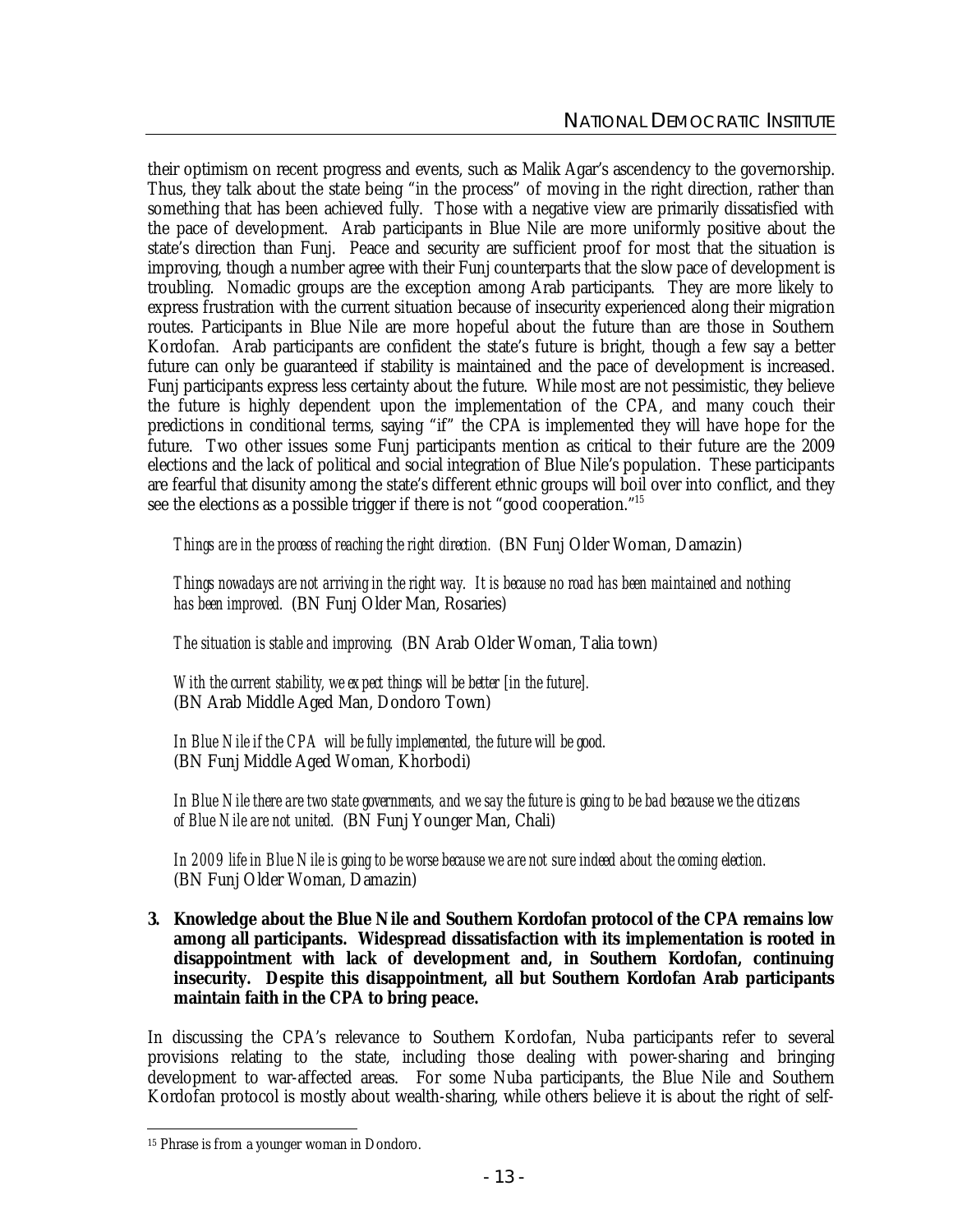government (with some linking this to the right of popular consultation).<sup>16</sup> The varied answers suggest an incomplete and vague understanding of the peace agreement and, indeed, many participants indicate a strong desire for more information about it. Most are satisfied with what they believe the CPA says about their state, but there is strong dissatisfaction with how the agreement is being implemented. Nuba participants say that persistent insecurity and a lack of development are proof that CPA implementation is not going well in the state. Dissatisfaction with implementation has not caused a loss of faith in the CPA itself, though, as the majority of Nuba participants believe that the CPA remains the state's best chance for peace. The smaller number of Nuba participants who have lost faith in the CPA usually refer to a lack of clarity in the agreement about where they belong (North or South) or a belief that the CPA shortchanges the state in comparison to the North and South.

*No one came here to tell us what the CPA says…People are not aware of the CPA because people are not enlightened.* (Two SK Nuba Younger Women, Kadugli)

*It is the implementation of the agreement which is not good, not the agreement itself.* (SK Nuba Younger Man, Heban)

*It [the CPA] is not implemented well because we have not seen anything in the CPA being implemented…there is no development in our area.*(SK Nuba Older Woman, Dilling)

*[CPA implementation] is not going well because we still fight with Arabs who are our neighbors.* (SK Nuba Middle Aged Woman, Lagawa)

*The CPA has both bad and good parts, but since we have suffered enough, let us keep it.*  (SK Nuba Younger Man, Kauda-Kumbur)

*The CPA is bad because it does not provide anything good to Nuba Mountains compared to North or South Sudan.* (SK Nuba Younger Man, Heban)

Arab participants in Southern Kordofan demonstrate little knowledge of the CPA, saying, as one participant did, "no one explained to us what the CPA said about Southern Kordofan state."<sup>17</sup> Of the few participants who expressed views on the agreement, most identify it with either powersharing or simply as a ceasefire. Likewise, some participants refuse to evaluate the progress of CPA implementation because of their lack of knowledge, but others say that, even without such knowledge, they are sure the agreement is not working. Arab participant complaints are the same as those of their Nuba counterparts: the CPA has done little to resolve the security situation and development is virtually non-existent. This leads most to conclude that the agreement is flawed and will lead the state back to conflict. Some also see the CPA as one-sided in favor of the Nuba. Few have faith in the CPA to resolve the conflict in Southern Kordofan.

*We have heard about the CPA, but the South Kordofan part, we didn't hear about it.* (SK Arab Younger Man, Keliak)

*It [the CPA] says that the government is shared by the NCP and SPLM and after some time an election will be done.* (SK Arab Older Man, Abu Safifa)

 $\overline{a}$ <sup>16</sup> Further discussion of participants' views on popular consultation can be found in section 22.

<sup>17</sup> Quotation is from an older woman in Al Hamra.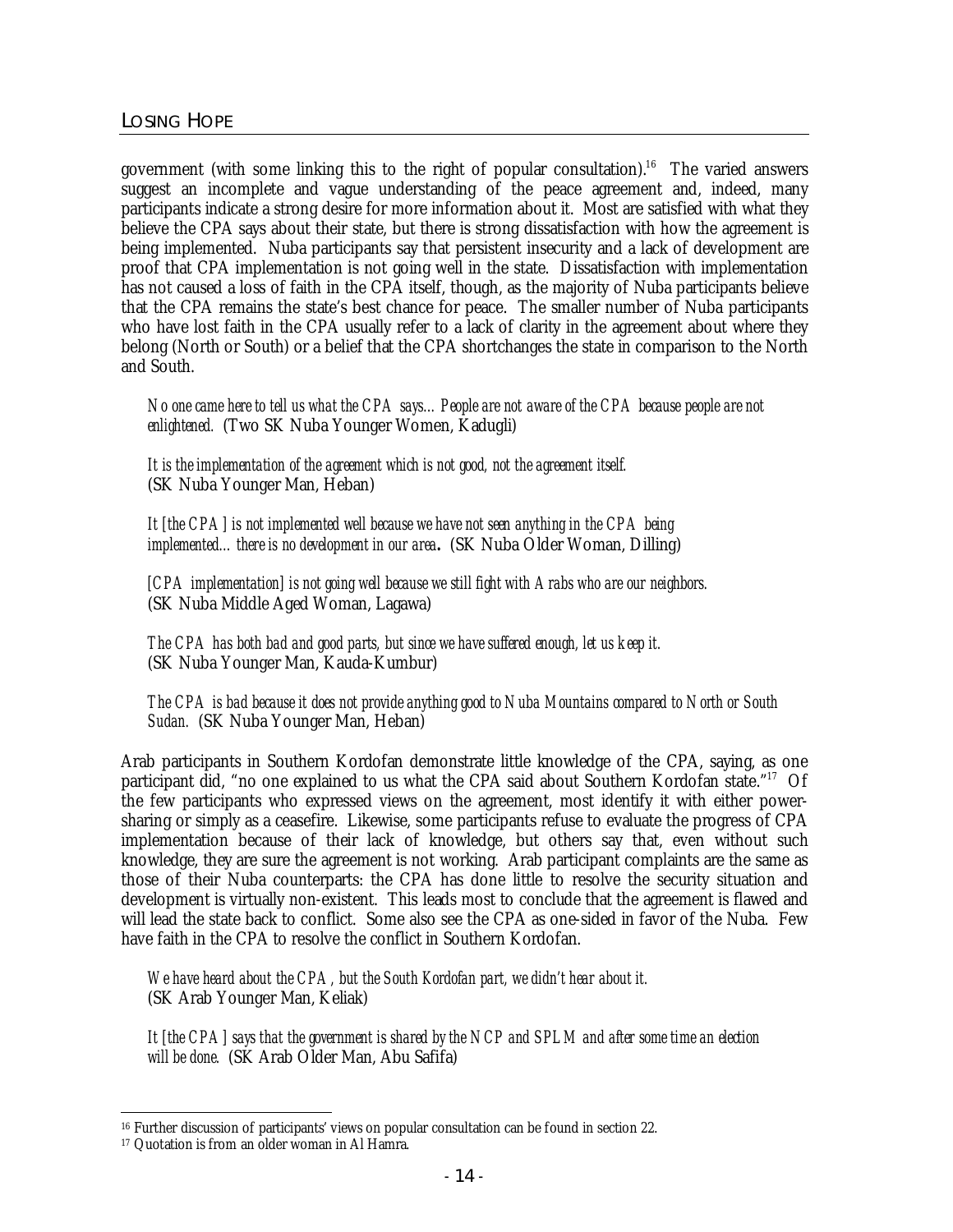*No [CPA] implementation. There is no peace, no development. Nothing.* (SK Arab Middle Aged Woman, Lagawa)

*The implementation is zero now. There is no security. You can't move freely in Nuba areas.* (SK Arab Middle Aged Man, Kadugli)

CPA was good in the beginning and before it. We can't stay like we are now for there will be a war. (SK Arab Older Woman, Al Hamra)

*It is a bad agreement. It is supporting only the Nuba.* (SK Arab Middle Aged Man, Lagawa)

*The CPA is a bad agreement because we didn't benefit from that agreement.* (SK Arab Younger Man, Al Hamra)

Funj participants in Blue Nile most closely associate the CPA with self-government and popular consultation.<sup>18</sup> Most of these participants believe either the CPA will provide them with self-rule outright or that they will be given the right to vote for self-rule through popular consultation and/or a referendum. As a result of this belief, they express broad satisfaction with the agreement's provisions relating to Blue Nile. Participants also appreciate the improvement in security in Blue Nile since the signing of the CPA, which has allowed relatives and friends to return home. Implementation of the agreement is a different issue, and most Funj participants say it is not going well. The measure that virtually all use is development. Without development, they say, implementation of the CPA cannot be viewed favorably. Faith in the ability of the CPA to bring lasting peace is uneven among Funj participants. The majority agree that it is the state's best chance for peace, but they also see the agreement as fragile, as evidenced by their tendency to make their predictions about the CPA in conditional terms. For example, one participant says leaders must act well for the CPA to bring lasting peace. The few who believe the CPA is a bad agreement complain that it is not well-implemented outside the South.

*[The CPA is] popular consultation, whether Sudan will remain united or separated.* (BN Funj Middle Aged Woman, Khorbodi)

*The CPA gives three choices to the people of Blue Nile state -- we are going to remain in the North, be independent or go to the South.* (BN Funj Older Man, Geissan)

*The CPA is not enough for Blue Nile state…It is not well implemented. It is just by words not in action.* (BN Two Funj Older Men, Deren)

*There is no sign of development we have seen since the signing of the peace agreement.* (BN Funj Younger Woman, Dondoro)

*It [the CPA] is good because the CPA can lead to lasting peace.* (BN Funj Younger Woman, Geissan)

*The CPA is both bad and good. If the leaders are not well-controlled, people will go back to conflict.* (BN Funj Younger Man, Rosaries)

 $\overline{a}$ <sup>18</sup> Further discussion of participants' views on popular consultation can be found in section 22.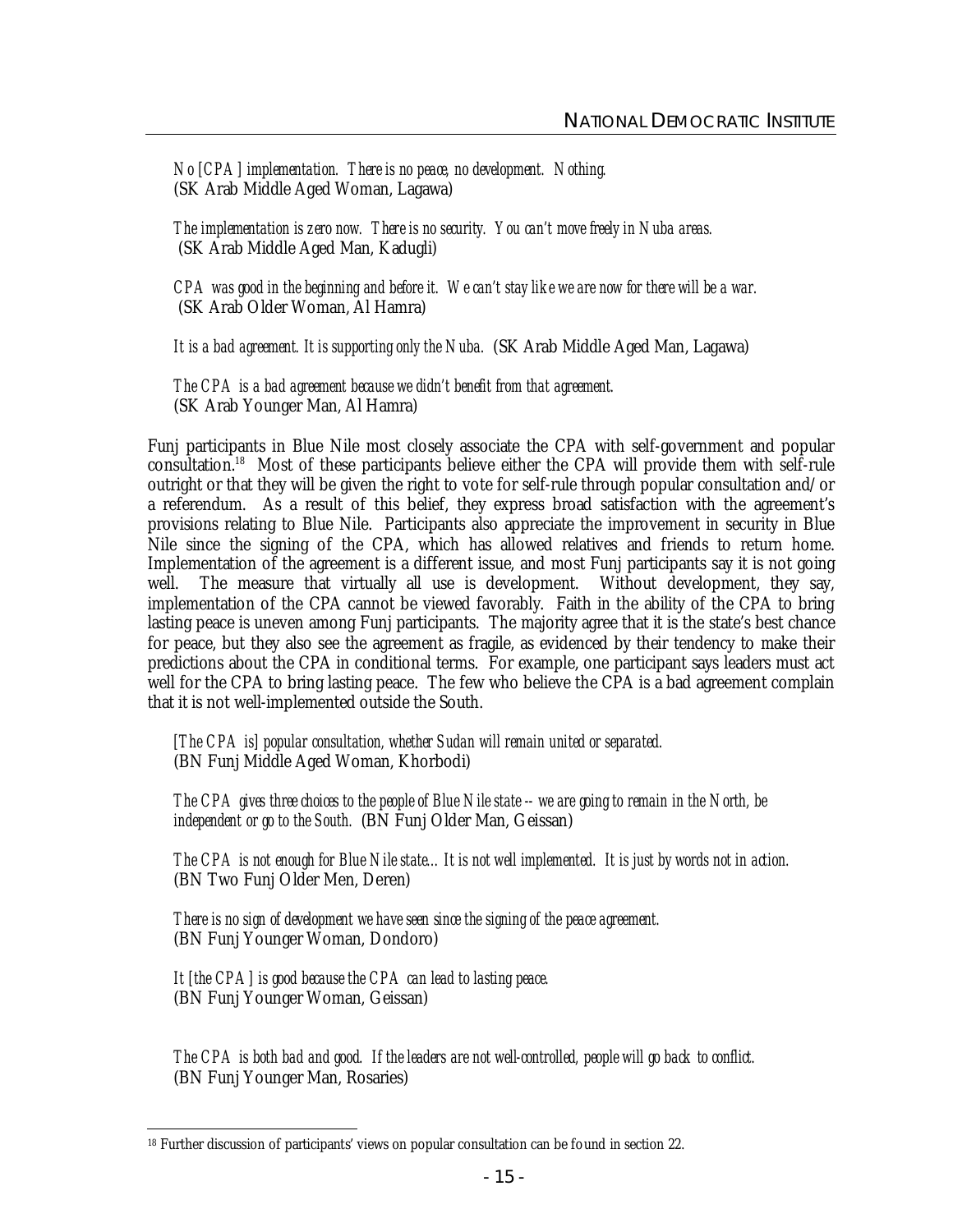## *That's bad to us in Blue Nile state because the CPA agreement deals only with the South, but excludes we the people of Blue Nile and Nuba Mountains.* (BN Funj Middle Aged Woman, Khorbodi)

Many Blue Nile Arab participants, like those in Southern Kordofan, say they know little about the CPA. Those who indicate some knowledge of the CPA speak mostly of its provisions regarding the state's political and administrative status. Some believe the CPA definitively states that Blue Nile is part of the North, while others say it provides several options for the ultimate status of Blue Nile. A few participants also mention that the agreement calls for development of the state. Opinions about CPA implementation split mostly along urban-rural lines. In the more populous towns of Damazin, Rosaries and Kurmuk, Arab participants are generally satisfied with implementation and see signs of progress not only in tangible improvements such as roads, but also in cooperation between and integration of the two parties in government. In contrast, rural Arab participants cite lack of development and persistent insecurity as evidence of poor implementation.<sup>19</sup> Although not viewed as perfect, most have faith the CPA can bring permanent peace to the state. The exception is one focus group comprised of nomads where some participants cite continuing insecurity as proof the CPA is not a good agreement and will lead to conflict.

*We heard only about it [the CPA] over the media, but we did not get specifically the issues related to Blue Nile.* (BN Arab Older Woman, Talia)

*It [the CPA] says Blue Nile belongs to the North.* (BN Arab Older Man, Geissan)

*It gave Blue Nile a self-determination referendum either to join the South or the North.*  (BN Arab Middle Aged Man, Kurmuk)

*It [CPA implementation] is not bad. According to the CPA, the NCP should rule the state for one term then SPLM rules in the following term, and it is going well as written. The Kurmuk–Geissan road is now been constructed and that is implementation.* (BN Arab Middle Aged Man, Damazin)

*No [CPA implementation is not going well] because the developmental projects are not implemented… Civilians are not yet rendered sufficient services.* (BN Arab Middle Aged Woman, Wad El Mahi)

*It is not going well, because there is still insecurity in some places.* (BN Arab Younger Man, Deren)

*It [the CPA] is a good agreement and can lead us to peace.* (BN Arab Younger Woman, Damazin)

*The CPA is having both good and bad parts, but we have to maintain it.* (BN Arab Middle Aged Woman, Disa)

**4. Education, health, roads and water resources, in that order, are the development priorities of participants in Southern Kordofan and Blue Nile. Most cite very few improvements in these areas, though Blue Nile participants identify more progress. All agree war-affected areas have not been developed as envisioned in the CPA.**

Education and health are top development priorities for Nuba participants in Southern Kordofan, although investment in roads and water resources is also seen as critically important. The Nuba say

 $\overline{a}$ <sup>19</sup> In three groups, participants also speak of the "invasion of Omdurman by Dr. Khalil Ibrahim" as a sign that implementation is not going well and the CPA is failing.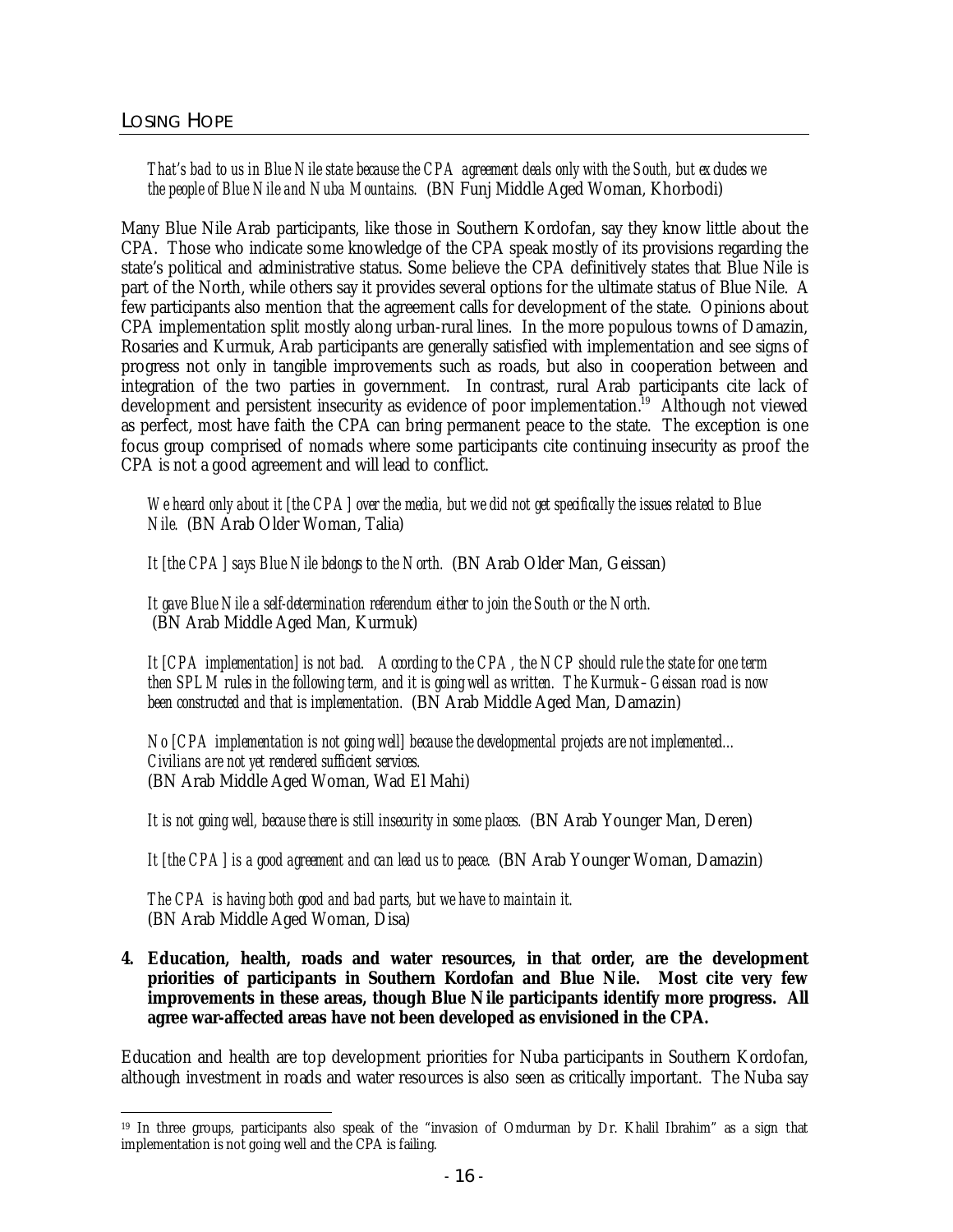the CPA has brought little or no improvement in these areas, and the parties' commitment to direct funds to war-affected communities has not been fulfilled. When pressed, some participants acknowledge minor improvements in water resources and schools, though most credit these to international organizations and non-governmental organizations (NGOs).

Arab participants in Southern Kordofan have many of the same development priorities – education, health, roads and water – as the Nuba, though they add security to the top of the list. Also like the Nuba, they say little or no development has occurred in their communities, and they have seen no benefit from the provisions in the CPA that require funds be dedicated to war-affected areas.<sup>20</sup> Nuba participants feel that the whole state is underdeveloped, but Arab participants believe that Nuba areas, including Kauda, have benefited from more development. One reason some cite for this is that the "English people" are helping them. Most Arab participants unable to identify signs of development even when pressed, but a few mention improvements in schools and health facilities. Where there are tangible signs of development, most give credit to some level of government.

*We have seen very little [improvement in development post-CPA] because they should have done many schools and hospitals that would have been enough for us.* (SK Nuba Middle Aged Woman, Latmor)

*Development here is very little indeed [after the CPA].* (SK Arab Younger Man, Al Hamra)

*Of course there are a few schools built here, but only primary schools, no secondary schools.* (SK Nuba Older Woman, Koalib)

*Nuba Mountains has developed more than us…English people and the organizations are supporting in Nuba development.* (SK Arab Older Woman, Kadugli)

*The NGOs are the ones who provided a little development.* (SK Nuba Younger Man, Kauda-Kumbur)

*There are some efforts like mobilization of funds for Nuba, but these are not reaching the state. For example, the percentage of funds for Southern Kordofan from the GOSS was there, but the Nuba didn't know that. But those efforts are not equivalent to the contribution of Nuba to the war.* (SK Nuba Younger Man, Heban)

Education, roads and health are top development priorities for Funj participants in Blue Nile. Most participants indicate there has been "a little" improvement in development since the signing of the CPA, and most are able to name at least one sign of development, usually related to schools. Credit for these improvements goes to state government, the SPLM and to a lesser extent, international organizations. However, it is clear that participants do not see these as sufficient, and they expect the government to engage in large-scale development activities. The CPA provision to develop waraffected areas has not been fulfilled, participants say, and a few believe that development has actually gone in the reverse direction, i.e., it has occurred in non-war affected areas first.

The development priorities of Arab participants in Blue Nile are much the same as the Funj citizens in the state. Education, health and roads are all top priorities, but Arab participants say that additional water resources are also necessary for them to thrive. A large number of Arab participants

 <sup>20</sup> The exception to this finding is among two groups conducted in Keliak, whose participants feel that there has been significant development. Keliak appears to be a special case, which may be due to its location near oil fields and on a major trading route.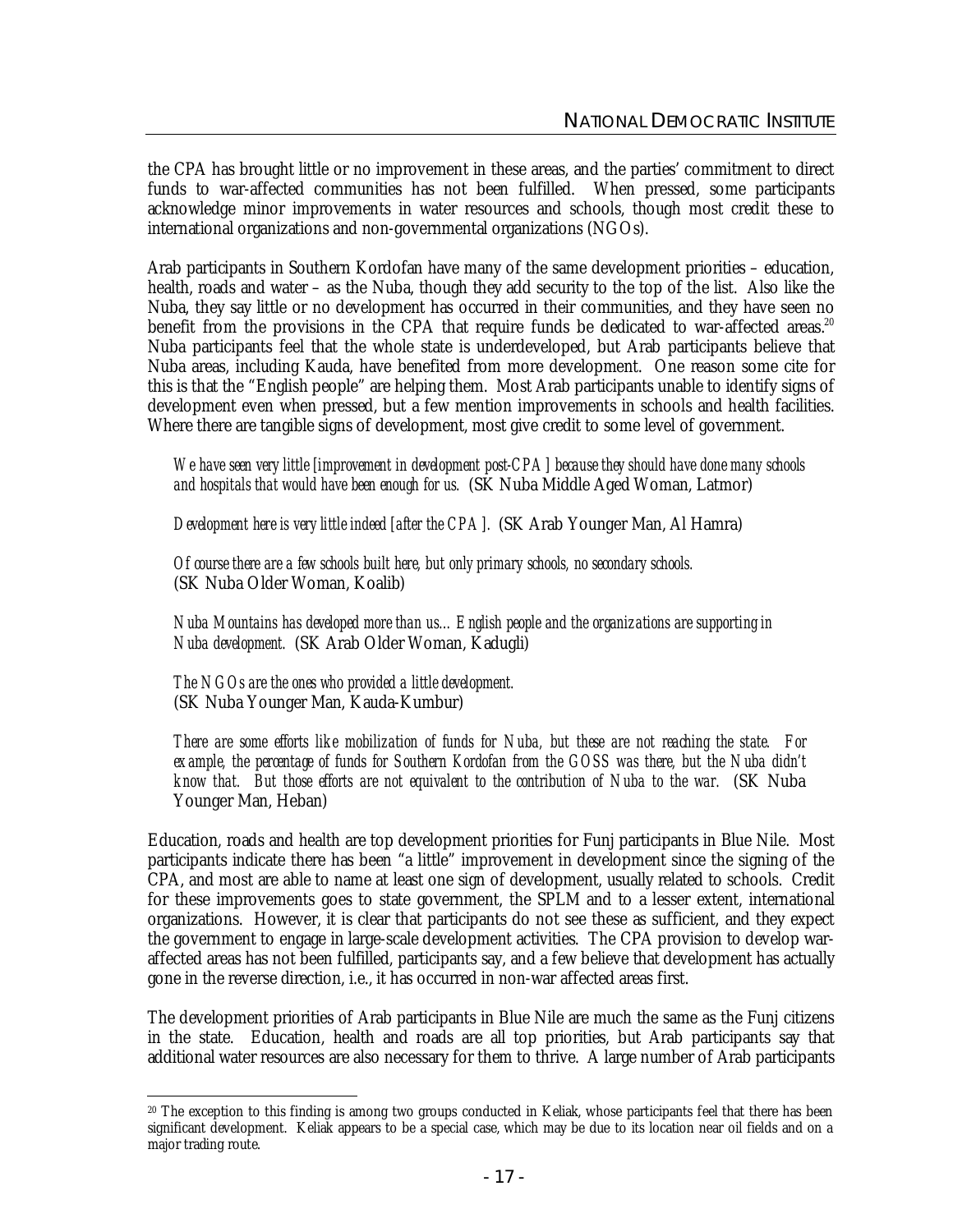can point to recent signs of development, such as schools and roads, but they have mixed opinions on whether the scale of activities is satisfactory. Rural participants say their development expectations have not been met, while urban participants are more likely to applaud development progress. Both groups generally credit state government with the improvements they have seen. Despite expressing more satisfaction with development than any other group in the study, most Blue Nile Arab participants agree with their Funj counterparts that the CPA commitment to develop waraffected areas has not, or has only partly, been fulfilled. They complain that only Blue Nile's large towns are benefiting from the agreement.

*There is no sign of development since the signing of the CPA.* (BN Funj Younger Woman, Geissan)

*The only improvement that we have seen since the signing of the CPA is the construction of a school and clinic.* (BN Funj Middle Aged Man, Damazin)

*Development has been excellent [after the CPA].* (BN Arab Younger Woman, Damazin)

*Development is just a little because they have concentrated in one place [only].* (BN Arab Younger Man, Deren)

*Instead of starting the development from the area affected by war they started from Damazin.* (BN Funj Middle Aged Woman, Rosaries)

*We have not seen anything to indicate the fulfillment of the commitment [to develop war-affected areas].* (BN Arab Middle Aged Woman, Disa)

**5. Dissatisfaction with the quality of education in Southern Kordofan is high, with many saying even the basics are not in place. Blue Nile participants are also unhappy with the state of their schools, but cite somewhat less fundamental problems. Arab participants want Arabic to be the language of instruction in their states, but Funj and Nuba insist that their children should be taught in both English and Arabic.** 

Participants in Southern Kordofan agree that the state of education is poor and has not improved since the CPA. The quantity and quality of teachers is a problem, participants say, and most schools lack basic materials, such as books. Arab participants are also concerned about schools that mix boys and girls. The major complaints about education from participants in Blue Nile are poor academic standards and crumbling infrastructure. Unlike in Southern Kordofan, however, there are a few participants in Blue Nile who indicate education has improved since the CPA.

The language of instruction in classrooms is a potentially volatile issue in Southern Kordofan and Blue Nile. Arab participants in both states report that their children are taught in Arabic, and they believe this is appropriate. Those in Blue Nile add that another language should be taught as well, and most suggest English, though this is generally proposed as a subject and not as a language of instruction. In Southern Kordofan, there does not appear to be one language of instruction in Nuba areas as participants indicate that it is Arabic in some areas, English in others and a mix in still others. Whatever the current instructional language, most Nuba participants believe that it is critical their children understand and be taught in both Arabic and English. In Funj areas of Blue Nile, most participants report that both English and Arabic are taught, and they are happy with that. However, in a few groups, participants say that either English is not offered or that 'Arab' teachers refuse to use it. These participants are adamant that English must also be adopted as a language of instruction.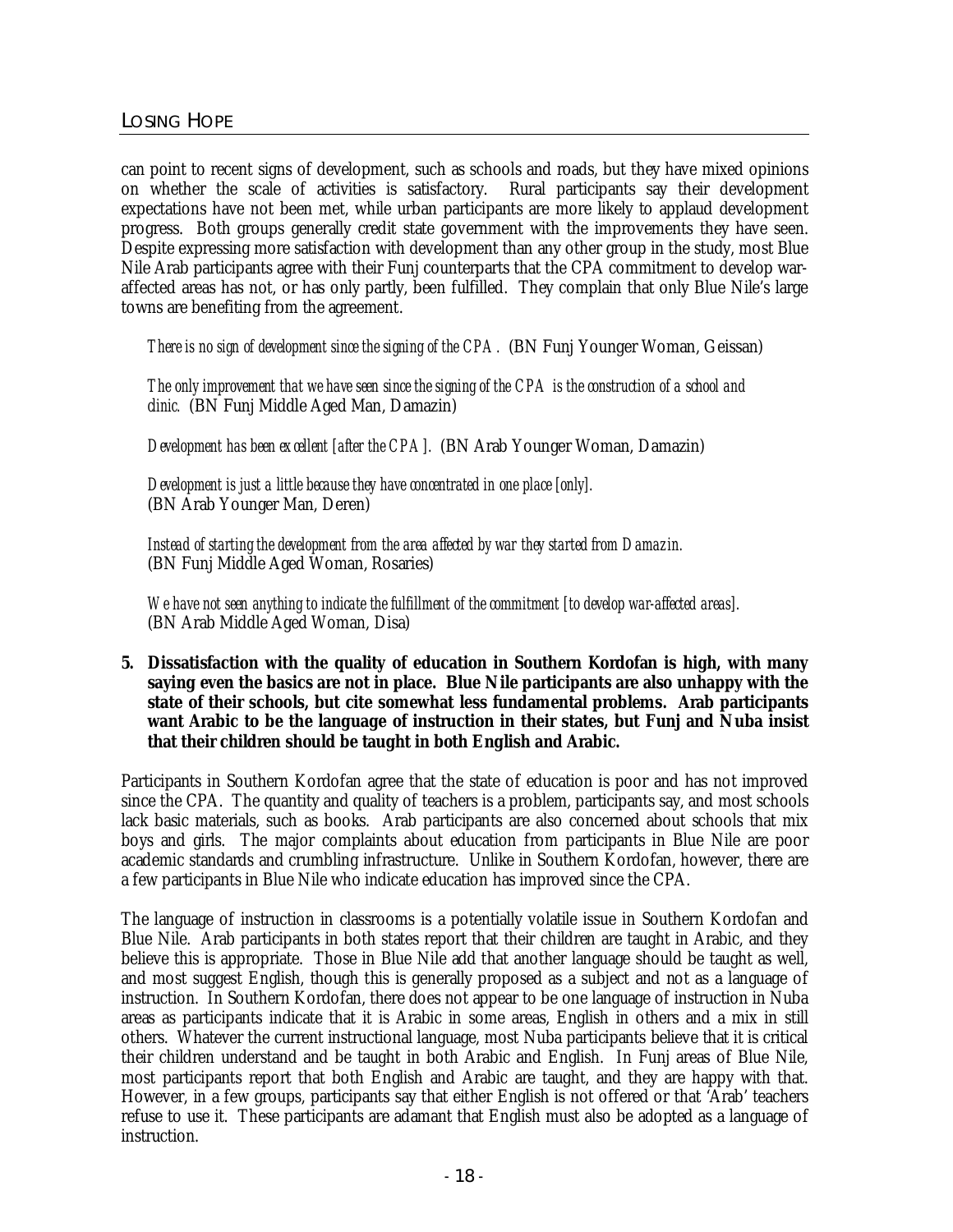*There are no teachers, no books, no conducive school atmosphere.* (SK Nuba Younger Man, Dilling)

*Education is very weak here…[We have] only two schools, and it is mixed boys and girls.* (Two SK Arab Younger Men, Al Bajaaya)

*Most of the construction collapsed. Now the students are taught under trees.* (BN Arab Middle Aged Woman, Disa)

*The schools are having very weak academic standards…There are no skilled or capable teachers.* (BN Arab Older Woman, Deren)

*[Children are taught in] Arabic. I am not happy because we need students to be taught in both Arabic and English.* (SK Nuba Middle Aged Man, Kadugli)

*[Children are taught] in the Arabic language. We don't like that because if someone is taken from here to Kauda they will not get a job since people there are doing things in English language.* (SK Nuba Older Woman, Dilling)

*Our children are taught in Arabic…We are happy with it…Arabic is the language of Islam.* (Three SK Arab Younger Men, Al Bajaaya)

*Languages taught in school are Arabic and English…We are happy for that.* (Two BN Funj Middle Aged Women, Rosaries)

*Arabic language is good, but English should be added.* (BN Arab Middle Aged Woman, Geissan)

**6. Natural resources in Southern Kordofan and Blue Nile are not being used to the states' or the populations' benefit, participants say. Almost all agree that oil in Southern Kordofan and hydroelectricity in Blue Nile are exported from these states without compensation.**

The utilization of natural resources has fueled past discontent and conflict among the population in Blue Nile and Southern Kordofan. Participants in both states say the issue remains problematic. The states and their people, they contend, do not receive any benefits from the natural resources within their borders because many are removed without compensation to the local population and the proceeds from the sale of those resources are not re-invested in the state. Participants in Southern Kordofan say they have not seen any of the state's CPA-mandated two percent share of revenues from local oil production, and some suspect corruption is to blame. In addition, the Nuba complain that this two percent share is far too little. Participants in Blue Nile also believe the state is not benefiting from its natural resources. Oil is not being extracted in Blue Nile, but equally controversial is Rosaries Dam and the electricity it produces. Most participants in Blue Nile say they are not benefiting from the dam because electricity is exported to northern Sudan. The only positive comments regarding natural resources come from Arab participants – principally in Southern Kordofan but some also in Blue Nile – who say that they do benefit from local agricultural production.

*We do not benefit [from the state's natural resources] because people whose lands are affected by petrol pipeline are not compensated and people have not benefited from the forests.* (SK Nuba Younger Man, Dilling)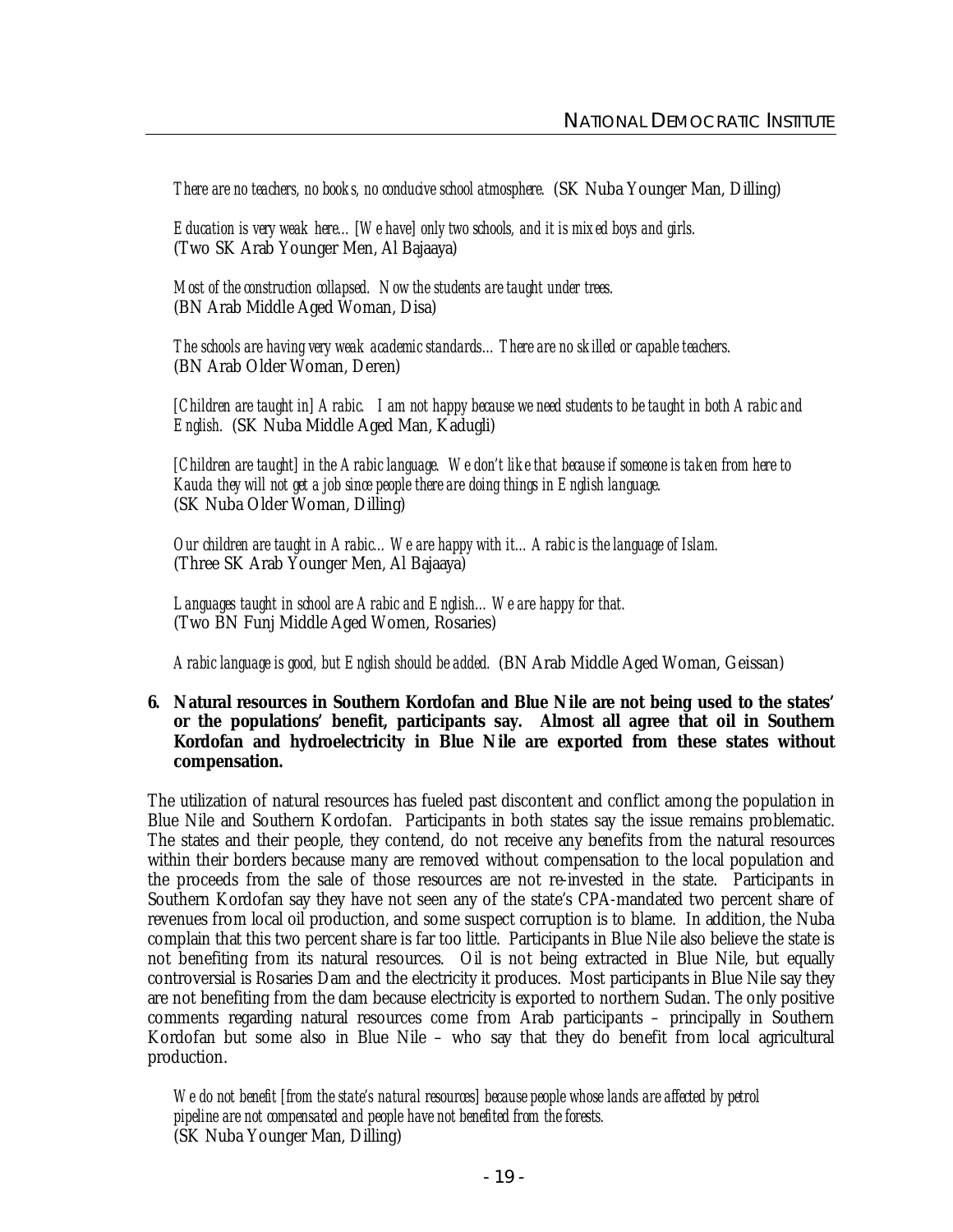*This two percent is too little. It is not even seen in the state. In fact, it is not there.* (SK Nuba Middle Aged Woman, Lagawa)

*Petroleum is just running under our feet, but we didn't see anything from it. Its money is not for development. It goes to specific pockets.* (SK Arab Younger Man, Keliak)

*Things [natural resources] are there but the northern government is the one benefiting from these resources.* (BN Funj Younger Man, Rosaries)

*No benefit [from Rosaries Dam]. The electricity is exported to Khartoum.* (BN Arab Older Man, Geissan)

*The state has benefited a lot from agricultural resources.* (SK Arab Younger Man, Al Bajaaya)

*Yes, the state is benefitting [from its natural resources], for example water, wood and milk.* (BN Arab Middle Aged Arab Nomad, Damazin)

**7. Participants generally agree that discrimination and marginalization, and to a lesser degree, insecurity and underdevelopment, are at the root of the conflict in Southern Kordofan and Blue Nile. Lasting resolution of these issues has not been achieved, according to most. Only Blue Nile Arabs say that good progress has been made.**

Discrimination and marginalization are cited by participants in Southern Kordofan and Blue Nile as the primary causes of the conflict in those states. A number of Nuba and Funj participants say that lack of development and insecurity caused by "Arabs" also played an important role in igniting conflict, while Arab participants in both states say their feeling of marginalization stemmed from underdevelopment and lack of meaningful representation in the central government. In judging the progress made since the CPA in resolving these issues, Funj and Nuba participants acknowledge some gains, particularly in rights and freedoms, but none believe they have been adequately addressed. In addition, rural participants, and especially those who focus on insecurity and lack of development as conflict causes, are much more likely than town dwellers to say the CPA has failed to resolve these issues. Blue Nile Arab participants report more satisfaction than any other group with progress in resolving the causes of the conflict, with most saying they have been resolved partly and some saying they have been resolved fully. Arab participants in Southern Kordofan, however, believe a weak and divided state government is to blame for failing to address the problems at the root of the conflict in the state.

*Discrimination, injustice and the lack of power-sharing [were the reasons for the conflict].* (SK Nuba Older Woman, Dilling)

*There was marginalization against the people of Blue Nile.* (BN Arab Middle Aged Man, Damazin)

*No development in the area like good schools, good hospitals and no good roads [was the cause of the conflict].* (BN Funj Middle Aged Man, Kurmuk)

*The war broke out because of racial discrimination.* (SK Arab Younger Man, Al Hamra)

*Some [resolution of the conflict causes] because now there is freedom.* (SK Nuba Younger Man, Julud)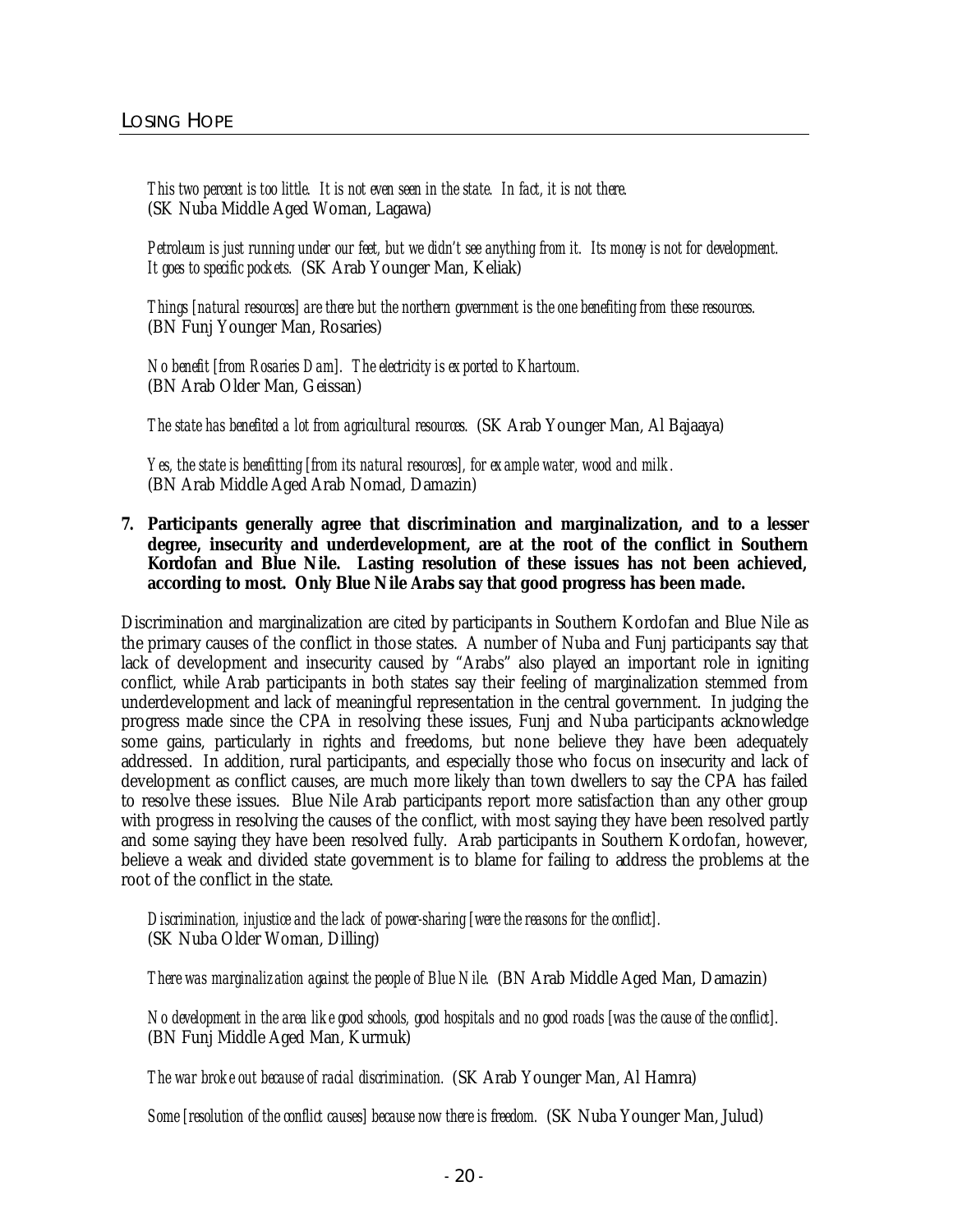*We think it [discrimination by Arabs] is now better because there is power-sharing in the government.* (BN Funj Older Woman, Damazin)

*There is not any improvement [in security]. Instead the situation is getting worse.* (SK Nuba Younger Man, Lagawa)

*The government is not around, and it has no power to overcome these problems.* (SK Arab Older Woman, Keliak)

*Some of the problems have been solved*. (BN Arab Younger Man, Rosaries)

**8. The relationship between Nuba and Arabs in Southern Kordofan is a significant threat to peace, participants say. Participants in Blue Nile report mostly good inter-ethnic relations, but relations with nomads are a cause for concern. Government intervention and guidelines governing nomads' movement and grazing rights are said to be necessary for improved relations.** 

Participants report that there is persistent, and potentially explosive, conflict in Southern Kordofan. They describe the conflict as a fight over land and grazing rights. The Nuba argue that Arabs are armed (while the Nuba are not), that Arab traditional leaders are not neutral and that the central government is behind much of the violence. Arab participants say that it is the Nuba who are the instigators, and that they are responsible for the violence and theft in the region. Few believe this conflict can be solved by traditional or local means, and so both Nuba and Arabs say outside intervention from the international community or the CPA partners (NCP and SPLM) is required. The scale of the current conflict in Southern Kordofan is such that many participants believe the state is close to a return to general, statewide war.

*There is conflict between nomads and farmers and between tribes, and this leads us to conflict between the Nuba and Arabs in land. This is a dangerous thing.* (SK Nuba Middle Aged Man, Kadugli)

*We are still fighting with the Nuba over grass and water…the conflict in Southern Kordofan is still going on.* (SK Arab, Younger Man, Al Hamra)

*[The current conflict] cannot be solved by the local authorities…This is because those engaged in the conflict are armed, and they are not ready to listen.* (SK Nuba Older Man, Kurchi)

*It is the very government who are arming those Arabs. It means the government is encouraging that.* (SK Nuba Older Woman, Dilling)

*It [the current conflict] can only be solved by JIU and UNMIS because they can pressure the government to disarm the militias.* (SK Nuba Older Man, Kauda)

*The conflict can only be solved by the big powers, NCP and SPLM.* (SK Arab Older Man, Abu Safifa)

*The state is nearer to a return to war than peace.* (SK Nuba Middle Aged Man, Kadugli)

*The current situation is very serious indeed because of insecurity.* (SK Arab Older Woman, Al Hamra)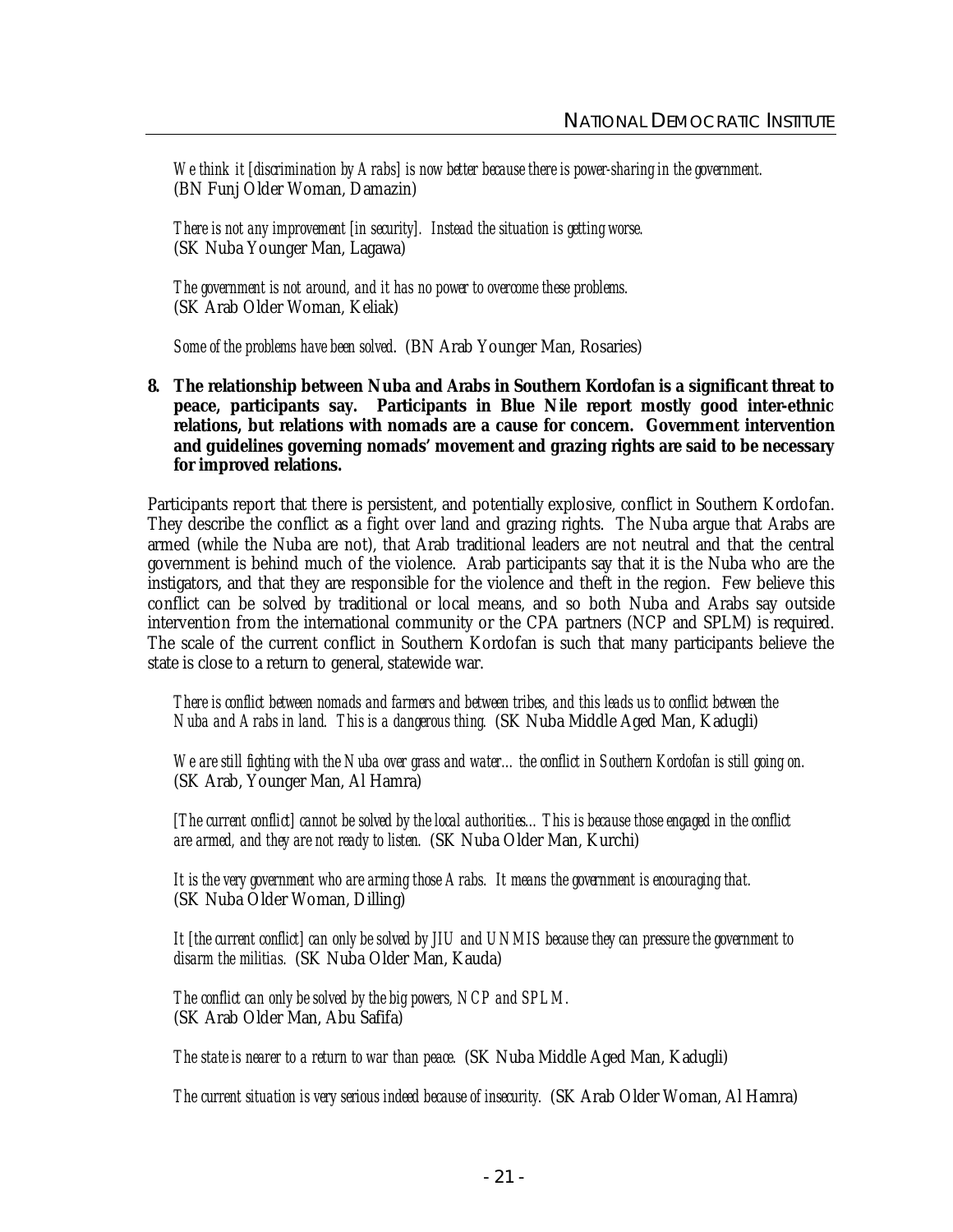Some Nuba participants declare that they have a poor relationship with all Arab tribes, but others say there are some Arab tribes with whom relations are good. Of this group, most say they have better relations with the Fallata and Ambororo. Almost all agree that Nuba have the worst relationship with Arab nomads, and specifically Misseriya. According to Arab participants, some Nuba tribes are better than others, but which ones are 'good' depends on local relationships (rather than one being viewed as 'good' by all) and the religion of the tribe. The relationship with Muslim Nuba tribes is better than with non-Muslim ones, Arab participants say. Regardless of who is at fault, both Arabs and Nuba believe the current state of their relationship is a significant threat to peace. Arabs see government negotiations as the key to improving relations, while Nuba focus on disarmament and the separation of Nuba from Arab nomads through borders and fixed grazing areas.

*Arab nomads have a bad relationship with Nuba because they attack our farms and graze their cattle on them.* (SK Nuba Younger Woman, Kadugli)

*The Ambororo are the best. They only cross our land without doing any harm. We are on good terms with them.* (SK Nuba Middle Aged Woman, Lagawa)

*It [relationship between Nuba-Arab] is poor because they kill and steal and deprive our cattle from grazing the open land.* (SK Arab Middle Aged Man, Kadugli)

*In Al Hamra, we have a good relationship with the Nuba living near us. They are Nuba Moro…but the rest of the Nuba who are living in the mountains behind the Moro have a bad relationship with us.* (SK Arab, Older Woman, Al Hamra)

*Nuba in the western mountains are called Meri and all of them are Muslims…Their relationship with us is good because they are Muslims.* (Two SK Arab, Younger Men, Keliak)

*The bad relationship that other tribes have with the Nuba will affect the long term peace in South Kordofan.* (SK Nuba Middle Aged Woman, Kauda)

*The Nuba themselves [threaten peace]. They block roads and collect revenues. The Nuba in town are good, but the Nuba are not good with the nomads.* (SK Arab Older Man, Abu Safifa)

*[To make relations better] they [Arab nomads] must be disarmed, and they must have a fixed place.* (SK Nuba Younger Man, Heban)

*The government must come and sit down with the two sides…that is the only solution [to make Arab-Nuba relations better].* (SK Arab, Younger Man, Al Bajaaya)

In Blue Nile, participants have somewhat different views of the state of inter-ethnic relations. Almost all Arab participants describe the relationship with Funj as one that is strong and built on a foundation of significant integration and inter-marriage. While acknowledging mostly positive relations with Arabs, Funj also express significant concerns about their interactions with Arab nomads. This group, they say, crosses farmland without permission and poses a threat to the local population because they are often armed. Unlike in Southern Kordofan, however, participants in Blue Nile are confident in local and traditional authorities to resolve any disputes. A few participants say that, in addition to traditional means, the government should work to identify paths and rules for nomadic grazing.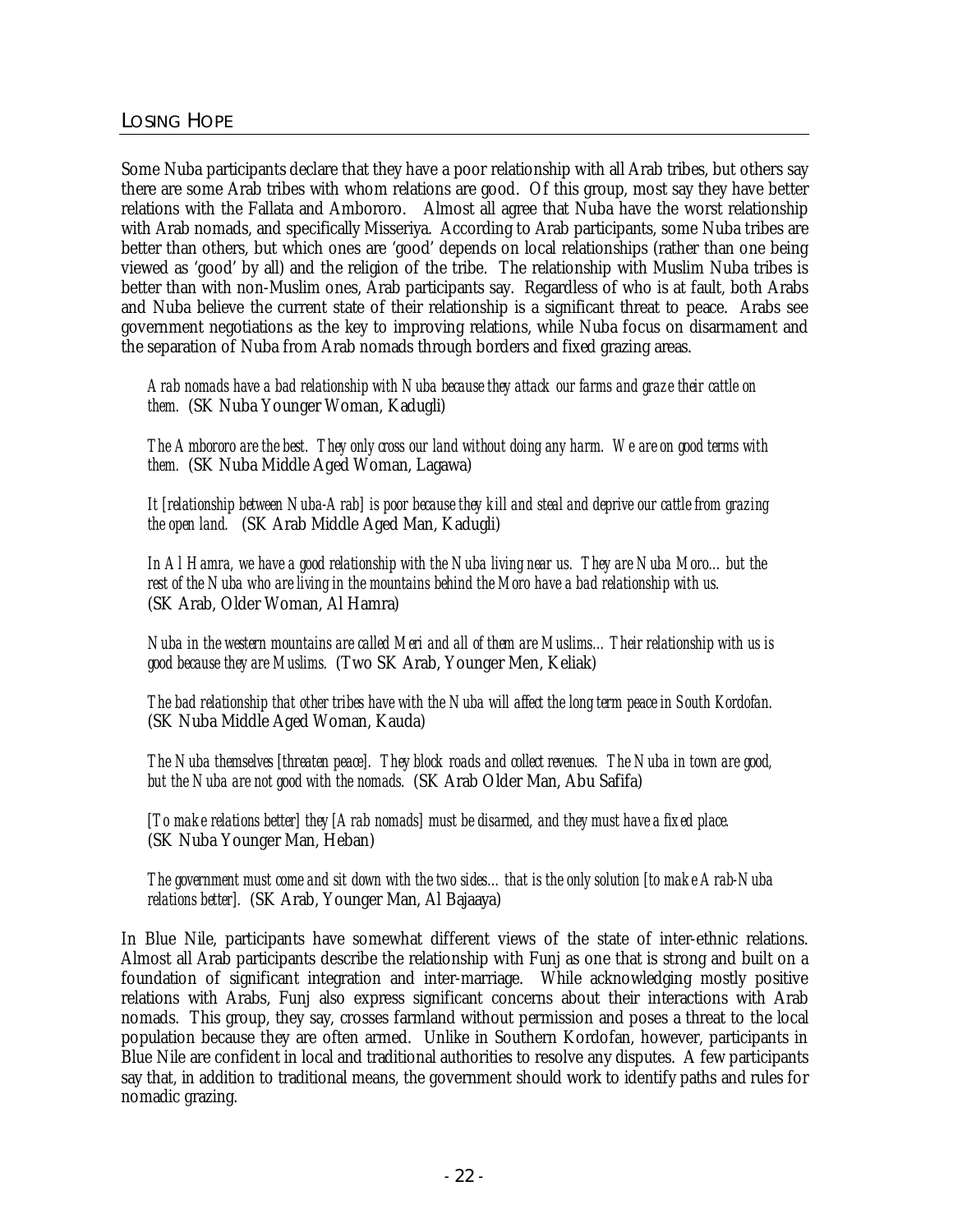*Our relationship is good…We are mixed because they have married from us, and we have married from them.* (Two BN Arab Middle Aged Women, Disa)

All the tribes within Blue Nile are having an excellent relationship because they co-existed for a long time, *and they do not discriminate against each other.* (BN Arab Younger Man, Deren)

*Yes, we have problems with them [Arab nomads]…If a civilian that owns a farm talked to a nomad regarding grazing, he [the nomad] will just prepare his weapon.* (Two BN Funj Middle Aged Women, Khorbodi)

*The nomads just cross the area and enter into farm land with their cattle without asking permission from the owner of the farm.* (BN Funj Younger Woman, Dondoro)

*The [problems with Arab nomads] can be solved through traditional means because they are our brothers.* (BN Funj Middle Aged Woman, Rosaries)

*The normal conflict between nomads and farmers is there, but it is easily overcome and settled.* (BN Arab Older Man, Geissan).

*We want the state governor to call for discussion and set the rules for those nomads.* (BN Funj Younger Woman, Geissan)

*The old routes for the nomads have to be re-opened and improved.* (BN Funj Middle Aged Man, Dondoro)

Blue Nile is largely free of conflict, according to participants. The only conflict participants reference is one specific to the Geissan-Ethiopia border, as well as political 'conflict' characterized by disagreement but not violence. Funj participants, though, are more pessimistic than Arabs about the possibility of permanent peace due to perceived underdevelopment in their areas.

*No [conflict in Blue Nile]. There is stability.* (BN Arab Middle Aged Man, Kurmuk)

*The cause of conflict is between the leaders of the state. They have different opinions in their work, and the NCP are still recruiting the military force.* (BN Funj Older Man, Deren)

*Yes, [there is conflict in Blue Nile], but it is very small conflicts between MPs or politicians competing for power.* (BN Arab Older Man, Geissan)

*The conflict [in Geissan] needs to be settled by the state government because it is in between the border of two countries.* (BN Funj Younger Man, Rosaries)

*We will return to conflict because now there is no development.* (BN Funj Younger Man, Chali)

*I see much of the things we want are now provided. I do not want to see war again.* (BN Arab Middle Aged Man, Dondoro)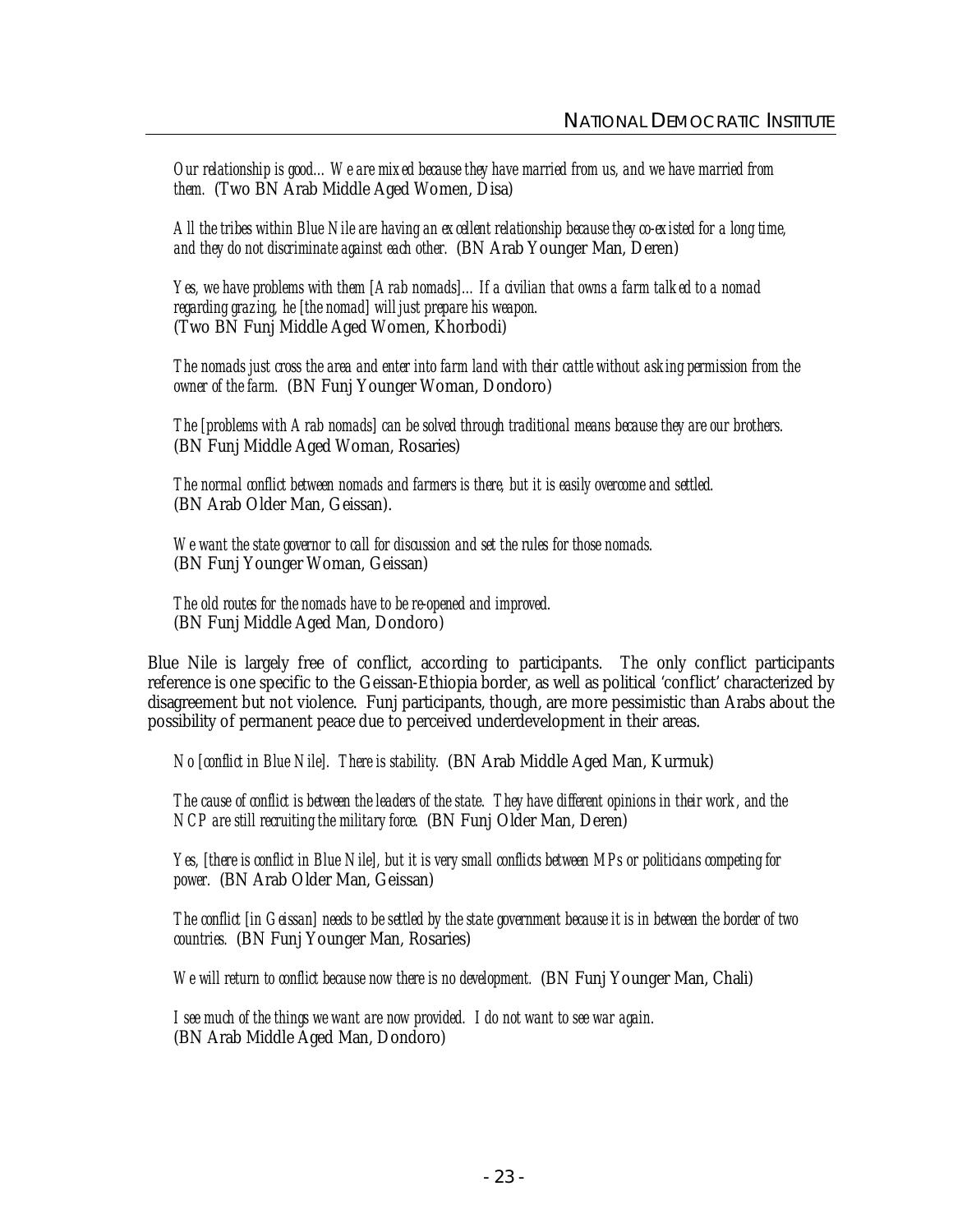## LOSING HOPE

## **9. Arab participants say they experience significant restrictions on their freedom of movement in Nuba areas of Southern Kordofan. Nuba participants express uneasiness with Arab travel to their communities, though a majority are open to peaceful** *and* **temporary travel. There are no freedom of movement issues in Blue Nile.**

Almost all Arab participants in this study declare they have no freedom of movement to Nuba areas within Southern Kordofan. Many recount how they are questioned, threatened, physically stopped or simply scared to visit areas dominated by the Nuba. The opposite, they say, is not true: Nuba are free and even welcomed in Arab areas of the state. Nuba participants acknowledge their discomfort with Arabs traveling to or through their areas. A significant minority, in fact, say they do not want to see Arabs in their communities at all. The majority, though, indicate they are willing to accept Arab travel on two conditions – the Arabs come in peace, and they return back to their own areas. Participants in Blue Nile report no problems with freedom of movement.

*If they only come with their animals and go right back, we have no problem.* (SK Nuba Younger Man, Heban)

*If they come peacefully I have no objection [to Arabs moving in Nuba areas], but if they are still doing what they have done, I don't think they will have a room in Kauda.* (SK Nuba Middle Aged Man, Kauda-Kumbur)

*I do not accept them to come here…Since Arabs are the ones that killed Nuba during the war, we do not accept them.* (Two SK Nuba Younger Women, Julud)

*We as Arabs welcome all with open hearts, while we can't go to the Nuba areas.* (SK Arab, Younger Woman, Kadugli)

*The Nuba move freely anywhere while we can't pass that mountain of theirs…there is freedom for Nuba only, not for the Arabs...they are welcomed in all Arab areas, while we have no similar right. Their land is a forbidden land.* (SK Arab, Older Man, Lagawa)

*It [freedom of movement] is good because we move freely to Damazin to visit our parents in the North.* (BN Funj Younger Man, Chali)

*There is freedom of movement. It is good. There are no problems….One can go into any community regardless of race or religion.* (BN Arab Middle Aged Man, Damazin)

## **10. Security in Southern Kordofan has not improved with the presence of the Joint Integrated Unit (JIU), which many say is ineffective and does not foster SAF-SPLA cooperation within its ranks. The JIU is seen in a more positive light in Blue Nile. A continued SAF presence in both states makes Nuba and Funj participants uneasy.**

As noted earlier, Arab and Nuba participants disagree on the cause of insecurity in Southern Kordofan. Nuba participants point to a number of other armed groups, $21$  including members of the Popular Defense Force (PDF), other Arab militias and armed nomadic tribes, such as the Shanabla and Misseriya. Nuba believe they are the target of these groups because of their desire to ethnically cleanse Nuba areas. Arab participants say there is only one other armed group in Southern

 $\overline{a}$ <sup>21</sup> "Other armed groups" is a phrase used to describe military-like groups who are not regular army.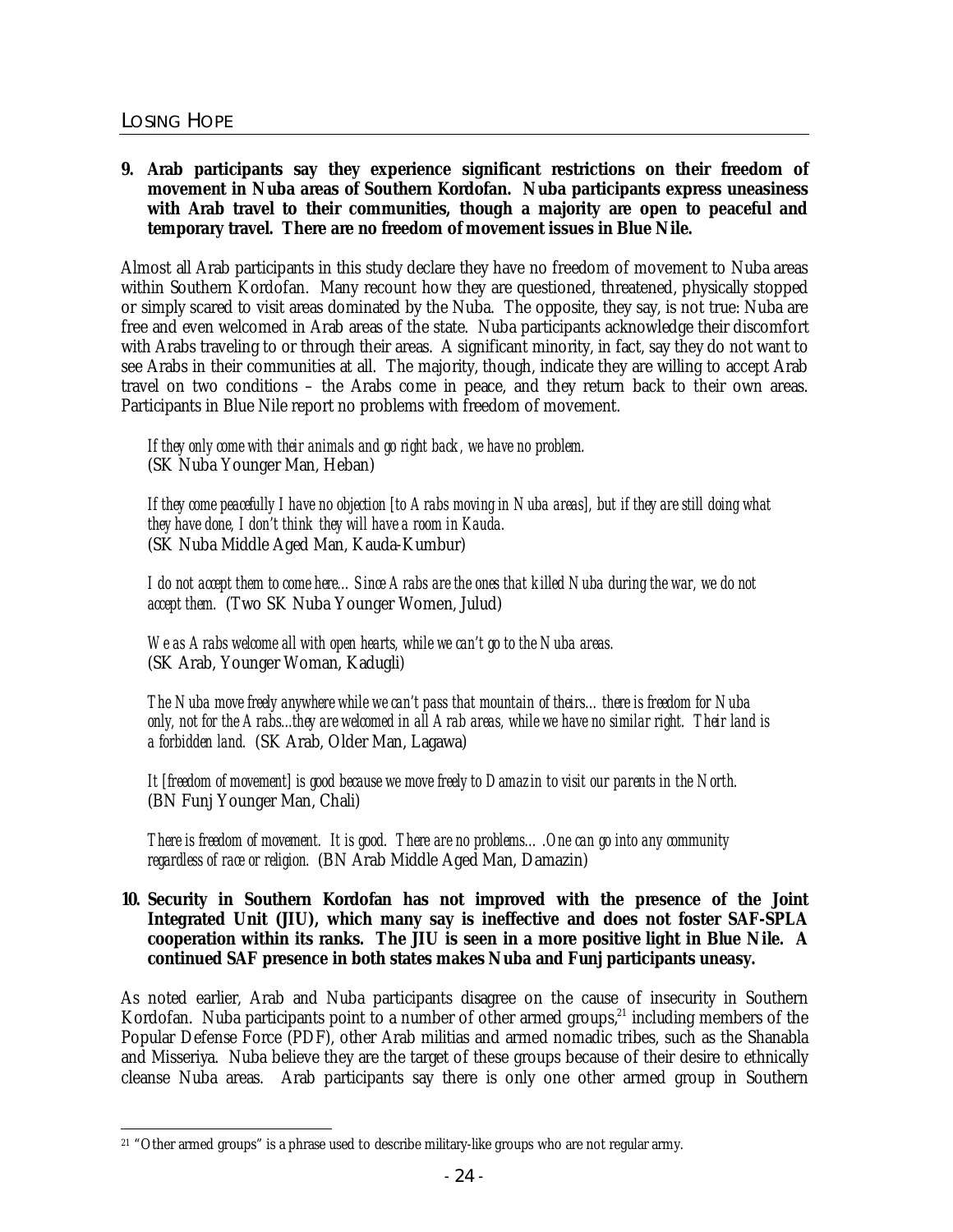Kordofan: the SPLM.<sup>22</sup> They, too, say the goal is ethnic cleansing and accuse the SPLM of trying to rid Nuba areas of Arabs.

*We have no security in Southern Kordofan as the Nuba people.* (SK Nuba Older Woman, Koalib)

*It [security] is not good. Every day a new conflict comes out.* (SK Arab Younger Woman, Kadugli)

[Other armed groups] are trying to stop development in the state and to control the land of other people [the *Nuba].* (SK Nuba Middle Aged Man, Kadugli)

*[Other armed groups are trying to] enslave the Nuba.* (SK Nuba Younger Man, Dilling)

*There is no armed group except the SPLM…the Nuba are well-armed to stand against Arabs and Islam…SPLM is only there to destroy.* (SK Arab, Younger Man, Keliak)

*Their [the SPLM] aim is to chase away the Arabs from the mountains…they don't like Arabization and Islam.* (SK Arab, Older woman, Al Bajaaya)

Almost all participants in Blue Nile indicate they are pleased with the security situation. They say the only armed groups in the state are some nomads who have retained their weapons and some members of the PDF. Neither of these is seen as a significant threat to peace, though a few Funj participants remain suspicious of these groups' motives.

*We have an excellent security situation here in Blue Nile state.*  (BN Funj Middle Aged Man, Damazin)

*We are well-secured. (BN Arab Middle Aged Man, Kurmuk)*

*There is a Public Defense Force militia in the area called Jabal Ingessana.*  (BN Funj Older Man, Deren)

*There is none completely, except the Popular Defense Forces.*

(BN Arab Middle Aged Man, Damazin)

The Sudan Armed Forces (SAF)<sup>23</sup> presence in Southern Kordofan and Blue Nile makes Funj and Nuba participants uncomfortable. In Southern Kordofan, Nuba participants say that Nuba soldiers in SAF have been removed from the state, making the force mostly "Arab". In Blue Nile, Funj participants do not think it is fair that the SPLA has left or been integrated into JIUs while SAF remains. Both groups say they want SAF removed from their states. Arab participants in Southern Kordofan and Blue Nile are appreciative of the SAF's presence. Those in Blue Nile say that SAF contributes to peace and security. Some Southern Kordofan participants echo this but also express frustration that SAF is not powerful enough to protect them fully.

*The SAF is now politicized, and they are now mainly from Arab ethnic groups. So for these reasons, it is now not neutral.* (SK Nuba Younger Man, Julud)

 $\overline{a}$ <sup>22</sup> It is unclear whether Arab participants are speaking of supporters of the SPLM/A or of an SPLM-affiliated militia.

<sup>&</sup>lt;sup>23</sup> Participants were not always clear about whether they were speaking of stand alone units of SAF or of SAF units within JIUs. Also, some participants indicate that SAF and SPLA forces act as independent armies even though they may fall under the JIU umbrella.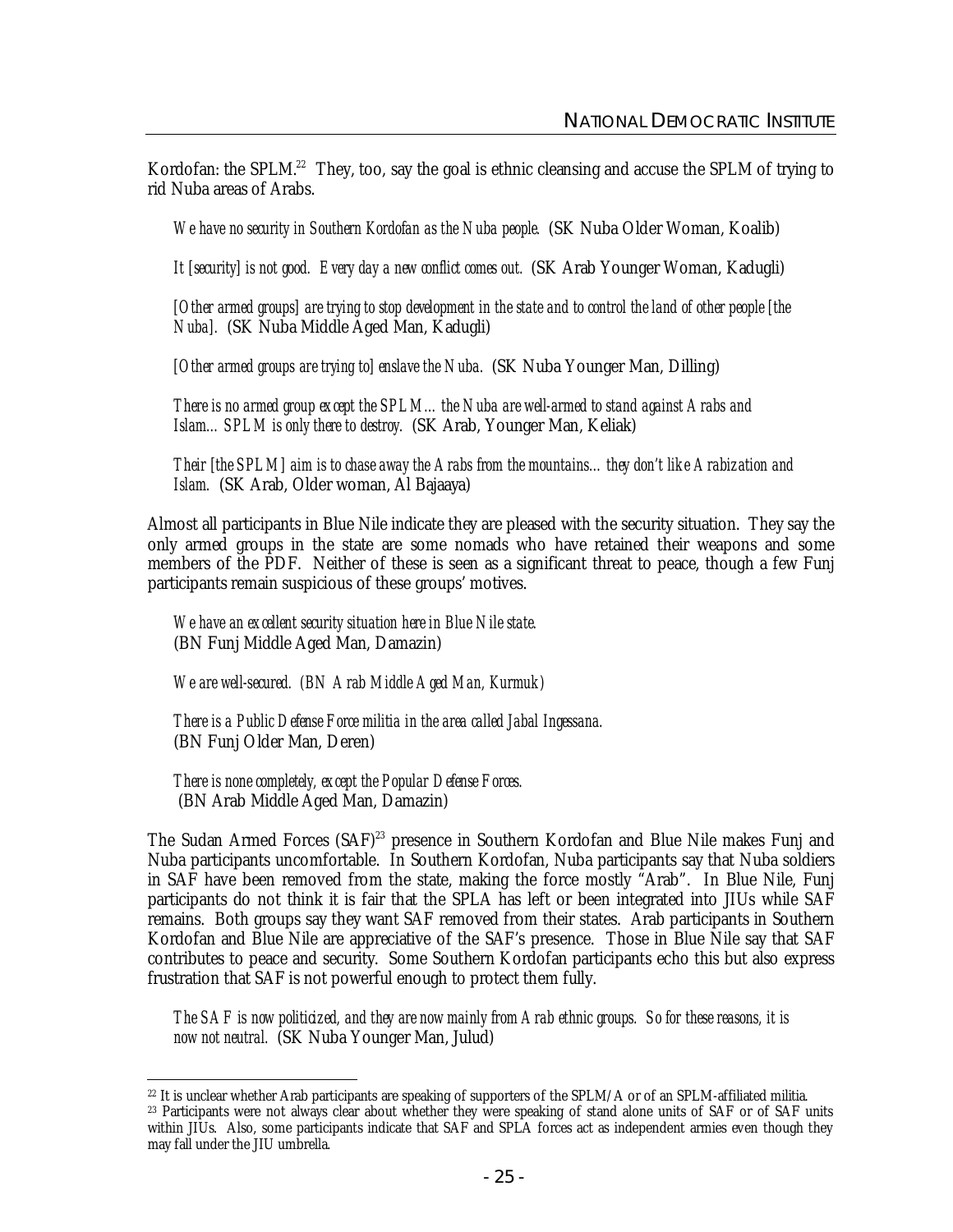*We want [SAF] to leave Southern Kordofan because they are not solving any problems.*  (SK Nuba Older Man, Kurchi)

*We in Blue Nile state are not feeling good for SAF to remain there while SPLA has left.*  (BN Funj Older Woman, Damazin)

*We need SAF to take off from Blue Nile state.* (BN Funj Older Woman, Kurmuk)

*They [SAF] provide for us security.* (BN Arab Younger Man, Deren)

*SAF is the strongest power here in Lagawa…Security was in the hands of the police and attacks happened. When the power moved to the soldiers, everything stopped.* (SK Arab Middle Aged Woman, Lagawa)

*Their [SAF] role is very weak and problems are increasing. They are not able to solve them.*  (SK Arab Younger Man, Keliak)

Most Nuba and Funj participants in Southern Kordofan and Blue Nile say that SPLA troops have abided by the provisions of the CPA and left the state, joined integrated units or are now "staying with us as civilians."<sup>24</sup> This is widely accepted as appropriate because it is part of CPA implementation and offers proof that the SPLM is living up to its commitments. A few participants, however, remain uneasy about living without the protection of the SPLA. As noted above, Arab participants in Southern Kordofan attribute attacks on them to SPLM/A groups and do not distinguish between regular army, SPLA units within JIUs or independent supporters. Therefore, they talk about attacks by the SPLA without acknowledging the redeployment of the SPLA regular army. In Blue Nile, Arab participants understand the SPLA has moved south of the January 1, 1956, border and see it as a step in the process of CPA implementation.

*We think that [SPLA leaving the state] is good because it gives a chance for development, and it can also show that the SPLA has implemented the CPA.* (BN Funj, Middle Aged Woman, Khorbodi)

*[By leaving the state] they [the SPLA] are just obeying the ceasefire protocol.* (SK Nuba Younger Man, Lagawa)

*We think that it is not good for the SPLA to leave Blue Nile state while there are SAF troops still trying to be increased in the area, especially Damazin.* (BN Funj Older Woman, Damazin)

*Ordinary people are killed and shot by gangs of SPLA.* (SK Arab Middle Aged Man, Lagawa)

*This [redeployment of the SPLA] is implementation of the CPA.* (BN Arab Middle Aged Man, Kurmuk)

The creation of Joint Integrated Units composed of SAF and SPLA is one of the primary security provisions of the CPA. Participants in Southern Kordofan have a poor opinion<sup>25</sup> of the JIU's performance in the state thus far. They say it has achieved nothing and are disappointed with its lack of response to persistent insecurity. They also express skepticism that the JIU is acting "jointly." Most participants say the SPLA and SAF units in the JIU do not cooperate, but rather stay in their

 $\overline{a}$ 

<sup>24</sup> Phrase is from a younger Nuba woman in Julud.

<sup>&</sup>lt;sup>25</sup> A few Nuba female participants held positive views of the JIU, saying they "helped people."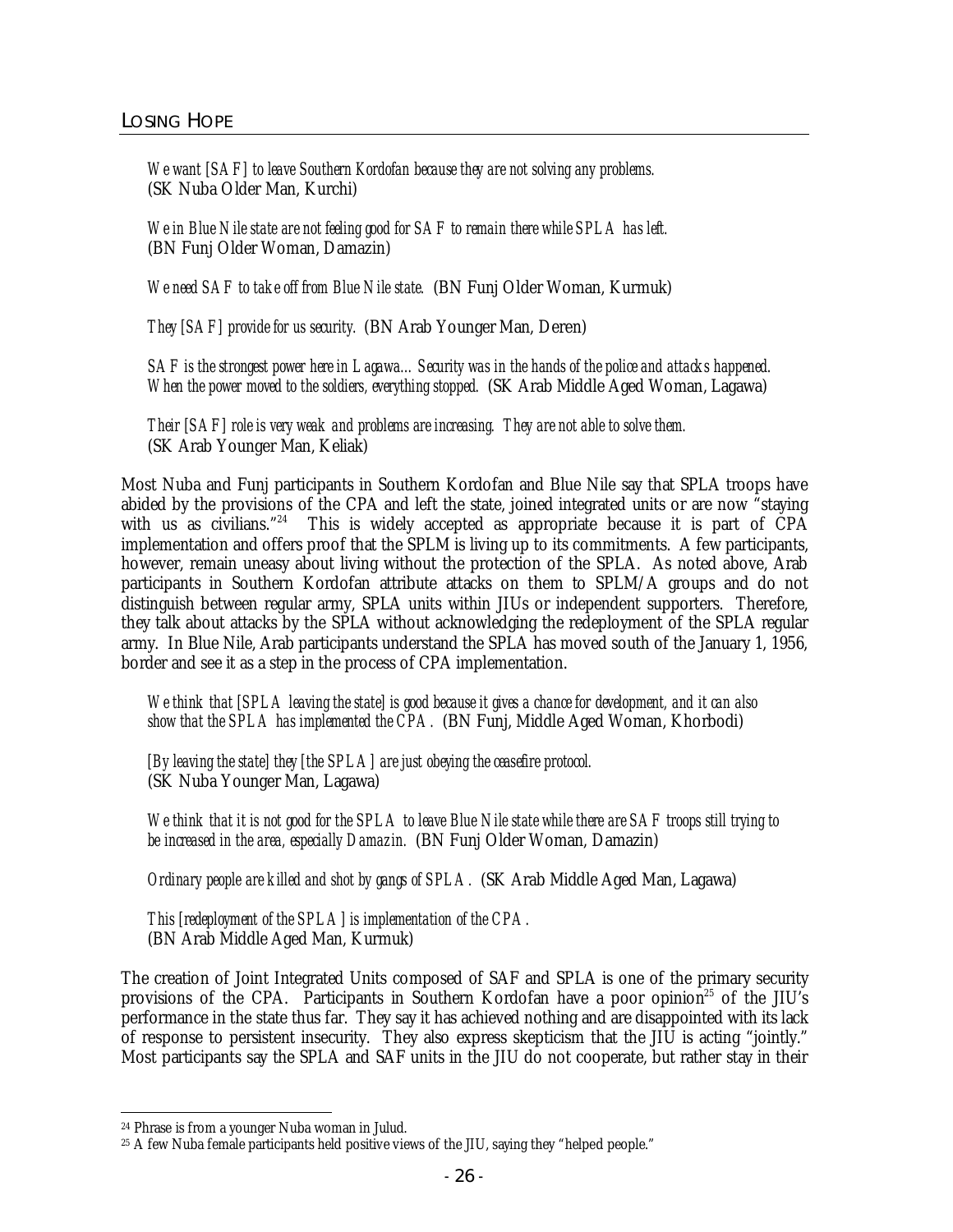own camps and act independently. A few Arab participants claim the JIU is biased toward the Nuba.<sup>26</sup>

*The JIU doesn't help us. It's just there staying idle.* (SK Nuba Younger Man, Heban)

*They [JIU] are doing nothing…they are not doing a good job; there is only more disputes.* (SK Arab Older Man, Abu Safifa)

*The JIU is meaningless because they are supposed to disarm the other armed groups, but they are doing nothing. Even when there is a gun shooting, they don't respond.* (SK Nuba Younger Man, Kauda-Kumbur)

*There is no benefit to these united forces…one of my boys was killed in front of the integrated units, and they did nothing.* (SK Arab Younger Man, Al Hamra)

*They [JIU] stay together in one barracks but each in one side, and they never mix.* (SK Nuba Younger Man, Kauda-Kumbur)

*They [JIU] are not good…not good because they aren't agreeing among themselves.* (SK Arab Older Woman, Al Hamra)

*If any Arabs complained to them, they [the JIU] don't listen or respond. The opposite [occurs] when a Nuba does, you find they are moving up and down.* (SK Arab Older Man, Lagawa)

Opinions about the JIU in Blue Nile are more favorable. Most participants either rate its job as good or say that it has no interaction with them. The results are more mixed when participants are asked whether the SAF and SPLA are working well together within the JIU. Some participants say yes, but some say no.

*They [JIU] are doing well, without any problems.* (BN Arab Middle Aged Man, Damazin)

*Our opinion [of the JIU] is good because they are peacekeeping troops in the area.* (BN Funj Younger Man, Rosaries)

*They [the SAF and SPLA in the JIU] are working together since the signing of the CPA*. (BN Funj Younger Woman, Dondoro)

*They [the SAF and SPLA in the JIU] are not actually integrated. Each force is aside from the other.* (BN Arab Middle Aged Man, Dondoro)

## **11. The conflicts in Darfur and Abyei threaten peace in Southern Kordofan, according to participants. Most predict that conflict in Abyei will lead to a broader Southern Kordofan war.**

The situation in Darfur is troubling on many levels for participants in Southern Kordofan. Participants express concern about soldiers from their communities taking part in the conflict, and many feel a connection to the region based on ethnic identity. Nuba participants speak of the

 $\overline{a}$ <sup>26</sup> All of the comments relating to bias were in the Lagawa area.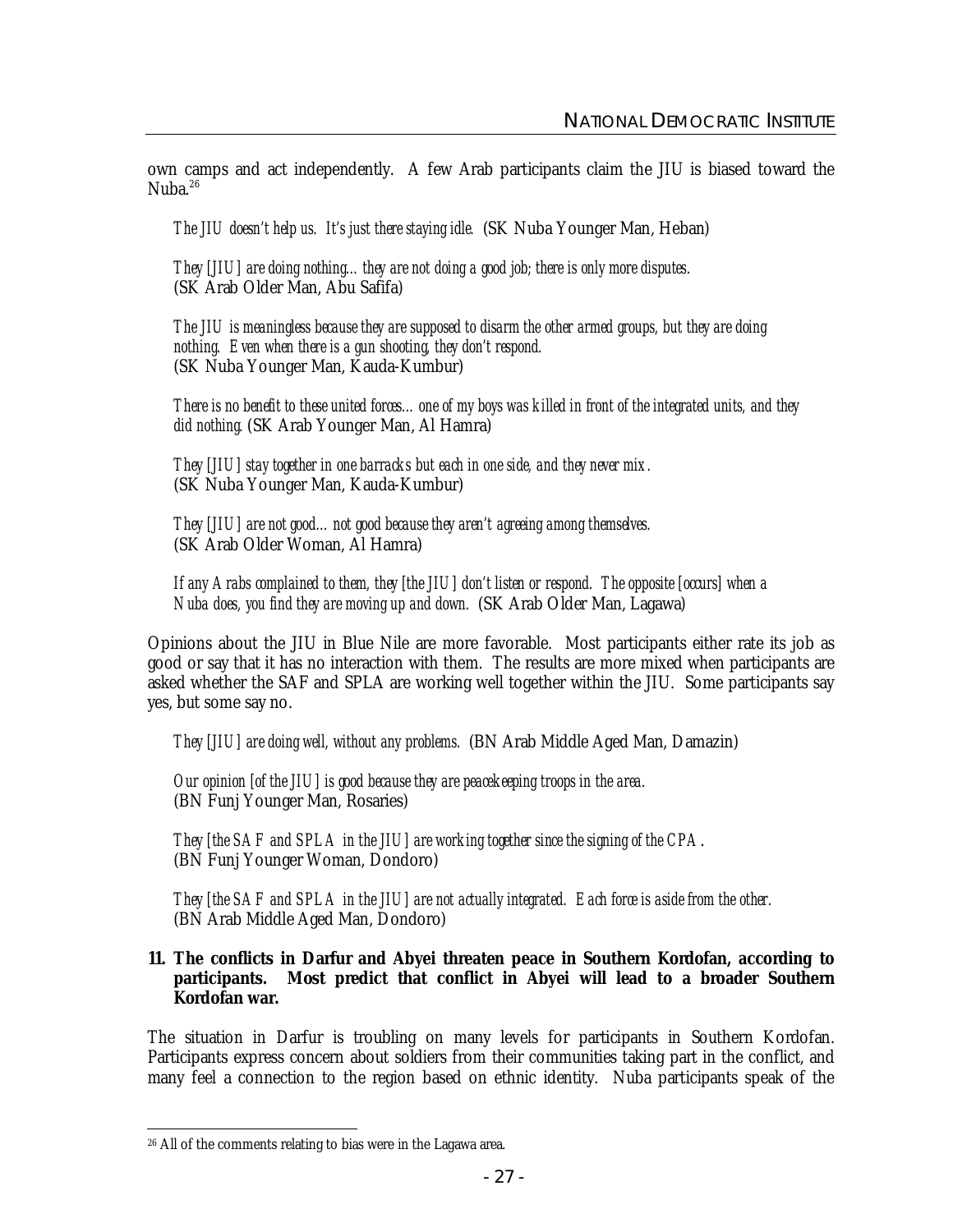Darfur people "who are black like us."<sup>27</sup> Arab participants say Darfur affects them because "they are Arabs and Muslims."<sup>28</sup> Participants are also worried about a possible spillover effect. Some Nuba fear a connection between Arab combatants in Darfur and Arabs in Southern Kordofan, while some Arab participants think that security in Southern Kordofan will be difficult to achieve without a resolution in Darfur.

*The soldiers that die [in Darfur], they are mostly from Nuba*. (SK Nuba Younger Woman, Julud)

*The war in Darfur will affect us because our young fellows could be taken by the government to participate in the Darfur war and be killed.* (SK Arab Younger Man, Al Hamra)

*The Darfur problems have an effect on Southern Kordofan because they are our people.* (SK Nuba Older Woman, Koalib)

It [Darfur] has great importance. If you hear your Arab Muslim brother has been attacked and assaulted, you *feel unhappy.* (SK Arab Older Man, Abu Safifa)

This issue [the Darfur crisis] is just from the government because they are targeting us the Africans. If they are *defeated there, the Misseriya here will also fight us.* (SK Nuba Younger Man, Lagawa)

*Since there is instability, both areas [Darfur and Kordofan] will not find the peace we want.* (SK Arab Middle Aged Man, Lagawa)

Land and oil are said by Southern Kordofan participants to be at the heart of the conflict in Abyei, although Arab participants are somewhat more likely to view the conflict solely in terms of land. None of the participants are happy with the central government's response to the Abyei crisis. Nuba believe that the central government is part of the problem in Abyei, instigating fighting and subverting the CPA. Some Arab participants say the central government has been weak on Abyei and has not provided enough support to the Misseriya there. Many consider Abyei within Southern Kordofan's borders,<sup>29</sup> and the impact on the state of any conflict in Abyei seems obvious to participants. The resolution of the conflict is thus very important to Southern Kordofan participants, but few believe peace is on the horizon. Most believe war will break out in Abyei<sup>30</sup> and eventually engulf the whole state.

*It [the Abyei crisis] is just because of the oil.* (SK Nuba Younger Man, Lagawa)

*It [the Abyei crisis] is a fight for land ownership. The Arabs are trying to take it from the original owners.* (SK Nuba Older Woman, Dilling)

*I think people are fighting in Abyei because of the land because Arabs say Abyei is their land and Dinkas say that also.* (SK Arab Older Woman, Al Hamra)

*It [the central government] is trying to ignite the fight.* (SK Nuba Younger Man, Heban)

 $\overline{a}$ 

<sup>27</sup> Phrase is from a middle aged Nuba woman in Kauda.

<sup>28</sup> Phrase is from a younger Arab man in Keliak.

<sup>&</sup>lt;sup>29</sup> The Abyei protocol provides special administrative status to Abyei in which its residents are deemed citizens of both Southern Kordofan and Warrap states. See "Chapter IV: The Resolution of the Abyei Conflict", in *The Comprehensive*  Peace Agreement between the Government of the Republic of the Sudan and the Sudan People's Liberation Movement/Sudan People's *Liberation Army*, available at http://www.unmis.org/english/documents/cpa-en.pdf.

<sup>30</sup> These groups were conducted prior to the May 13, 2008 fighting in Abyei.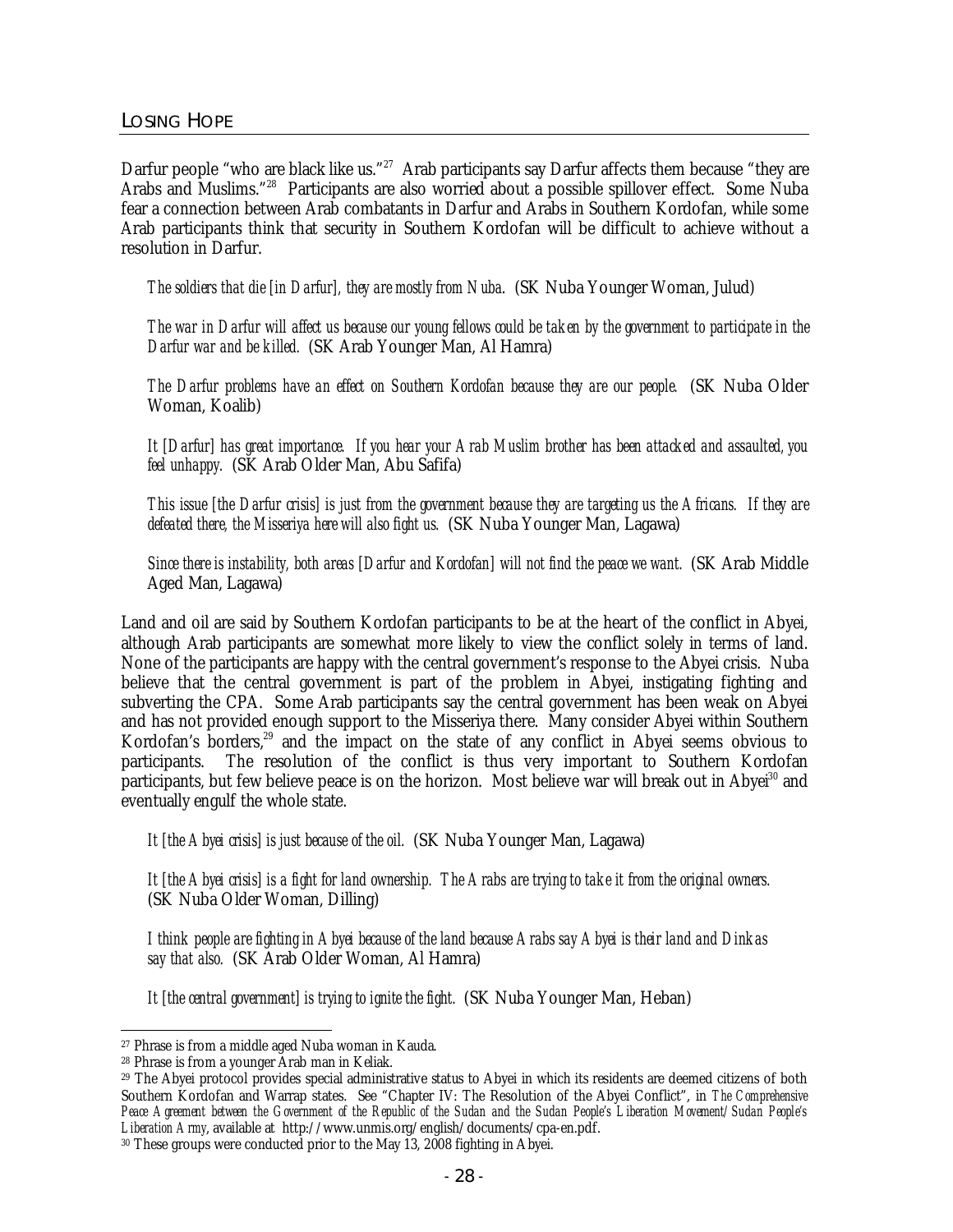*The government's role is very weak…the SPLM has caused a lot of problems and they are helping the Dinkas fight back.* (SK Arab Older Woman, Keliak)

*If there is any problem in Abyei, it will affect South Kordofan.* (SK Nuba Older Man, Kauda)

*It [the Abyei crisis] will not only affect Southern Kordofan; it will affect the CPA as well.* (SK Arab Older Women, Al Bajaaya)

*A war will erupt which will affect Southern Kordofan.* (SK Nuba Older Man, Kurchi)

*There will be great destruction in the whole area if the Dinka don't go to the borders of 1956.* (SK Arab Younger Woman, Kadugli)

#### **12. Participants judge the integrated NCP-SPLM state government a failure in Southern Kordofan, but mostly a success in Blue Nile.**

The attempt to form an integrated NCP-SPLM government in Southern Kordofan is not working according to participants. Most Nuba participants believe the 55% NCP and 45% SPLM formula prescribed in the CPA has not been fulfilled. They contend that despite the agreement the NCP continues to dominate the state government by occupying top positions, limiting the SPLM to only a few positions or simply refusing to fill designated SPLM slots. Arab participants give a slightly different reason for the failure of the NCP-SPLM state government, focusing instead on the "bad blood" between the parties and saying each party "has its own agenda."<sup>31</sup> As one participant said, "NCP says this; SPLM says the opposite."<sup>32</sup> Both Nuba and Arab participants are skeptical that state government can be improved under the current formula. Participants who have not given up hope for a solution focus on the need for good faith efforts by both parties. In addition, Nuba participants stress the need for true power-sharing, and Arab participants the need for security.

*The NCP have occupied the top positions.* (SK Nuba Younger Man, Kauda-Kumbur)

*Practically, the 45% given to us is not fulfilled. It's only the commissioner who is SPLM.* (SK Nuba Younger Man, Lagawa)

*They [NCP and SPLM] claim to be in participation, but their hearts are dirty.* (SK Arab Older Woman, Al Hamra)

*I don't think the two parties will rule in a good way…they claim they have agreed but they are still cheating each other…they are not faithful to one another. That is why they can't work successfully.* (SK Arab Younger Men, Al Bajaaya)

*The security comes first, and all people should sit together and clear their hearts.* (SK Arab Younger Woman, Kadugli)

*This can only be solved if both parties understand what is needed from each in regards to their partnership.* (SK Nuba Older Woman, Dilling)

 $\overline{a}$ <sup>31</sup> Phrase is from an older Arab man in Lagawa.

<sup>32</sup> Quotation is from a middle-aged Arab woman in Kadugli.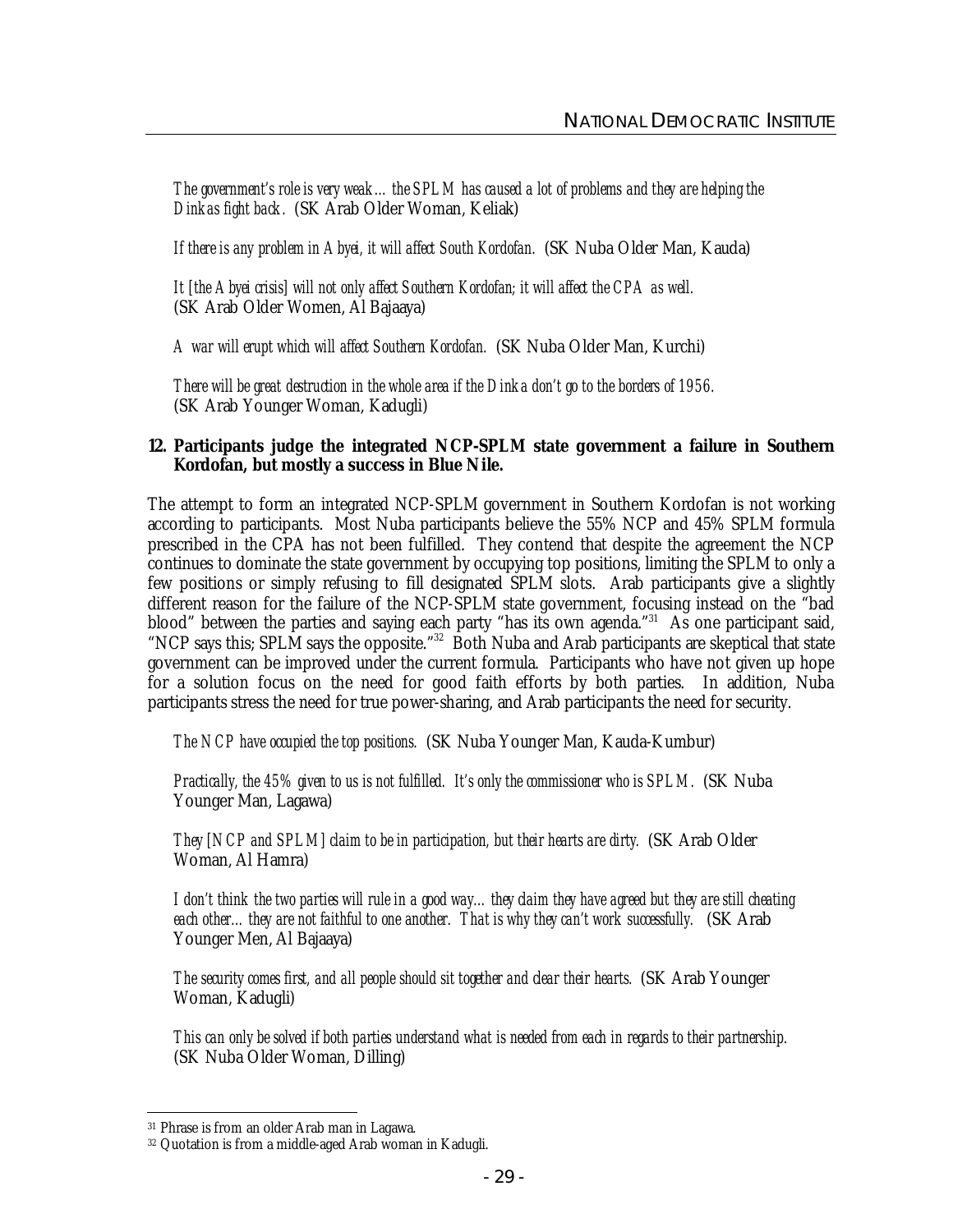The 55% NCP-45% SPLM formula has had more success in Blue Nile. Most participants in the state report that the two parties are getting along well and working jointly on issues without partisan rancor. Unlike the Nuba, Funj participants in Blue Nile do not express dissatisfaction with the implementation of the 55%-45% formula. A few do, however, talk about some disputes between the parties.

*Our people from the SPLM are given good positions in the state government.* (BN Funj Middle Aged Man, Kurmuk)

*The mixed government is working in a nice way.* (BN Funj Middle Aged Man, Damazin)

*There is no one in the government who talks about his or her political affiliations…They are doing a good job.* (BN Arab Traditional Authority, Disa)

*It [NCP-SPLM integrated government] is working well*. (BN Arab Middle Aged Man, Damazin)

#### **13. Malik Agar is the only post-CPA governor or deputy governor in Southern Kordofan or Blue Nile whose support crosses ethnic lines.**

Current Governor Malik Agar enjoys strong support among participants in Blue Nile, Funj and Arab alike. In his inauguration speech, the Governor, who represents the SPLM, had promised an aggressive approach to development, and most believe he is fulfilling that promise. Infrastructure improvements, and particularly road construction, are cited as among his achievements. Some participants also appreciate Agar's travel throughout the state to discuss problems with different communities. The exception to this view is among participants in two localities of Blue Nile – Geissan and Dondoro. In those areas, there is significant dissatisfaction with Agar's administration. Participants say they feel Agar has ignored them by not coming to speak with them and by not devoting resources to developing their war-affected communities. Other post-CPA governors and deputy governors in Blue Nile and Southern Kordofan are criticized for not visiting communities or failing to produce concrete results.

*Absolutely our opinion about Malik Agar is that he is a good Governor because recently Malik Agar has brought some change in the state.* (BN Funj Older Woman, Damazin)

*His [Malik Agar's] work is excellent…Since signing the peace agreement, he implemented most of his promises.* (BN Funj Younger Man, Rosaries)

*Yes, he [Malik Agar] has delivered that promise. We have seen the roads being constructed.* (BN Funj Middle Aged Woman, Khorbodi)

*He is a simple man who can talk to anyone. This is the best thing in him. He has provided services to the state.* (BN Arab Traditional Authority, Disa)

*We thank him very much. He has provided enough assistance to us…I want to thank him because he made operations in the hospital free of charge.* (BN Arab Older Woman, Deren)

*[Malik Agar's work] is poor because some areas affected by war were not maintained, and therefore there is no change.* (BN Funj Younger Woman, Geissan)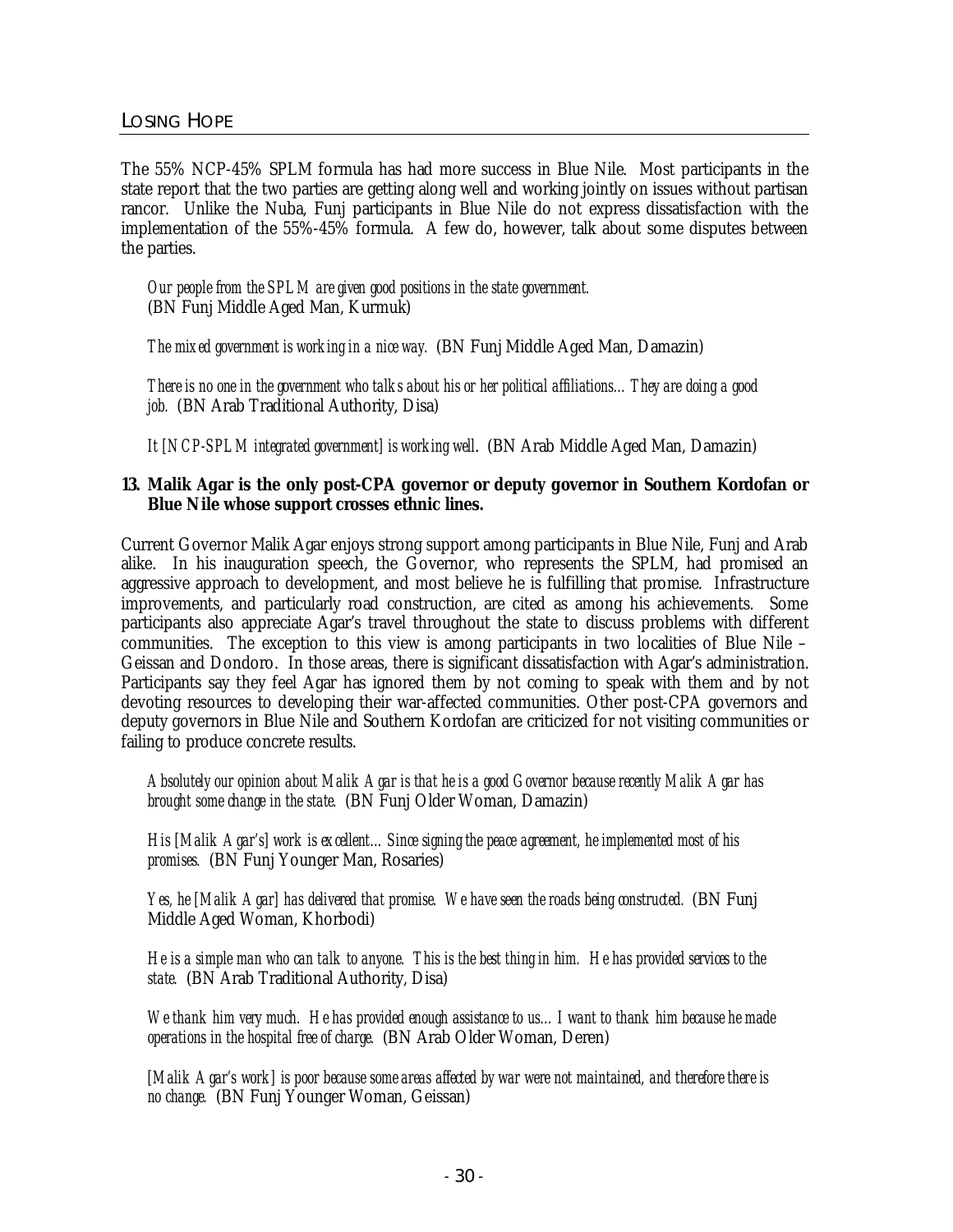*He has not done anything…He has never visited us; he said the war did not affect Geissan.* (BN Arab Middle Aged Woman, Geissan)

*He usually bypasses us. He has never visited us to find out what our needs are.* (BN Arab Middle Aged Man, Dondoro)

#### **14. Malik Agar's announcement that state government operations will rotate between Damazin and Kurmuk is popular among Blue Nile participants.**

Participants in Blue Nile agree that Governor Malik Agar's announcement that the operations of government will rotate between Damazin and Kurmuk is beneficial. They say rotating government can expand the scope of development and bring greater interaction and unity among the state's different ethnic groups. Participants in only two groups objected to the idea of a rotating government. This was due to concern about the added cost of operating two government centers.

*That is a good move made by government to visit the two areas.* (BN Funj Middle Aged Man, Damazin)

It is a good announcement that he made to rotate the state government from Damazin to Kurmuk and that will *bring cooperation among the communities.* (BN Funj Younger Woman, Dondoro)

*It is good because it will balance development between Kurmuk and Damazin…It will give a chance for solving the community problems, because the government will be closer to all the communities.* (BN Two Arab Middle Aged Men, Damazin)

*It is excellent [to rotate the state government] because it will give a chance to the government to know the situation of the other regions.* (BN Arab Younger Woman, Damazin)

*It is not good because it will cost the government too much money.* (BN Arab Younger Man, Rosaries)

**15. The NCP and SPLM are the most recognized political parties in Southern Kordofan and Blue Nile, but there are few reports of political party activity, except among Arab participants in Blue Nile.** 

The NCP and SPLM are the two main political parties that participants in Southern Kordofan can identify unprompted. Participants also have some familiarity with the Umma party and a few individuals mentioned the Popular Congress Party (PCP), the Democratic Unionist Party (DUP) and the Sudan Communist Party (SCP). Participants are not aware of any major degree of political party activity in their communities, though Nuba participants in Kadugli say they have heard political rhetoric from both SPLM and NCP, and Arab participants in Abu Safifa say they have heard the NCP discuss some issues. In Blue Nile, Funj participants report little political party activity, but many Arab participants indicate they hear political parties speak of development and their political programs.

*This [political parties talking about their programs] doesn't happen.*  (SK Nuba Younger Man, Kauda-Kumbur)

*No party ever came to tell us about its programs*. (SK Arab Middle Aged Man, Lagawa)

*The SPLM said it is better than NCP and vise versa.* (SK Nuba Younger Woman, Kadugli)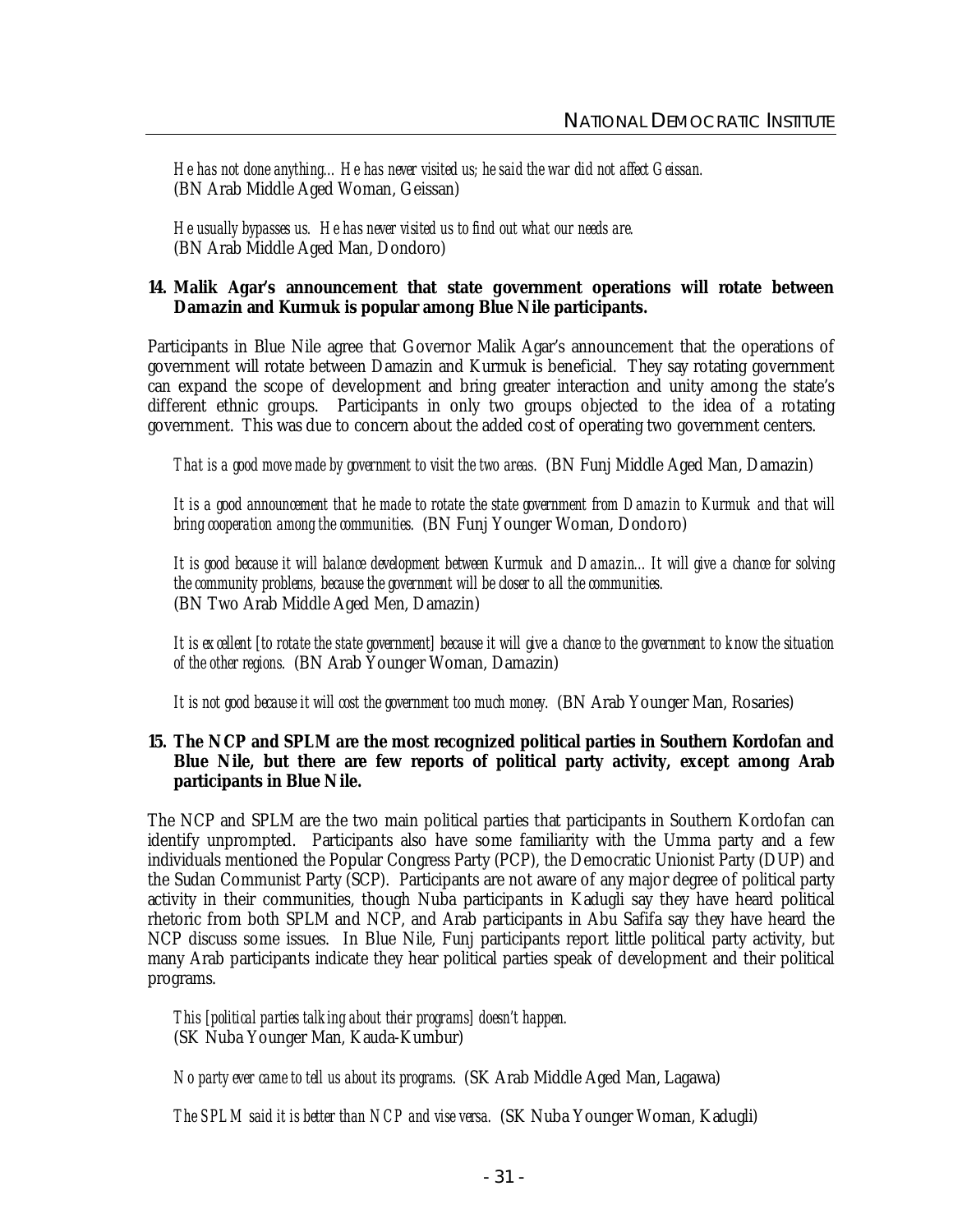*NCP is the only party that came and looked out for our interests…Only the NCP talks about issues.* (SK Arab, Older Man, Abu Safifa)

*They [political parties] are not speaking about any policies or the other party.* (BN Funj Middle Aged Man, Damazin)

*They [political parties] give promises all the time, for example, provision of good services.* (BN Arab Older Traditional Authority Man, Disa)

**16. Party support falls along ethnic lines in both Southern Kordofan and Blue Nile: Nuba and Funj support the SPLM and Arabs support the NCP. However, participants in Blue Nile cite performance, rather than ethnicity, as the basis for their opinions of political parties.**

The SPLM has strong support among Nuba participants in this study.<sup>33</sup> The party is appreciated for its ability to bring peace to Southern Kordofan and freedom to the Nuba people, and it is clear that Nuba will continue to be loyal to the SPLM for some time to come. However, this does not prevent participants from expressing some criticism of the party. Nuba in this study have mixed feelings about the performance of the SPLM, with an aggregate view in the "fair" range.<sup>34</sup> The reasons given for this rating are varied. Some participants cite general weakness of the party, a lack of full commitment to the Nuba issue and the inability of the party to deliver development, but there is no common theme to their dissatisfaction. Funj in Blue Nile declare an allegiance to the SPLM that is similar to the Nuba. This bond is based on years of SPLM solidarity throughout the conflict and the party's success in negotiating the CPA. Arab participants in Blue Nile hold mixed opinions about the party – some support the SPLM, some see the party as a potentially positive force but are cautious and others reject the SPLM as either unqualified or discriminatory.

*It [SPLM] is the party which brought us peace and freedom. We are proud of it.* (SK Nuba Older Man, Kurchi)

*From the security point of view, it [the SPLM's performance] is very good, but from the development point, it is poor.* (SK Nuba Younger Man, Julud)

*Our opinion about the SPLM is good, because without the SPLM the people of Blue Nile would already have been destroyed by the Sudan government.* (BN Funj Younger Man, Chali)

*SPLM is our government, and we feel proud of it.* (BN Funj Older Man, Geissan)

*SPLM is 100% good. If we forward them any problem, they solve it immediately.* (BN Arab Middle Aged Woman, Disa)

*It is too early for me to evaluate the SPLM. They are still infants, but good enough, they brought peace.* (BN Arab Two Traditional Authorities, Disa)

 $\overline{a}$ <sup>33</sup> Due to security concerns of NDI's Arab moderators, participants in the Southern Kordofan Arab groups were not asked their opinion of the SPLM.

<sup>34</sup> Participants were asked to rate the party's performance on the following scale: excellent, good, fair or poor.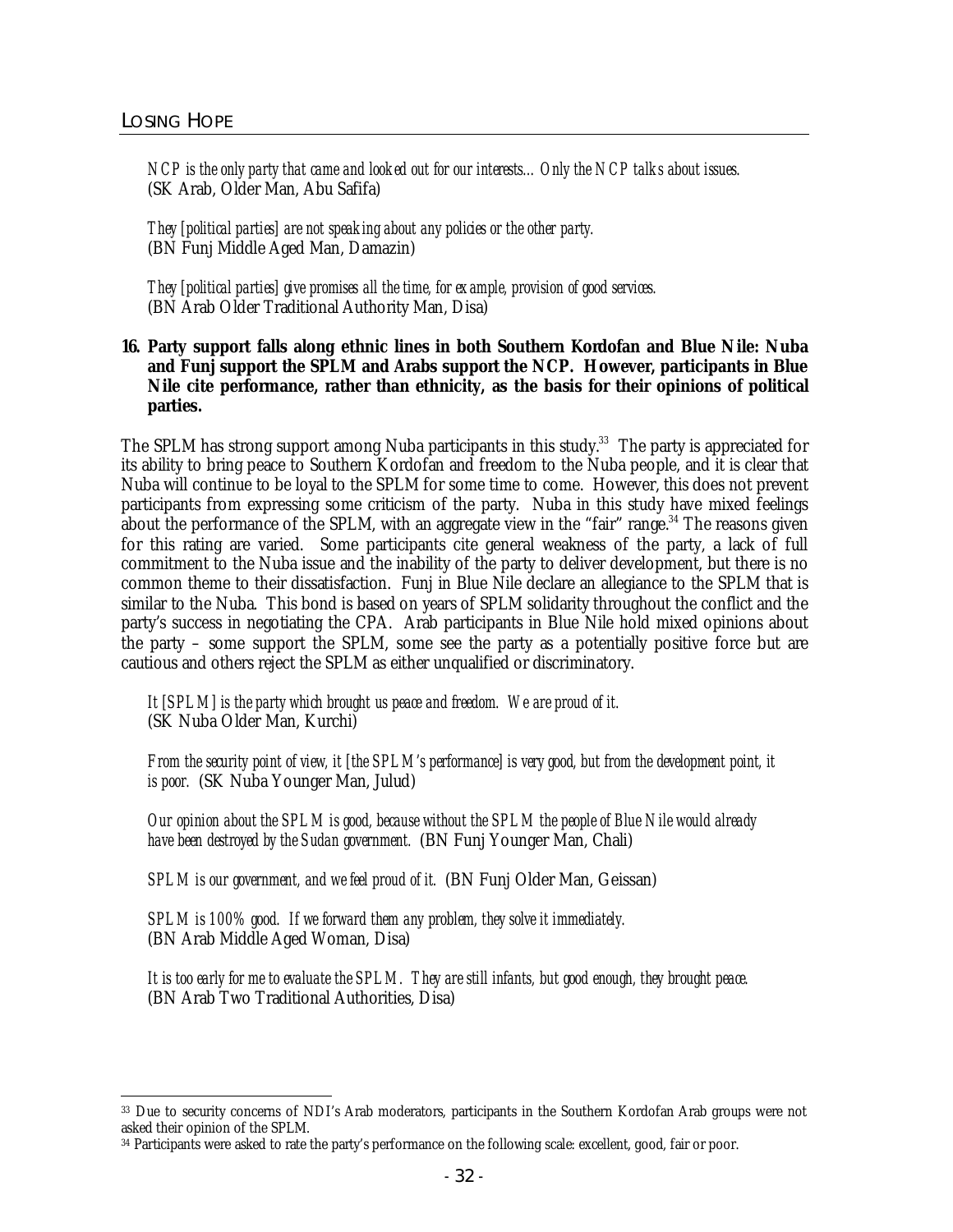*We joined the SPLM because they were addressing our real needs, but in the end, they did not achieve even one of those needs. They are just unable to do it. They are not qualified.* (BN Arab Middle Aged Man, Dondoro)

*SPLM is very rude to us, especially we the Arabs. They are not good.* (BN Arab Two Middle Aged Nomads, Damazin)

Opinions about the NCP divide along ethnic lines in Southern Kordofan – Nuba participants have an almost universally low opinion of the party while Arab participants are almost unanimously positive about it. The strong negative feelings among the Nuba are driven by their wartime experience. Peace has not convinced them that the NCP has changed or that it has anything to offer them. In contrast, Arab participants often speak of the NCP as "our party," and strong support for it is expressed in all the groups. An ethnic divide in Blue Nile is clear as well, but the strength of feelings about the NCP, whether positive or negative, is weaker. Funj participants are not happy with the NCP, but they mostly cite the party's failure to achieve anything for the state recently, rather than focus on past sins or ethnicity. A majority of Arab participants are supportive of the NCP, but they are more likely to justify their support on the basis of party performance rather than in religious or ethnic terms. Moreover, unlike in Southern Kordofan, some Arab participants indicate a dislike for the NCP.

*NCP is the one marginalizing our people…We cannot befriend a snake.* (SK Two Nuba Older Men, Kauda)

*NCP doesn't give anything to Southern Kordofan. NCP are not good.* (SK Two Nuba Middle Aged Women, Latmor)

*Even if you join them [NCP], they will just marginalize you.* (SK Nuba Older Woman, Dilling)

*NCP is doing well…NCP is our party.* (SK Arab Younger Men, Al Bajaaya)

*NCP is the only one helping us because the other parties are not present in Al Hamra.* (SK Arab Younger Man, Al Hamra)

*NCP did nothing for Blue Nile. Like the former NCP governor in Blue Nile state, he said there is no development, let people cultivate.* (BN Funj Younger Man, Chali)

*Our opinion of the NCP is it is not going well here in Blue Nile state.* (BN Funj Middle Aged Man, Damazin)

*All of its [NCP's] work is going on well…NCP is doing a good job.* (BN Arab Two Middle Aged Nomads, Damazin)

*NCP has provided for us what we need. They are not bad.* (BN Arab Middle Aged Man, Dondoro)

*NCP does not solve our problems.* (BN Arab Middle Aged Woman, Disa)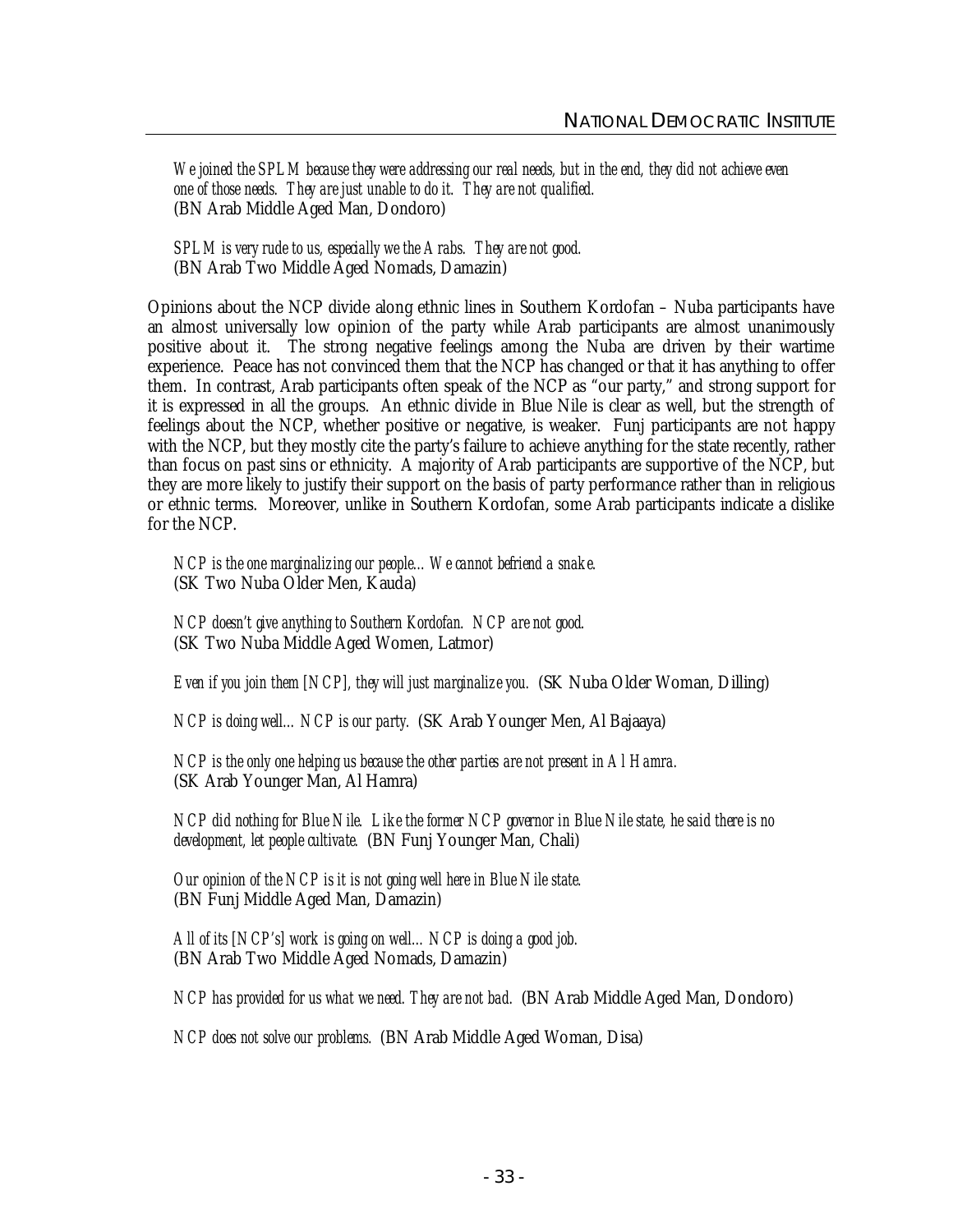# **17. Elections are embraced by virtually all participants in Southern Kordofan and Blue Nile, but many say they will reject the results if the elected governor is not of their ethnicity. The exception is among Arab participants in Blue Nile, who will accept election outcomes deemed free and fair.**

Almost all participants in Southern Kordofan and Blue Nile believe that elections are a good method to choose their leaders. Most also say that state elections, if conducted fairly, will resolve the root causes of the conflicts there. A number of participants in both states and of all ethnicities, however, are concerned about what will happen if the party they oppose wins, or if it refuses to accept the victory of their preferred party. This makes them skeptical about the ability of elections to act as a conflict cure-all.

*It is a good thing to vote for our own government.* (BN Funj Older Man, Deren)

*It [electing state leaders] is good because everyone will receive his rights.* (SK Arab Younger Man, Keliak)

*I consider it [state elections] a final solution because we shall elect the person we want.* (SK Nuba Younger Man, Lagawa)

*If the election will be free and fair, this will solve the problems of Blue Nile state.* (BN Funj Middle Aged Woman, Rosaries)

*Yes, the conflicts will get resolved [by state elections].* (BN Arab Middle Aged Nomad, Damazin)

*If the winner is SPLM [state elections are a solution to conflict], but if it is NCP, there will be problems.* (SK Nuba Older Man, Kurchi)

*Elections will not solve the problems because the SPLM and Nuba have other objectives against Islam and Arabs.* (SK Arab Younger Man, Keliak)

# *If different people other than ours win the election, it will not solve our problems.*

(BN Arab Older Woman, Deren)

Despite support for elections and faith in their ability to resolve the states' problems, many participants say they could not accept a result in which a person of an ethnicity<sup>35</sup> other than their own won the governorship. Nuba participants in Southern Kordofan and Funj participants in Blue Nile express this most strongly, as they did during NDI's 2006 study.<sup>36</sup> They are concerned about continuing discrimination and argue that past Arab rule in the states has brought no change. Furthermore, many say that even if Arabs are found to make up a majority of the state population, they have earned the right – through years of marginalization – to be led by someone from their own communities. Absent this, some participants contend that conflict will ensue. There are a few Nuba and Funj participants, however, who say they could accept an Arab as governor if that person treats all citizens equally.<sup>37</sup>

 $\overline{a}$ <sup>35</sup> A very broad definition of ethnicity is being used here, as throughout the report. It refers in general to a "Funj" or "Nuba" versus "Arab" divide.

<sup>36</sup> See Traci Cook, *Lost in the Middle of Peace*, pp.24-25, op. cit.

<sup>37</sup> As mentioned in the Preface, the definition of "Arab" in Blue Nile is not straightforward. In answering questions about a win by an Arab governor, one individual said he could accept an Arab if the candidate came from a southern Blue Nile tribe and another said that at least any Arab governor in Blue Nile would be a "black Arab." Thus, the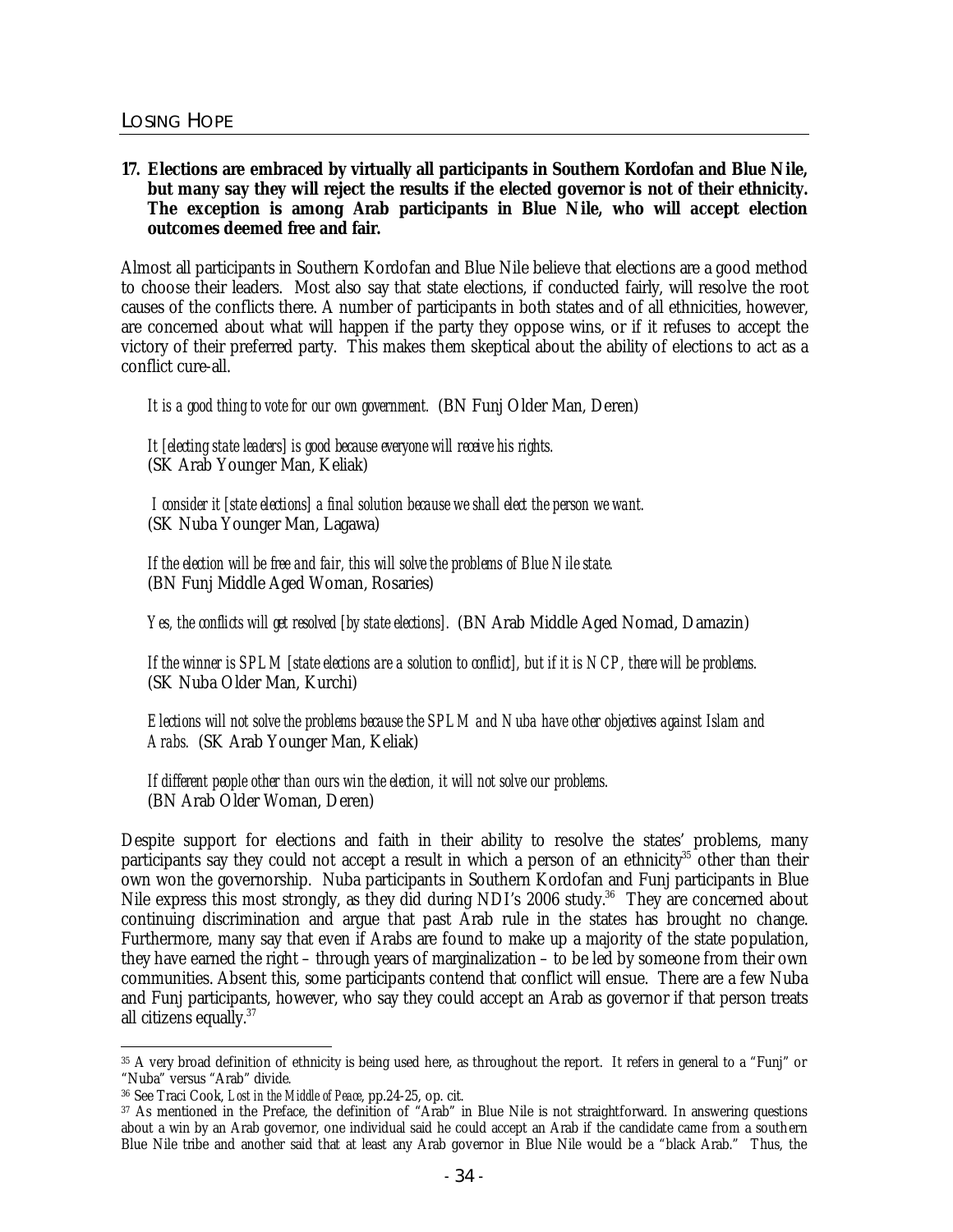*We shall not accept for an Arab to become governor in this state.* (SK Nuba Older Woman, Koalib)

*We will go back to war if an Arab won the position of governor.* (SK Nuba Middle Aged Woman, Latmor)

*I cannot accept [an Arab as governor] because there will be discrimination.* (SK Nuba Middle Aged Woman, Lagawa)

*Even if the Arabs are the majority, this area must be ruled by its real natives.* (SK Nuba Younger Man, Kauda-Kumbur)

*If an Arab receives the most votes and wins the government, we will fight and separate.* (BN Funj Middle Aged Man, Kurmuk)

*We are not going to accept that again for an Arab governor will neglect this state again.* (BN Funj Older Woman, Damazin)

*If he [an Arab governor] can provide what we need [we will accept it]. There must be justice and equality.* (SK Nuba Older Woman, Dilling)

*There are majority and minority rights. The rights of the majority will be accepted as well as the rights of the majority.* (BN Funj Middle Aged Man, Damazin)

Among Arab participants, those in Southern Kordofan voice mixed views on the idea of a Nuba governor. Some are accepting of the idea as long as the person does not discriminate, but others are as opposed to it as their Nuba counterparts are to an Arab governor. Religion appears to play a role in the feelings of some, who say they cannot be ruled by a non-Muslim. In contrast, the vast majority of Arab participants in Blue Nile express no reservations about living under a Funj governor. As long as the election is free and fair they see no grounds to challenge the winner.

*It will be fine if the Nuba won the election but the one that has been elected must be in the rank of justice.* (SK Arab Younger Man, Al Hamra)

*If a Nuba won, war will break out immediately. There will be no peace because he just won't be for the Arabs.* (SK Arab Middle Aged Man, Lagawa)

*We will never accept [a Nuba governor]. I am a Muslim. How can a non-Muslim rule me, and he is against me?* (SK Middle Aged Man, Kadugli)

*If the election is free and fair, of course, we will accept the result.* (BN Arab Younger Man, Rosaries)

 $\ddot{\phantom{a}}$ different definitions of "Arab" in Blue Nile may have influenced answers to this question, in particular if Funj participants interpreted the term to mean an Arab from Northern Sudan. Nevertheless, the responses of Funj participants in aggregate suggest these participants would have difficulty accepting anyone they did not view as from their own ethnic background, including "Arabs" from Blue Nile.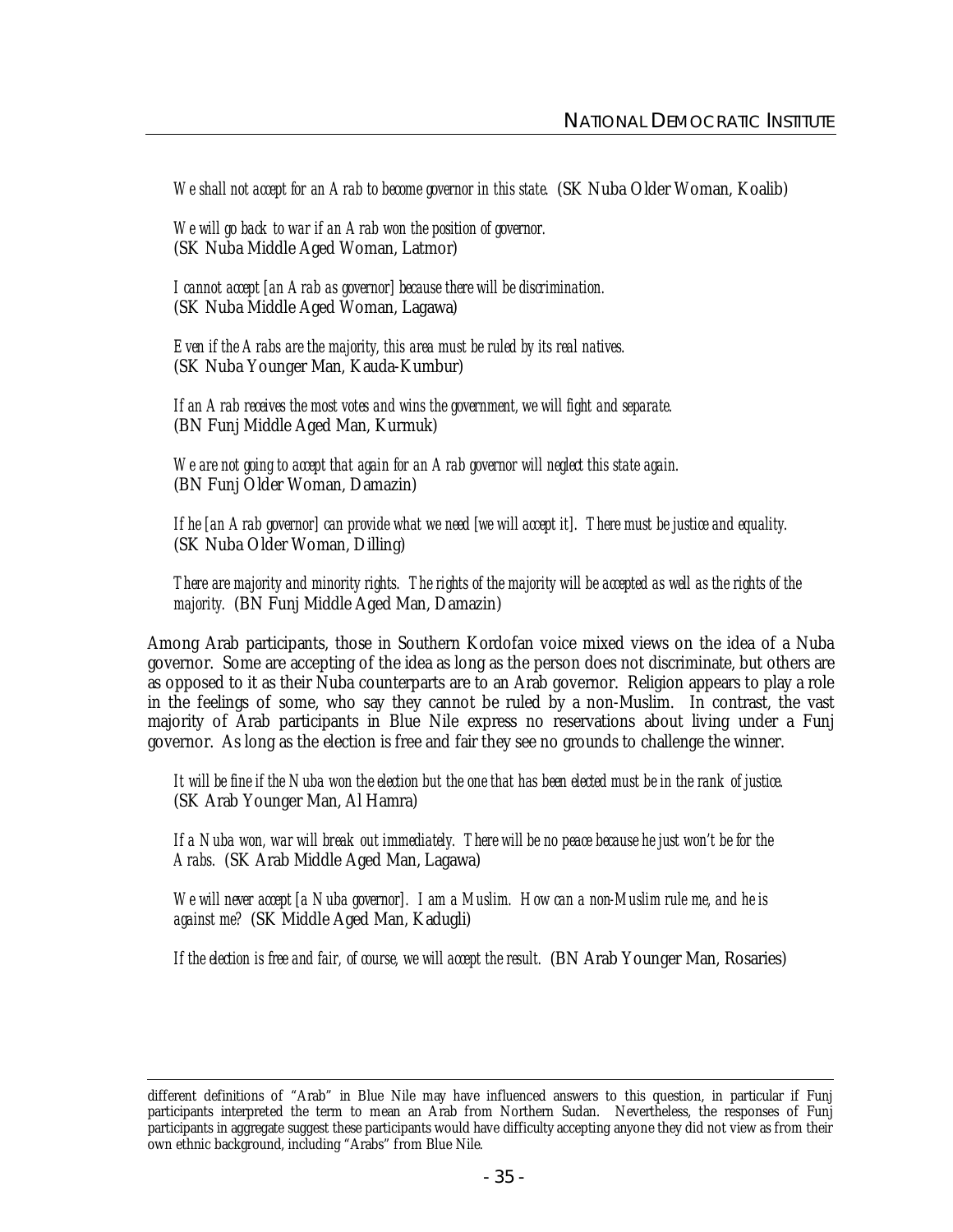# **18. Most participants say they will vote according to an individual's character and accomplishments and the candidate's party affiliation. Party-based voting tendencies are strongest in Southern Kordofan.**

In describing how they will select a candidate in the upcoming elections, most participants focus on two factors: party affiliation and character/experience. The importance of party affiliation is strongest in Southern Kordofan. Many Nuba participants say that party, and specifically an SPLM affiliation, will be their only criterion, and most Arab participants concur, though they are looking for NCP candidates and are somewhat more likely to talk about an individual's accomplishments as well. In Blue Nile, Arab participants talk about party but place equal importance on experience. Funj participants are more likely to focus on a person's character than party affiliation.

*I will vote for my party, and the person who represents my party.* (SK Nuba Middle Aged Woman, Kauda)

*We will vote for NCP only.* (SK Arab Younger Man, Keliak)

*[We will vote for] the one who has the better CV of serving his community.* (SK Arab Middle Aged Man, Lagawa)

*We want an experienced and hardworking person.* (BN Arab Older Woman, Deren)

*[I will vote for someone] based on his party.* (BN Arab Older Man, Geissan)

*Our vote will be based on the person's behavior and how good the person is to the people.* (BN Funj Middle Aged Man, Kurmuk)

**19. Voting intentions for the 2009 elections follow the same ethnicity-based patterns as does support for the NCP and SPLM. The only variation is among Blue Nile Arab participants, who indicate significant – though not majority – support for the SPLM, particularly in the gubernatorial election.** 

Participants were asked which party they would vote for in the state gubernatorial election and which party they would choose in the national presidential election, assuming those elections were held that day. All Nuba participants in Southern Kordofan indicate their votes for governor and president will be cast for candidates representing the SPLM. Most Arab participants in that state refused to answer questions about voting preferences. Those that did indicate they will vote for the NCP candidates. In Blue Nile, the vast majority of Funj participants say they will support the SPLM's candidates, though a few voice intentions to vote for the NCP. Blue Nile Arab participants demonstrate different tendencies. In the race for governor, five out of twelve Arab groups were solidly behind the NCP, three were split between the NCP and SPLM, two were staunchly SPLM, one was for the Umma party and the results from one group did not produce a majority for any party. When casting their mock votes for president, however, support among Blue Nile Arab participants for the NCP was somewhat stronger – eight groups were solidly NCP, two were for the SPLM, and two were split between the SPLM and NCP.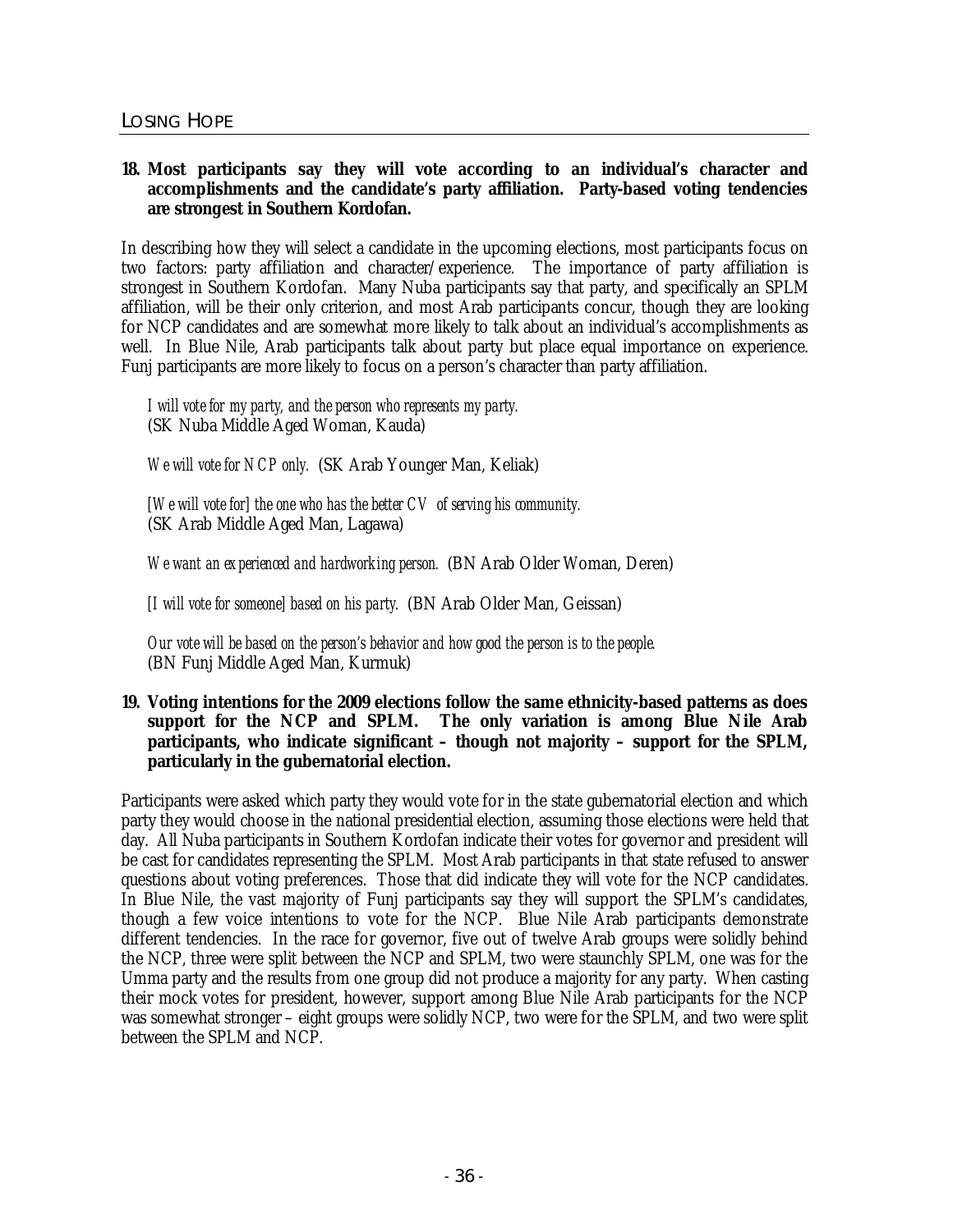#### **20. There is widespread support among both male and female participants for the election law provision reserving 25 percent of National Assembly and state legislative assembly seats for women.**

Participants do not have any misgivings about the national electoral law requirement setting aside a portion of seats for women. All say that it is important for women to participate in the political process and see this mechanism as a legitimate tool for ensuring that.<sup>38</sup>

*We think that [legislative seats reserved for women] is good because we want to take part in the National Assembly and the state legislative assembly as well.* (BN Funj Older Woman, Damazin)

*We want women to participate more in politics…It also shows that Sudan wants to give and express women's rights.* (BN Funj Older Man, Geissan)

*It is good and suitable for them. There is importance in female representation.* (SK Nuba Older Man, Kurchi)

*We know that 25% of seats are given to women during the election time and that's a good thing. We even wish a woman could win the presidency.* (SK Arab Older Woman, Kadugli)

*It is a fair percentage for women.* (BN Arab Traditional Authority, Disa)

#### **21. Almost all Southern Kordofan and Blue Nile participants say they support the unity of Sudan. Nuba and Funj participants in both states continue to believe that they will have a referendum option. Most speak of separation or conflict if the South votes to secede from Sudan and their states are denied a referendum of their own.**

There is a strong desire for unity among participants in Blue Nile and Southern Kordofan. Nuba and Funj participants believe the break-up of the country would leave them perched precariously between different regions, not knowing to which they would belong. They are also concerned, along with Arab participants, about the potential for instability if the country divides. The risk of conflict, they say, is much higher if separation is the future.

*We want it [Sudan] to be one because if it divides, we will not know who to join.* (SK Nuba Older Woman, Dilling)

*[Sudan should be] united, so that there will be no problems.* (SK Nuba Younger Woman, Julud)

*We don't want separation, for unity is power.* (SK Arab Younger Man, Keliak)

*Yes, we want Sudan to remain united as one country…If Sudan is separated, we the people of Blue Nile and the Nuba will face more difficulties.* (BN Funj Younger Man, Chali)

*If Sudan is united, it will remain stable.* (BN Arab Middle Aged Woman, Disa)

*Sudan should remain as one country…because [if not] there will be war between the South and the North.* (BN Arab Middle Aged Woman, Geissan)

 $\ddot{\phantom{a}}$ <sup>38</sup> Most Arab groups in Southern Kordofan refused to answer political questions, including this one.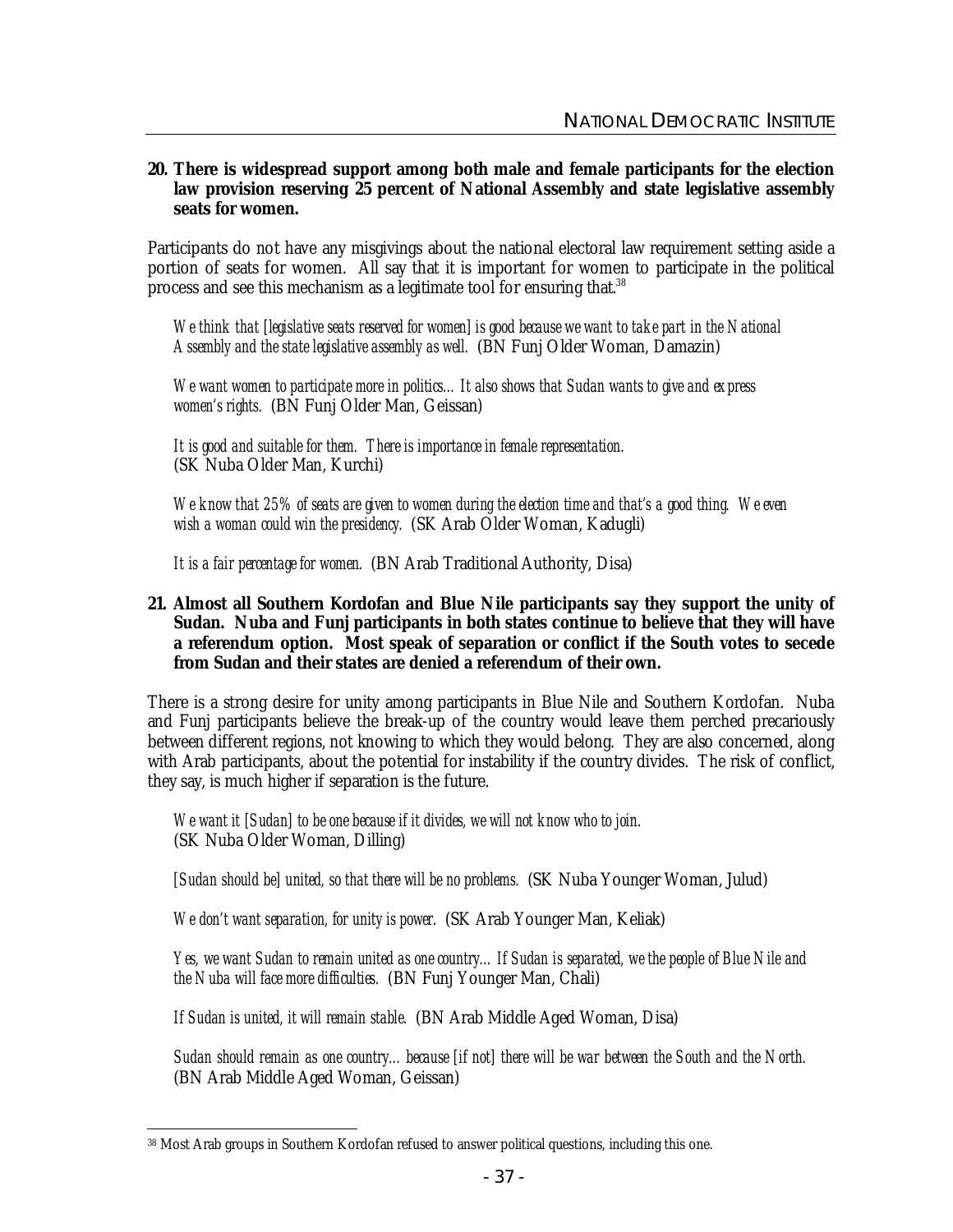In 2006, many Funj and Nuba participants mistakenly believed they would be given an opportunity to vote in a self-determination referendum along with residents of Abyei and Southern Sudan.<sup>39</sup> Although they are not sure of its form, most Nuba and Funj participants remain confident they will have such an opportunity. Many say they will vote in the South's referendum, while others believe they will be given a separate vote. Some, and particularly younger participants, say that popular consultation (see section 24) is equivalent to a referendum.

*It is we who determine whether to join North or South not only that or also to become independent as a country.* (SK Nuba Older Woman, Koalib)

*If the North separates from the South, then the people of Blue Nile will have a chance to choose the South.* (BN Funj Middle Aged Woman, Rosaries)

*Southern Blue Nile will vote in the same referendum [as the South].* (BN Funj Younger Man, Chali)

*Because we do have our popular consultation, we will have our own referendum if the South separates.* (BN Funj Middle Aged Woman, Khorbodi)

#### *The popular consultation will give us the opportunity to join the South*. (SK Nuba Younger Man, Kauda-Kumbur)

The prospect that there may be no self-determination referendum in Southern Kordofan and Blue Nile is troubling to many Nuba and Funj participants. These participants have a grim view of their future without a referendum option. If that happens, most say they will join the South, declare 'independence' immediately or go back to war. Arab participants agree that separation by the South will trigger a desire among Nuba and Funj populations for separation, thus also raising the chance of conflict.

*[If there is no referendum] we will be lost…we will suffer more.* (SK Nuba Middle Aged Man, Kadugli)

*[If there is no referendum] it will mean the people of Blue Nile got lost in the middle of Sudan. They were not given their rights in the peace agreement.* (BN Funj Younger Man, Chali)

*[If there is no referendum] it will bring conflict.* (SK Nuba Older Man, Kurchi)

*[If there is no referendum] people will return to conflict immediately.* (BN Funj Younger Woman, Dondoro)

*[If the South separates] it would be the greatest fear for Uduk and Funj, we the people of Blue Nile, to remain in the middle.* (BN Funj Older Woman, Damazin)

*[If the South separates] we will claim for an independent country for the Nuba.* (SK Nuba Younger Man, Julud)

*If Southerners will inform us, we will join them. If they will not, we can also separate from the North and rule our own affairs.* (BN Funj Middle Aged Woman, Khordobi)

 $\ddot{\phantom{a}}$ <sup>39</sup> See Traci Cook, *Lost in the Middle of Peace*, pp.26-27, op. cit.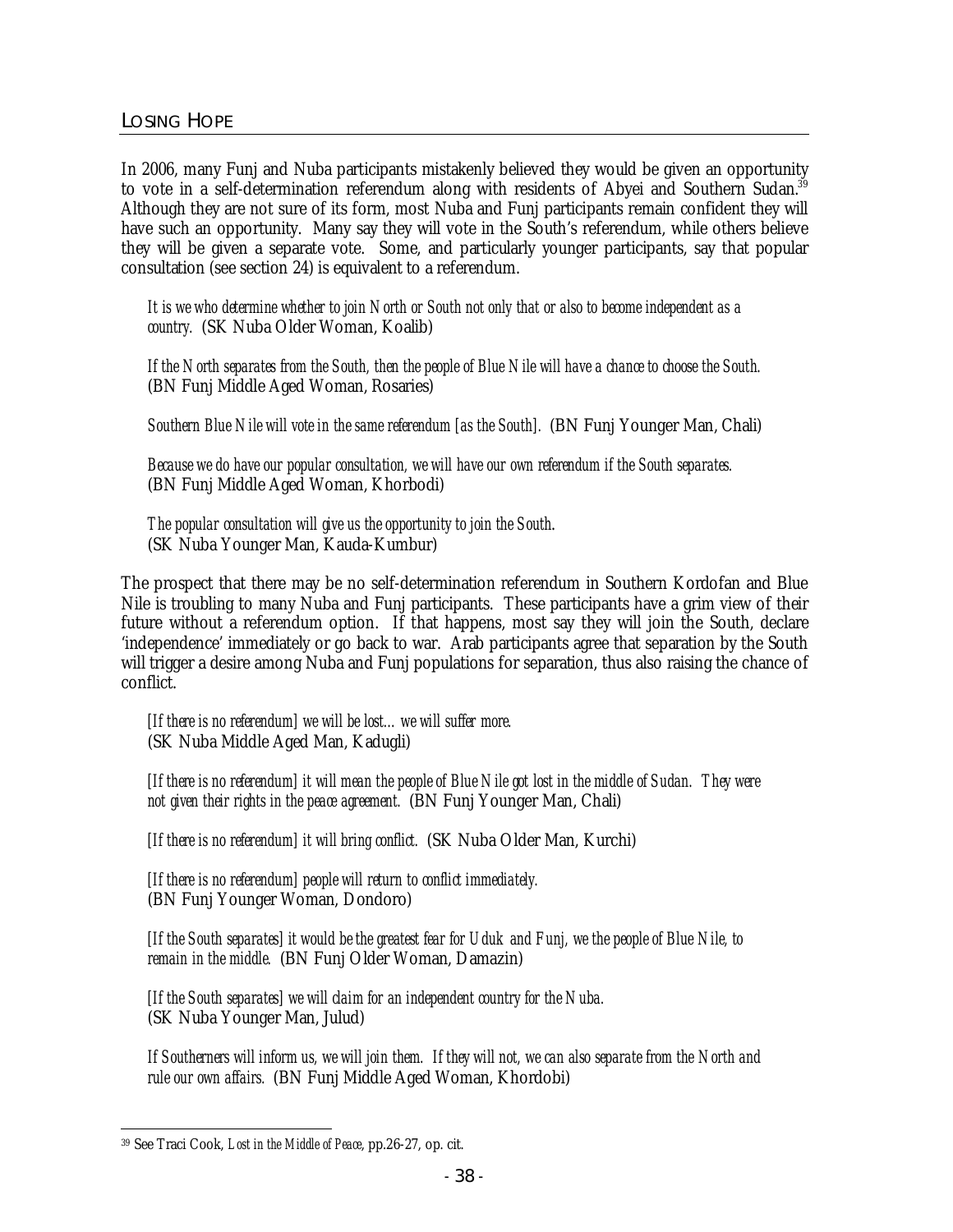*We the people of Blue Nile state will respond [to the South's separation] with fighting to the national government and be separated immediately.* (BN Funj Older Woman, Kurmuk)

*[If the South separates] they [Nuba] will claim separation like Southerners.* (SK Arab Middle Aged Man, Lagawa)

*The Funj are SPLM as are the Southerners. If the Southerners separate, the Funj will separate also.* (BN Arab Middle Aged Man, Damazin)

*A lot of chaos will erupt [if the South separates]…it will cause war and conflicts between the Funj.* (BN Arab Younger Man, Deren)

#### **22. Popular consultation is a process that remains a mystery for many, though the idea of having representatives who will convey people's views to the national government is attractive.**

Popular consultation is the CPA-mandated process by which the peace agreement will become the final resolution to the conflict in Southern Kordofan and Blue Nile. Four years after the signing of the CPA, the term is still largely unfamiliar to the general population of those two states.<sup>40</sup> Most participants<sup>41</sup> say either that they have not heard of popular consultation or they do not understand what it means. Younger participants generally and Funj participants in Blue Nile are slightly more familiar with the term, but some interpret it incorrectly, believing that it provides for a selfdetermination referendum. Only a few Nuba participants in Southern Kordofan indicate they have heard political leaders speak about the topic;<sup>42</sup> all others say they know of no attempts at educating the public. When participants are read a description of the popular consultation process, most respond favorably, primarily because they like the idea of elected leaders representing their views. Because the popular consultation process is not well-understood, many participants have only vague ideas of what they would request of these representatives with regard to the CPA. Many talk of the need for peace and development. Some Nuba participants are more specific, however, and say they will instruct their representatives to amend the Southern Kordofan and Blue Nile protocol to provide for greater power- and wealth-sharing and a self-determination referendum. A few Arab participants in Blue Nile say they will urge their representatives to endorse the CPA "as it is"<sup>43</sup> and to avoid separation.

*We heard about it, but nobody came to clarify it to us.* (SK Nuba Younger Man, Kauda-Kumbur)

*It [popular consultation] says Blue Nile will be given three choices - either to go with the South, remain with the North or rule and form its own country.* (BN Funj Middle Aged Woman, Khorbodi)

*It [popular consultation] is good because there will be people who will represent us and bring us good things*. (SK Nuba Older Woman, Koalib)

#### *The elected representatives will talk on behalf of their communities.* (BN Funj Younger Woman, Geissan)

 $\overline{a}$ <sup>40</sup> The term was also found to be unfamiliar in 2006, when participants in only one of 28 focus groups conducted in the two states had heard of it. See Traci Cook, *Lost in the Middle of Peace*, pp.26-27, op. cit.

<sup>41</sup> The data on this question was insufficient to analyze the perceptions of Arabs in Southern Kordofan.

<sup>42</sup> These participants say that Abdel Aziz, presently SPLM Deputy Secretary General, came to Southern Kordofan to educate the public on the implementation of the Southern Kordofan and Blue Nile protocol.

<sup>43</sup> Phrase is from an Arab traditional authority in Disa.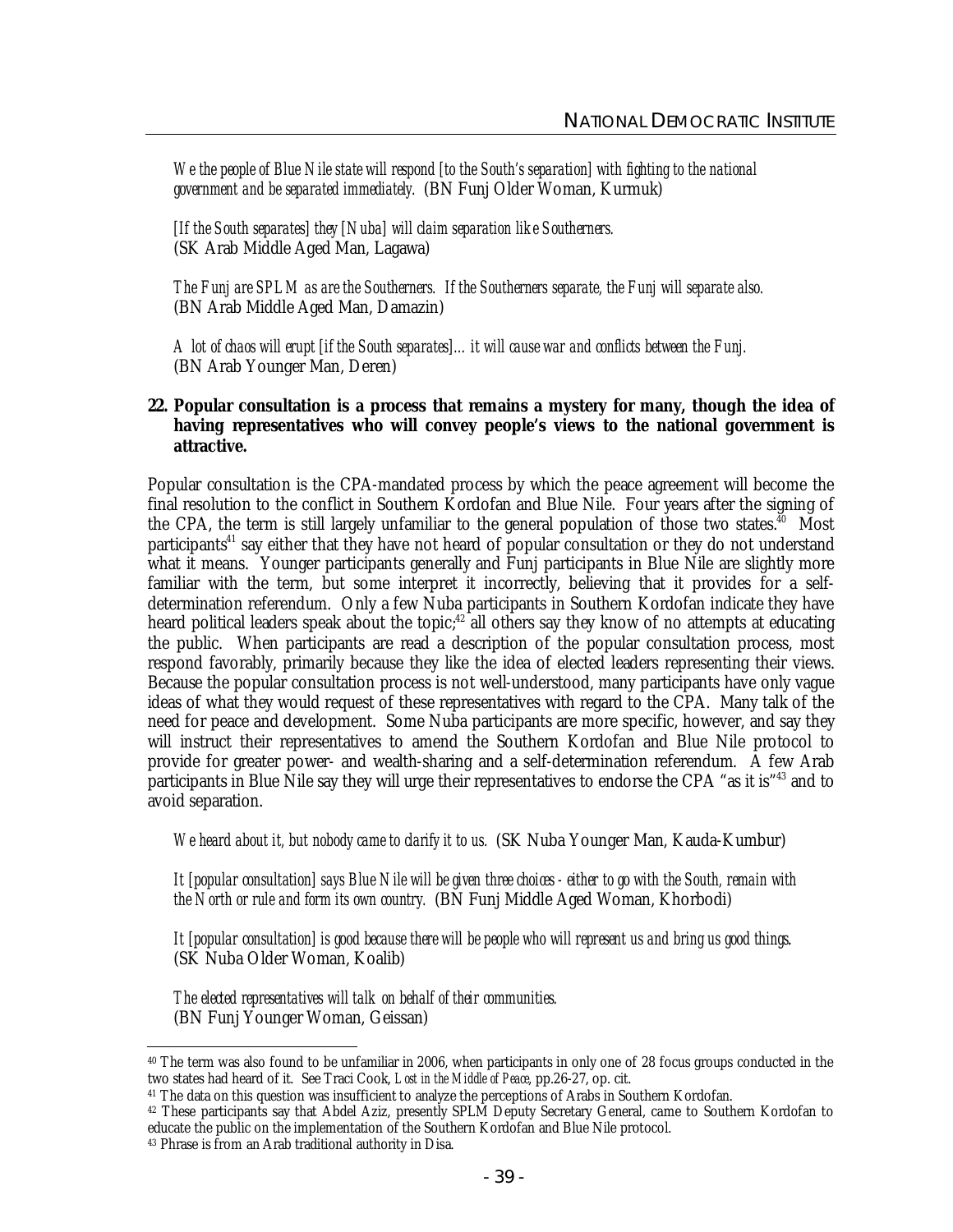*It [the Southern Kordofan/Blue Nile protocol] should be converted to self-determination.* (SK Nuba Middle Aged Man, Kadugli)

*We will tell them that we do not want separation.* (BN Middle Aged Nomad, Damazin)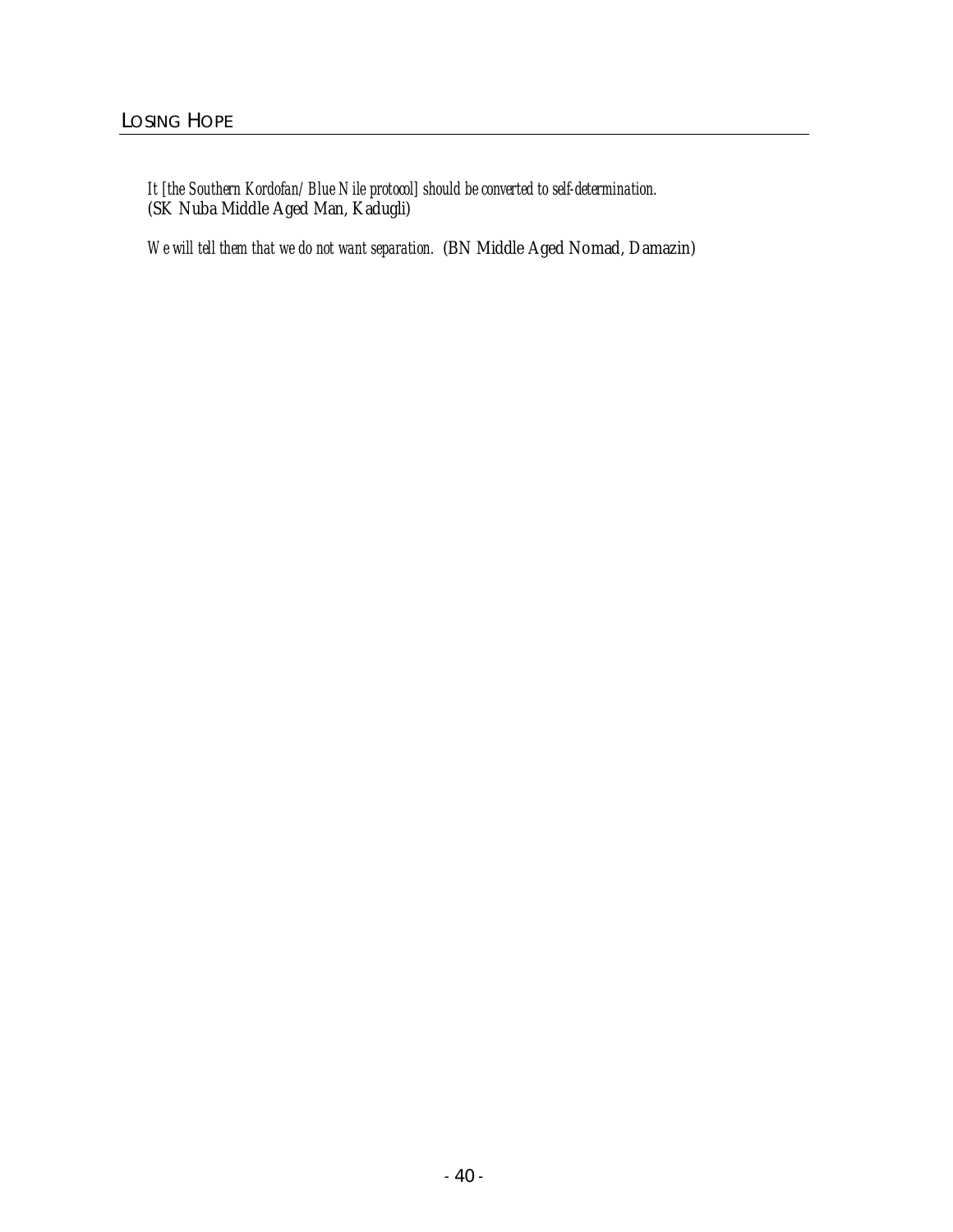# **PRINCIPAL FINDINGS – ABYEI (NGOK DINKA ONLY) 44**

Serious fighting erupted in Abyei on May 13, 2008 and resulted in the displacement of thousands of people. The SPLM and NCP subsequently signed a Road Map agreement outlining a strategy for moving forward. But many questions remained. How would a traumatized population react to the provisions of the agreement? Would the agreement further the prospects for long-term peace? What additional steps would be needed to achieve a final resolution in Abyei? To explore these issues, NDI conducted nine focus groups discussions, four in Wau and five in Agok, with Ngok Dinka communities displaced by the May 13 crisis. Ninety-five (95) participants joined in the discussions. The following are the major findings from their contributions.

## **1. Though random fighting between soldiers and police may have sparked the May 13 Abyei crisis, Ngok Dinka participants believe the conflict was a long-planned event designed to destroy Abyei.**

Virtually all Ngok Dinka participants have the same perception of the immediate cause of the conflict that began on May 13, 2008 in Abyei. The fighting, they say, started in Dokura when Sudan Armed Forces (SAF) Brigade 31 members shot at police, who then returned fire. They are also convinced that, though Dokura may have been the trigger, the conflict was a deliberate, pre-planned action aimed at establishing control of Abyei through total destruction. Participants cite several signs that they believe foretold events to come. Among these were a substantial increase in the number of Brigade 31 soldiers entering Abyei, declarations by these soldiers that they would leave Abyei in ashes, and an influx of Arab traders into Abyei town (who would later allegedly fight along militias) at the same time as Arab families were leaving the area.<sup>45</sup> According to some, the increase in soldiers was prompted by the arrival of the SPLM-appointed administrator, Edward Lino, in Abyei town.

*There are many things to show that this incident was planned – the number of soldiers and traders increased, and new troops entered [Abyei town] when the Abyei administrator arrived.* (Ngok Dinka IDP Elder, Agok)

*In fact, we knew there was going to be fighting in Abyei because there were new army groups entering Abyei that claimed to be part of Brigade 31. They said they were on leave and returning now.* (Ngok Dinka IDP Younger Man, Wau)

*Arab businessmen were taking away their families back to Northern Kordofan. From that, we knew that something was going to happen.* (Ngok Dinka IDP Older Man, Wau)

*From the time Edward Lino came in, Brigade 31 began bringing in their soldiers…This showed that there was something going to happen, but we didn't know when this would happen.* (Ngok Dinka IDP Younger Woman, Agok)

 $\ddot{\phantom{a}}$ <sup>44</sup> See the Preface of this report for a discussion of why Misseriya communities were not included in this research. For information about Misseriya communities compiled by other researchers, see Pantuliano, S., et. al. *Put Out to Pasture,*  Humanitarian Policy Group, op. cit.

<sup>45</sup> NDI cannot independently verify any of these occurrences or observations. They are reported by Ngok Dinka focus group participants.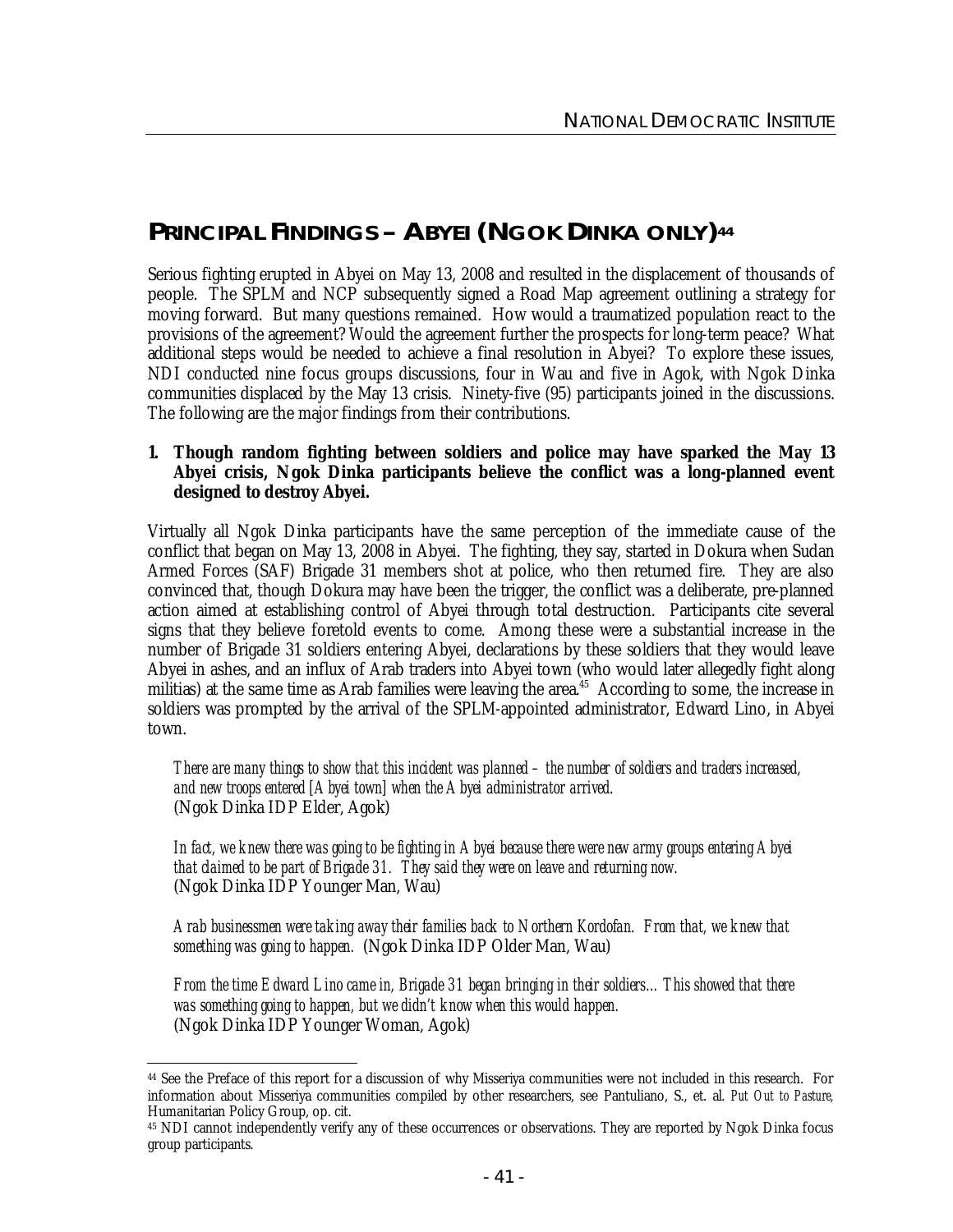**2. The planners and perpetrators of the Abyei conflict are easily identified, Ngok Dinka participants say. In their view, the responsibility lies with the NCP, SAF, and specifically, SAF's Brigade 31, who acted with the complicity of Misseriya traditional leaders.** 

According to Ngok Dinka participants, the National Congress Party (NCP) was the mastermind behind the May 13 conflict, while SAF commanders controlled all armed elements, including militias, and Brigade 31 carried out the violence. Participants say the NCP's first offense was a refusal to implement the CPA by removing all Brigade 31 and other SAF troops, with the exception of those in JIUs, from Abyei. Since then, the party has armed both regular troops and militias and has manipulated the Misseriya into believing they can have Abyei's land and oil, participants say. They declare that the NCP's desire to control Abyei's resources "is why they brutalize civilians so that they give up on Abyei."<sup>46</sup> Participants believe that SAF is the primary implementer of the NCP's designs in Abyei. SAF commanders initially insisted on remaining in Abyei following the signing of the CPA and thereafter funded and encouraged Brigade 31 and militia activities. SAF's failure to remove Brigade 31 from Abyei town and prevent it from attacking civilians in the May 13 incident is viewed as one of the key reasons the conflict spread. The main perpetrators of violence during the Abyei crisis were members of Brigade 31, say Ngok Dinka participants. They are blamed for most attacks on civilians, the looting of private property, and the destruction of homes and businesses. Participants say Brigade 31 is composed primarily of Misseriya.

*NCP is the cause of this entire crisis in Abyei. They know that there are supposed to be two armies in Abyei, i.e. SPLA and SAF, made up of JIUs. They should take away Brigade 31 and the Misseriya militia.* (Ngok Dinka IDP Younger Woman, Agok)

*They [NCP] are actually the ones who have a hand in the May 13 crisis because they were the ones sending troops to Abyei. They hired guotsum<sup>47</sup> and also Brigade 31 to destroy Abyei.* (Ngok Dinka IDP Middle Aged Woman, Wau)

*NCP gave guns and ammunition to the Misseriya and told them that they will be given land and the oil will be theirs.* (Ngok Dinka IDP Older Woman, Agok)

*These people [SAF forces] are the heart of the crisis because they were supposed to leave immediately after the CPA, but they insisted on staying.* (Ngok Dinka IDP Younger Woman, Agok)

*SAF pays guotsum salaries and encourages their brutality toward civilians. SAF gave reinforcements to guotsum during this incident.* (Ngok Dinka IDP Younger Man, Wau)

*They [Brigade 31] were the ones who started shooting civilians in town on the 14th of May and burned entire houses as they looted our property.* (Ngok Dinka IDP Older Woman, Agok)

In the eyes of Ngok Dinka participants, the CPA removed much of the power of traditional leaders, including among the Misseriya, to resolve disputes in Abyei. However, this does not absolve the Misseriya of blame in the crisis, they say. Ngok Dinka participants believe Misseriya traditional leaders allowed themselves to be manipulated and used by the NCP, and they failed to counsel their men not to attack their neighbors at the bidding of others. Ngok Dinka participants see their own traditional leaders as having tried to make peace with the Misseriya many times, only to be met with

 $\ddot{\phantom{a}}$ <sup>46</sup> Quotation is from a Ngok Dinka IDP elder in Agok.

<sup>&</sup>lt;sup>47</sup> "Guotsum" is a term referring to armed militia aligned with Brigade 31.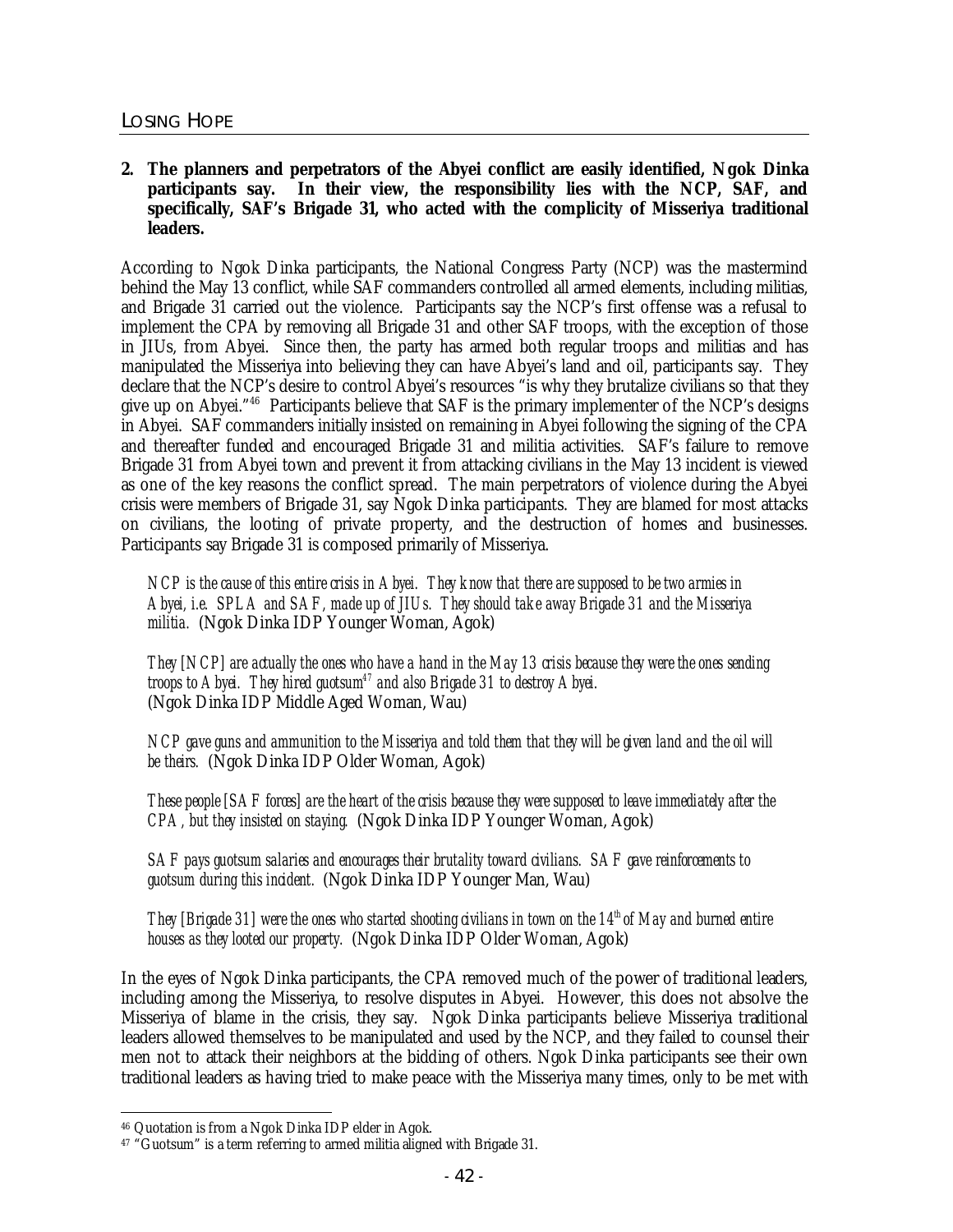one broken agreement after another. Thus, Ngok leaders are not blamed for the Abyei crisis, but they are viewed as having been powerless to prevent it.

*They [Misseriya traditional leaders] are easily cheated and driven by the NCP, but all could have been okay had the leaders said no to any negative influence.* (Ngok Dinka IDP Older Woman, Agok)

*They [Misseriya traditional leaders] had a hand in the Abyei crisis. They know that we live together. Why did they tell their sons not to involve themselves in the Abyei problem? They know very well that Brigade 31 is full of their sons. They should stop them from backing SAF soldiers.* (Ngok Dinka IDP Older Man, Wau)

*Our [Ngok traditional] leaders always love peace to prevail between us and our neighbors, but what do they get in return? Violence, raiding of cattle and loss of human life. They have made more than one agreement with the Misseriya, and none of those agreements have lasted.* (Ngok Dinka IDP Elder, Agok)

*Since the signing of the CPA, they [Ngok traditional leaders] became powerless. Everything was given to SPLM and NCP.* (Ngok Dinka IDP Middle Aged Woman, Wau)

#### **3. The Abyei crisis could have been prevented, Ngok Dinka participants say, if there had been tighter security in the area, if all troops had been removed from Abyei town and, most importantly, if the CPA's Abyei protocol had been implemented.**

There are a number of actions participants suggest could have prevented, or at least lessened the possibility of, the May 2008 Abyei crisis. Two of the most commonly mentioned are security measures. First, participants point out that there had been many isolated conflicts leading up to May 13. This, combined with the influx of new troops, they say, should have been investigated and security tightened as a result. Second, participants believe that removal of all troops from Abyei town, except members of the Joint Integrated Unit (JIU) and police, could also have prevented the crisis. A lesser number also say that a stronger JIU and/or a stronger UNMIS<sup>48</sup> would have quelled any violence before it spread so widely. Most participants believe, however, that the prevention of the Abyei crisis would have required something more than just better security arrangements. These participants say the commitment by both parties to the full implementation of the Abyei protocol would have been necessary for the violence to have been avoided.

*Having seen the fighting in Warguet and Biemnhom and the entrance of new troops, what could have been done [to prevent the Abyei conflict] was tighten security and call a meeting to investigate the reason why NCP increased troops in Abyei.* (Ngok Dinka IDP Older Woman, Agok)

*The tightening of the security could have been the best [to prevent the Abyei conflict] because when the two hundred army men entered, nothing was done to interrogate their entrance.* (Ngok Dinka IDP Elder, Agok)

*If they would have removed Brigade 31 and SAF soldiers who are not under JIUs [from Abyei town], it would have been good to prevent the crisis.* (Ngok Dinka IDP Middle Aged Man, Agok)

*If we were having a strong JIU like the JIU in Port Sudan, then it would have been good to prevent the crisis, and Abyei would not have been burned down.* (Ngok Dinka IDP Chief, Agok)

 $\ddot{\phantom{a}}$ <sup>48</sup> For more on the role of UNMIS in the Abyei crisis, see section 6.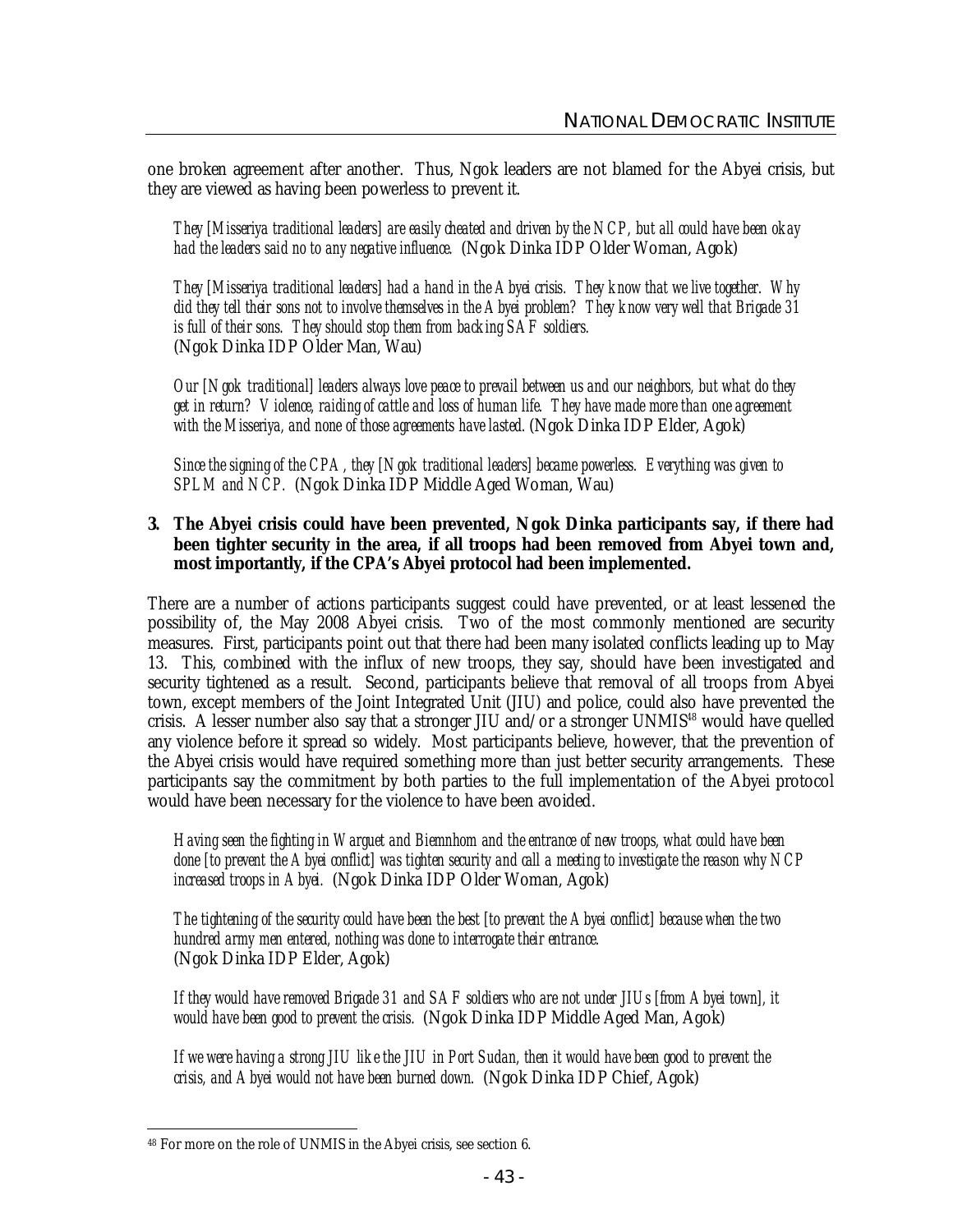*I think if UNMIS were to do their duties according to what they have been told from the Security Council – to defend the civilians and their property and stop both parties from fighting – and then called them for a meeting on that day, then something like May 13 could not have happened.* (Ngok Dinka IDP Older Man, Wau)

*The only way this crisis would have been prevented is by both parties implementing the Abyei protocol.* (Ngok Dinka IDP Younger Woman, Agok)

# **4. Ngok Dinka participants say the police and the SPLA are the heroes of the Abyei conflict because of their efforts to help civilians escape. Police are not blamed for their part in the conflict, but some question the SPLA's strategy.**

Many Ngok Dinka participants attribute their survival during the crisis to quick thinking and action by the police and the SPLA. Both forces provided a shield for civilians and helped move the young and infirm. Although the police were part of the initial trigger for the conflict, participants do not blame them for what happened subsequently, saying the police were only defending themselves. Feelings about the SPLA's overall conduct are more mixed. Participants are deeply grateful for the help the SPLA gave to civilians escaping the fighting, but some question the SPLA's decisions both before and during the crisis. One point of concern is the SPLA's deployment south of Abyei town. Some participants argue that the SPLA should have deployed north of town, so that SAF movements could have been monitored and the SPLA could have acted as a buffer between SAF and civilians. This strategic mistake, they say, meant the SPLA was not in a position to help civilians. Opinion is split, however, on whether the SPLA should have engaged in full-scale fighting during the crisis. Some believe strongly that it is the duty of the SPLA to protect its civilians and not stand by while its people are killed. Others credit the SPLA's restraint, saying it was smart not to take the NCP's bait and re-ignite an all-out war.

*If there were no police in Abyei, you would not be talking to anyone now.* (Ngok Dinka IDP Older Man, Wau)

*The SPLA intervened and helped us escape while police fought with guotsum, Brigade 31 and other SAF*  units to find a way of taking the unable from huts and also to give room to others who were inside the huts. (Ngok Dinka IDP Elder, Agok)

*The SPLA did one small mistake. They were supposed to go and stay in the northern part of Abyei and not south of the area. That is why they could not help us during crisis because they were far from us.* (Ngok Dinka IDP Chief, Agok)

*The SPLA should know that they are the security point for the people of Abyei. They need to protect the civilians under any situation.* (Ngok Dinka IDP Middle Aged Man, Agok)

*The SPLA [performed poorly] because it gave orders to their soldiers not to fight, while your people are being killed…while your mothers and fathers are being killed and your homeland burned.* (Ngok Dinka IDP Middle Aged Woman, Wau)

*SPLA has a lot of respect because NCP wanted to create a problem, and if SPLA had responded, then NCP would say it is the SPLA who has not respected peace. So the SPLA is patient, and I think they are within their powers and are playing on the safe side of CPA.* (Ngok Dinka IDP Middle Aged Man, Wau)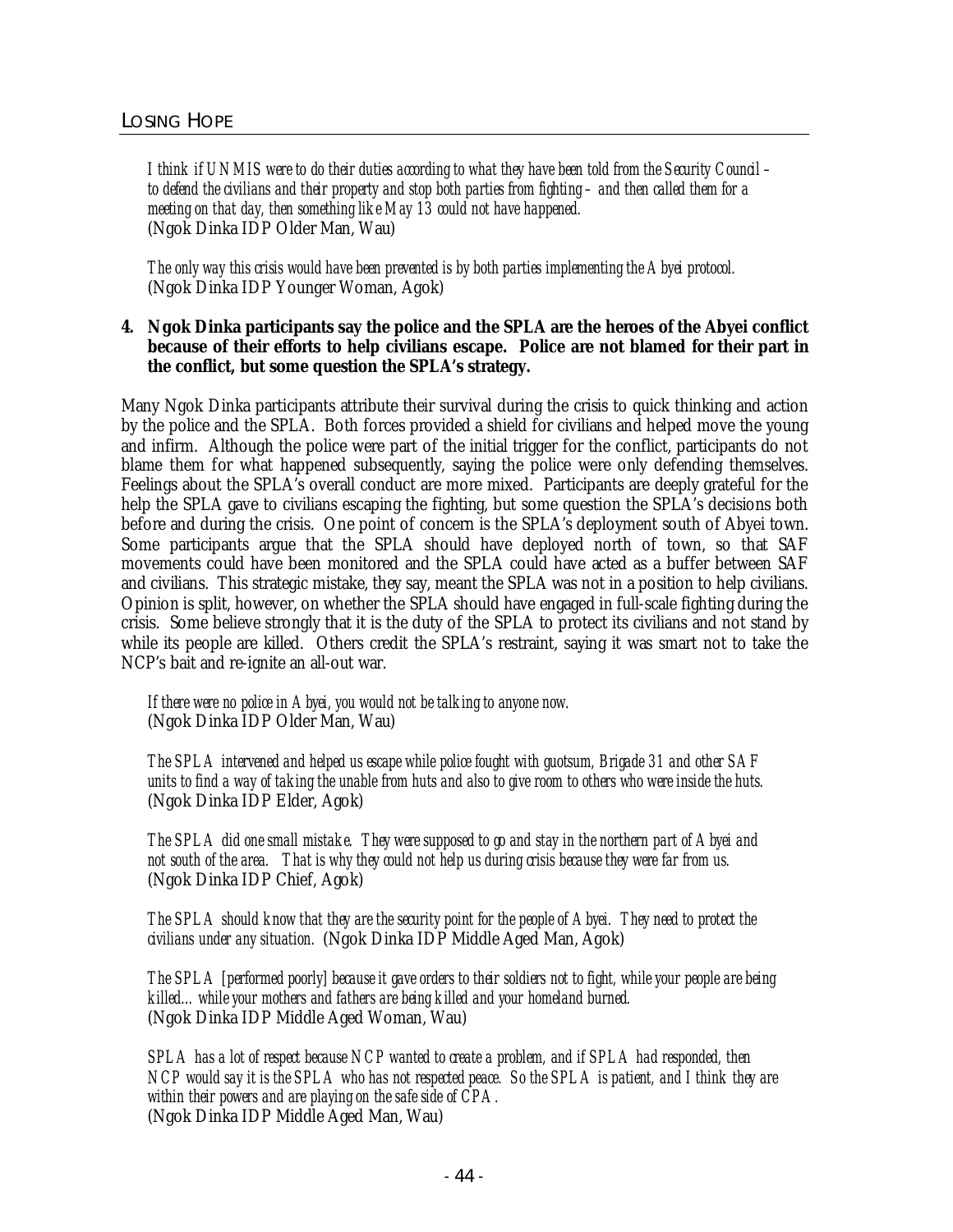# **5. The humanitarian response of the international community and the UN is widely praised, but Ngok Dinka participants want more emphasis placed on finding a political resolution to the Abyei crisis.**

Ngok Dinka participants applaud the work of the international community and non-governmental organizations (NGOs) during the crisis and give them credit for saving many lives. Help of almost every kind – food, water, medicine, shelter and education – is described and appreciated by the participants. Many organizations that participated in the relief effort are mentioned by name with USAID, WFP and UNICEF noted repeatedly. The United States, Britain and Norway are the countries perceived to have provided the most assistance. When asked about the response of the United Nations (UN), participants are equally complimentary. The UN is thanked for being among the first that responded and for providing basic necessities such as shelter and water.

*Their [the international community] work is good, and they are helping us in almost everything, politically and humanitarian-wise. Their response is immediate. They gave us drugs during the crisis and without their help, many lives could have been lost due to bad weather.* (Ngok Dink IDP Older Woman, Agok)

*The NGOs also helped during the crisis. They received people who ran away from Abyei and gave something like food, water or anything.* (Ngok Dinka IDP Younger Man, Wau)

*All organizations in Abyei have helped and each was assigned a role to play. They divided the work among themselves…the few we can remember are WFP, UNICEF, USAID, ACAD, Save the Children, MSF, Goal, PACT and many others.* (Ngok Dinka IDP Older Woman, Agok)

We have been hearing America [provided relief] and most of the things we received are said to come from the *American people. We have heard of Britain [helping].* (Ngok Dinka IDP Elder, Agok)

*It [the UN response] was good for me because they responded by sending humanitarian assistance for the people.* (Ngok Dinka IDP Younger Woman, Agok)

Despite their broad approval of the international response to the Abyei crisis, participants are not completely uncritical. The humanitarian response appears above reproach; it is the political response that some participants say falls short. These participants are disappointed that the international community did not use its powers to prevent the crisis or protect those within Abyei. They urge the UN and other international agencies to focus on implementation of the Abyei protocol and to use the leverage they have to force the NCP into compliance. Some echo the words of one participant, who said, "that is the only hope we have now."<sup>49</sup>

*There is no need for the international community to wait for NCP to do what they want to do. They are more powerful than NCP. They should force them to implement the Abyei protocol.* (Ngok Dinka IDP Middle Aged Man, Agok)

*Their work of humanitarian [relief] is good, but we wish them to do more on political grounds because the need that generates humanitarian assistance is caused by imbalance on political grounds.* (Ngok Dinka IDP Elder, Agok)

 $\ddot{\phantom{a}}$ <sup>49</sup> Quotation is from a Ngok Dinka IDP middle aged woman in Wau.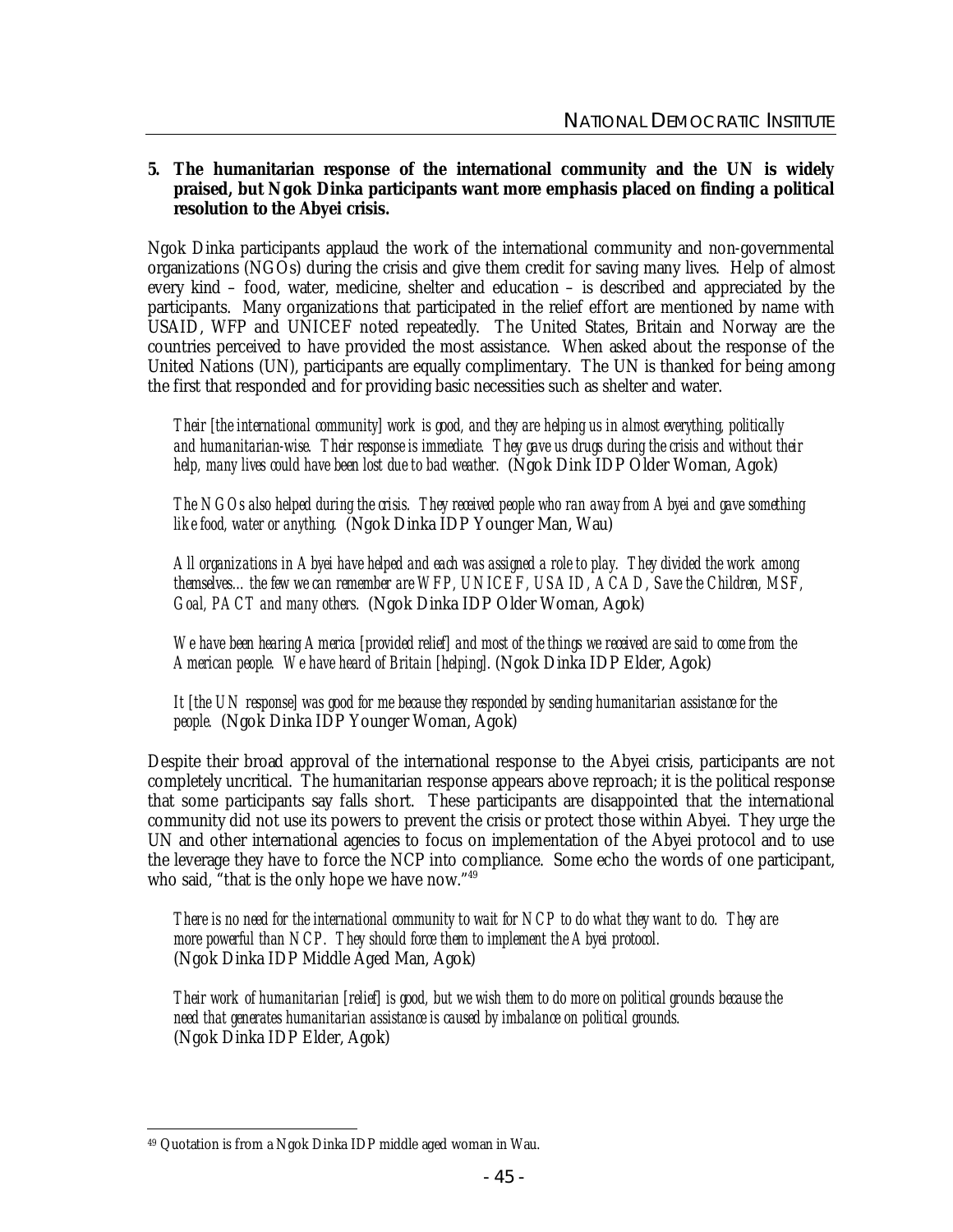## **6. Participants believe UNMIS<sup>50</sup> was biased in its actions before, and especially during, the May 13 crisis. They see the value in a continued UNMIS presence, but it must be a 'new' UNMIS that they feel is demonstrably neutral and empowered to prevent a repeat of May 13.**

Ngok Dinka participants feel that UNMIS was unequal in its treatment of the 'southern' and 'northern' sides in Abyei before the May 13 crisis. They complain that Ngok were passed over by UNMIS for local employment in favor of 'Arabs,' that UNMIS blocked SPLA access to Abyei and that UNMIS monitored only the SPLA and not the  $SAF<sup>51</sup>$  There is also a widespread conviction among participants that UNMIS supports the NCP, in part due to a perception that UNMIS soldiers, and particularly its commanders, are 'Arabs' or 'from Islamic countries.' $52$ 

Once the crisis began, many Abyei IDP participants contend UNMIS support turned into material assistance to Brigade 31. They accuse UNMIS of numerous one-sided actions, including the provision of fuel and water to 'Arab' fighters and the digging of trenches for Brigade 31 to serve as cover. In addition to the allegations of bias, participants express disappointment and dismay at the failure of UNMIS to protect civilians, something which they assumed was UNMIS's *raison d'être* in Abyei. They feel that inaction cost lives and that a quick response could have prevented the violence. Participants also question how UNMIS could have allowed property to be looted and burned in its presence.

*They [UNMIS] are concentrated on southern Abyei rather than northern Abyei. They denied the SPLA entrance to help civilians and on the northern side they allowed reinforcements, and they gave water to Brigade 31 during the crisis.* (Ngok Dinka IDP Younger Man, Wau)

*The problem of UNMIS in Abyei comes from their commanders because all commanders came from Arab countries that support NCP. So how do you expect them to work effectively without favoring their friend? The evidence is that UNMIS made a heap of sacks filled with soil for themselves and Brigade 31 for their protection.* (Ngok Dinka IDP Chief, Agok)

*These people [UNMIS] became an army, not peacekeepers as we know them. They helped Brigade 31 during the crisis, which isn't their duty.* (Ngok Dinka IDP Younger Woman, Agok)

*UNMIS supported Brigade 31 by digging holes as their hiding places. UNMIS also allowed the burning and looting of our properties in their presence and UMNIS gave their tanks to Brigade 31 to use during the fighting.* (Ngok Dinka IDP Elder, Agok)

*If UNMIS are really to protect civilians, why did they allow Abyei to be set on fire by Brigade 31? These are not really UN, they are part of Arabs.* (Ngok Dinka IDP Middle Aged Woman, Wau)

*Suppose on the first day, on May 12, if UNMIS would have intervened on the same day, the incident would have been stopped. If they had also removed Brigade 31 from Abyei earlier, it would have helped to prevent the incident.* (Ngok Dinka IDP Middle Aged Man, Wau)

 $\overline{a}$ <sup>50</sup> It appears that when making comments about UNMIS, participants are primarily referring to the military sections.

<sup>51</sup> Past research in Abyei indicates that some Ngok residents blame the NCP, not UNMIS, for its inability to travel north of Abyei town, although others are unaware of this restriction and blame UNMIS.

<sup>52</sup> In making reference to 'Arab' or 'Islamic' UNMIS commanders, it appears participants are mostly speaking of military observers and not the Zambian contingent of soldiers stationed in Abyei, although one participant did list Zambia as an 'Islamic' country.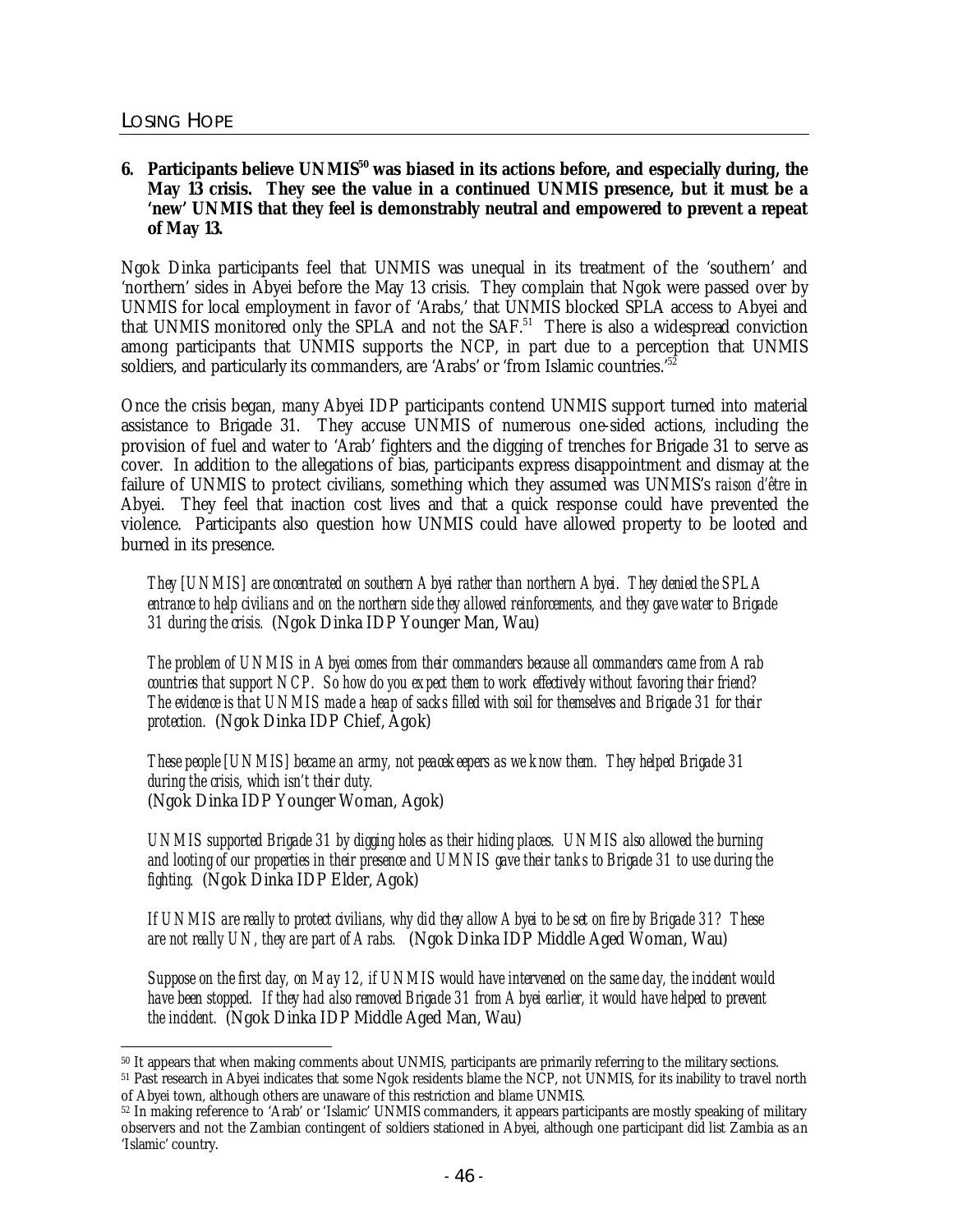The strong belief that UNMIS was biased leads many to insist that if it is to maintain its presence in Abyei its military section must be re-constituted. Participants have no faith that the soldiers and commanders who were present on May 13 will act responsibly in the future. Ethnicity is the main concern. Abyei IDP participants are convinced that UNMIS military staff are composed of Arabs and Muslims who have an allegiance to the NCP. Thus, they say a 'new' UNMIS must be installed in Abyei with non-Arab commanders and soldiers, preferably those from IGAD or Western countries - otherwise they will feel uncomfortable with a continued UNMIS presence. Some participants say that no UNMIS in Abyei would be better than the UNMIS that existed on May 13. At the same time, however, most participants accept the necessity of some type of UNMIS presence and clearly value its role as buffer between themselves and the NCP and SAF. Participants indicate they would welcome an UNMIS in Abyei that is neutral, monitors all sides and, above all, is fully empowered to protect citizens and prevent a repeat of May 13. There are mixed views about where a 'new' UNMIS should be stationed – some participants prefer it be deployed both south and north of the agreed administrative boundaries, some say it should go to the north of Abyei only and others simply want UNMIS to be 'in the middle' to control interactions between SAF and SPLA.

*Let us hope that the United Nations will listen to our crying and implement this part on UNMIS troops and commanders by changing these Arabs and replacing them with new ones from non-Arab countries. In fact, the UNMIS commanders should come from those countries which helped in signing the CPA like Norway, America, Kenya, and other IGAD countries.* (Ngok Dinka IDP Elder, Agok)

*Unless they change the UNMIS in Abyei and commanders of the old UNMIS if they still continue staying there, then it is good to stay without UNMIS in Abyei.* (Ngok Dinka IDP Younger Man, Wau)

*UNMIS has an international mandate, and we hope they will adjust to doing the right thing. They have seen their mistakes, and I hope they have learned from the Abyei crisis.* (Ngok Dinka IDP Older Woman, Agok)

*We think UNMIS should be given powers to stop whoever will start anything like May 13, and they should not support one side and leave another side while they come to protect the citizens of Abyei and not Arabs. Otherwise, we have a right to tell them to go from our area.* (Ngok Dinka IDP Older Man, Wau)

*They should be deployed in the centre between north and south of administrative boundaries to control SAF and SPLA who come across to south.* (Ngok Dinka IDP Middle Aged Man, Agok)

**7. The SPLM and Salva Kiir are viewed favorably by most Ngok Dinka participants, although there is lingering disappointment among some about the level of protection offered civilians during the crisis and the failure to implement the Abyei protocol. Participants believe the party has now re-dedicated itself to Abyei, and most maintain their faith in the SPLM to resolve the conflict.**

Opinion of the SPLM and Salva Kiir following the Abyei crisis is mostly positive. The party is recognized as having given priority to the Abyei issue from the time of the original peace negotiations, and Salva Kiir is seen as personally committed to finding a resolution. The immediate response to the crisis by the SPLM is also judged as good by Ngok Dinka participants. They commend the party's efforts to evacuate civilians from Abyei and appreciate its unwavering commitment to peace. The one concern some mention is the SPLM's track record in seeing agreements through to implementation. Participants want the SPLM to keep a closer watch on the NCP and to do everything possible to hold them to their end of the bargain. Otherwise, they say, there is little point in negotiating and signing agreements.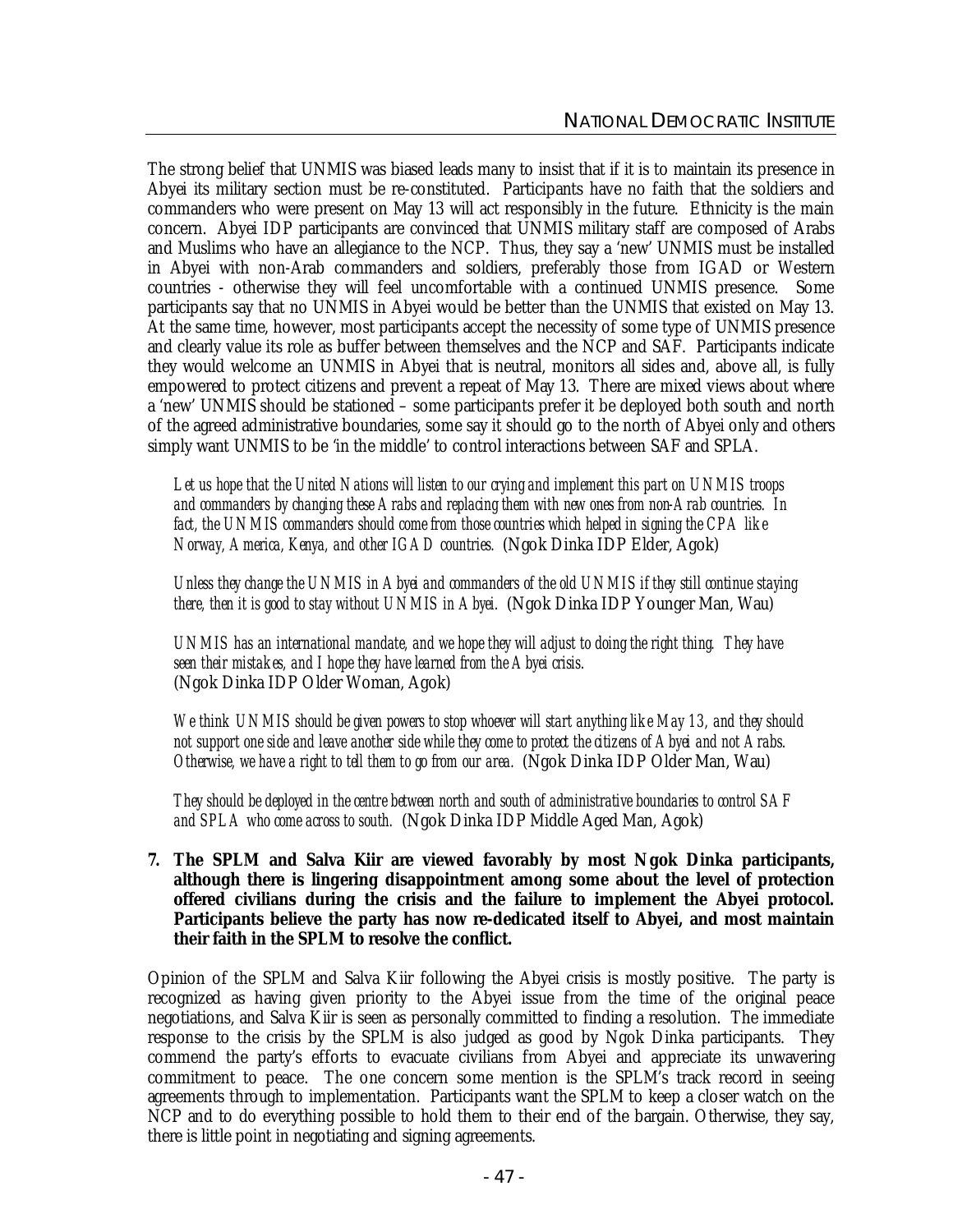*SPLM did their work well. During the crisis, both the police and SPLA defended the civilians and also sent them vehicles to transport their children and all men and women.* (Ngok Dinka IDP Younger Woman, Agok)

*Salva is a good leader. He speaks for the equality of all Sudanese, and he has been speaking about the Abyei protocol and its implementation. Salva is standing with us in the same track going to the same destination with the people of Abyei.* (Ngok Dinka IDP Older Woman, Agok)

*In my view, SPLM has been with us since the signing of peace in Naivasha. Their effort to settle the Abyei protocol has been trying at moments. Even during this crisis, they are at our back. They have not failed us, though they have some petty problems which they shall overcome.*(Ngok Dinka IDP Middle Aged Man, Wau)

*The effort of Salva and the SPLM is good. They are committed to the negotiations, but we are afraid because implementation is the biggest test of the agreement. SPLM is a little reluctant on follow-up with NCP to implement the agreement. It would be better for SPLM to negotiate the agreement and work extra hard to implement it because their effort will be nothing without implementation.* (Ngok Dinka IDP Elder, Agok)

Although opinion of the SPLM is generally good, it is not uniform. Those that have criticisms focus on two themes – the SPLM/A should have done more to protect civilians during the Abyei crisis and the party should have pushed harder to implement the Abyei protocol prior to the crisis. As noted above, there are mixed feelings about how extensively the SPLA should have engaged in the fighting. However, for some participants, the SPLA's failure to provide protection for civilians during the crisis is tantamount to betrayal by a party they had trusted. Some participants also believe that if the party had pressured the NCP to implement the Abyei protocol, there would have been no crisis. These disappointments are not enough to make most, or perhaps any, abandon the SPLM, but Ngok Dinka participants feel strongly that the party must maintain a high level of dedication to resolving the Abyei problem. This feeling is represented by the comment of one participant, who said "We still support the SPLM as our party, but we ask the SPLM leaders to put the Abyei crisis on top of the agenda because we have suffered a lot, and we do not want to suffer again in the future."<sup>53</sup>

*The SPLM was not responding to Abyei civilians because your people are being killed and you are still calling for peace. What peace? We want SPLM to fight for our rights like what NCP does for Misseriya.* (Ngok Dinka IDP Middle Aged Man, Agok)

*If the SPLM would have given pressure to the NCP to implement the CPA and Abyei protocol, then something like May 13 could not have happened.* (Ngok Dinka IDP Middle Aged Woman, Wau)

Since the crisis, participants say they see an SPLM that is reinvigorated on the issue of Abyei. As evidence, they point to talks over the Road Map agreement (see section 10), the decision to move forward with an Abyei Administration and some progress on troop movement. Now, they only ask that the level of intensity be maintained until Abyei is peaceful again.<sup>54</sup>

 $\overline{a}$ <sup>53</sup> Quotation is from a Ngok Dinka younger man in Wau.

<sup>54</sup> The focus groups were conducted relatively soon after the announcement of the Road Map agreement, which likely influenced participants' perceptions about the SPLM's level of effort on the Abyei issue.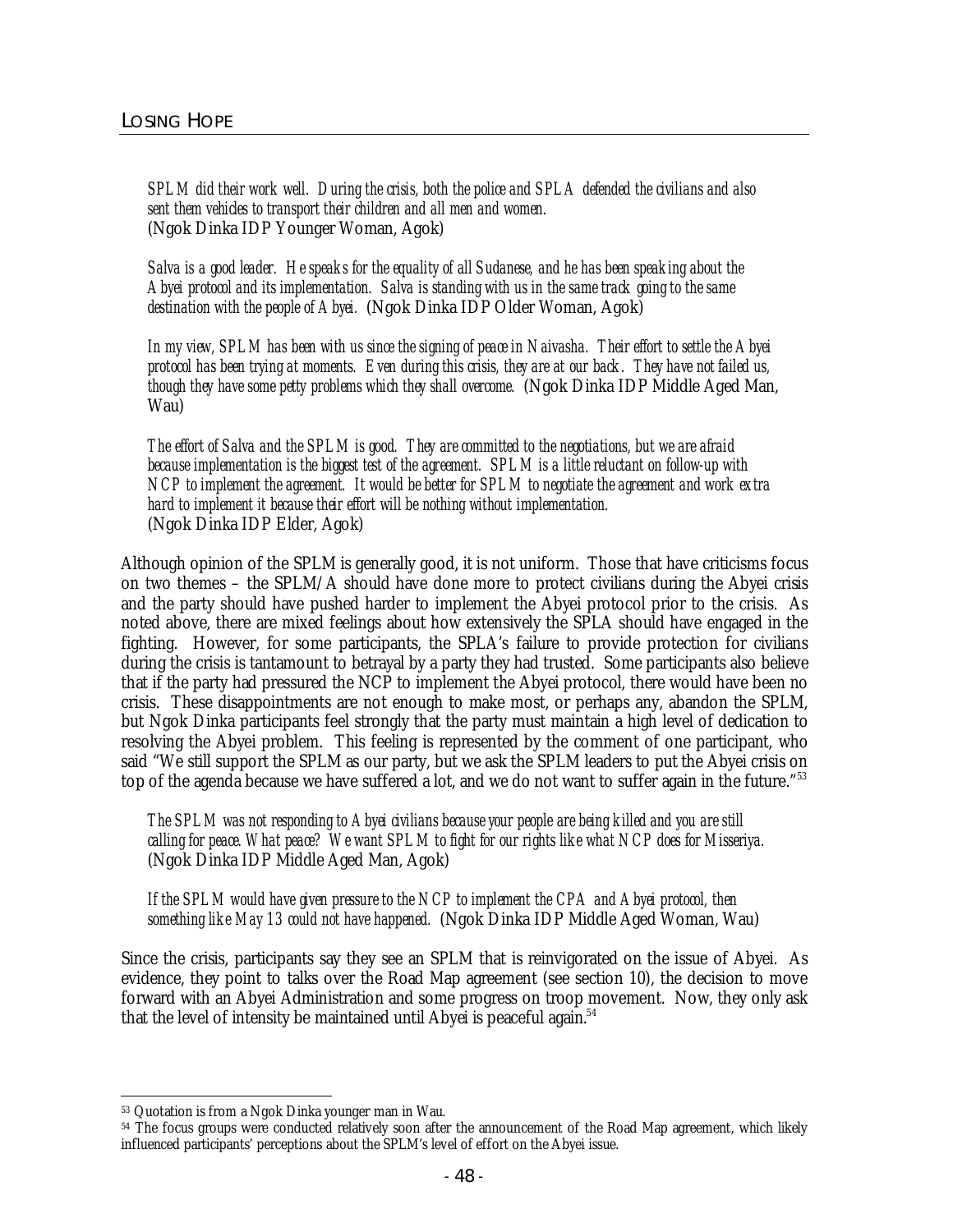*Before the crisis, SPLM was sleeping a lot, doing nothing on Abyei issues for almost three years… It [SPLM] has changed in so many ways, so they now awoke from sleeping.* (Ngok Dinka IDP Middle Aged Man, Agok)

*Before the crisis, SPLM was doing nothing. We usually heard that the Abyei administration will be formed and nothing happened up to now. So it is good for SPLM to be active in giving pressure to NCP to implement the Abyei protocol.* (Ngok Dinka IDP Younger Woman, Agok)

*I think now he [Salva Kiir] became more serious about the problem of Abyei than before because he wants to act and deal with NCP properly on the Abyei issue.* (Ngok Dinka IDP Chief, Agok)

*I can tell SPLM to keep it up. That is the spirit we want from them to give NCP pressure to implement the Abyei protocol and CPA, so I can say SPLM has totally changed.* (Ngok Dinka IDP Older Man, Wau)

Most Ngok Dinka retain their faith in the SPLM to find a resolution to the problem of Abyei. They believe the party is dedicated to peace and has proven itself as a defender of the people. However, a number qualify their faith by saying that the SPLM will only find a solution for Abyei *if* it takes a stronger stand in dealing with the NCP or *if* it focuses on the problem more intently.

*SPLM can definitely solve the problem of Abyei and bring peace. It has the credibility to put the effort in and ultimately to deal with NCP to amicably solve the Abyei problem.* (Ngok Dinka IDP Younger Man, Wau)

*Definitely, we believe that the SPLM can resolve the Abyei problem because it is a party of the people that defends the rights of citizens. We as chiefs gave the issue of Abyei to the SPLM to take full responsibility. As a ruling party in the Government of Southern Sudan and one that also liberated marginalized people, we strongly believe in the SPLM and support them to do so.* (Ngok Dinka IDP Chief, Agok)

*I believe that SPLM can resolve the problem if they become very serious with NCP, engage in talks with them. They can do that.* (Ngok Dinka IDP Middle Aged Woman, Wau)

*I think they [SPLM] will solve it if they take it upon themselves as their own problem and not that of Abyei.* (Ngok Dinka IDP Younger Woman, Agok)

# **8. There is heavy criticism of local SPLM leaders' actions before and during the May 13 crisis, which many say cost lives.**

Participants make a sharp distinction between top SPLM leaders and those that were the party's representatives in Abyei before and during the crisis. The widespread view of local SPLM leaders is that they were weak, ineffective and lacking in authority, and that these flaws came to the forefront during the crisis itself. The leaders are blamed for failing to recognize the threat of new SAF troops moving into Abyei and for downplaying the conflict once fighting started. Many participants recount a story of an Abyei SPLM security officer calling Juba and reporting that the fighting was isolated and would be over soon. They also identify the officer as the person who prevented SPLA troops from intervening to a greater degree. Most of the anger of participants is directed at the security officer and other local SPLM leaders, but there is also a sense that the top SPLM leaders let them down by choosing such weak leaders. Their hope is that these leaders are dismissed and stronger ones are chosen to replace them. [Note that this research took place prior to the naming of new SPLM representatives in Abyei.]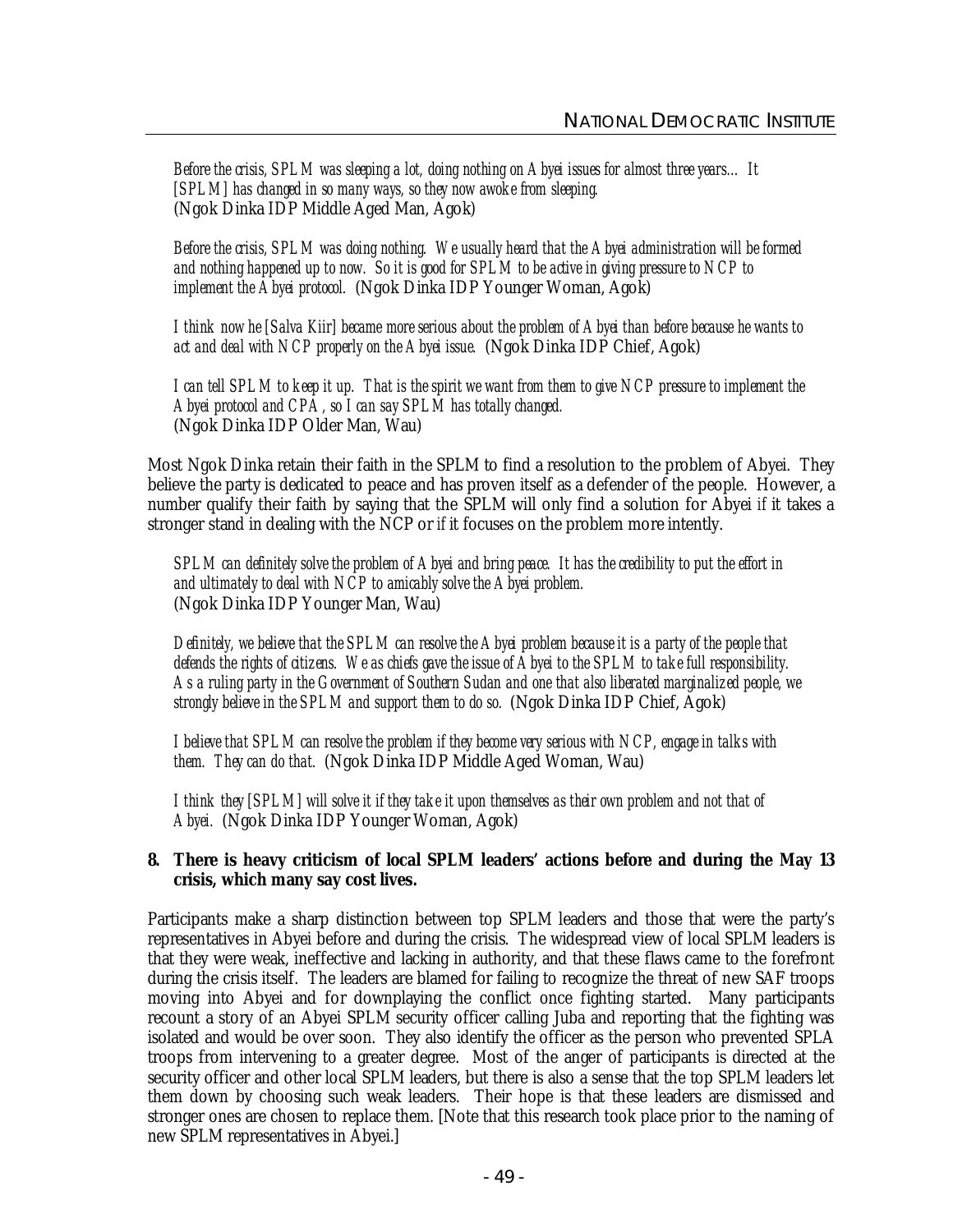*The SPLM officers in Abyei are weak and are not bold enough to act independently on a situation that demands their authority like this Abyei crisis. It got out of hand because of lack of leadership and misinformation between SPLM in Abyei and its headquarters.* (Ngok Dinka IDP Elder, Agok)

*We have no direct point to blame on Salva, but we can blame him for the weak presentation of SPLM leaders who lead us in Abyei. So we need Salva to give us freedom to choose leaders who can lead people of Abyei.* (Ngok Dinka IDP Elder, Agok)

*I still stand with SPLM but beg the leadership of SPLM to change the SPLM leaders in Abyei.* (Ngok Dinka IDP Younger Man, Wau)

#### **9. Ngok Dinka participants say the SPLM and Salva Kiir have their full support in pursuing a resolution to the Abyei issue through negotiations rather than war.**

The trauma of the May 13 crisis has not lessened the desire of the vast majority of Ngok Dinka participants for a peaceful, negotiated resolution to the Abyei issue. They believe Salva Kiir and the SPLM are pursuing the right course in negotiating with the NCP and fully support their efforts. Participants say that the SPLM's commitment to negotiation will demonstrate to the rest of the world that the Abyei people are peacemakers, not warmongers.

*The effort of Salva Kiir and the SPLM [on Abyei negotiations] is excellent because they want to resolve the Abyei crisis in a peaceful way and this will show the world that we the people of new Sudan are peacemakers.* (Ngok Dinka IDP Chief, Agok)

*Even after many of us have died, it is good for him [Salva Kiir] to solve our problems through negotiation and to show the rest of the world that we are fighting for our rights, and we are not warmongers.* (Ngok Dinka IDP Younger Woman, Agok)

*We the people of new Sudan are calling for peace in Sudan, not war. That is why we want them to do what they want, and we will still negotiate with them and to show the international community that we are for peace.* (Ngok Dinka IDP Middle Aged Man, Agok)

## **10. The Road Map agreement is viewed as a welcome development, but participants are highly skeptical that it will be implemented.**

On June 8, 2008, the SPLM and NCP announced they had reached what they called a "Road Map agreement" to resolve the Abyei crisis. Ngok Dinka participants welcome the agreement and are pleased with its provisions, but many are anxious about its prospects for success. Their intense distrust of the NCP is the reason most question whether implementation will occur. The painful lesson of past agreements, participants say, is that much which is agreed to will never come to be. This reduces confidence that the May 13 violence will not recur. In fact, some participants say they have already heard the NCP has dishonest intentions with respect to certain provisions of the agreement, especially those relating to armed groups. Only the prospect of sustained pressure by the international community and the SPLM gives some hope that the NCP will honor the agreement.

#### From what I know [about the Road Map agreement] we are going to have our own administration and be *free from all brutalities of Brigade 31, which is good.* (Ngok Dinka IDP Older Woman, Agok)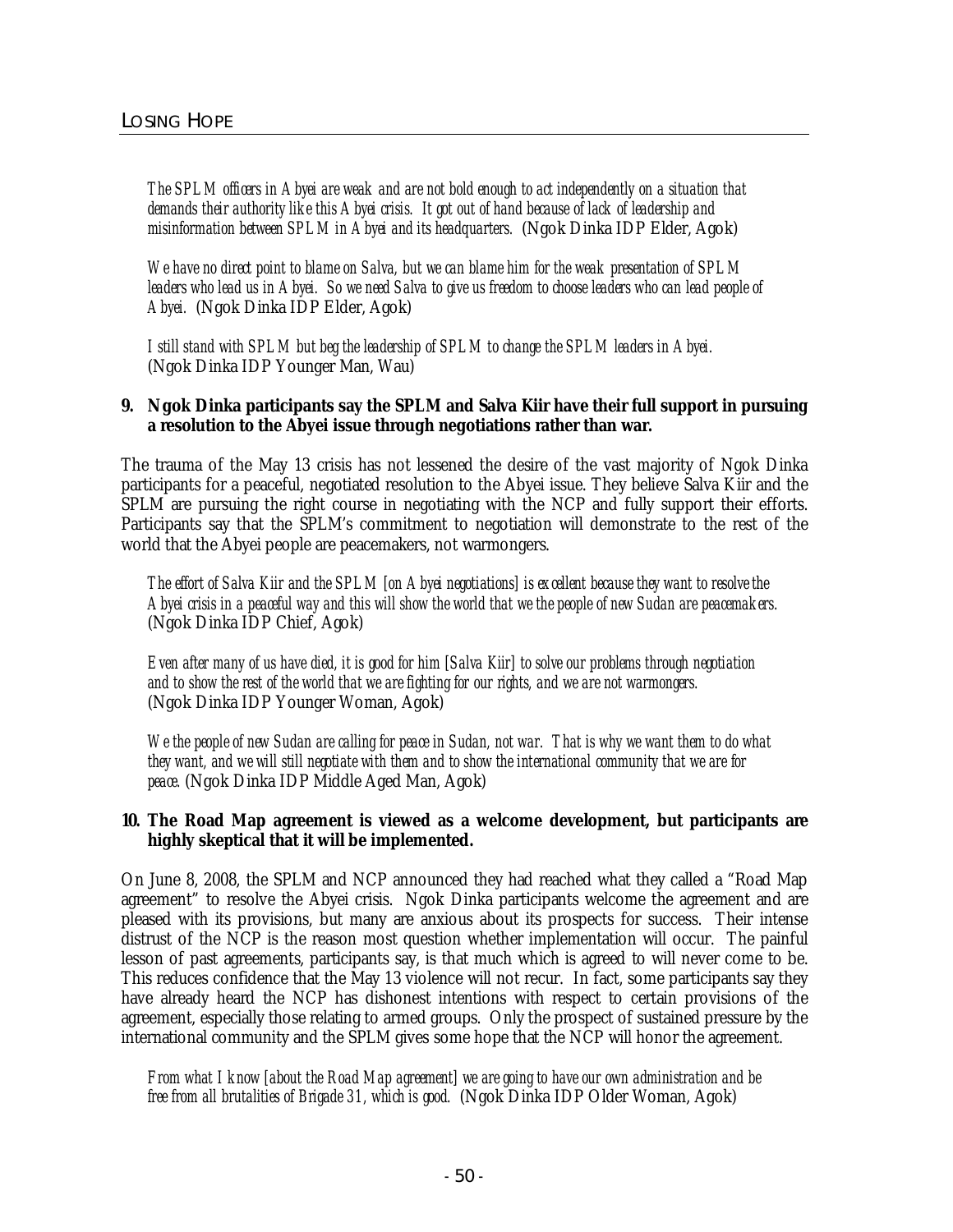*I think this agreement is a waste of time because NCP has dishonored so many agreements, and the Abyei agreement would not be an exception.* (Ngok Dinka IDP Younger Man, Wau)

*No, I don't believe this agreement will be implemented because the same people who signed the CPA are the ones who signed this agreement again, so there is no guarantee for them to implement it.* (Ngok Dinka IDP Middle Aged Man, Agok)

*Like other agreements dishonored, this Abyei agreement is not an exception. The NCP doesn't work well without pressure. They are like a donkey which only walks when beaten, so it will be implemented if the international community and SPLM pressure the NCP.* (Ngok Dinka IDP Elder, Agok)

*We cannot tell [if the events of May 13 will be repeated], but from the look of things, the implementation is not like they have written and this shows that the events of 13 May might be repeated. It is not that we are sure, but what NCP is doing right now is the opposite of what they have signed, and the SPLM reaction and the reaction of the people of Abyei might result in other conflict.* (Ngok Dinka IDP Elder, Agok)

#### **11. The Road Map's security arrangements are widely supported, though some believe the JIU provision has already been violated by the NCP and most say that any new police force must consist only of Ngok Dinka.**

The key security provisions of the Road Map agreement – formation of a new JIU, deployment of a police force to Abyei town and the removal of SAF and SPLA from Abyei – are all embraced by participants as measures critical to reestablishing security. Participants are nearly unanimous in their approval of the redeployment of SAF and SPLA troops. The presence of soldiers in Abyei town, many believe, is the reason the violence took so many lives and destroyed so much property. They see deployment of troops north and south of the Abyei administrative boundaries as a way to keep any future conflict isolated from civilians.

*This [moving SAF and SPLA troops outside of Abyei] will free us from the brutalities of soldiers, and we will be free to move. That is exactly what we want. We hope and pray that this is implemented.* (Ngok Dinka IDP Older Woman, Agok)

*That agreement is good because it will make us feel secure if all troops from SAF and SPLA are taken to the north and south of administrative boundaries. And if they want to do any thing, they can do it far away from civilians.* (Ngok Dinka IDP Older Man, Wau)

*If they take soldiers to the north and south of the agreed boundaries, I will build my house confidently.* (Ngok Dinka IDP Middle Aged Man, Agok)

The formation of a new JIU for Abyei also receives the support of participants, but they want to ensure that "new" really means new. The JIU, they say, must be changed from top to bottom and no commanders from the previous JIU should be allowed to remain. Some believe that the NCP has already reneged on this part of the agreement by not purging all of the old JIU elements, particularly the commanders. Some also say the agreement has been violated because the NCP has not re-deployed the JIU to agreed upon locations.<sup>55</sup>

 <sup>55</sup> These focus groups were conducted approximately one to two months after the adoption of the Road Map agreement. Therefore, perceptions of the make-up of the new JIU and deployment locations may have been developed when there was little or rapidly changing information.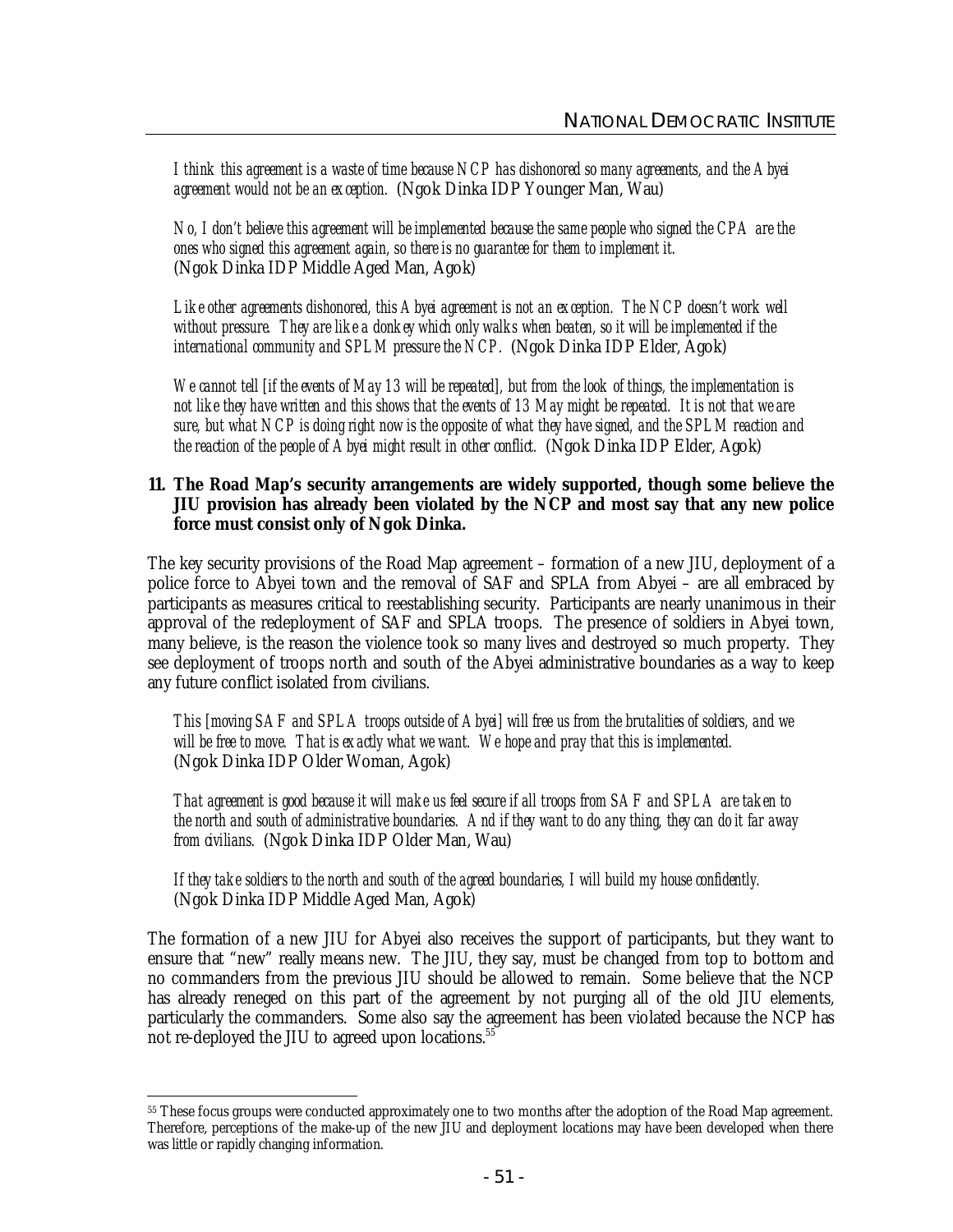*It [a new JIU] is good as long as everything is new, including their commanders.* (Ngok Dinka IDP Middle Aged Man, Wau)

*Taking the old faces and bringing in new faces was a good idea to me but now the NCP has refused to do as agreed and instead maintained their JIUs commanders. This threatens security in Abyei.* (Ngok Dinka IDP Elder, Agok)

*This part has already been implemented, but they [NCP] messed up with the location of JIUs. They have not been placed in the area we have said in the agreement.* (Ngok Dinka IDP Chief, Agok)

The idea of a newly deployed police force in Abyei is appealing to many participants, who credit the police with saving lives during the conflict. This approval, however, comes with one major caveat. Participants are happy for police to be the only armed group in Abyei town, but only if they are chosen from "local people." It is ethnicity, and not party affiliation, that participants view as the most important criteria for the police. Any NCP or SPLM member is welcome, and the NCP is free to have a role in choosing members of the police force, as long as those chosen are Ngok Dinka. Any non-Ngok in the police force, participants believe, will lead to problems that could re-ignite the conflict.

*I think it is a good idea for the police to be in the area alone without any soldiers from SAF, SPLA and Brigade 31. If it was not for the police during the crisis, you would not even get one person to give this information.* (Ngok Dinka IDP Middle Aged Man, Agok)

*We have no problem in joining police in Abyei as long as police are selected from the people of Abyei. We don't care whether they are supporters of NCP or SPLM, our main concern is bringing police from other tribes who are not Ngok and doing so can threaten security and peace in Abyei.* (Ngok Dinka IDP Elder, Agok)

*Bringing of police that is comprised of only Abyei people is not bad, but the problem comes when they bring non-Ngok. Such people are the ones who come and cause problems that lead to war. Our children from NCP or SPLM cannot do anything that might risk or destroy us.* (Ngok Dinka IDP Chief, Agok)

#### **12. Ngok Dinka participants are adamantly opposed to a mixed Ngok-Misseriya Abyei Administration and predict conflict if a Misseriya Deputy Administrator is chosen.<sup>56</sup> An SPLM-NCP administration composed only of Ngok is acceptable.**

The Road Map agreement details a process for establishing an Abyei administration through the nomination of a Chief Administrator by the SPLM and a Deputy Chief Administrator by the NCP. The only restriction the agreement places on the nominations is that candidates must be residents of Abyei. Ngok Dinka participants in this study have strong objections to the word 'residents' because they fear the use of such a broad term will open the door for a Misseriya to become part of the administration. Any Misseriya involvement in the Abyei administration would be patently unfair, they say. Ngok Dinka are not involved in the administration of Misseriya towns, such as Muglad, so why, participants ask, should Misseriya be involved in Abyei's? The only reason that participants can think of is a malicious one – involvement in the administration of Abyei is a way for Misseriya to claim Abyei's land. Therefore, the idea of a mixed Ngok-Misseriya administration is absurd to many.

 $\ddot{\phantom{a}}$ <sup>56</sup> These focus groups were conducted prior to the appointment of a Chief Administrator and a Deputy Chief Administrator for Abyei. Rahama Abdel Rahman al-Nour, a Misseriya, was appointed to the Deputy position.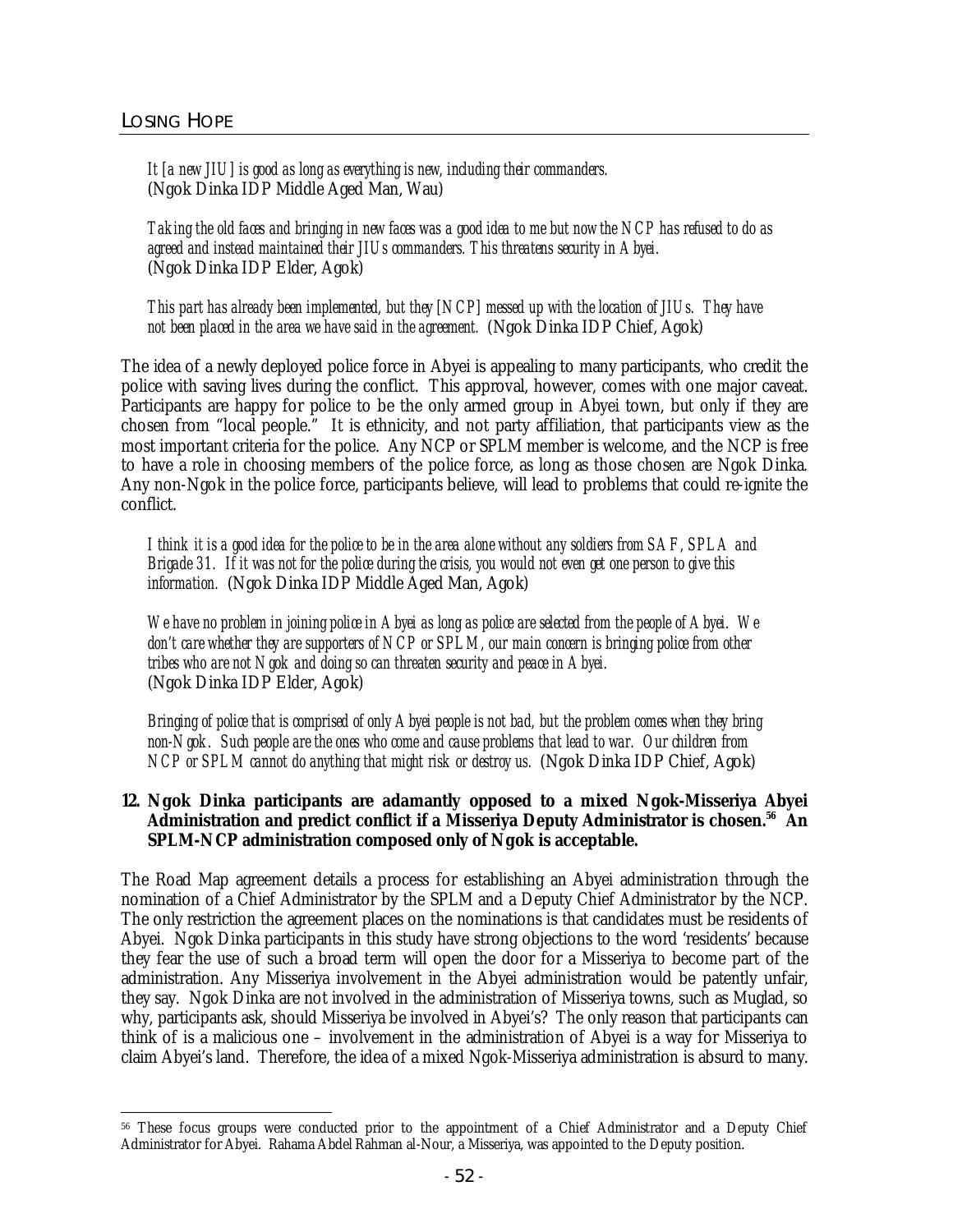As one participant said, "Hyenas cannot be in charge of goats."<sup>57</sup> This does not exclude the possibility of a joint NCP-SPLM administration. Most participants are very comfortable with the idea of a two-party administration, as long as the top executives are Ngok Dinka. They believe that a Ngok Dinka from the NCP would pose no threat to the community.

*Why are they saying both [will be] residents of Abyei? We have Misseriya residents in Abyei and many tribes also, and so do you mean they can be deputy too? We are against that.* (Ngok Dinka IDP Middle Aged Woman, Wau)

*We have never claimed any leadership from Muglad, which is Misseriya headquarters, and I think there is no point for them to claim leadership in Abyei if it is not for the intention of destroying us.* (Ngok Dinka IDP Chief, Agok)

*In my opinion, we cannot accept a person who is not Ngok to participate in the Abyei administration, but we can accept appointment of any Ngok Dinka from NCP to rule in Abyei.* (Ngok Dinka IDP Younger Man, Wau)

*If they [administrators] would be from Abyei, they can work together for the interest of the citizens of Abyei because they are born in Abyei and belong there. No one can do something bad to his community.* (Ngok Dinka IDP Elder, Agok)

Participants say the choice of a Misseriya as Deputy Chief Administrator will greatly increase their feelings of insecurity. Many say that conflict is inevitable if a Misseriya is appointed. In their view, the Misseriya Deputy's only goal will be to gain ownership of their land, possibly through a repeat of the destruction of May 13. Some participants note that they would rather remain without an administration than live under one with Misseriya. Others say they are willing to fight and die to prevent a Misseriya Deputy.

*I will feel that Abyei will be insecure [if a Misseriya is appointed Deputy], and there is a likelihood that something like May 13 can happen at anytime.* (Ngok Dinka IDP Older Man, Wau)

*We would not like the idea [of a Misseriya Deputy], and that would mean another era of conflict in Abyei because Misseriya were part of the destruction of Abyei and giving them positions in the Abyei administration is an indication of another war.* (Ngok Dinka IDP Elder, Agok)

*We better stay without an administration. We have stayed for three years, so either Ngok people rule themselves or we don't want that administration.* (Ngok Dinka IDP Middle Aged Man, Agok)

*If NCP appoints the deputy from Misseriya, then we must die to protect our land.* (Ngok Dinka IDP Younger Woman, Agok)

**13. The agreement on interim boundaries is not well-received by most Ngok Dinka participants, who oppose a 'give away' of their land and oil. An international tribunal is an appropriate venue for a boundary settlement, they say, but few believe the NCP will abide by its ruling.**

New interim boundaries for the administration of Abyei were agreed to by the SPLM and NCP as part of the Road Map agreement. The interim boundaries made the Abyei area slightly smaller than

 $\ddot{\phantom{a}}$ <sup>57</sup> Quotation is from a Ngok Dinka elder in Agok.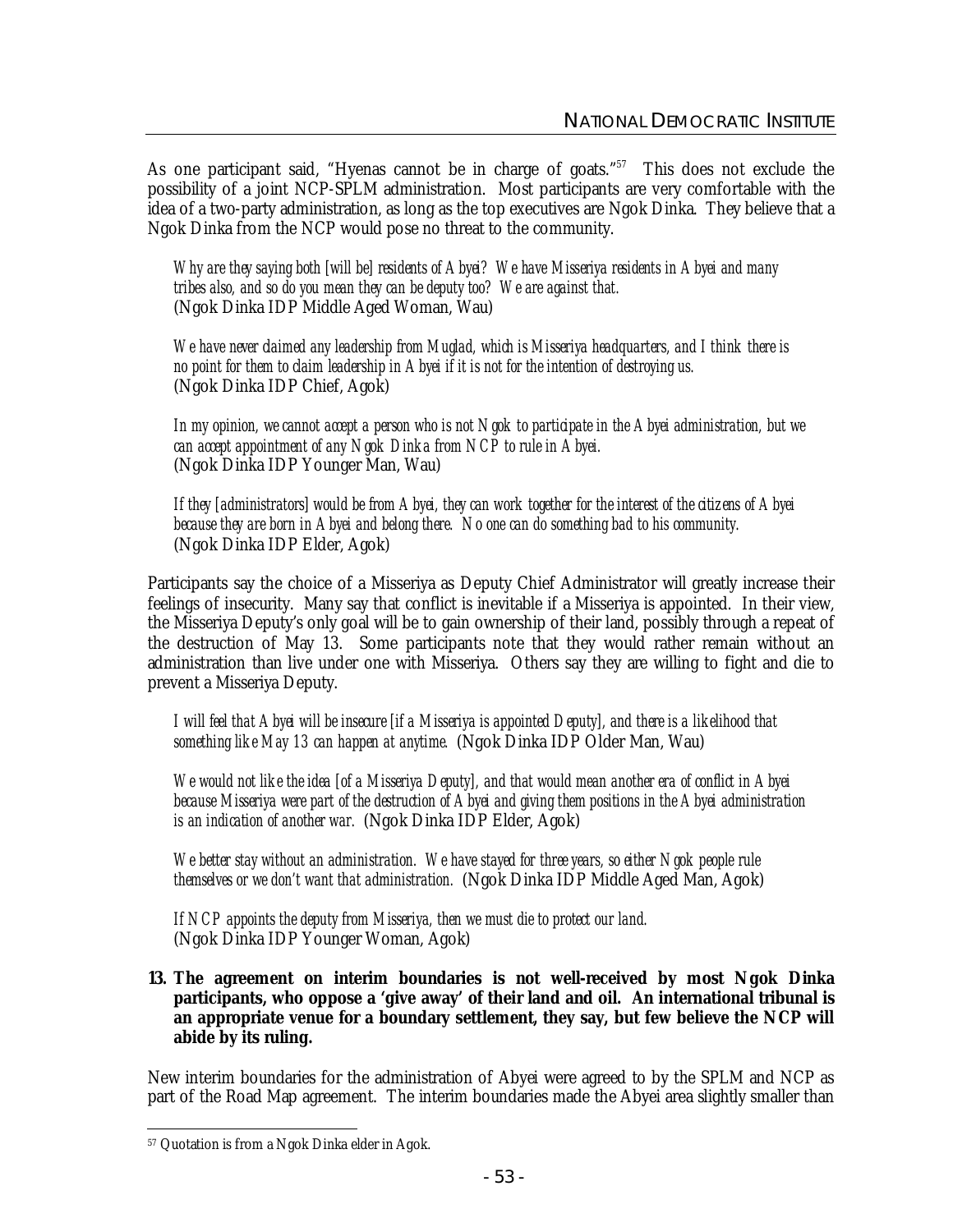had been outlined in the Abyei Boundaries Commission (ABC) report<sup>58</sup> and in particular removed some of the eastern- and western-most territory of the ABC-defined area. To most Ngok Dinka participants, the interim boundaries represent a capitulation they are not ready to accept. Past research<sup>59</sup> indicated that while Ngok Dinka disagreed with the placement of Abyei's borders as defined by the ABC, they were willing to accept these in the spirit of compromise. Now, participants say they can compromise no more. They suspect that the interim boundaries are an NCP attempt to take Abyei's oil and fear any additional surrender of territory will only encourage the NCP to push for more in the future. The exception to this view is among Ngok Dinka chief participants in Agok. By virtue of their position, they have more access to information and so interpret the interim boundaries agreement differently. The chiefs say the agreement does not represent an abandonment of territory and instead is only a temporary measure to allow for calm in Abyei and for the NCP to withdraw its troops. They fully expect to keep the areas that were removed from the administrative territory of Abyei once a final resolution is reached.

*We are not going to accept the new interim boundaries because ABC came up with the boundaries, which is giving*  us our land and resources. If NCP wants to take it by force, then let them kill us first. Then they will get the *land and resources free.* (Ngok Dinka IDP Middle Aged Woman, Wau)

I think we have given NCP enough land in ABC boundaries report so there is no need to agree with them on these new interim boundaries or else let them kill us all and then take over the land of Abyei. (Ngok Dinka IDP Older Man, Wau)

We totally disagree with who ever came up with this interim map because it cuts away our land and oil, and this *explains why NCP accepted to sign the agreement.* (Ngok Dinka IDP Middle Aged Man, Wau)

*When the [SPLM] committees agreed to accept this part [of Abyei] to be removed, it was because NCP was*  going to be faithful enough and totally remove their forces from Abyei. Meiram and Heglig will still be our geographical areas, and we don't want Meiram and Heglig to be given to NCP. It was done to cool down the *May 13 incident, and it should not be misunderstood as given away.* (Ngok Dinka IDP Chief, Agok)

According to the Road Map agreement, an arbitration tribunal selected by the Secretary General of the Permanent Court of Arbitration in The Hague will resolve the SPLM-NCP dispute over the Abyei Boundaries Commission report if the two parties cannot agree on borders for the area within a specified timeframe.<sup>60</sup> Most Ngok Dinka participants approve of this provision. They say an international body is an appropriate venue to decide the issue and are confident that the tribunal will rule in their favor because they believe they have proved Abyei is theirs. That confidence does not extend to the NCP's actions, however. Participants indicate they have little faith the NCP will abide by the tribunal's decision, regardless of the weight an international court may have. They say enforcement of the decision, like implementation of the Abyei protocol, is the critical issue.

*It will be good if it goes to the international body because they will identify and distinguish between the owners of the land and the bloody grabbers who want to take everything by force.* (Ngok Dinka IDP Younger Man, Wau)

*I am confident that a decision will come out and will be to our benefit.* (Ngok Dinka IDP Older Man, Wau)

 $\overline{a}$ <sup>58</sup> Petterson, Donald et. al *Abyei Boundaries Commission Report*. op.cit.

<sup>59</sup> See Traci Cook, *Lost in the Middle of Peace*, pp.28-29, op. cit.

<sup>60</sup> Since this study was conducted, the case has been referred to the tribunal.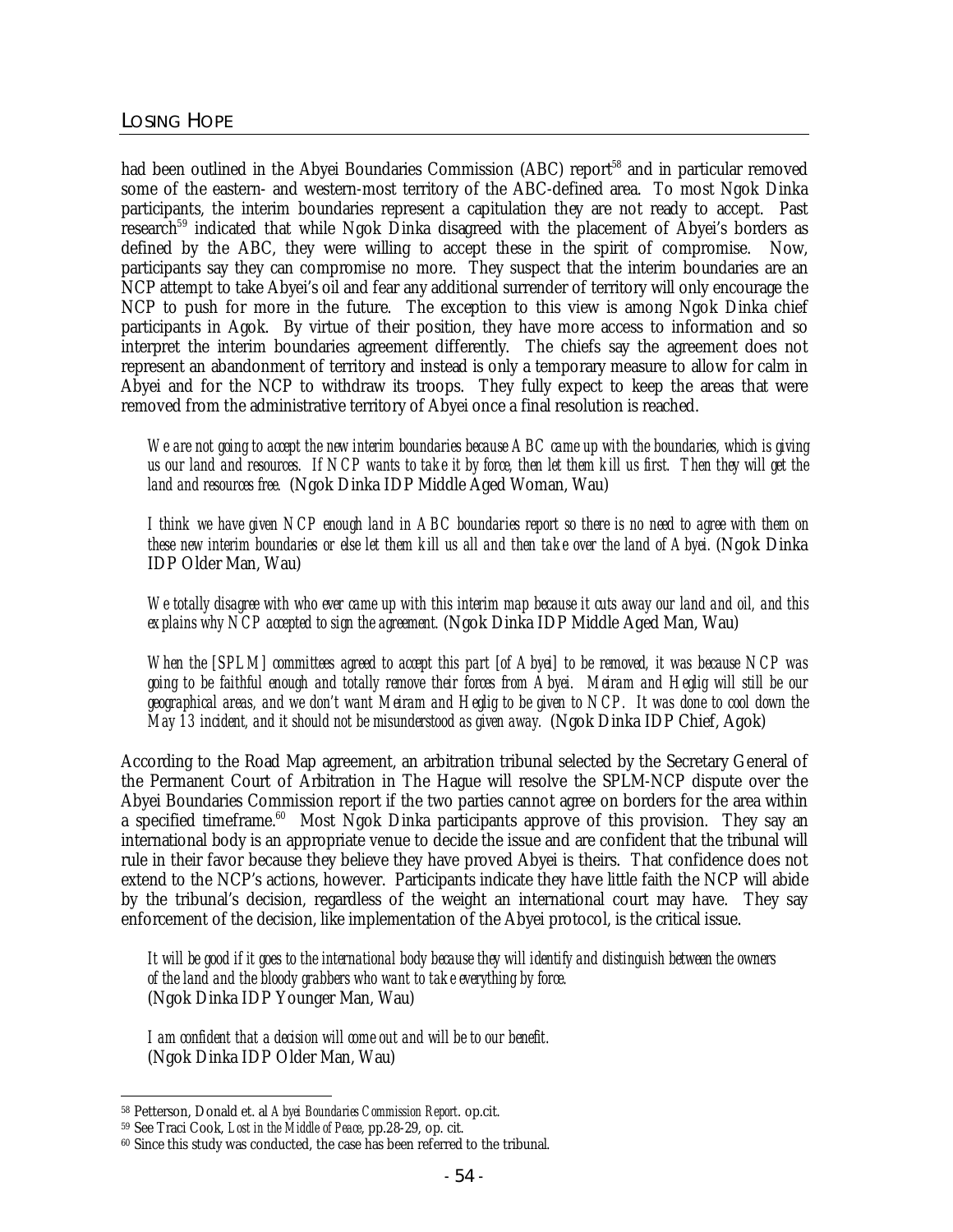*Going to the court is good, but I doubt if NCP will agree with the result in court. Also, since NCP knows that they are guilty, they find a way to dash the rule of law. NCP knows that we have proved that Abyei is our land.* (Ngok Dinka IDP Elder, Agok)

*In reference to the court, NCP will deny the result as usual and nothing will be done to have the decision implemented. Well, what will be done if NCP refuses to implement the final Hague decision? Nothing has been said about this.* (Ngok Dinka IDP Older Woman, Agok)

## **14. The presence of soldiers, especially those from SAF and its Brigade 31, is the biggest threat to the future security of Abyei town, Ngok Dinka participants say. Armed traders, 'civilian' soldiers and Arab police are also viewed as a risk.**

Most Ngok Dinka participants agree that the biggest threat to the security of Abyei in the future is the presence of soldiers in town. In particular, participants are worried that any Brigade 31 soldiers or other SAF soldiers in the town would immediately destabilize the situation. Some worry that Brigade 31 soldiers already have found a way to remain in Abyei by joining the new JIU or by posing as civilians. Other threats to security, according to participants, are Misseriya or Arab traders who are heavily armed despite their civilian status and the inclusion of any Arabs in the police force.

*I think the biggest threat to Abyei security is having SAF and Brigade 31 in Abyei…If they can take away any troops from both sides even UNMIS to north and south of agreed administrative boundaries, then there will be no threat to security in Abyei.* (Two Ngok Dinka IDP Older Men, Wau)

*There are some Brigade 31 members who have joined JIUs, and they create a tense atmosphere with the new SPLA JIUs by creating problems.* (Ngok Dinka IDP Elder, Agok)

*All troops are removed from Abyei, but SAF and some Brigade 31 soldiers are playing a trick that they are not soldiers and pretend to be civilians by removing their military uniforms.* (Ngok Dinka IDP Chief, Agok)

*Misseriya and Arab traders are another obstacle to be considered because they come as traders but carry weapons in their goods which they later hide in their shops, and this is a big threat to security.* (Ngok Dinka IDP Middle Aged Man, Wau)

*The presence of Arab police is the biggest threat, if they are going to be included in the deployment of national police in Abyei.* (Ngok Dinka IDP Younger Man)

#### **15. Troop re-deployment, boundary demarcation and a working administration are the prerequisites for progress in Abyei, participants say, though keeping pressure on the NCP to implement the Abyei protocol will be most important.**

Participants' advice to the SPLM about how to move forward on the Abyei issue consists of three specific suggestions and a general recommendation. Immediate steps that participants see as necessary are demarcation of boundaries, establishment of an Abyei administration and redeployment of troops out of town. While these are important, most participants also say that keeping up the pressure on the NCP to implement the Abyei protocol is the single best way for the SPLM to guarantee that the conflict will be resolved. Part of that pressure, they say, must include strong appeals to the international community to keep the NCP committed to fulfilling its commitments.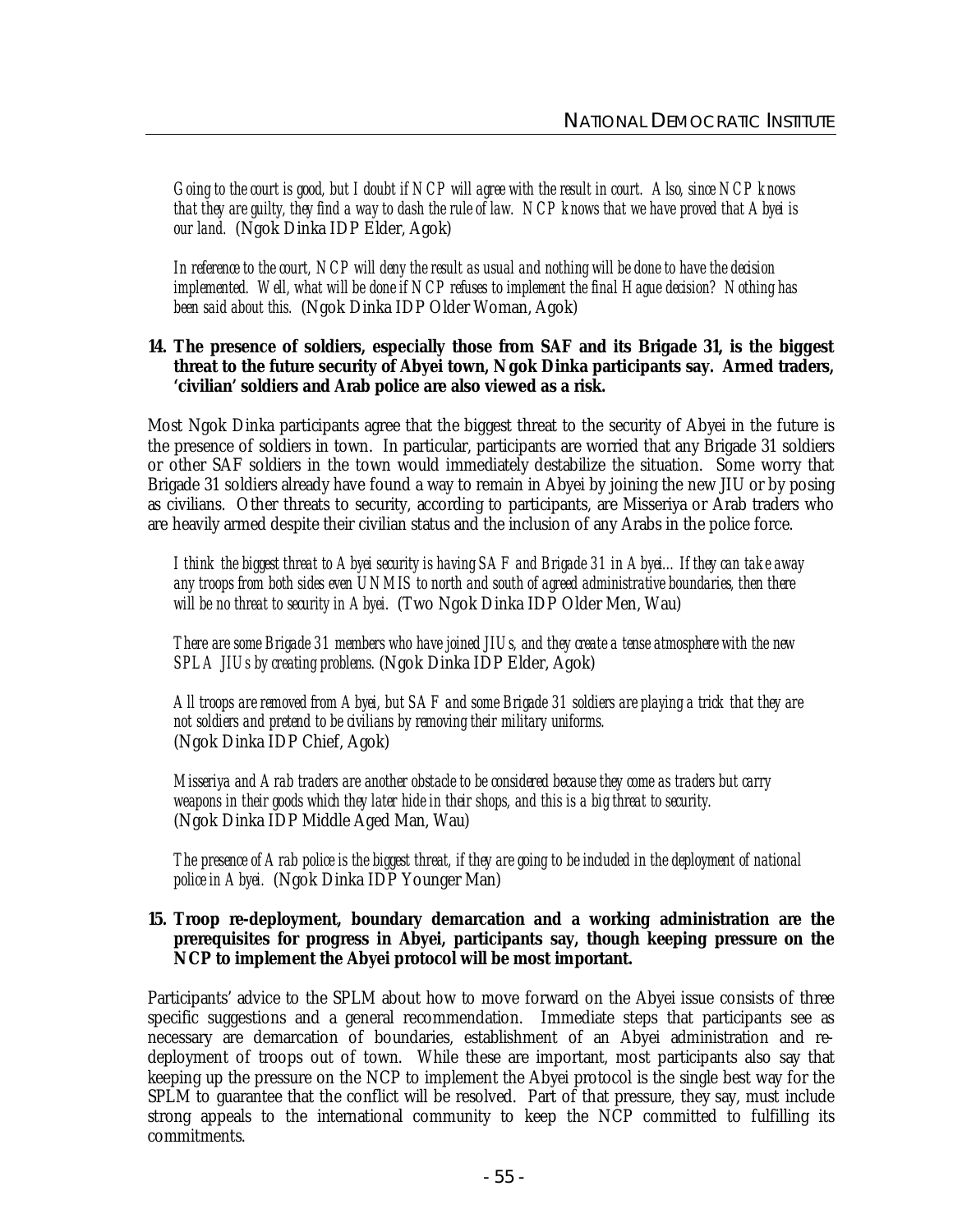*If SPLM can demarcate our boundaries with Misseriya then we can take control and establish our autonomous administration with our traditional leaders.* (Ngok Dinka IDP Chief, Agok)

*SPLM should establish an administration which consists of Ngok Dinka patriots and NCP troops should be redeployed northward.* (Ngok Dinka IDP Younger Man, Wau)

*We want SPLM to be serious in dealing with NCP because NCP signed agreements and refused to implement them. They should use all means to ensure NCP implements the agreements signed.* (Ngok Dinka IDP Older Woman, Agok)

*SPLM …can inform the international community that NCP is not willing to implement the Abyei protocol so that the international community can deal with NCP.* (Ngok Dinka IDP Older Man, Wau)

## **16. Ngok Dinka participants' strong desire to return to Abyei is driven by an emotional connection to their 'homeland' and a fear that Misseriya will settle there. Security and the provision of basic needs are prerequisites for return.**

The IDP participants in this study are anxious to return to Abyei. For most, Abyei is their birthplace, and they cannot imagine living anywhere else. Some also fear that staying away from Abyei for very long will encourage Misseriya to take over their property. The Road Map agreement has not prompted an immediate return to Abyei and will not be a major factor in their decision to return, many participants say. Most point to a lack of tangible signs of implementation as the reason the agreement has not yet influenced the timing of their return. The agreement's success in moving Brigade 31 out of Abyei has swayed a few participants, however, to contemplate returning home soon.

*I can go back home as soon as possible. Even now, I am ready to go back.* (Ngok Dinka IDP Younger Man, Wau)

*If I do not go back now, then Misseriya will come and take my home. I will have nowhere to go.* (Ngok Dinka IDP Older Man, Wau)

*Abyei is ours in any condition. It is not this agreement that can make us return, but our love for our land. We cannot talk of agreement now because we did not see any implementation of the agreement.* (Ngok Dinka IDP Elder, Agok)

*I haven't seen any agreement implemented. Without implementation, it means nothing to me.* (Ngok Dinka IDP Younger Woman, Agok)

*The recent agreement worked. It has made the Brigade 31 leave and that has freed my mind from their brutalities and fear...Now I can return home freely.* (Ngok Dinka IDP Older Woman, Agok)

Progress on the two major concerns of participants – security and the meeting of basic needs – will speed the return of Ngok Dinka IDPs to Abyei. If security, in the form of the complete removal of Brigade 31 and any other SAF soldiers from Abyei town, is established, some say they would return immediately. Basic needs and services are more important for others. The destruction of Abyei was complete, they say, and so significant investment will be required to ensure daily survival. Food, water and shelter are all that is necessary for a certain section of the population to return, particularly younger men. Women, and some older participants, believe that reconstruction will have to extend to schools and health centers before Abyei can be attractive to all who want to return.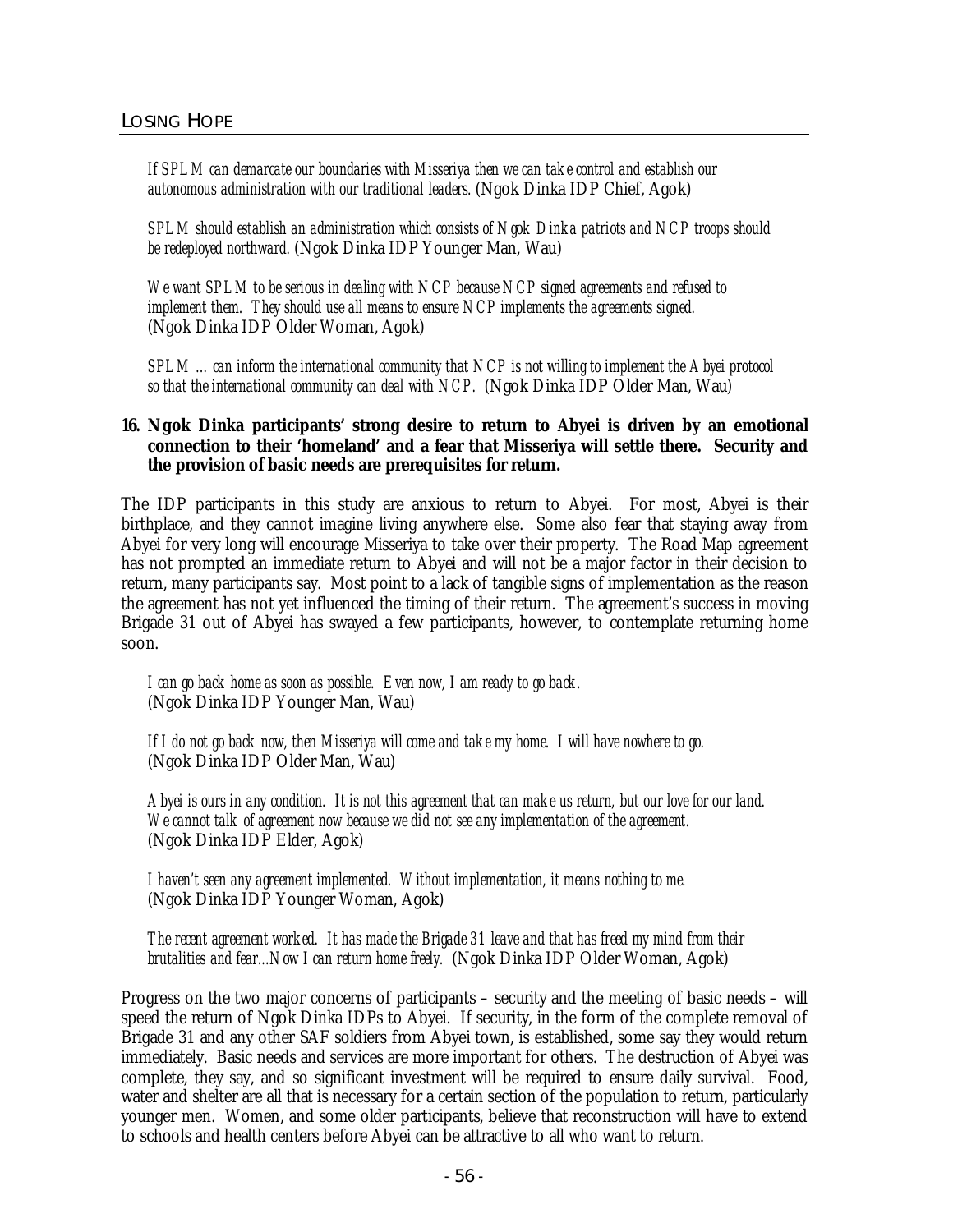[I will return] as soon as they arrange security for us and take away Brigade 31 with SAF soldiers out from *the area. Then we will go back. If they do not remove Brigade 31, then we better live here than going back to Abyei.* (Ngok Dinka IDP Older Man, Wau)

*I will be relaxed in Abyei if I have shelter, food and water because these things are what makes life go around, and it will be very hard to live without shelter or food.* (Ngok Dinka IDP Younger Man, Wau)

Right now, we have lost everything and to return is to start a new life in Abyei. The things that are basic for *us are essentials, such as health, water, food, education, utensils and shelter.* (Ngok Dinka IDP Older Woman, Agok)

*The thing that can make us comfortable [to return to Abyei] are shelters, health facilities, water, education, food and assurances of good security.* (Ngok Dinka IDP Elder, Agok)

## **17. The Abyei conflict has irreparably damaged the Ngok-Misseriya relationship, according to participants. They desire complete separation of the two tribes.**

All Ngok Dinka participants are in agreement that the Abyei conflict has forever changed how they view the Misseriya. The sense of betrayal among the participants is strong. The Ngok graciously allowed Misseriya access to water and grass, they say, only to be met with destruction carried out by the very people they helped. In the minds of many, the violence of May 13 has revealed the 'true colors' of the Misseriya and transformed them from neighbor to enemy. This transformation drives an intense desire among the participants for complete separation of the two tribes. The comment of one participant illustrates the divide many now believe exists: "Cats and dogs cannot eat in the same plate."<sup>61</sup> The implication is that Misseriya will no longer be tolerated in Abyei. Even when confronted with the fact that some Misseriya have joined the SPLM/A, about half believe their only motive is to spy for the NCP. However, the other half say these Misseriya should be accepted. There is no doubt, however, that Ngok Dinka participants believe the relationship between themselves and the Misseriya is beyond repair.

*We will never be the same with the Misseriya. They repaid our kindness with evils. We gave them almost everything, yet they didn't appreciate our deeds. Instead, they killed our people and burned our houses.* (Ngok Dinka IDP Older Woman, Agok)

*The recent fighting has shown me who the Misseriya are. We had been in several meetings with their elders and leaders, and we thought that we are neighbors. But now I realize that my perception made me foolish, homeless and lost my people. So now Misseriya are enemies, and living with them or seeing them in Abyei will be a problem because I will not like Misseriya any more.* (Ngok Dinka IDP Chief, Agok)

*It [the Ngok-Misseriya relationship] will never return to normal because we have seen their struggle to bring us down so you cannot sleep in one house with your enemies. It is for one to be shown the door, and that is why we want Misseriya out of Abyei.* (Ngok Dinka IDP Younger Man, Wau)

*They [Misseriya who joined the SPLA] are not SPLM/A members. They are just on a mission of the NCP to find out what the SPLM are doing regarding the election in 2009.* (Ngok Dinka IDP Younger Woman, Agok)

 $\ddot{\phantom{a}}$ <sup>61</sup> Quotation is from a Ngok Dinka older woman in Agok.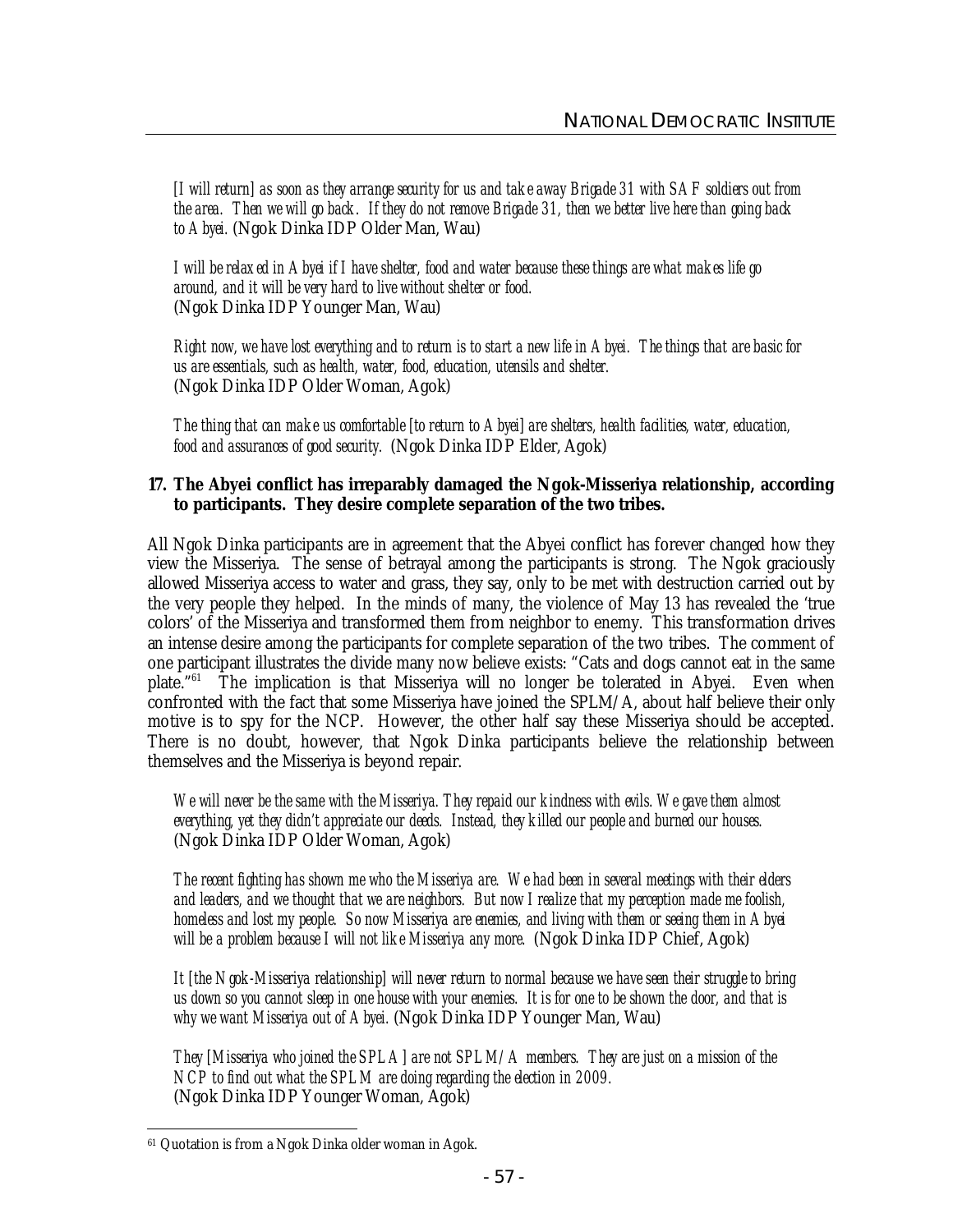*People are not the same. Maybe they [the Misseriya who joined SPLM] have realized the bad governance of NCP and decided to join SPLM. In this case, we can not refuse to receive them.* (Ngok Dinka IDP Middle Aged Man, Wau)

#### **18. Most Ngok Dinka participants view the Misseriya's grazing activities in Abyei as something they have allowed as a privilege rather than a right. After a vote to join Warrap state in Southern Sudan,<sup>62</sup> most say the Misseriya will need passports to enter Abyei.**

Most Ngok Dinka do not believe that Misseriya have an inalienable right to graze their cattle in Abyei. Instead of a right, many participants view Misseriya grazing in Abyei as something they have allowed based on agreements between the two tribes. Whether or not grazing is defined as a right, the conflict in Abyei causes many to declare that the Misseriya's time for grazing in Abyei has come to an end. These participants say the Misseriya have proven they are enemies of the Ngok people and only want to graze their cattle by force. This is not a unanimous view, however. A number of Ngok Dinka participants note that they believe in the right of all Sudanese to move freely, including the Misseriya in Abyei. Their one stipulation is that any movement and grazing must be done without arms. Some also indicate their willingness to compromise on grazing rights if that would help achieve peace.

*They [Misseriya] don't have any right to bring their cattle to Abyei. They used to graze their cattle in Abyei and areas around Abyei because of an understanding between us and them, but now that they have not realized our good deeds toward them, the time to build a relationship is over; they have done more harm to us than good.* (Ngok Dinka IDP Elder, Agok)

*I don't think the Misseriya have the right to graze in Abyei land right now. They have burned houses and looted our properties, so I don't think there is any right for them to graze in Abyei again.* (Ngok Dinka IDP, Younger Woman, Agok)

*They have the right to graze with their animals in Abyei and everywhere in Sudan because they are Sudanese, but they cannot come with guns.* (Ngok Dinka IDP Middle Aged Man, Agok)

*I think we can compromise with Misseriya on grazing rights through negotiations and agreement…that way we will live in peace.* (Ngok Dinka IDP Middle Aged Woman, Wau)

Ngok Dinka participants believe that a vote by their people to join Warrap state in the Abyei referendum will confine the Misseriya to their own territory and will prevent them from crossing into Abyei except through the usual border processes between two countries. After the referendum, they say, Misseriya will need passports to enter Abyei.

In addition, they believe the issue of grazing rights will no longer be one between Ngok and Misseriya but will be elevated to a diplomatic negotiation between two countries. This appears to provide great comfort that any grazing by the Misseriya in Abyei territory will be refused by the Government of Southern Sudan or, at a minimum, will be tightly controlled. There is little sympathy

 $\ddot{\phantom{a}}$ <sup>62</sup> The Abyei protocol of the CPA stipulates that residents of Abyei will vote in a 2011 referendum on whether to join Bahr el Ghazal (Southern Sudan), or retain Abyei's special administrative status in the North. Bahr el Ghazal has since been subdivided into four states: Western Bahr el-Ghazal, Northern Bahr el-Ghazal, Warrap, and Lakes. In 2011, it is understood that Abyei residents will be given the choice to join Warrap state or retain the territory's special administrative status in the North.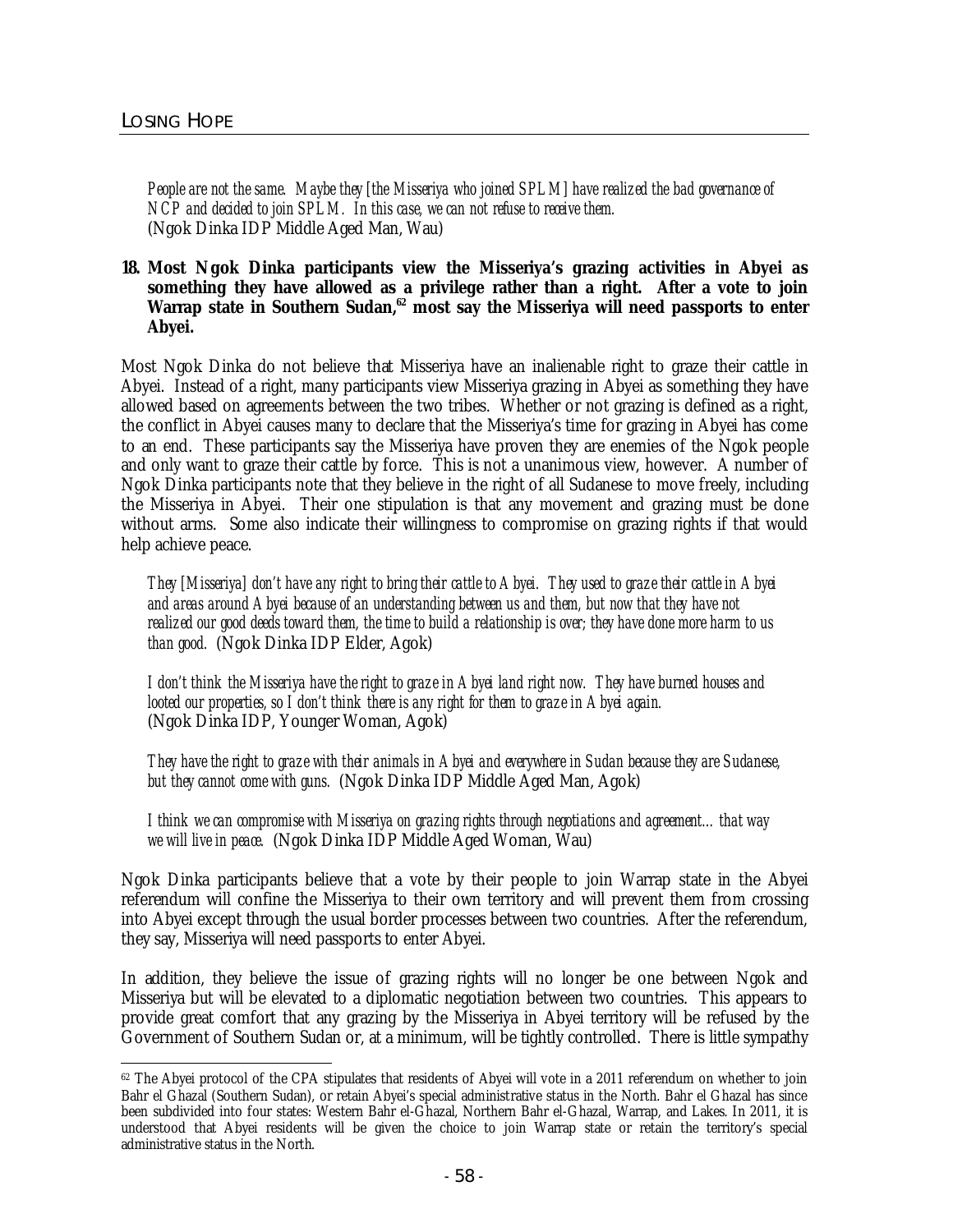among Ngok Dinka participants for what a closing of the border into Abyei may do to the Misseriya. Most feel they no longer deserve consideration because of the destruction they accuse them of having wrought. Some also say that the Misseriya will not be made destitute if their entry to Abyei is blocked. According to this group, the Misseriya have their own land and resources upon which to draw, and it is the duty of the NCP or the Khartoum government to provide for any shortfalls for their people.

*They [Misseriya who graze in Abyei] will be affected very much because when we join Bahr el Ghazal, we will be a different country from Misseriya. They will need a passport to enter the South, and without it they cannot be allowed to enter Abyei.* (Ngok Dinka IDP Middle Aged Woman, Wau)

*By that time [when we join Bahr el Ghazal], the coming of Misseriya shall not be between Ngok and Misseriya but would be a diplomatic issue between North and the South. By that time, we will be separated and shall have borders.* (Ngok Dinka IDP Elder, Agok)

*I think we should not be concerned about Misseriya because of what they did to us. We should not even talk about what will affect them. We want them to feel the way we felt last time.* (Ngok Dinka Older Man, Wau)

*We will be in Bahr el Ghazal and will have no connection to get concerned about their [the Misseriya's] matters. They have land and forests like we have. Therefore, they should graze their cattle there.* (Ngok Dinka IDP Middle Aged Man, Wau)

## **19. To promote reconciliation, participants say the Misseriya must recognize Ngok land rights, disarm, accept inter-tribal marriage and disassociate themselves from the NCP. There is no agreement on how the Misseriya's primary concern – grazing rights – should be addressed.**

Despite their belief that the relationship with the Misseriya is beyond repair, Ngok Dinka participants were asked to set that aside and envision how reconciliation could be achieved. They argue reconciliation would require the Misseriya to change in four fundamental areas. First, the Misseriya would have to acknowledge the Ngok as the legitimate landowners of Abyei and respect their rights and wishes. Disarmament is also a pre-condition for reconciliation. After the violence of May 13, no one, participants say, will be comfortable with armed Misseriya crossing Ngok land. A third area participants believe would contribute to better relations is greater social interaction between the two groups. In particular, the Misseriya's acceptance of inter-tribal marriage would signal a respect for the Ngok and would create strong kinship bonds. Finally, and perhaps most importantly, Ngok Dinka participants say the Misseriya would have to sever their ties with the NCP for reconciliation to be achieved.

*[In order to reconcile with the Ngok] I will tell the Misseriya to respect the Ngok and their rights because the land belongs to them. Disarm all those who have guns, and then they will be allowed to graze freely. They should allow intermarriage to strengthen the relationship.* (Ngok Dinka IDP Older Woman, Agok)

*They [Misseriya] should not take sides with SAF and carry guns when they come with animals to graze. They should go back peacefully without killing people, and they should avoid NCP in their activities.* (Ngok Dinka IDP Younger Woman, Agok)

*They should allow intermarriages between Ngok and Misseriya so that relationships are bonded and none of other side will attack others for the will of kinship.* (Ngok Dinka IDP Chief, Agok)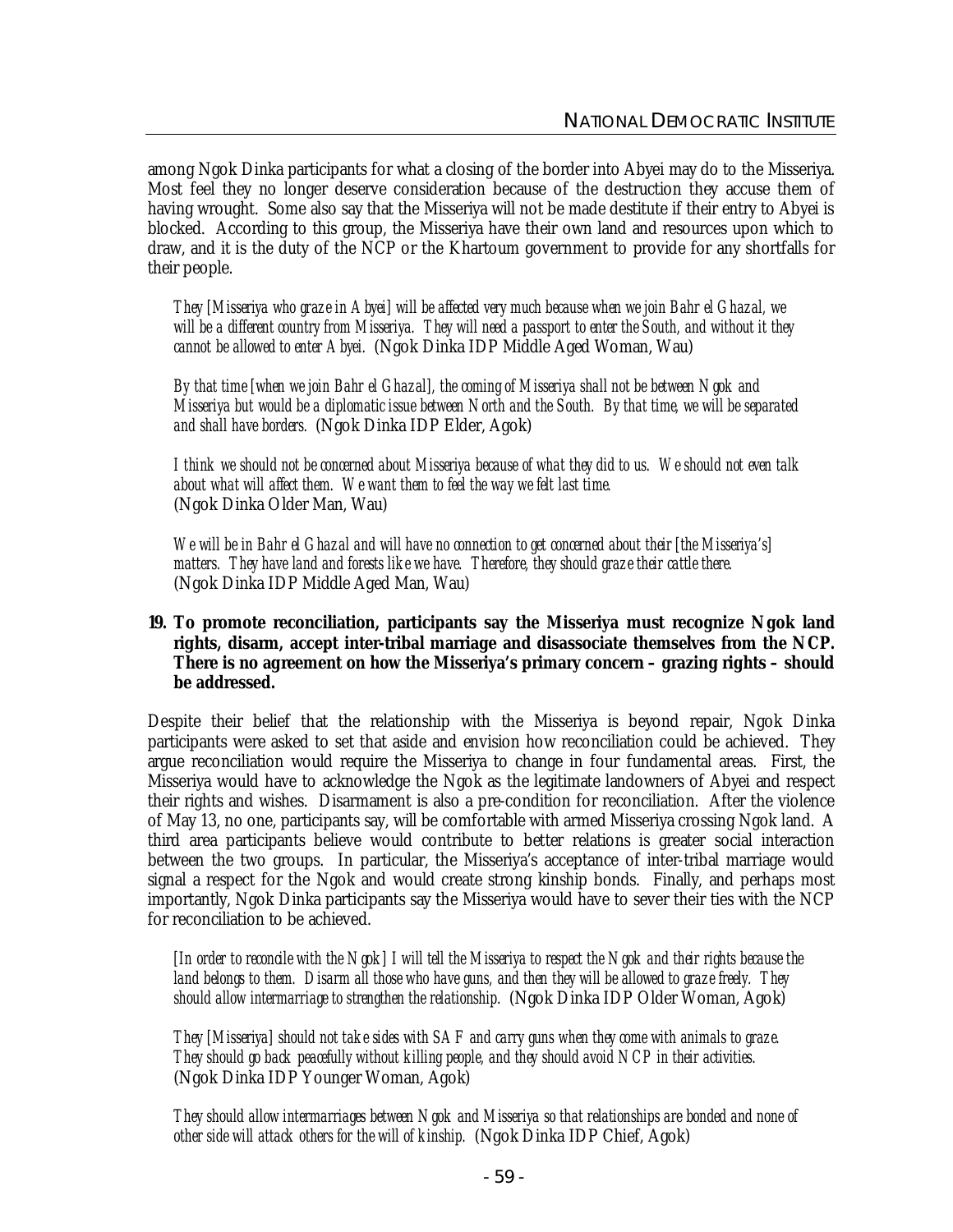## *They should not support NCP activities towards the Abyei people.* (Ngok Dinka IDP Middle Aged Woman, Wau)

Most Ngok Dinka participants think that the Misseriya's primary concern in relation to Abyei is grazing rights. Misseriya, they say, worry that they will not have a place to graze their cattle if Ngok are in control and/or if Abyei votes to join the South in 2011. Some participants add that the NCP has also made oil a concern of the Misseriya by tricking them into believing it can be theirs. Setting oil aside, participants have a number of reactions to how Misseriya concerns over grazing could be addressed. Some say it is not the job of the Ngok to be concerned with the Misseriya's grazing problems. In their view, the Misseriya must solve their own grazing issues in their own territory. Others offer solutions that would permit Misseriya grazing in Abyei, such as allowing them to move freely as long as they are unarmed, or demarcating special grazing areas within the territory. A final group says addressing the Misseriya's concern over grazing should be the job of the NCP or the central government. Suggestions for the government include digging a canal so that Misseriya have their own water or designating grazing lands north of Abyei.

*What Misseriya want from Abyei is grazing land and nothing else.*

(Ngok Dinka Younger Woman, Agok)

*I think Misseriya are afraid if Abyei joins Southern Sudan, then they will have no right for their animals to graze.* (Ngok Dinka IDP Older Man, Wau)

*It [the Misseriya's main concern] is pasture and also because oil is in Abyei and NCP fooled them by telling them to claim Abyei as their land so that oil can flow northward.* (Ngok Dinka IDP Chief, Agok)

*We are not concerned about Misseriya. Why are we concerned with their problems while they are not concerned about us and our problems?* (Ngok Dinka IDP Middle Aged Man, Agok)

*They can come with their animals [to Abyei] for grazing without guns.* (Ngok Dinka IDP Middle Aged Woman, Wau)

*The way to address this issue is to demarcate the border with Misseriya, so that they should know their areas of grazing.* (Ngok Dinka IDP Older Man, Wau)

*NCP should make a canal that takes water to Misseriya land, so they may have green pastures for their cattle throughout the years.* (Ngok Dinka IDP Younger Man, Wau)

#### **20. Oil drives the conflict in Abyei, but the NCP's association with the Misseriya adds ethnic and political dimensions to the dispute, Ngok Dinka participants say.**

Ngok Dinka participants are convinced there is only one reason for conflict in Abyei: oil. The NCP only became interested in Abyei after oil was discovered, they say. Participants offer as proof of this a story about a conversation between President Omar Bashir and the late SPLM leader Dr. John Garang in which Bashir allegedly told Garang he could have the people of Abyei as long the oil remained in the North. Thus, many believe if the Ngok relinquished all rights to the oil, they would be left in peace.

*There is nothing which NCP wants apart from oil, which was discovered in Abyei. Otherwise, there is nothing.* (Ngok Dinka IDP Middle Aged Man, Agok)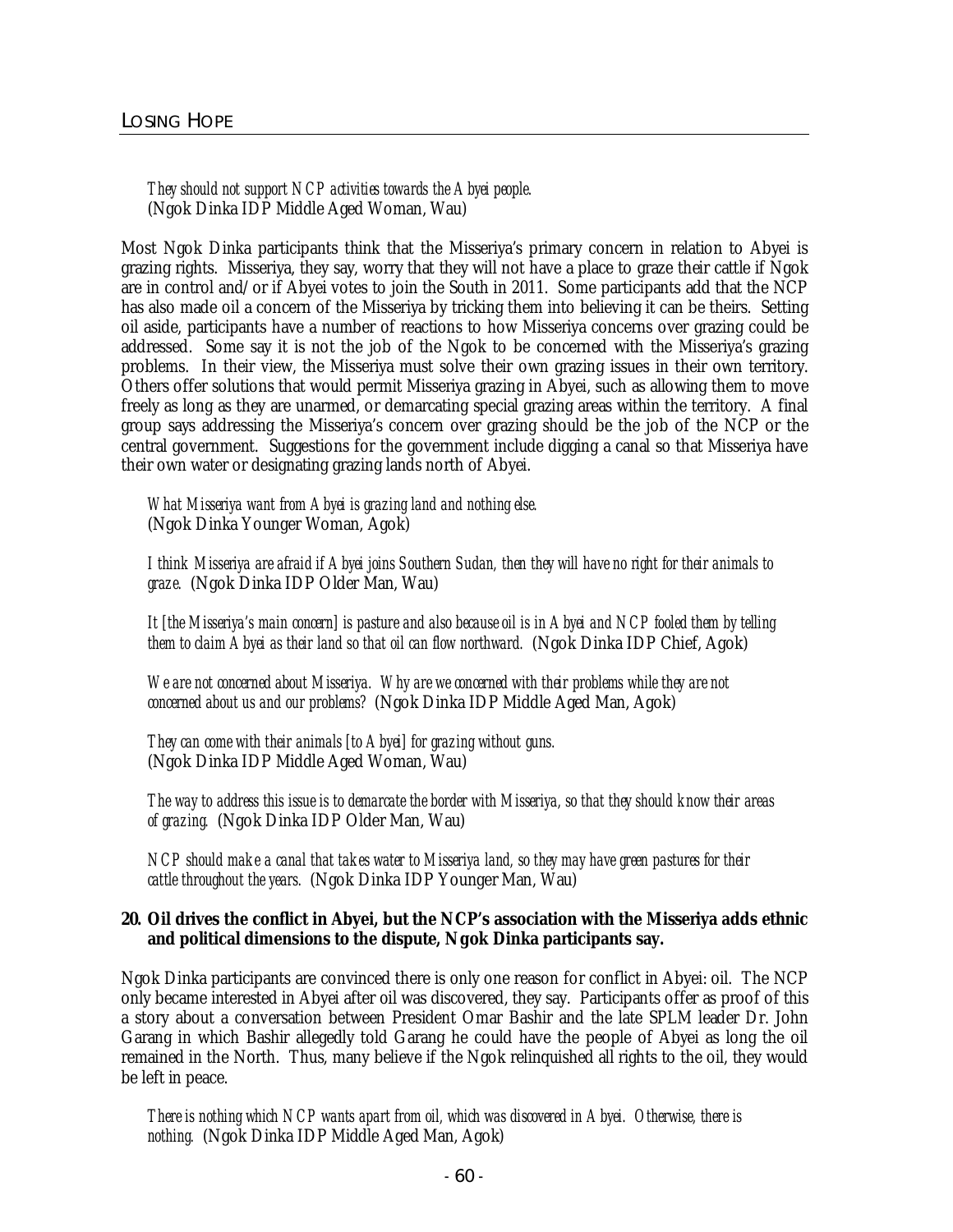*I think NCP is just after the resources which are in Abyei. The late leader Dr. John told us that Bashir said if you want the people of Abyei, then take them and leave their resources. That was a clear statement.* (Ngok Dinka IDP Older Man, Wau)

*It's the oil. NCP has an idea that if they own Abyei they will not [have to] share with the South because Abyei would be a northern territory.* (Ngok Dinka IDP Older Woman, Agok)

While oil is the root cause of the problem, participants also note the NCP's success in exploiting existing tensions between Ngok and Misseriya. As a result, most view the conflict as two-sided, with both ethnic and political dimensions. Ngok and Misseriya have engaged in low-level conflict over grazing and cattle raiding for decades. Over time, the conflict has grown more political. Participants place the blame for that on the NCP. With oil as their motive, the party has deliberately pushed the Misseriya to claim Abyei as their own, they say. The result is an escalation of ethnic tensions to an uncontrollable level, and the creation of a conflict within which the ethnic and the political are inextricably linked.

*Our problem with Misseriya was based on cattle raiding and grazing, but when oil was discovered in Abyei, NCP employed their tricks to increase problems between us and Misseriya so that the Misseriya can have land for grazing and NCP with oil.* (Ngok Dinka IDP Elder, Agok)

*It [the conflict] is the combination of both [political and ethnic] because Misseriya are pushed by NCP to claim Abyei as their land, and this is creating problems between Ngok and Misseriya.* (Ngok Dinka IDP Middle Aged Man, Wau)

*It [the conflict] is a combination of both [political and ethnic] because before the First World War it was between Misseriya and Ngok, but after some time it became between NCP and SPLM.* (Ngok Dinka IDP Middle Aged Woman, Wau)

*If this problem would have been between Dinka and Misseriya, it would have not reached beyond control like this. So this is a political issue.* (Ngok Dinka IDP Younger Man, Wau)

#### **21. Ngok Dinka participants declare that no sacrifice is too great to protect their land and that Abyei's borders are non-negotiable.<sup>63</sup>**

Despite the sacrifices many have already made, Ngok Dinka participants declare they will continue to fight for their land. Participants see Abyei as their birthright, and abandonment of the land of their ancestors would be an indignity they could not bear. No price, including death, is too high to pay to retain their land, they say.

*Land is the important thing, and we cannot leave Abyei even though it means death. We can fight to the last man.* (Ngok Dinka IDP Elder, Agok)

It's our land and it's our pride. Our great grandfathers lived here, and we cannot give it away at whatever *cost. God blessed us with resources and that's why these greedy animals want to destroy us and take our land. But they will never succeed in their destructive plans for land; we will fight until they kill all of us.* (Ngok Dinka IDP Older Woman, Agok)

 $\ddot{\phantom{a}}$ <sup>63</sup> Participants are defining Abyei's borders as those prescribed in the ABC report.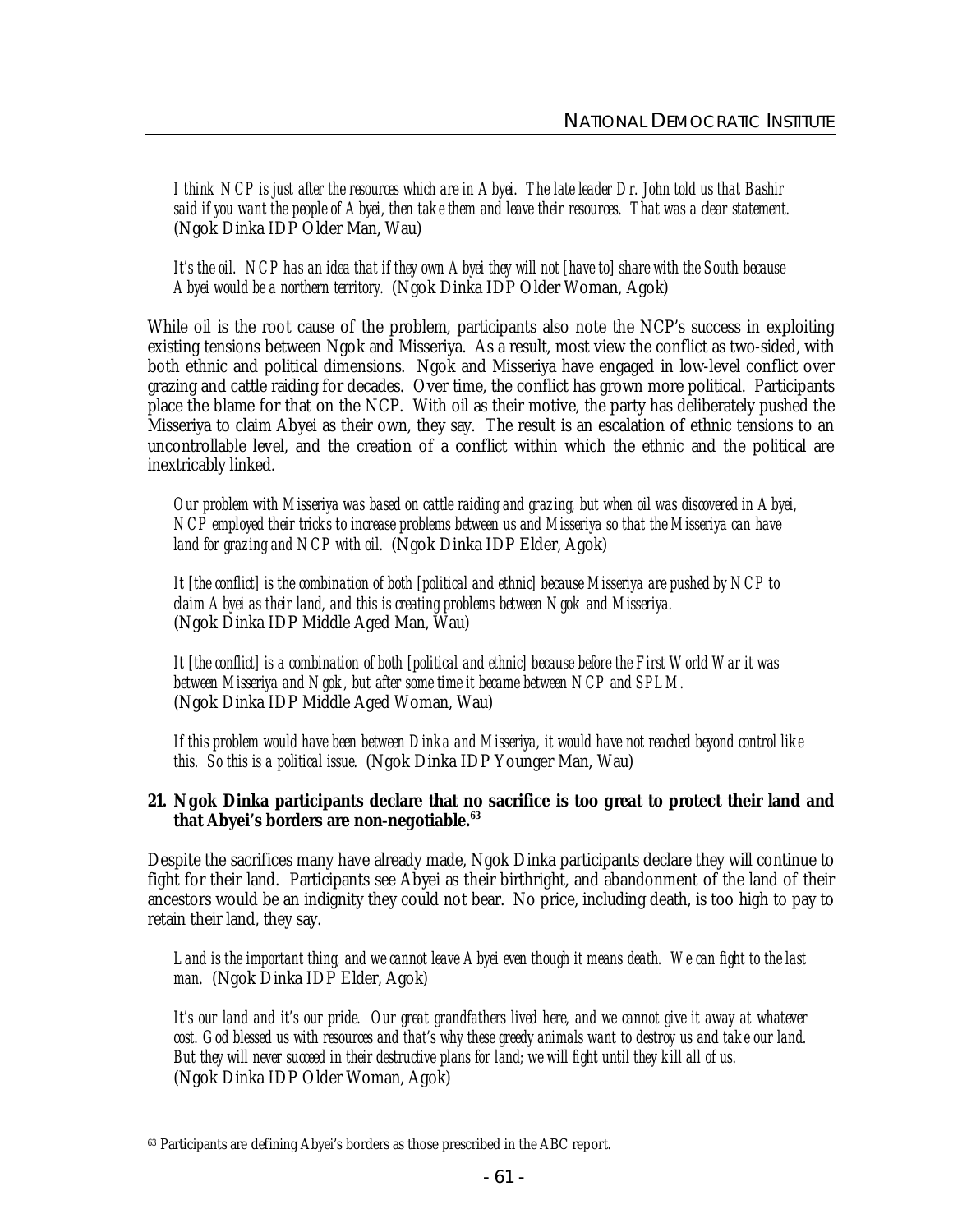My father died because of this land. Now, how can I run away and leave my father's legacy and vision? *There is no way. They better kill us all and take over the land.* (Ngok Dinka IDP Younger Woman, Agok)

This unyielding commitment to their land is the main reason most Ngok Dinka participants are opposed to the interim boundaries in the Road Map agreement, as discussed above. Moreover, any peace agreement involving permanent changes to the Abyei borders as defined by the ABC will be strongly rejected. Other compromises can be discussed, participants say, but the final resolution for Abyei must not contain any further surrender of land beyond what has been agreed to in the ABC report.

*We will not have any compromise with Arabs to give them any part of our land, or we will all die. What compromise we did, we gave them in ABC report.* (Ngok Dinka IDP Older Man, Wau)

*We will not allow any part of Abyei to be given to anyone. It is better they take away our land after we have all died, so that our ancestors blame no one.* (Ngok Dinka IDP Middle Aged Man, Wau)

We will never allow our land to be taken away from us. Our fathers have fought for it, and we too are ready *to die for this land. Oil is different from land, and they need to know that we are ready to die for our land.* (Ngok Dinka IDP Younger Man, Wau)

**22. When pushed to consider concessions, most Ngok Dinka participants reveal a willingness to share greater oil revenue or to relinquish oil rights altogether in return for peace. However, there is a strong minority who continue to oppose any compromise on either land or oil.** 

Ngok Dinka participants are loath to consider any additional compromises on Abyei. Most see no reason they should have to re-negotiate the Abyei protocol – a deal signed by both sides – or reconsider the boundaries set by the ABC report, which they view as already involving a sacrifice of their land. When pushed to consider what concessions might be acceptable in exchange for peace, however, a slim majority of participants indicate they would consider sharing or even relinquishing their oil rights. If peace required a choice between giving up part of Abyei's land or Abyei's oil, participants make it clear they would choose to give up oil. Their rationale is based on two ideas. The first is that oil is a national, not local, resource, and the second is that oil is a finite resource. The fact that Abyei's oil is already being shared with all Sudanese, which most view as proper, appears to make sharing more of it or giving it up altogether more palatable. Participants' opinions are also informed by the simple calculation that oil will run out one day but the land will remain. For this group, SPLM policy will decide their reaction to any change in the wealth-sharing provision of the Abyei protocol. Since the South gets a bigger share of Abyei's oil than Abyei itself, participants trust the SPLM's decision-making regarding Abyei's oil, even if it means they may not reap its benefits. This faith comes with one major condition, however: any compromise on oil cannot include the land under which it lies.

*If we can choose one [land or oil] to be given peace forever, then we choose land and give oil out.* (Ngok Dinka IDP Middle Aged Woman, Wau)

*It is oil [to be given up] because oil is for all the nation, and we have shared it through percentages already among all Sudanese.* (Ngok Dinka IDP Chief, Agok)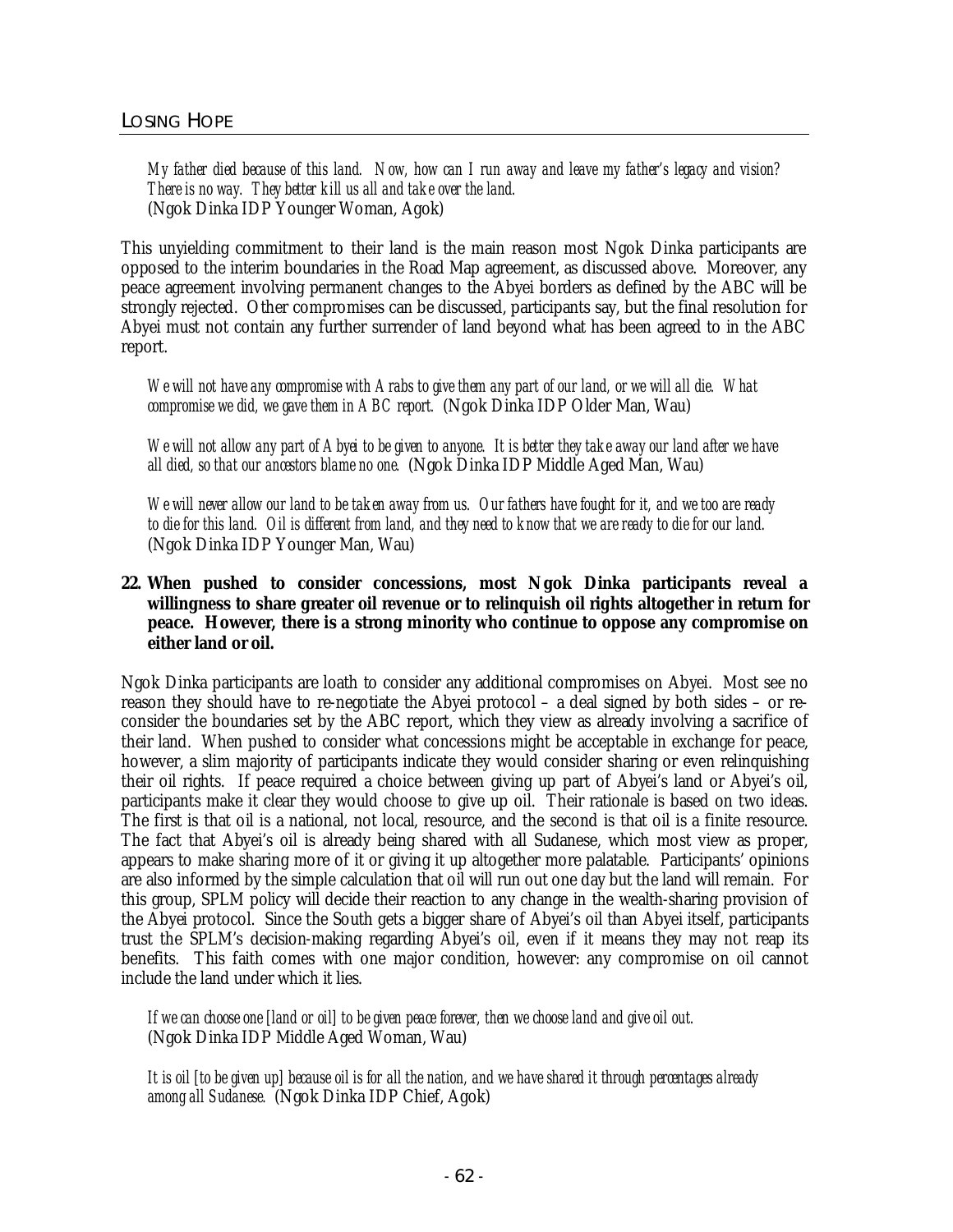*I think we can give up oil, because oil can get finished but land cannot get finished*. (Ngok Dinka IDP Older Man, Wau)

*SPLM should know that Abyei oil belongs to them and they are the one getting more, as the CPA said. So if they agreed [to give up Abyei's oil], then we will have no word. We can just welcome our peace.* (Ngok Dinka IDP Younger Woman, Agok)

*Oil can be drained out from the land, but land cannot be taken away. If SPLM agrees to give away oil, then we will not give up our land.* (Ngok Dinka IDP Middle Aged Man, Wau)

A significant minority of Ngok Dinka participants disagree that oil is negotiable. Most of them believe that Abyei's land cannot be separated from its resources and see any compromise on oil rights as illogical. The comment of one participant illustrates the feelings of this group: "Why should anyone try to separate what is inseparable?<sup>764</sup> Participants with this view are less likely to be influenced by the position of the SPLM on oil negotiations. The people of Abyei were fighting for their land and oil before the SPLM existed, they say, and so it is up to them to decide their fate.

*We can fight Arabs until the last minute rather than giving them our land or oil.* (Ngok Dinka IDP Older Woman, Wau)

*I think we are not going to choose either [land or oil] because God gave everyone his rightful place and land and oil go together. So there is no right for us to give one and remain with another.* (Ngok Dinka IDP Middle Aged Woman, Wau)

*We cannot choose anything [to give up] because the land was given to us by God and oil is also in our land and not Arabs' land.* (Ngok Dinka IDP Older Man, Wau)

*Land belongs to people of Abyei and oil is in this same land therefore SPLM have no voice to give anything, but it is for the people of Abyei to decide.* (Ngok Dinka IDP Middle Aged Man, Wau)

**23. All Ngok Dinka participants say they will vote to join Warrap state in the Abyei referendum.**

Ngok Dinka participants are unanimous in their desire to be part of the South. They declare without hesitation that their vote in the Abyei referendum will be to join Warrap state. Shared ethnicity is the reason cited by most. The common language, culture and skin color they share with those in Warrap and greater Bahr el Ghazal is a much stronger link, participants say, than the administrative one they have with Southern Kordofan and Khartoum. This shared experience gives participants comfort that their life will be better in Warrap/Bahr el Ghazal<sup>65</sup> than the North. As one participant noted, "We are equal in all things, and we can live together happily." 66

*I will join Bahr el Ghazal because we are all Dinka. We speak one language, our culture is one, our color is black, so I better join them rather than joining those who have their own language and culture and different beliefs.* (Ngok Dinka IDP Older Man, Wau)

 $\ddot{\phantom{a}}$ 

<sup>64</sup> Quotation is from a Ngok Dinka middle aged man in Wau.

<sup>&</sup>lt;sup>65</sup> Although it was not mentioned as a choice by the moderator, participants in two of the female groups noted they would prefer to join Upper Nile rather than Bahr el Ghazal/Warrap.

<sup>66</sup> Quotation is from a Ngok Dinka younger man in Wau.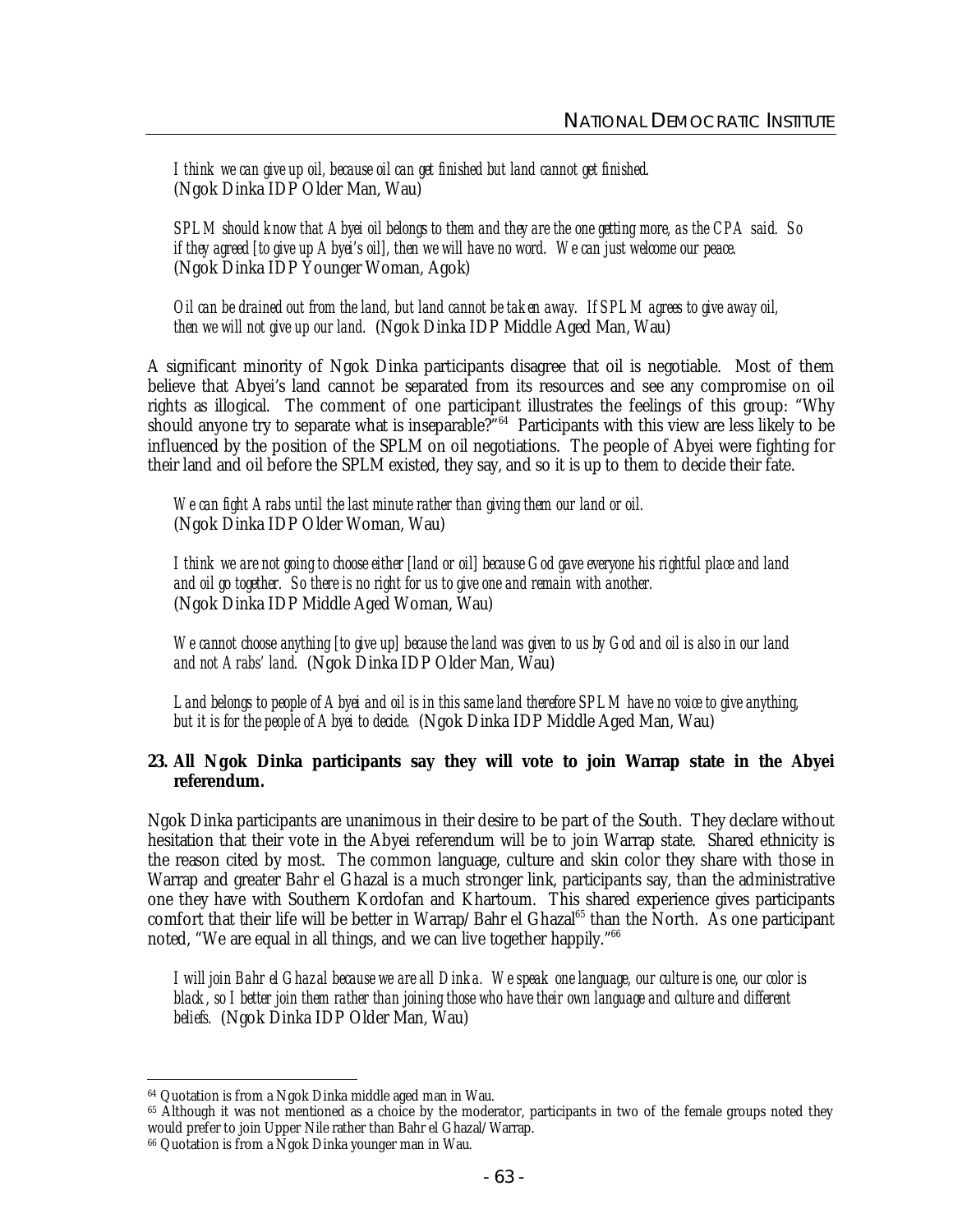*We are originated from Bahr el Ghazal, so we will vote to join Bahr el Ghazal immediately. We are Dinka, and we have the same culture. What took us to Kordofan was just administrative and not cultural or traditional, so if the Arabs want it or not, we will vote for Bahr el Ghazal.* (Ngok Dinka IDP Chief, Agok)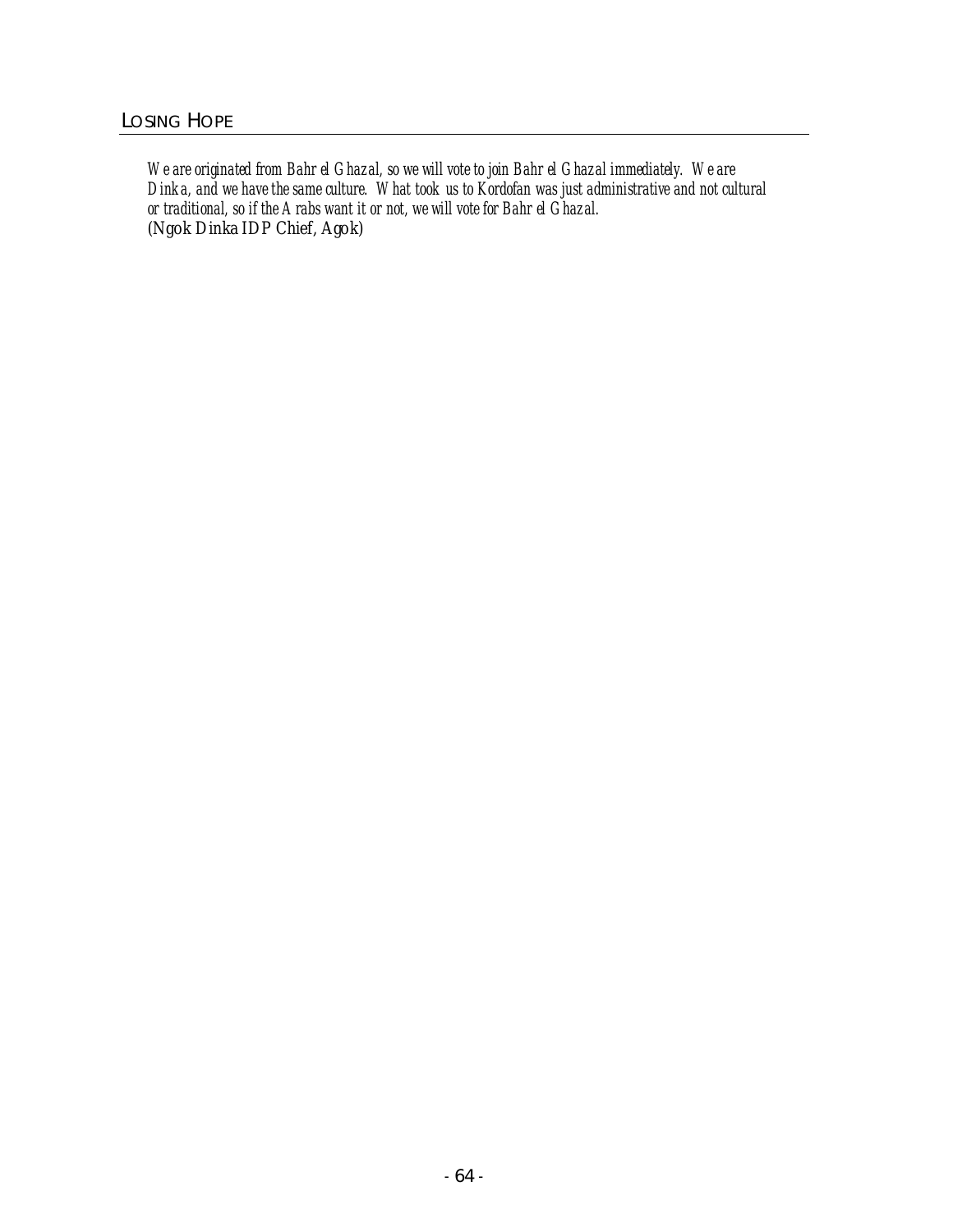# **CONCLUSION AND RECOMMENDATIONS**

The situation in two of the Three Areas has reached a critical stage. Abyei has experienced a major episode of violence, and there are signs that Southern Kordofan is on the verge of a broadened conflict of its own. While Blue Nile appears more stable, tensions, especially relating to development, remain. Four years under the CPA have done little to resolve the root causes of the conflicts in the Three Areas, and slow or ineffective implementation of its provisions has created a pervasive atmosphere of discontent. It is questionable if the relative peace that exists today can be maintained without further intervention. Opinion is divided on who should be providing this support. Arab participants tend to suggest more central government involvement is needed, while Funj and Nuba participants appeal to the international community or SPLM for assistance. But all agree that permanent peace will only be achievable with greater engagement by outside forces. Elections, even if conducted in a free and fair manner, should not be viewed as a panacea. In the Three Areas, they have as much potential for destabilization as they do for conflict resolution. The findings of this research study among Nuba, Funj and Arab participants point to steps that actors within and outside the Three Areas can take to build a stronger foundation for peace.

# SOUTHERN KORDOFAN AND BLUE NILE

# **Preventing Conflict in Southern Kordofan**

Participants in this study offer many warning signs that Southern Kordofan is close to a return to conflict. These include ongoing insecurity, restricted movement, dysfunctional government, and the presence of numerous armed civilians. The underlying problems in the state are diverse and therefore different approaches will be needed to maintain peace.

#### **Recommendations:**

- Stem insecurity by:
	- o Strengthening Southern Kordofan's Joint Integrated Unit (JIU), which participants say has been ineffective. Key steps include improving cooperation between its SAF and SPLA units, a more demonstrably neutral approach to security issues and an aggressive stance toward preventing and investigating violence in the state.
	- Disarming civilians. The proliferation of guns in civilian hands causes daily clashes, any of which could touch off a broader war. A comprehensive disarmament campaign that is viewed as fair to both sides will substantially lower the chance of an isolated incident spreading.
- Support reconciliation efforts between Nuba and Arabs—both see the poor state of their relations as a significant threat to peace. Efforts should focus on reaching agreement on fixed grazing routes and ensuring safe and free movement of all citizens throughout the state.
- Improve cooperation within the state government and accelerate civil service integration. Conflict seems inevitable to many because of the lack of cooperation between the NCP and SPLM. To counter this, the parties must demonstrate they can rule together amicably and effectively in an integrated government.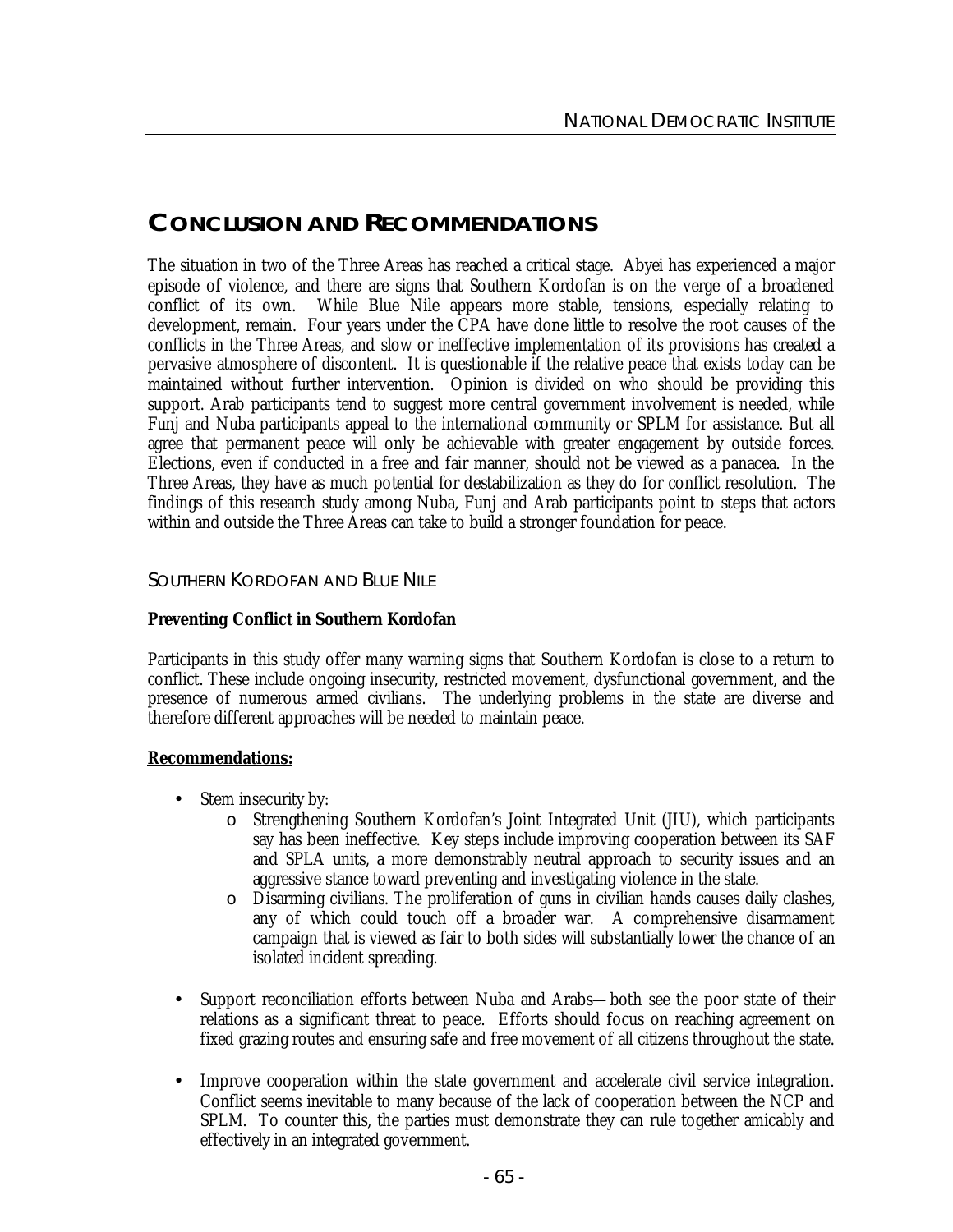## **Boosting Development**

While there is no single cure-all for the problems in Southern Kordofan and Blue Nile, increasing the pace of development could come very close. Much of the dissatisfaction registered by participants in this study is rooted in their disappointment with the lack of development in their communities. This is interpreted as a sign that the CPA is not being implemented and calls into question the value of a peace that delivers no tangible benefits.

## **Recommendations:**

- Urgently plan, fund and implement large-scale, high visibility projects that can demonstrate to the population the benefits of the CPA. While immediate infrastructure improvements may not be possible, what is most important is to engender a feeling that development has begun in earnest. Thus, large money transfers from the development fund for Southern Kordofan and Blue Nile or from donors should be secured and announced.
	- o Development strategies should be shared and planning conducted transparently in order to build public confidence that development is benefiting all citizens.
	- o State and local government should increase communication aimed at building citizens' awareness about their government's role in development.

## **Investing in Civic Education**

The election scheduled for 2009 will be a turning point for Sudan and even more so for Blue Nile and Southern Kordofan. It will be the first election in which many citizens will feel they have the opportunity to choose their state government. That, in addition to a lack of experience with open competition and campaigning, is why elections could also be a flashpoint for conflict in the two states. Some participants in Southern Kordofan and Blue Nile expect the victory of a governor from their own ethnic group and indicate a reluctance to accept elections as free and fair if they produce a different result. Moreover, a mistaken belief persists among many Nuba in Southern Kordofan and Funj in Blue Nile that they will be granted some type of self-determination referendum, such as those that will be conducted in Southern Sudan and Abyei. Civic education will need to be comprehensive and far-reaching to prevent elections from becoming a conflict trigger.

#### **Recommendations:**

- Sensitize citizens as to what is acceptable behavior during elections (speaking freely on issues) and what is unacceptable (physically attacking opponents, bribery, fraud).
- Initiate a broad civic education program to build confidence in the *process* of elections and manage expectations as to their *results*.
	- o If census results are available and helpful to explaining how demographics may impact voting patterns, these should be widely shared with the public.
- Provide citizens in Blue Nile and Southern Kordofan with more information about the CPA's provision for "popular consultation." It is critical that relevant government bodies clarify what the process of popular consultation will entail, and that the parties begin to speak to citizens about the process. The support of NGOs will likely be necessary in disseminating information about popular consultation.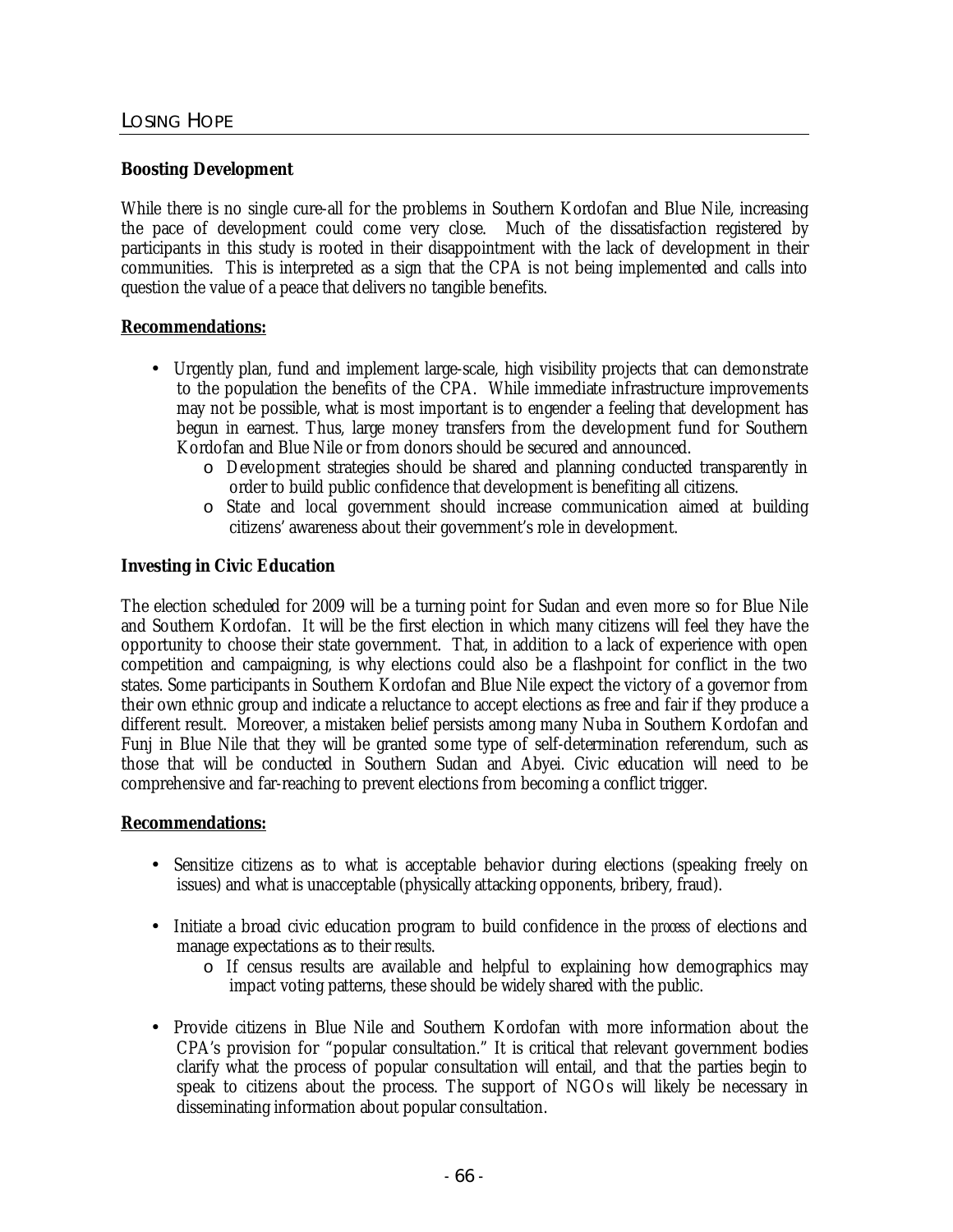## **ABYEI**

## **Supporting the Road Map Agreement**

Faith in the ability of the NCP and SPLM to implement agreements they sign was one of the casualties of the Abyei conflict. Citizens saw the May 13 fighting as a direct result of the parties' failure to implement the Abyei protocol. The parties must not only be committed to achieving the provisions outlined in the Road Map, they must also make every effort to convince a skeptical public that the agreement is working. Promoting Road Map achievements will also likely increase the return of displaced civilians to Abyei, since skepticism about implementation contributes to fear among Ngok Dinka that security can be maintained.

## **Recommendation:**

• Announce, demonstrate, and discuss publicly progress in implementing the Road Map agreement.

## **Securing Abyei**

The May 13 conflict proved that the security arrangements in Abyei were insufficient to prevent violence from spreading quickly and harming civilians. Going forward, the key principle that Ngok Dinka participants want the government, the parties and the international community to honor is the complete separation of civilians and soldiers. The Road Map agreement did much to address that by moving SAF and SPLA troops to the north and south of the administrative boundaries. After the trauma of the conflict, however, civilians will need reassurance that Abyei can be made safe again. That will require not only the removal of troops from town, but also the positioning of buffers that instill confidence those soldiers will not return. The police are one such buffer. Many Ngok Dinka credit their survival during the May 13 conflict to the police, and thus are predisposed to see them as legitimate protectors of the community. UNMIS is another buffer. While its reputation as a neutral player was damaged during the conflict, many Ngok Dinka still feel that an UNMIS presence is critical to security in Abyei.

## **Recommendations:**

- Help train and equip Abyei police to safeguard civilians.
- Rehabilitate the reputation of UNMIS<sup>67</sup> as a neutral player in Abyei, including by:
	- o Opening new lines of communication between UNMIS military units and the Ngok Dinka community.
	- o Explaining to the community UNMIS's mandate and the limitations of that mandate, including with regard to protecting civilians.
	- $\circ$  Outlining in detail to Ngok leaders what steps UNMIS is taking to avoid a repeat of May 13.

 $\overline{a}$ <sup>67</sup> As noted in the body of this report, accusations of bias are aimed primarily at the military sections of UNMIS.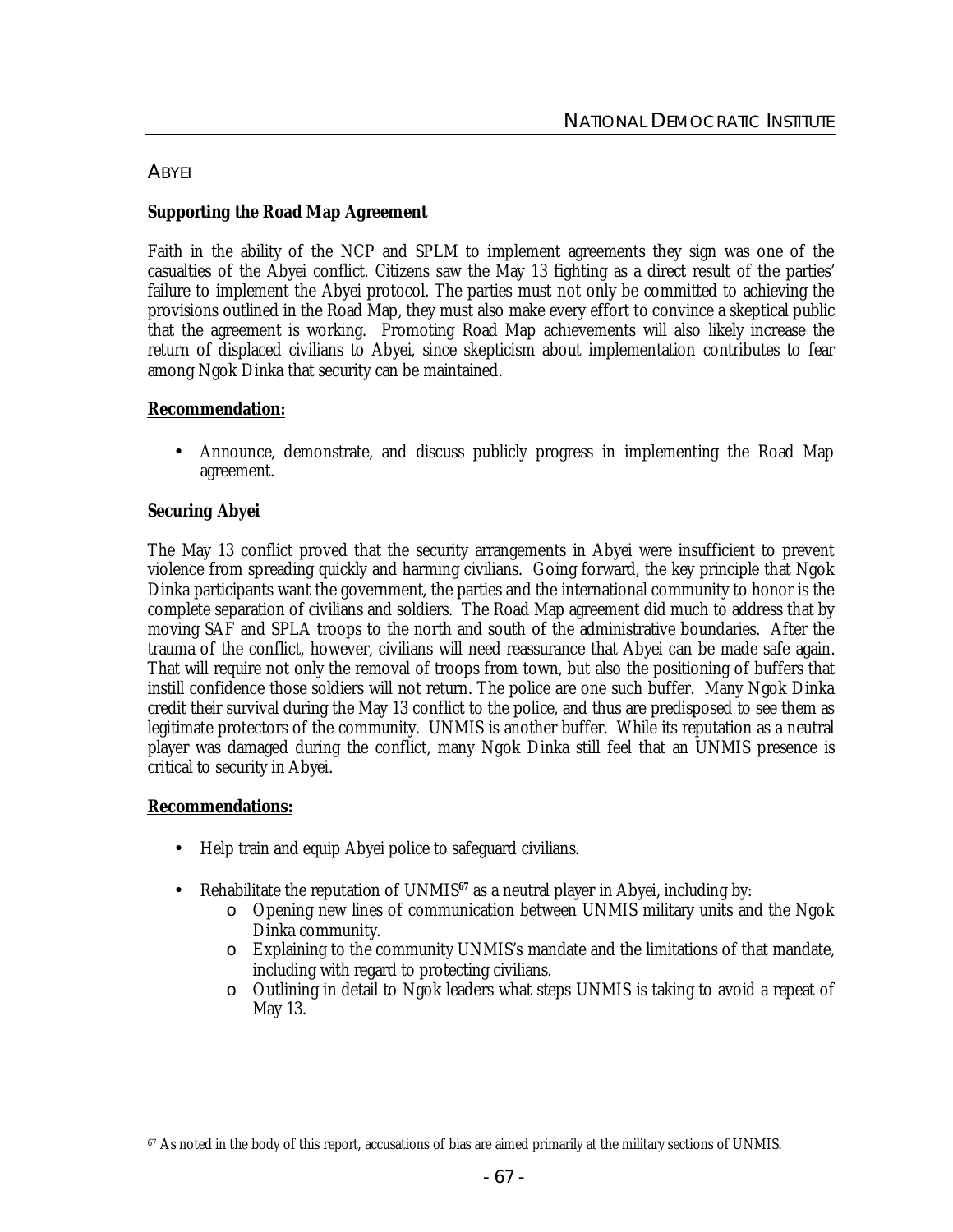## **Defining Misseriya Grazing Rights**

Grazing rights, most participants agree, are not the primary cause of the Abyei conflict. However, clashes between Misseriya nomads and the SPLA in early 2008 contributed greatly to an atmosphere of increased tensions that presaged the May 13 events. Ngok Dinka say that the clashes will be repeated again in 2009 and each year thereafter unless an agreement on grazing rights is reached.

## **Recommendations:**

- All parties should support efforts to produce a grazing rights agreement in Abyei. The agreement must:
	- o Delineate grazing routes and areas.
	- o Set timeframes for movement.
	- o Address disarmament of Misseriya during their passage through areas in which Ngok Dinka are resident.
	- o Establish dispute resolution and enforcement mechanisms.

#### **Exploring a Wealth-Sharing Compromise**

This study identifies a possible avenue of compromise in Abyei. Some in the Ngok Dinka community indicate an openness to further negotiation on sharing oil revenue with the North and/or Misseriya if this can bring peace. An acceptable compromise for this group would involve a final agreement on Abyei's boundaries as prescribed in the ABC report, in exchange for sharing greater revenues from the oil produced within Abyei or even forgoing all oil revenue. This is not an easy choice even for those willing to consider it, however, and getting support from the general Ngok population for further compromises will be difficult.

#### **Recommendations:**

- Support further study and discussion of opinions among both Ngok Dinka and Misseriya about possible wealth-sharing compromises. This could include focus group research, as well as inter- and intra-community workshops and conferences.
- The SPLM and NCP should take the lead in consulting with and educating the Ngok Dinka and Misseriya populations about potential compromises. This is particularly important because the political parties are viewed by their supporters as trusted sources of information and guidance.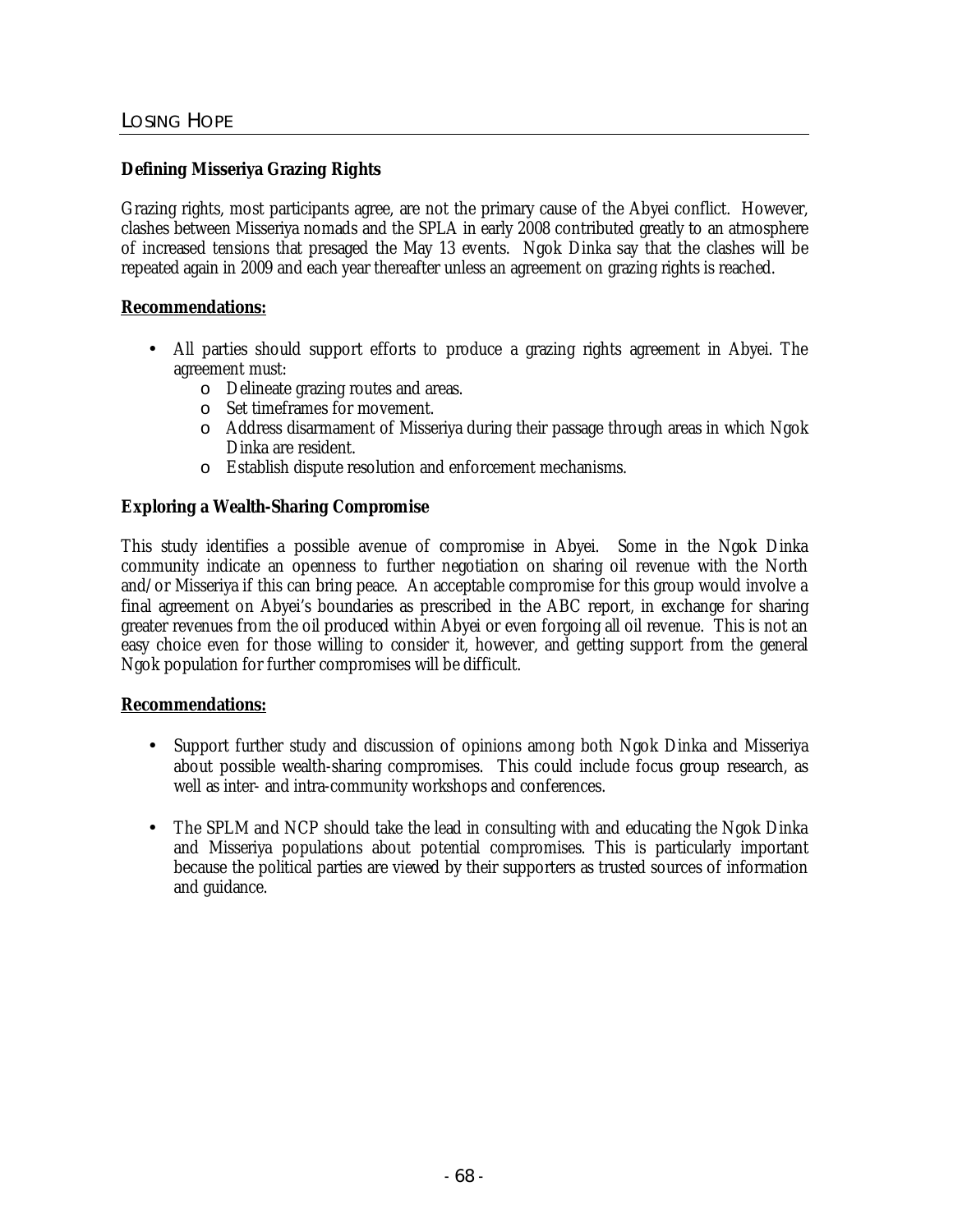# **APPENDIX A: FOCUS GROUP PARTICIPANT DEMOGRAPHICS**

| <b>DATE</b> | <b>GROUP</b><br>SIZE | <b>GENDER</b> | <b>STATE</b>                | <b>LOCATION</b>     | <b>ETHNICITY68</b> | <b>RELIGION</b>     | <b>AGE GROUP<sup>69</sup></b>    | <b>EDUCATION</b>          |
|-------------|----------------------|---------------|-----------------------------|---------------------|--------------------|---------------------|----------------------------------|---------------------------|
| 04/01/08    | 12                   | Male          | <b>Southern</b><br>Kordofan | Kadugli             | Nuba <sup>70</sup> | <b>Muslim</b>       | Middle                           | Secondary                 |
| 04/04/08    | 12                   | Male          | Southern<br>Kordofan        | Kauda- Kumbur       | Nuba               | Mixed <sup>71</sup> | Middle <sup>72</sup>             | Secondary                 |
| 04/05/08    | 12                   | Male          | Southern<br>Kordofan        | Kurchi              | Nuba               | Christian           | Older                            | Primary                   |
| 04/06/08    | 12                   | Female        | Southern<br>Kordofan        | Latmor              | Nuba               | Christian           | Middle                           | None-Primary              |
| 04/07/08    | 12                   | Female        | Southern<br>Kordofan        | Kauda               | Nuba               | Mixed <sup>73</sup> | Middle                           | None-Primary              |
| 04/08/08    | 15                   | Female        | Southern<br>Kordofan        | Al Hamra            | Hawazma            | <b>Muslim</b>       | Older                            | Primary                   |
| 04/08/08    | 16                   | Male          | <b>Southern</b><br>Kordofan | Al Hamra            | Hawazma            | <b>Muslim</b>       | Younger                          | Primary - Secondary       |
| 04/08/08    | 12                   | Female        | Southern<br>Kordofan        | <b>Kadugli town</b> | Nuba               | <b>Muslim</b>       | Younger <sup>74</sup>            | <b>Primary -Secondary</b> |
| 04/09/08    | 10                   | Female        | Southern<br>Kordofan        | Kadugli             | Hawazma            | <b>Muslim</b>       | $\overline{\text{Younger}}^{75}$ | Primary-Secondary         |

## **THREE AREAS FOCUS GROUP PARTICIPANT DEMOGRAPHICS**

 $\overline{a}$ 

<sup>68</sup> Names of ethnic groups and/or tribes are listed as recorded by the Sudanese moderators, but the spellings may be incorrect or alternate spellings may exist.

<sup>69</sup> Younger refers to participants up to age 25; middle refers to participants age 26-40; older refers to participants more than 40 years old.

<sup>70</sup> Nuba is an umbrella ethnic designation for a group of tribes e.g. Damba, Korongo.

<sup>71</sup> Four participants are Muslim and eight are Christian.

<sup>72</sup> Six participants are younger at age 20, 22, 22, 23, 25.

<sup>&</sup>lt;sup>73</sup> Six participants are Muslim, five are Christian and one traditional believer.

<sup>74</sup> Ten participants are older at age 26, 27, 31, 32, 35, 38, 39, 40, 40, 45.

<sup>75</sup> One participant is older at age 27.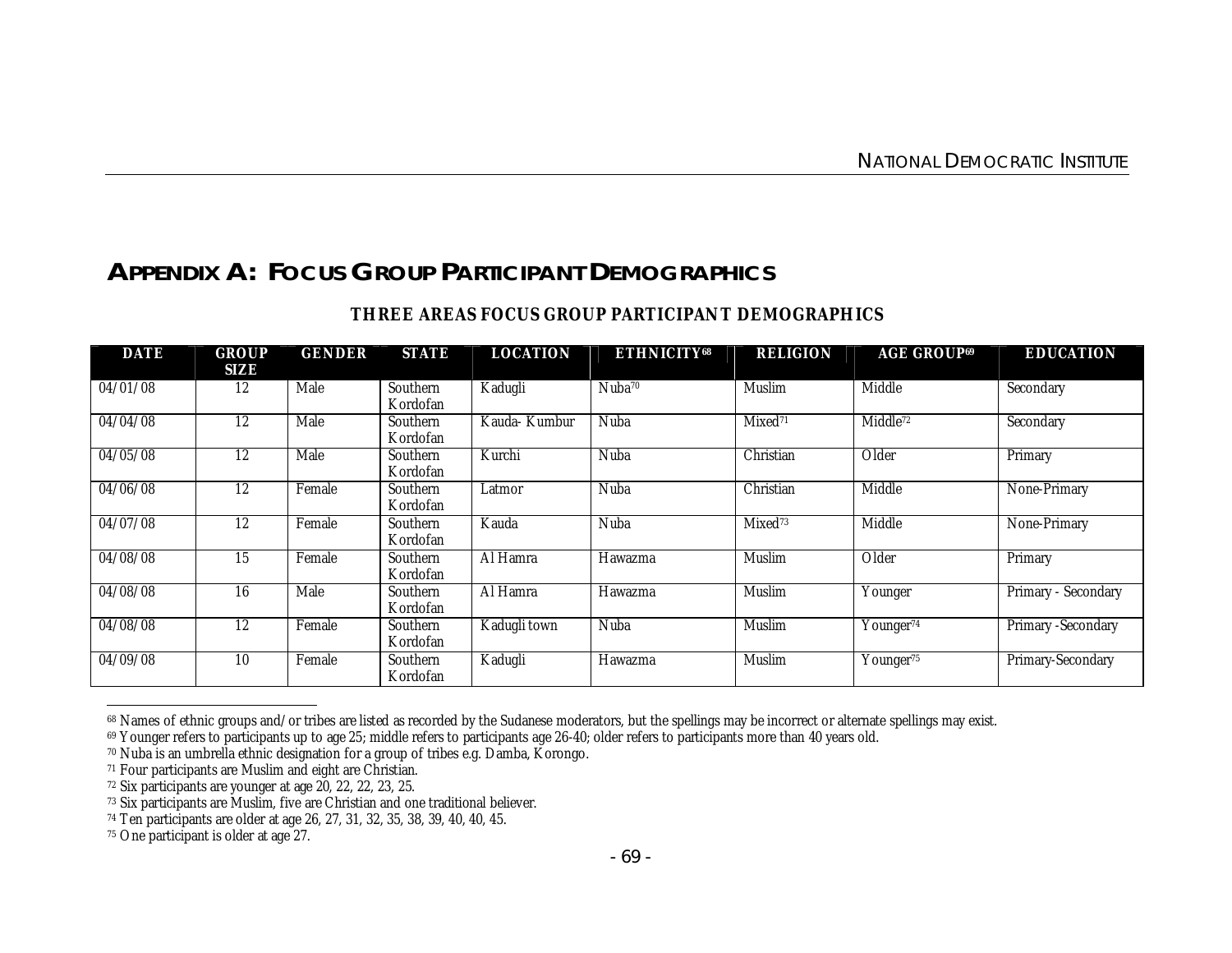## LOSING HOPE

| <b>DATE</b> | <b>GROUP</b><br>SIZE | <b>GENDER</b> | <b>STATE</b>                | <b>LOCATION</b> | <b>ETHNICITY68</b>      | <b>RELIGION</b>      | <b>AGE GROUP69</b>               | <b>EDUCATION</b>          |
|-------------|----------------------|---------------|-----------------------------|-----------------|-------------------------|----------------------|----------------------------------|---------------------------|
| 04/10/08    | 17                   | <b>Male</b>   | Southern<br>Kordofan        | Abu Safifa      | Hawazma                 | <b>Muslim</b>        | Older <sup>76</sup>              | Primary                   |
| 04/11/08    | 13                   | Male          | Southern<br>Kordofan        | Kauda           | Nuba                    | Muslim <sup>77</sup> | Older                            | <b>None Primary</b>       |
| 04/11/08    | $\overline{11}$      | <b>Male</b>   | Southern<br>Kordofan        | Dilling town    | Nuba                    | <b>Muslim</b>        | Young <sup>78</sup>              | Primary - Secondary       |
| 04/11/08    | <sup>13</sup>        | <b>Male</b>   | <b>Southern</b><br>Kordofan | Al Bajaaya      | Hawazma                 | <b>Muslim</b>        | $\overline{Y}$ oung              | Primary-Secondary         |
| 04/12/08    | 15                   | <b>Male</b>   | Southern<br>Kordofan        | Kadugli         | Hawazma                 | <b>Muslim</b>        | Middle <sup>79</sup>             | Secondary-University      |
| 04/12/08    | 12                   | Female        | Southern<br>Kordofan        | <b>Dilling</b>  | Nuba                    | <b>Muslim</b>        | Older                            | Primary                   |
| 04/12/08    | 10                   | Female        | Southern<br>Kordofan        | Al Bajaaya      | Hawazma                 | <b>Muslim</b>        | Older                            | <b>Primary -Secondary</b> |
| 04/12/08    | 12                   | <b>Male</b>   | Southern<br>Kordofan        | Heban           | Nuba                    | Mixed <sup>80</sup>  | <b>Middle</b>                    | Mixed <sup>81</sup>       |
| 04/17/08    | 14                   | Male          | <b>Southern</b><br>Kordofan | Keliak          | Misseriya <sup>82</sup> | <b>Muslim</b>        | Young <sup>83</sup>              | None                      |
| 04/17/08    | 12                   | Female        | Southern<br>Kordofan        | Julud           | Nuba                    | <b>Muslim</b>        | $\overline{\mathrm{Young}}^{84}$ | Primary                   |
| 04/18/08    | $\overline{12}$      | <b>Male</b>   | Southern<br>Kordofan        | Julud           | Nuba                    | <b>Muslim</b>        | <b>Middle</b>                    | Primary-Secondary         |
| 04/18/08    | <sup>13</sup>        | Female        | Southern<br>Kordofan        | Keliak          | <b>Misseriya</b>        | <b>Muslim</b>        | Older <sup>85</sup>              | None-Primary              |

<sup>76</sup> One participant is younger at age 39.

 $\overline{a}$ 

<sup>77</sup> Seven participants are Muslim and six Christian.

<sup>78</sup> Nine participants are older at age 26, 27, 28, 29, 29, 29, 30, 30, 31

<sup>79</sup> Two participants are older at age 41 and 45 and one younger participant at age 25

<sup>80</sup> Seven participants are Christian and five are Muslim.

<sup>81</sup> Six participants are at secondary level, four at university level and two at primary level.

<sup>&</sup>lt;sup>82</sup> Missireya is a pastoralist community-nomads in nature and comprises of various tribes.

<sup>83</sup> One participant is older at age 26.

<sup>84</sup> All participants are older at age 26, 27, 29, 29, 30, 30, 35, 37, 37, 38, 40, 40.

<sup>85</sup> Two participants are younger at age 37and 38.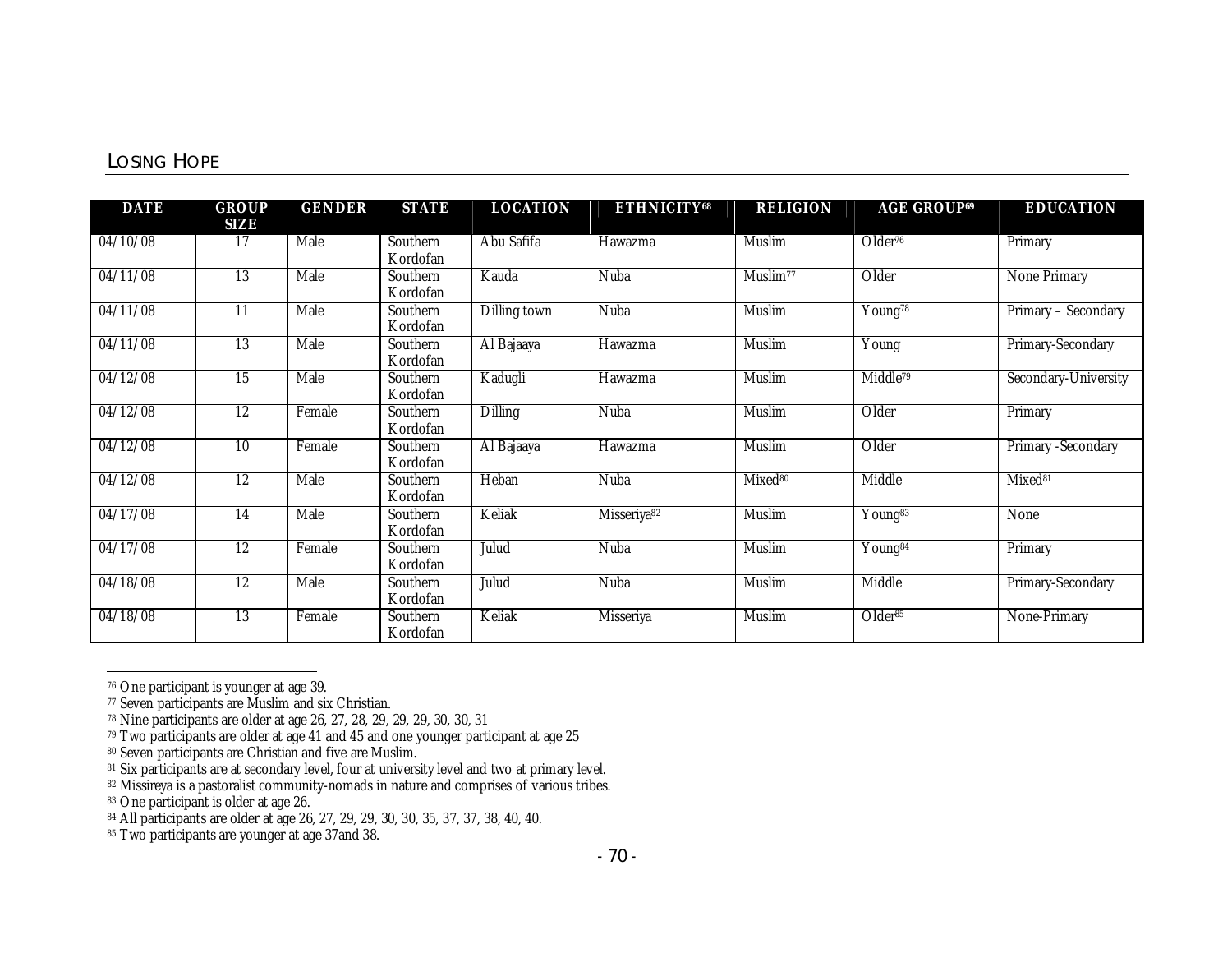## NATIONAL DEMOCRATIC INSTITUTE

| <b>DATE</b>      | <b>GROUP</b><br>SIZE | <b>GENDER</b> | <b>STATE</b>         | <b>LOCATION</b>  | <b>ETHNICITY68</b> | <b>RELIGION</b>     | <b>AGE GROUP<sup>69</sup></b> | <b>EDUCATION</b>    |
|------------------|----------------------|---------------|----------------------|------------------|--------------------|---------------------|-------------------------------|---------------------|
| 04/18/08         | 11                   | Female        | Southern<br>Kordofan | Koalib           | Nuba               | Mixed <sup>86</sup> | Older <sup>87</sup>           | None-Primary        |
| 04/19/08         | 12                   | Male          | Southern<br>Kordofan | Lagawa           | <b>Misseriya</b>   | <b>Muslim</b>       | Middle <sup>88</sup>          | Primary-University  |
| 89               |                      | Female        | Southern<br>Kordofan | Lagawa           | <b>Misseriya</b>   | <b>Muslim</b>       | Middle                        | Primary-secondary   |
| 04/23/08         | 9                    | Male          | Southern<br>Kordofan | Lagawa           | Nuba               | <b>Muslim</b>       | Older <sup>90</sup>           | Primary-Secondary   |
| 04/24/08         | 10                   | Female        | Southern<br>Kordofan | Lagawa           | Nuba               | <b>Muslim</b>       | Middle91                      | Primary-Secondary   |
| 04/7/08          | 15                   | Male          | <b>Blue Nile</b>     | Kurmuk           | Funj-Dawala        | Mixed <sup>92</sup> | Middle                        | Secondary           |
| $04/7/\sqrt{08}$ | 15                   | Female        | <b>Blue Nile</b>     | Kurmuk           | Uduk               | Christian           | Older <sup>93</sup>           | None-primary        |
| 04/9/08          | 15                   | Male          | <b>Blue Nile</b>     | <b>Chali</b>     | Uduk               | Christian           | Young <sup>94</sup>           | None-Primary        |
| 04/12/08         | 15                   | Female        | <b>Blue Nile</b>     | <b>Khor Bodi</b> | Dawala             | Muslim              | Older <sup>95</sup>           | <b>None-Primary</b> |
| 04/15/08         | 15                   | Male          | <b>Blue Nile</b>     | Damazin          | Funj-Uduk          | Mixed <sup>96</sup> | Middle                        | Primary             |
| 04/15/08         | 15                   | Female        | <b>Blue Nile</b>     | Damazin          | Funj- Dawala       | Mixed <sup>97</sup> | Older <sup>98</sup>           | <b>None-Primary</b> |
| 04/16/08         | 15                   | Female        | <b>Blue Nile</b>     | <b>Rosaries</b>  | Dawala             | Muslim              | Middle                        | Primary-Secondary   |
| 04/16/08         | 15                   | Male          | <b>Blue Nile</b>     | <b>Rosaries</b>  | Dawala             | Muslim              | Young <sup>99</sup>           | Primary             |
| 04/19/08         | 15                   | Female        | <b>Blue Nile</b>     | Geissan          | Dawala             | Muslim              | Young <sup>100</sup>          | Primary             |

<sup>86</sup> Eight participants are Christian and three are Muslim.

 $\overline{a}$ 

<sup>87</sup>Eight participants are younger at age 30, 31, 32, 32, 35, 35, 39, 40.

<sup>88</sup> One participant is older at age 46.

<sup>89</sup> Detailed data on the make-up of participants in this group was lost.

<sup>90</sup> Seven participants are younger at age 22, 26, 30, 31, 37, 37, 40.

<sup>91</sup> Seven participants are younger at age 19, 20, 20, 21, 22, 22, 25.

<sup>92</sup> Eight participants are Christian and seven participants are Muslim.

<sup>&</sup>lt;sup>93</sup> Two participants are younger at age 30and 39.

<sup>&</sup>lt;sup>94</sup> Fourteen participants are older at age 26, 26, 26, 26, 27, 27, 28, 28, 30, 30, 38, 39, 40, 51.

<sup>95</sup> Nine participants are younger at age 29, 30, 30, 32, 34, 35, 36, 37, 38.

<sup>96</sup> Seven participants are Muslim and eight are Christian.

<sup>&</sup>lt;sup>97</sup> Eleven participants are Muslim and four are Christian.

<sup>98</sup> Nine participants are younger at age 29, 30, 30, 32, 34, 35, 36, 37, 38.

<sup>&</sup>lt;sup>99</sup> Two participants are older at age 27 and 28.

<sup>100</sup> Two participants are older at age 37and 41.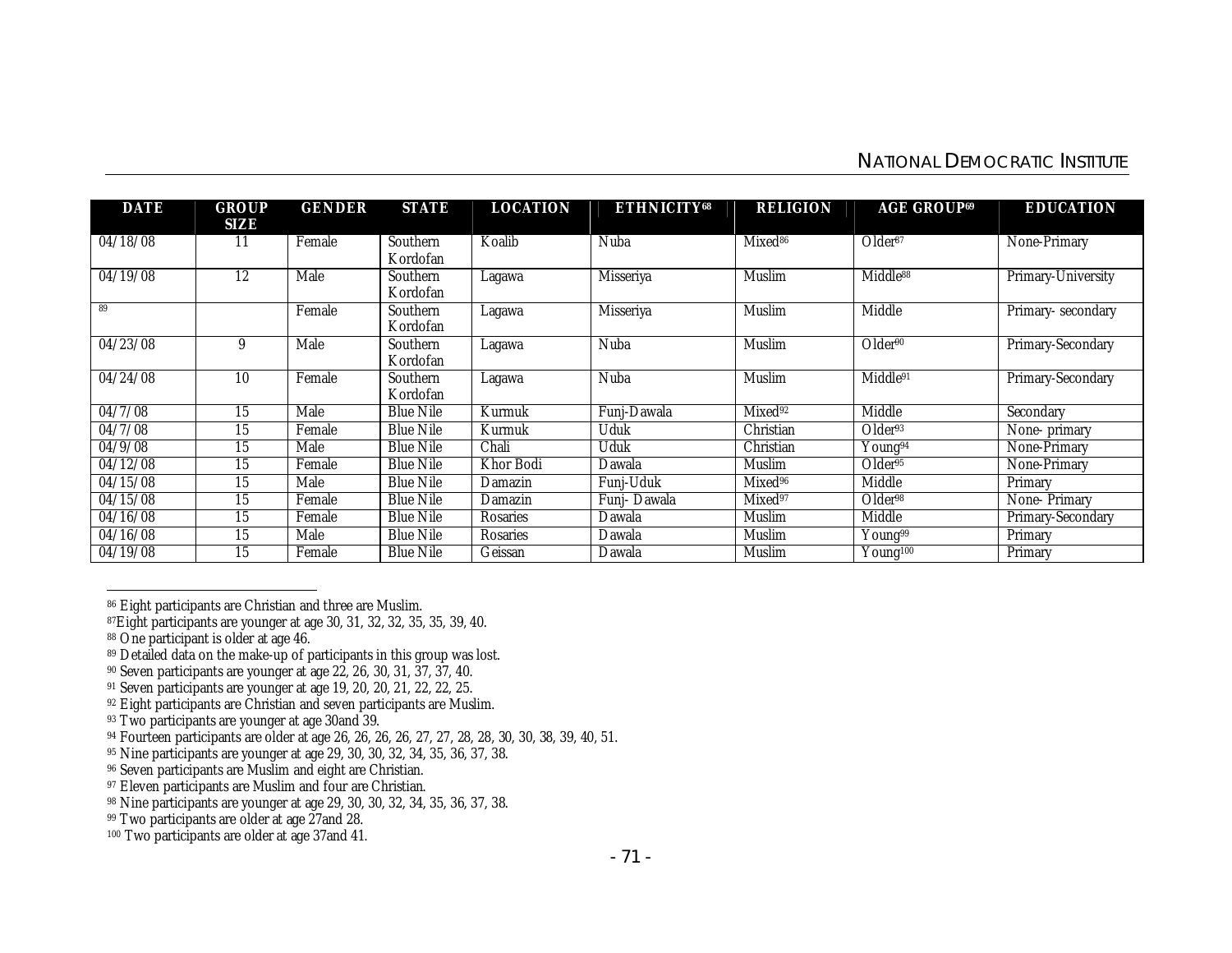## LOSING HOPE

| <b>DATE</b> | <b>GROUP</b> | <b>GENDER</b> | <b>STATE</b>     | <b>LOCATION</b> | <b>ETHNICITY68</b> | <b>RELIGION</b> | <b>AGE GROUP<sup>69</sup></b> | <b>EDUCATION</b>                 |
|-------------|--------------|---------------|------------------|-----------------|--------------------|-----------------|-------------------------------|----------------------------------|
|             | SIZE         |               |                  |                 |                    |                 |                               |                                  |
| 04/20/08    | 15           | Male          | <b>Blue Nile</b> | Geissan         | Dawala             | <b>Muslim</b>   | Older <sup>101</sup>          | Primary                          |
| 04/21/08    | 15           | Male          | <b>Blue Nile</b> | Deren town      | Funi               | Muslim          | Older <sup>102</sup>          | None - Primary                   |
| 04/24/08    | 15           | Female        | <b>Blue Nile</b> | Dondoro         | Funj               | Muslim          | $\overline{Y}$ oung           | Primary-Secondary <sup>103</sup> |
| 05/16/08    | 9            | Female        | <b>Blue Nile</b> | Wadelmahi       | Arab               | <b>Muslim</b>   | Young                         | Primary                          |
| 05/17/08    | 9            | Male          | <b>Blue Nile</b> | <b>Rosaries</b> | Arab               | Muslim          | Young <sup>104</sup>          | Primary-secondary                |
| 05/18/08    | 11           | Male          | <b>Blue Nile</b> | <b>Disa</b>     | Arab               | Muslim          | Older <sup>105</sup>          | Mixed <sup>106</sup>             |
| 05/19/08    | 11           | Female        | <b>Blue Nile</b> | <b>Disa</b>     | Arab               | Muslim          | Middle <sup>107</sup>         | Primary                          |
| 05/19/08    | 14           | Female        | <b>Blue Nile</b> | Talia           | Arab               | Muslim          | Older <sup>108</sup>          | <b>None-Secondary</b>            |
| 05/20/08    | 10           | Male          | <b>Blue Nile</b> | Damazin         | Arab               | Muslim          | Middle <sup>109</sup>         | <b>University</b>                |
| 05/21/08    | 12           | Female        | <b>Blue Nile</b> | Damazin         | Arab               | <b>Muslim</b>   | $\overline{Y}$ oung           | Primary-Secondary                |
| 110         |              | Male          | <b>Blue Nile</b> | Damazin         | Arab – Inomadsl    | Muslim          | Middle                        | None-early                       |
| 05/24/08    | 10           | Male          | <b>Blue Nile</b> | Kurmuk town     | Arab               | Muslim          | Middle                        | Mixed <sup>111</sup>             |
| 05/25/08    | 12           | Male          | <b>Blue Nile</b> | Dindoro         | Arab               | Muslim          | Middle                        | Mixed <sup>112</sup>             |
| 05/26/08    | 8            | Female        | <b>Blue Nile</b> | Dindoro         | Arab               | Muslim          | Middle <sup>113</sup>         | Mixed <sup>114</sup>             |
| 05/27/08    | 11           | Male          | <b>Blue Nile</b> | Deren           | Arab               | Muslim          | Young                         | Primary                          |
| 05/27/08    | 12           | Female        | <b>Blue Nile</b> | Deren           | Arab               | Muslim          | Older <sup>115</sup>          | <b>None-Primary</b>              |
| 05/30/08    | 12           | Male          | <b>Blue Nile</b> | Geissan town    | Arab               | Muslim          | Older                         | Mixed <sup>116</sup>             |
| 05/30/08    | 11           | Female        | <b>Blue Nile</b> | Geissan town    | Arab               | Muslim          | Middle <sup>117</sup>         | None-Primary                     |

 $\overline{a}$ <sup>101</sup> Nine participants are younger at age 19, 21, 22, 23, 24, 24, 28, 33, 36, 37.

<sup>102</sup> Five participants are younger at age 30, 30, 36, 38, 38.

<sup>103</sup> Two participants with no educational background.

<sup>104</sup> Four participants are older at age 26, 26, 29, 35.

<sup>105</sup> Three participants are younger at age 35, 37, 37.

<sup>106</sup> Four participants are at primary level, three are at secondary level and four with no education.

- <sup>107</sup> Three participants are younger at age 20, 20, 25.
- <sup>108</sup> Seven participants are younger at age 17, 18, 23, 22, 27, 32, 37.
- <sup>109</sup> Four participants are younger at age 20, 21, 22, 23.
- <sup>110</sup> Detailed data on the make-up of participants in this group was lost.
- <sup>111</sup> Three participants are at secondary level, three with no education, and four are teachers.
- <sup>112</sup> Three participants are at primary level, eight at secondary level and one on intermediate level.
- <sup>113</sup> Two participants are younger at age 25, 25.
- <sup>114</sup> Five participants are at primary level, two at secondary level and one at intermediate level.
- <sup>115</sup> Nine participants are younger at age 30, 31, 32, 32, 35, 36, 37, 38, 40.
- <sup>116</sup> Five participants are at primary level, two at secondary level, four at intermediate level and one with a diploma.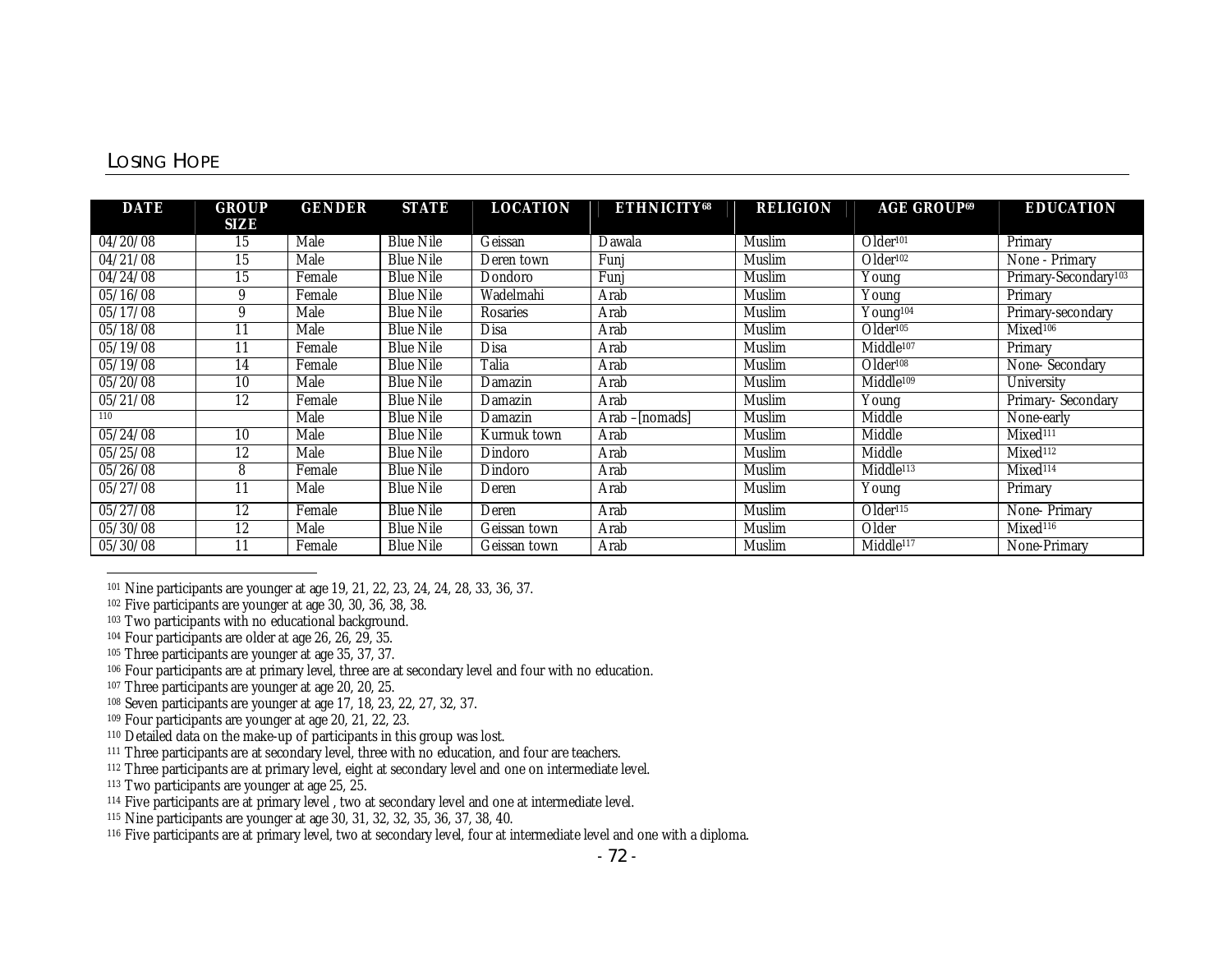# NATIONAL DEMOCRATIC INSTITUTE

| <b>DATE</b> | <b>GROUP</b><br>SIZE | <b>GENDER</b> | <b>STATE</b>          | <b>LOCATION</b> | <b>ETHNICITY68</b> | <b>RELIGION</b>          | <b>AGE GROUP69</b>   | <b>EDUCATION</b>                 |
|-------------|----------------------|---------------|-----------------------|-----------------|--------------------|--------------------------|----------------------|----------------------------------|
| 07/08/08    | 15                   | Male          | Western<br><b>BEG</b> | Wau town        | Dinka Ngok         | Christian                | Middle               | Primary-Secondary                |
| 07/09/08    | 12                   | Female        | Western<br><b>BEG</b> | Wau town        | Dinka Ngok         | Christian                | Younger              | Primary                          |
| 07/11/08    | 08                   | Male          | Western<br><b>BEG</b> | Wau town        | Dinka Ngok         | Christian                | Older                | Secondary- University            |
| 07/12/08    | 08                   | Male          | Western<br><b>BEG</b> | Wau town        | Dinka Ngok         | Christian                | Younger              | Primary -Secondary               |
| 08/06/08    | 10                   | Male          | Abyei                 | Agok            | Dinka Ngok         | Christian <sup>118</sup> | Older                | Secondary- University            |
| 08/07/08    | 10                   | Male          | Abyei                 | Agok            | Dinka Ngok         | Christian                | Older <sup>119</sup> | Secondary- University            |
| 08/05/08    | 10                   | Female        | Abyei                 | Agok            | Dinka Ngok         | Christian                | Younger              | <b>University</b><br>Secondary - |
| 08/06/08    | 10                   | Female        | Abyei                 | Agok            | Dinka Ngok         | Christian                | Older                | Secondary- University            |
| 08/04/08    | 12                   | Male          | Abyei                 | Agok            | Dinka Ngok         | Christian                | Middle               | Primary<br>– Secondary           |

 $\ddot{\phantom{a}}$ 

<sup>117</sup> Five participants are older at age 45, 45, 50, 50, 55.

<sup>118</sup> One participant is a traditionalist.

<sup>119</sup> One participant is younger at age 39.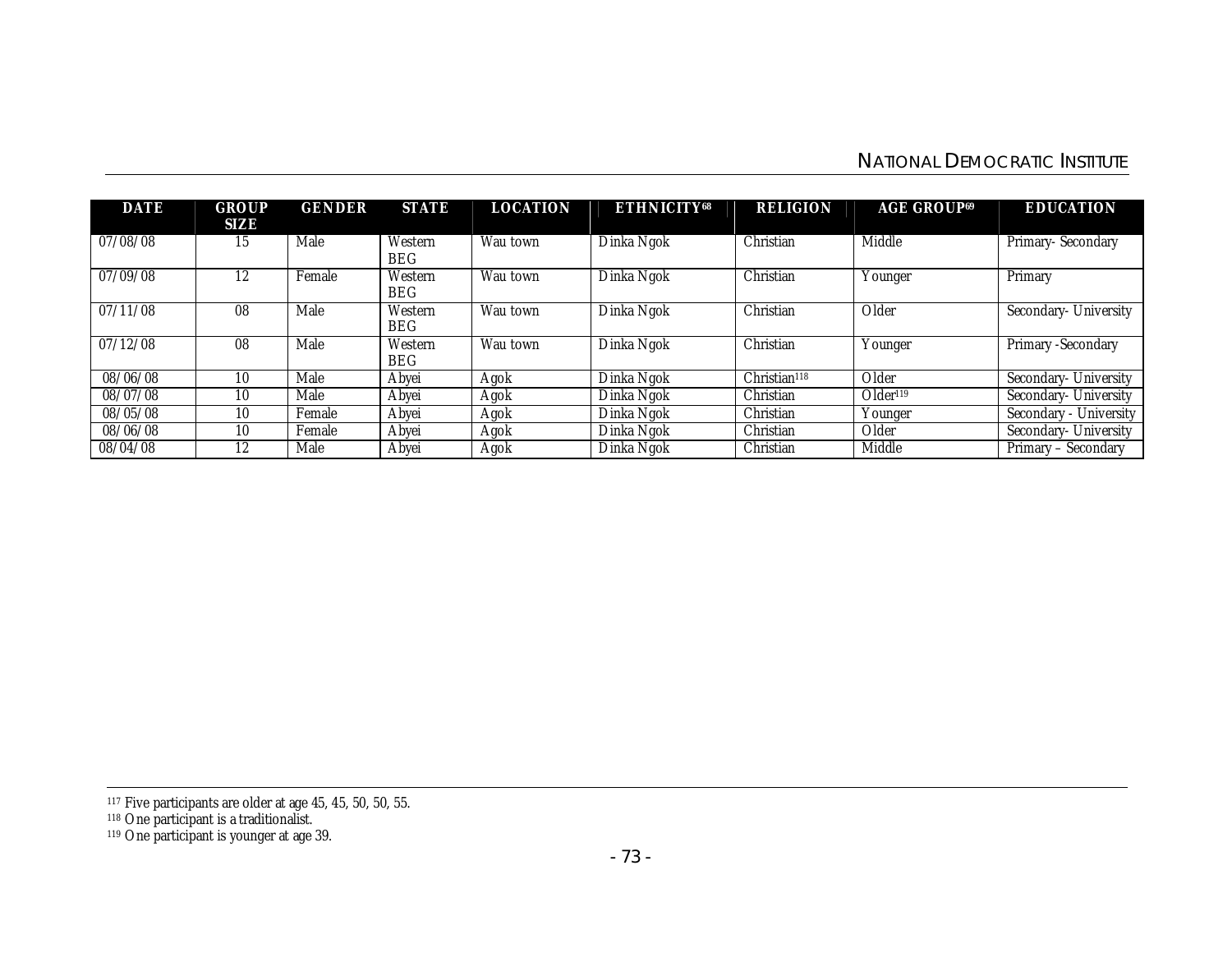# **APPENDIX B: METHODOLOGY NOTES**

**Focus Group Research:** Focus groups are open-ended group interviews directed by a moderator and following a pre-set guideline. The purpose of focus group research is to understand the attitudes, opinions and experiences of participants who are recruited for the exercise. Focus groups are particularly useful in gaining a deeper appreciation for the motivations, feelings and values behind participants' reactions. In addition, the group format enables respondents to participate in an exchange of ideas – thus revealing a more in-depth understanding of why opinions are held – that may not emerge in individual in-depth interviews or quantitative surveys.

Focus group discussions are comprised of a small number of participants, typically 8-10 per group. However, depending on the situation, groups may be slightly smaller or larger than the ideal. In the Three Areas context, a chiefs' or sheikhs' group, for example, may work better with a smaller number because they are generally well-informed and have strongly-held opinions. A women's group in a more isolated area may benefit from being larger because it is likely that one or more of the participants will refuse to speak at length, even if pressed.

Focus groups are recruited to be homogeneous – so, for example, men's and women's groups are conducted separately – to enhance the comfort level of the participants and to clarify the views of a particular sub-group. The number of groups conducted varies widely based on the goals of the research, but the total number of participants is always relatively small and cannot be considered statistically representative of the larger population. It is important to always be aware that focus groups are a qualitative, and not a quantitative, research tool.

**Group Composition:** The focus groups in this report are stratified by gender, ethnicity, age and education. Single ethnicity groups were conducted among Ngok Dinka, Arabs, and Nuba. In Blue Nile, Funj groups may have included more than one ethnicity, such as Maban and Uduk, but they did not include Arab participants. The Arab groups were composed of participants who identified themselves as Arab, though ethnic identity is particularly complex in Blue Nile. (See the explanation of ethnic designations below and in the Preface.)

**Age:** Based on past research in Sudan, the age categories used are broadly defined as "younger," "middle" or "older." Younger refers to participants up to age 25, middle refers to participants age 26-40 and older refers to participants over age 40. Given the difficultly of gathering participants in largely rural areas and since some people in the Three Areas do not know their ages, the categories are used as a general guideline rather than a strictly enforced criteria.

**Religion:** The majority of focus groups were conducted among Muslims because that is the dominant religion in Blue Nile and Southern Kordofan. The Ngok Dinka groups were predominantly Christian. A few mixed Muslim-Christian groups were held in areas where it is common for people of the same ethnicity but different religions to live together. Four mixed religion groups were held among Nuba and two among Funj.

**Education:** Participants sampled in the groups had widely varying degrees of education, ranging from none through university. As much as possible, the groups were stratified to include participants with relatively similar educational backgrounds. We did not attempt to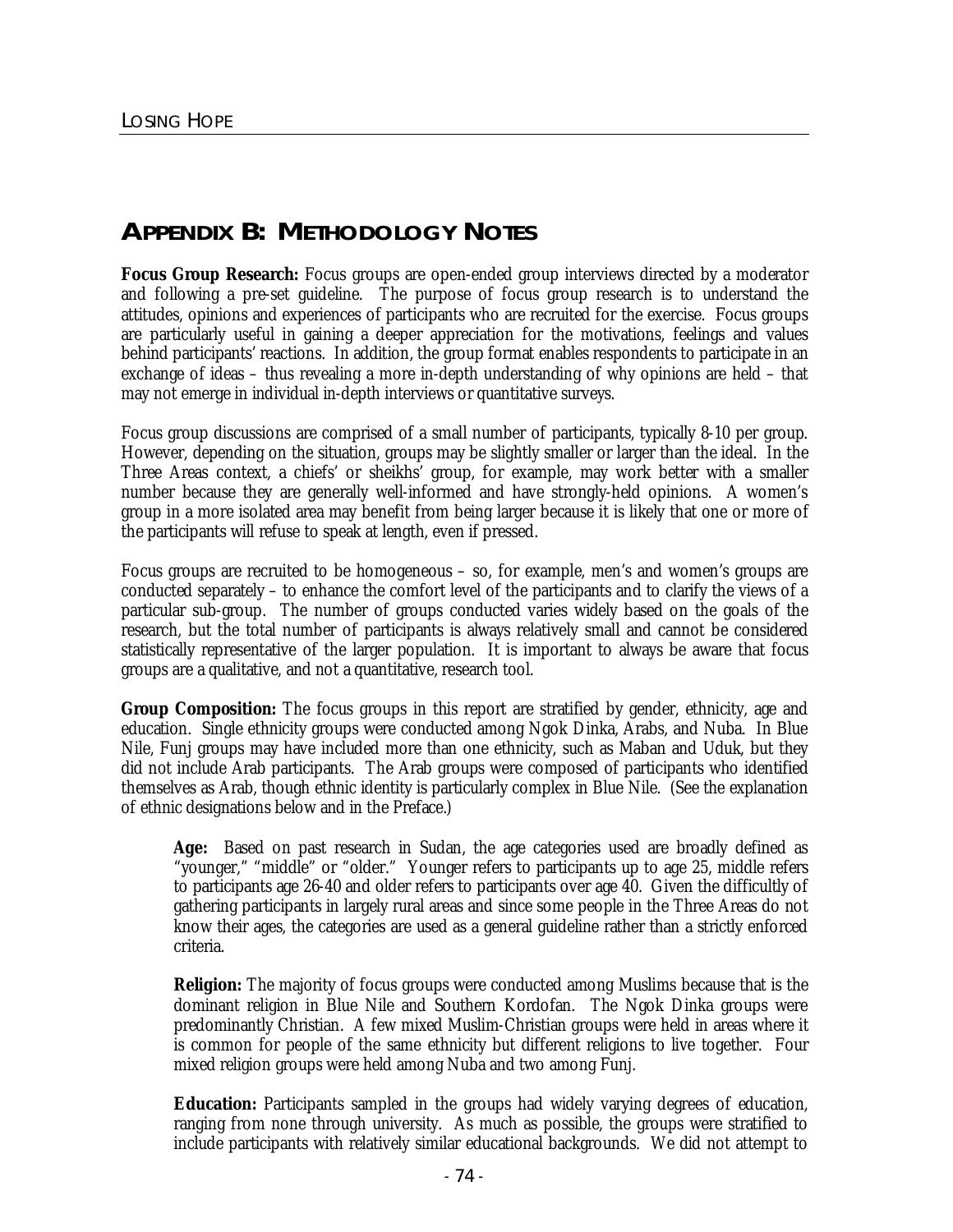stratify by education when we were recruiting special groups, such as chiefs or sheikhs, since in that case the category of participant was the more important criterion.

**Leadership Roles:** Groups are conducted separately with area leaders and ordinary citizens to prevent undue influence. In addition, traditional authorities and government officials are not allowed to sit in on discussions with ordinary citizens, even as observers. On the rare occasion when an area leader demands to be part of a group in which they were not meant to participate, that data is either excluded from the analysis or compared to the data from other groups with ordinary citizens to see if it is at variance.

**Ethnic Locations and Designations:** All groups with Nuba were conducted in Southern Kordofan, and groups with Funj were conducted in Blue Nile. Arab groups in Southern Kordofan consisted of participants from two Arab ethnic groups, Hawazma and Misseriya. Groups designated as Arab in Blue Nile were composed of participants who identified themselves as Arab. Ethnic identity is particularly complicated in Blue Nile due to migration and inter-ethnic integration and marriage, and this may have resulted in some non-ethnic Arabs participating in what NDI denotes as "Arab" groups for the purposes of this report. (For more information on ethnic designations and their limitations, see the Preface.)

**Logistics:** The logistical challenges of conducting research in the Three Areas are immense. Travel outside of the major towns is difficult and sometimes impossible due to poor road networks and insecurity. Pre-planning for the groups requires labor-intensive coordination to organize transport and accommodation in each location. These difficulties occasionally impact the number and type of groups that can be conducted.

**Staffing:** It is a challenge to find moderators in the Three Areas who are fluent in English because of poor or non-existent education facilities and the dominance of Arabic in certain locations. As a result, some of the women's groups were conducted by male moderators, but the data for those groups did not differ from the ones in which female moderators conducted the groups.

**Group Locations:** The 62 focus groups outlined in this report were conducted in 26 locations throughout Southern Kordofan, Blue Nile, Abyei and Western Bahr el Ghazal (the latter for Abyei IDPs). (See Appendix A for a list of focus group locations.)

**Facilities:** In more rural areas, there are few structures appropriate for focus group research. As a result, groups were sometimes conducted in open-air settings, although this reduces the privacy of the group.

**Remote Areas:** Groups were primarily conducted in locations that are accessible by vehicle. There were several attempts to penetrate deeper into rural areas, but due to poor road networks, some remote peoples were not reached.

**Outside Influence:** In some cases, local authorities are informed of the research activities before they begin. However, every effort is made to ensure there is no undue influence exerted on the participants in the groups. The focus group guideline is not shared with local authorities prior to the group, unless disclosure is required to proceed with the research, and in the majority of instances, the participants are gathered in some random fashion. In this study, there was no case in which the findings from one or more groups differed radically from findings in the groups overall, which suggests that any local influence that may have occurred did not impact the research.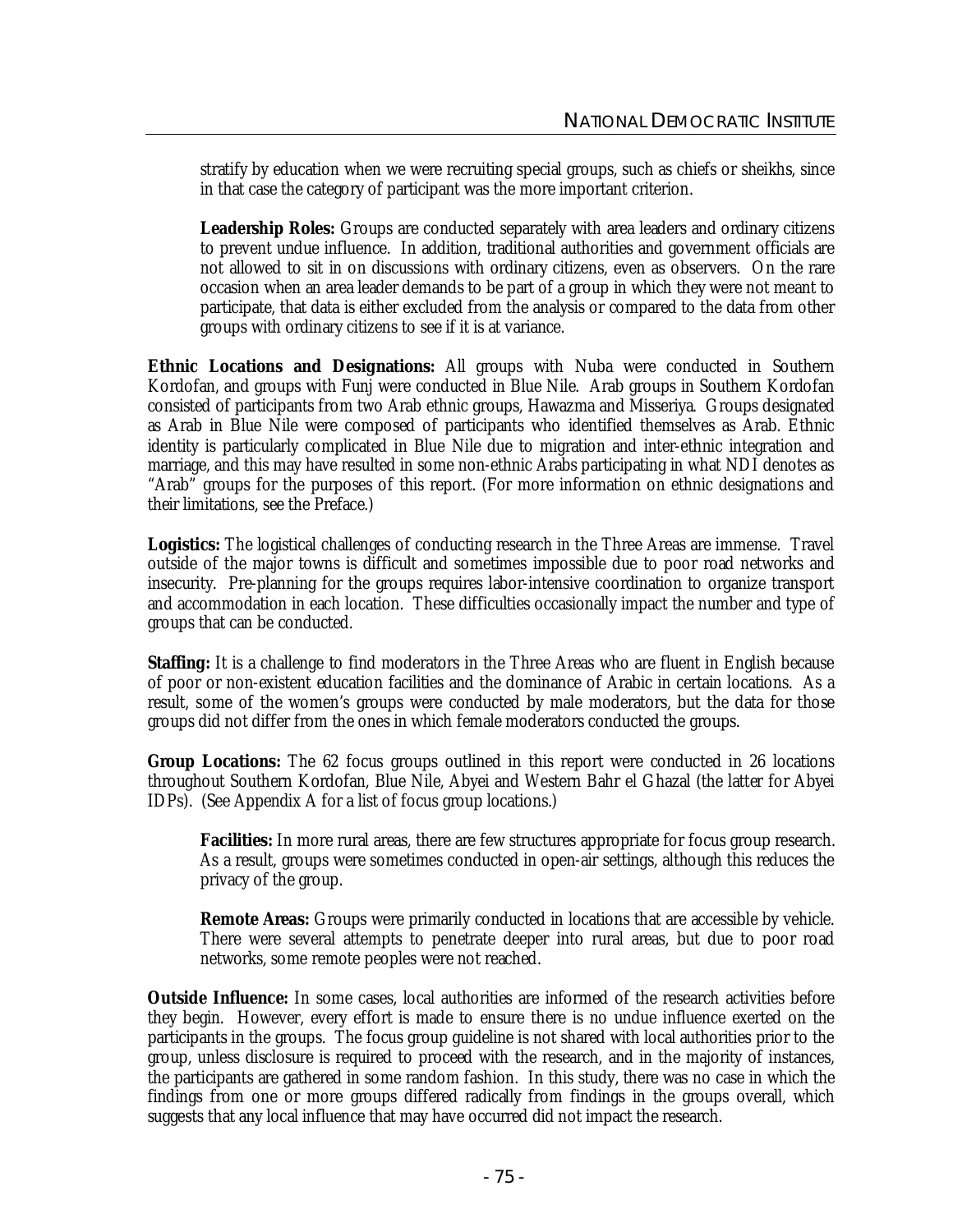# **APPENDIX C: MODERATOR'S GUIDELINE**

Three Areas Focus Groups - Southern Kordofan-Nuba<sup>120</sup>

## **I. INTRODUCTION**

Hello, my name is \_\_\_\_\_\_\_\_\_\_\_, and I am trying to learn more about what citizens of Southern Kordofan State think about the important issues in this area. I am neutral and do not represent any political party or government office. I work for a non-governmental organization (NGO), and I am just here to collect information so that others can understand your situation here in \_\_\_\_\_\_\_\_\_ better. I am the facilitator for today's discussion.

I want everyone to know that:

- There are no right or wrong answers.
- ¡ Everyone's opinion is equally important. We want everyone to speak.
- ¡ If you disagree with someone, that is okay.
- ¡ This discussion is only between those of us here.
- ¡ I have this recorder to help me when I write the report. Your name will not be used in the report. The report will only say a [woman/man] from [location] said this or that.
- ¡ The person here is taking notes to help with the report.
- Please speak loudly so the recorder can pick up your voice.

Thank you. Any questions before we begin? Now let us begin.

## **II. IDENTITY**

- 1. If you could use only three words to identify who you are, what besides your name would those words be?
- 2. I am going to give you a list of words in no particular order, and I want you to pick the three, **in order of importance**, that you would use to describe yourself.
	- ¡ African ¡ Sudanese ¡ Muslim ¡ Northern Sudanese ¡ Nuba ¡ Christian ¡ Name of Your Specific Tribe ¡ Southern Sudanese ¡ SPLM ¡ NCP ¡ Other Political Party

 $\ddot{\phantom{a}}$ <sup>120</sup>A slightly different version of the guideline was used in the Arab groups in Southern Kordofan.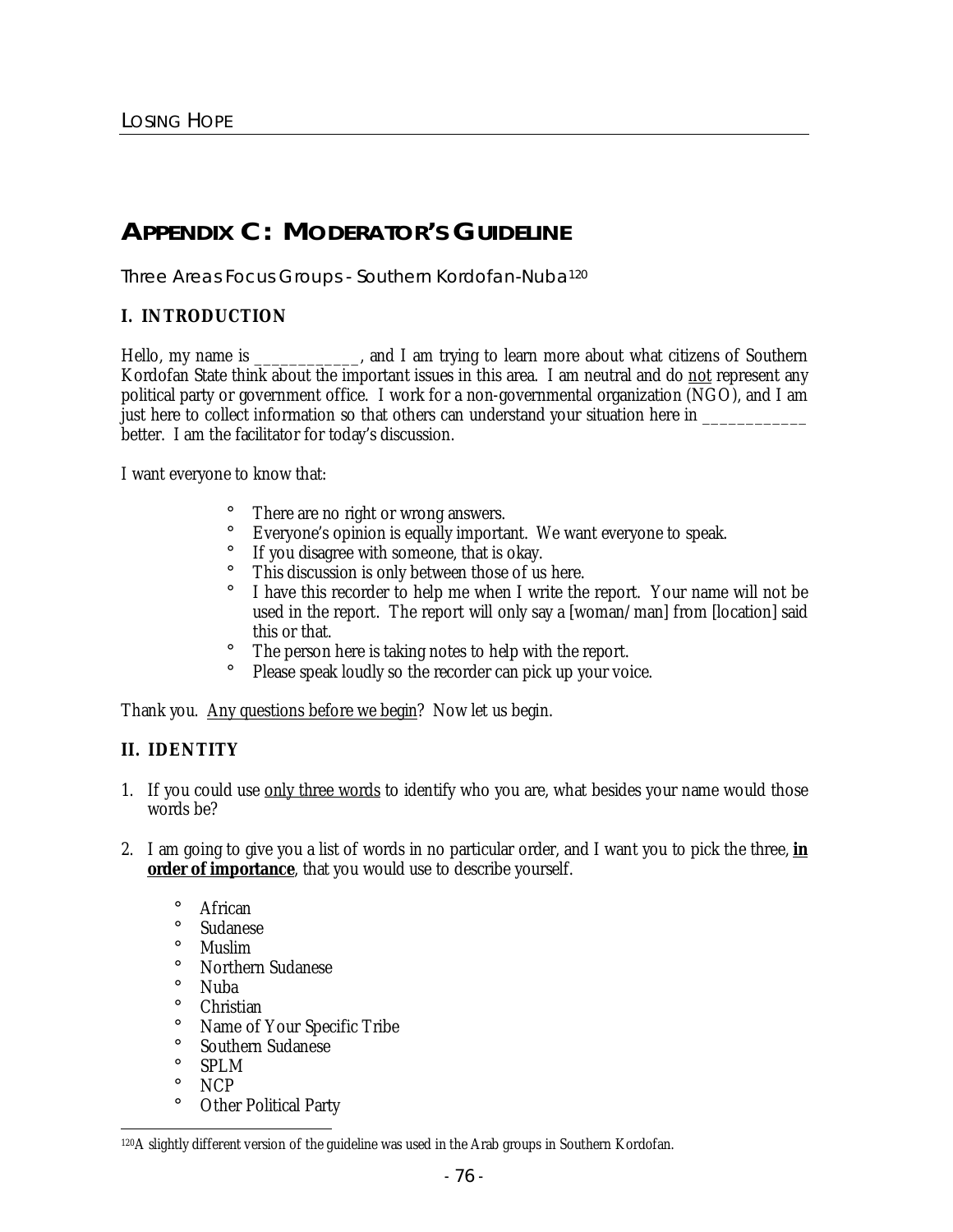#### **III. STATE DIRECTION**

- 1. How are things going in Southern Kordofan these days? Are they going in the right direction or wrong direction?
- 2. It has been over three years since the CPA was signed. Since that time how has the situation in Southern Kordofan changed?
- 3. Now let's think back to last year, 2007, at this time. Have things in Southern Kordofan gotten better, worse or stayed the same since that time? What is the reason for your answer? [IF THIS QUESTION HAS BEEN ANSWERED IN THE PREVIOUS ONE, SKIP IT]
- 4. Looking to the future, will things in Nuba Mountains in 2009 be better OR worse? List the reasons you think this.

#### **IV. COMPREHENSIVE PEACE AGREEMENT**

- 1. What does the CPA say specifically about Southern Kordofan?
	- a. Do you like OR dislike what the CPA says about Southern Kordofan?
- 2. Is the implementation of the Comprehensive Peace Agreement (CPA) going well OR not going well? What is the reason for your answer?
- 3. I am going to read you three statements. Please tell me which one best reflects how you feel about the CPA. [REPEAT THE STATEMENTS SEVERAL TIMES AND SAY THE NUMBER OF PEOPLE VOTING FOR EACH STATEMENT OUT LOUD]
	- ¡ The CPA is a good agreement that will lead to a lasting peace in Southern Kordofan.
	- The CPA is a bad agreement that will eventually fall apart and lead back to conflict in Southern Kordofan.
	- <sup>†</sup> The CPA is an agreement that has both good and bad parts <u>but is our best chance to</u> maintain the peace in Southern Kordofan.

[FOR EACH STATEMENT VOTED FOR ASK] What is the reason for your vote?

[FOR THOSE THAT CHOOSE THE 'BAD AGREEMENT' STATEMENT ASK] What are the parts that you think are bad?

#### **V. DEVELOPMENT**

- 1. What are the top three problems facing this area?
- 2. Name any signs of development you have seen since the signing of the CPA.
	- a. How much improvement has there been in development in this area since the signing of the CPA – A Lot, Some, A Little, None at All? What is the reason for your answer?
	- [IF 'A Little' OR 'None at All' ASK] Why do you think this has not happened?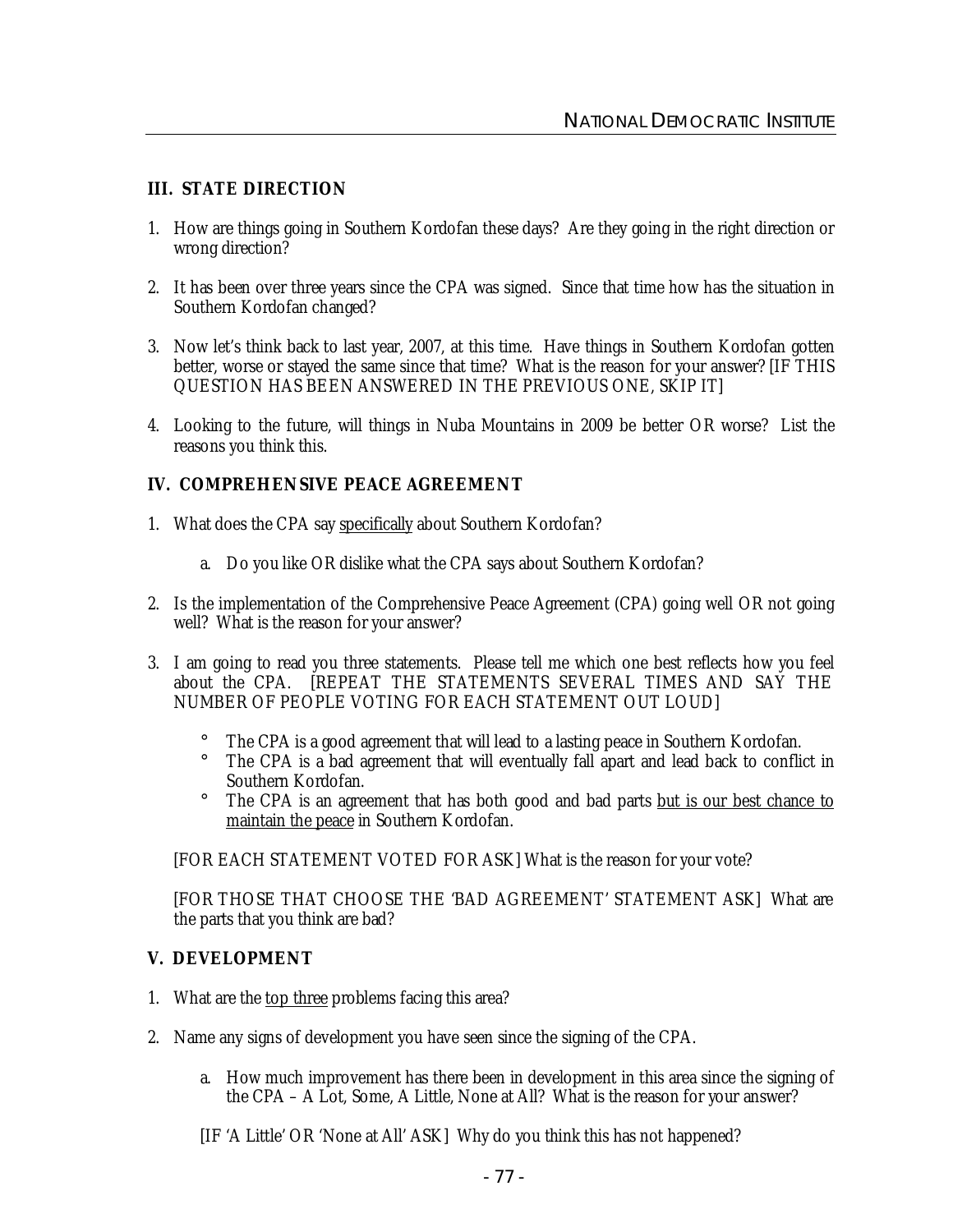- 3. Who is responsible for these improvements in development?
	- a. Specifically, which one of the following would you give the most credit for these improvements? Also, tell me the reason for your answer
		- National Government
		- ¡ State Government
		- ¡ Local Government
		- ¡ NCP
		- ¡ SPLM
		- ¡ Another Political Group
		- ¡ International Organizations
- 4. How has development here [this area] compared to development in other parts of Southern Kordofan state since the signing of the CPA? Please provide examples.

## **VI. CONFLICT & PEACE**

- 1. When the conflict started in Southern Kordofan in the mid-1980s, what were the main reasons for this conflict?
	- a. Let's narrow it down to three main causes. What were the top three causes of the conflict?
- 2. Taking these causes one-by-one, tell me how much improvement you have seen in resolving these issues since the signing of the CPA.
	- a. \_\_\_\_\_\_\_\_\_\_\_\_\_[ISSUE ONE] Has this improved A Lot, Some, A Little or None at All? Why do you say that?
	- b. \_\_\_\_\_\_\_\_\_\_\_\_\_[ISSUE TWO] Has this improved A Lot, Some, A Little or None at All? Why do you say that?
	- c. **ISSUE THREE** Has this improved A Lot, Some, A Little or None at All? Why do you say that?
- 3. Is there conflict in Southern Kordofan today? [IF YES] Please describe the conflict(s) and tell me the cause (for each). [IF NO, SKIP TO QUESTION #4]
	- a. Is this conflict that can be settled by local authorities OR not? [IF NO] Why not?
- 4. Do you think peace will last in Southern Kordofan? Why or why not?
- 5. Please place a mark on this graph that indicates how close or far away you feel Southern Kordofan is to achieving a permanent peace. After placing your mark, explain why you made the mark you did. [SHOW GRAPH AND PROVIDE MARKERS]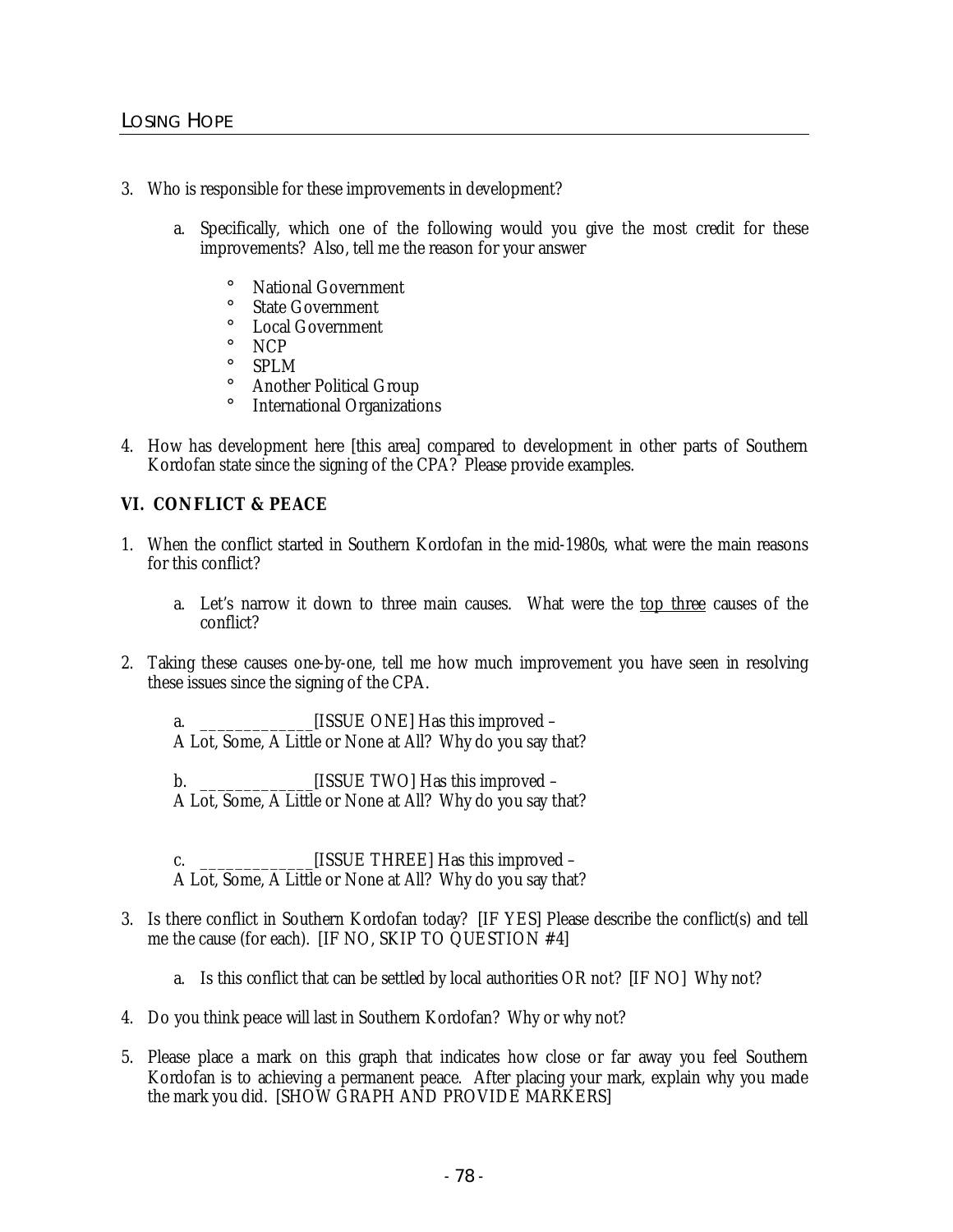#### **VII. RELATIONS WITH NOMADIC & OTHER ETHNIC POPULATIONS**

- 1. There are several different ethnic groups in Southern Kordofan. With which of these groups do the Nuba have the best relationship and which the worst? Why did you name these groups? [IF ANSWER IS A GENERIC 'ARABS', PROBE PARTICIPANTS TO DETERMINE EXACTLY WHICH 'ARABS' THEY MEAN]
- 2. Now let's speak of the nomads that cross Nuba areas for grazing. Which of these groups do the Nuba have the best relationship and which the worst? Why did you name these groups?
- 3. Are the relationships with the groups whom the Nuba have the worst relations with a threat to long-term peace in Southern Kordofan? Why or why not?
	- a. How can the problems with these groups be solved?
- 4. [ASK THIS ONLY IN NORTH NUBA AND WESTERN KORDOFAN] How is the relationship between the Maalyia and the Nuba?
	- a. What are the problems and how can these be solved?
- 5. [IF NOT ALREADY COVERED] How is the relationship between the Dinka and the Nuba?
	- a. What are the problems and how can these be solved?

#### **VIII. ABYEI & DARFUR**

- 1. Do the problems in Darfur have any impact on Southern Kordofan? What is the reason for your answer?
- 2. Now let's talk about Abyei. Tell me what you think of the problems Abyei is experiencing.
	- a. Will the problems in Abyei affect peace in Southern Kordofan OR will it only affect Abyei?
	- b. What is your prediction for what will happen in Abyei?

## **IX. SPLM, NCP, OTHER POLITICAL GROUPS & LEADERS**

- 1. Name all the political groups that operate in Southern Kordofan.
	- a. [IF THEY ONLY SAY NCP OR SPLM] Are there political groups who are not related to SPLM or NCP? [IF YES] Tell me about those – who are they; who supports them?
	- b. Is there any political group that is just made of Nuba? [IF YES] Tell me about them. Do a lot of people support them? Why or why not?
- 2. Are political parties talking about how they are different and better than other parties? [IF YES] Tell me what they say. Do they ever speak about specific issue or policies?
- 3. What is your opinion of the SPLM?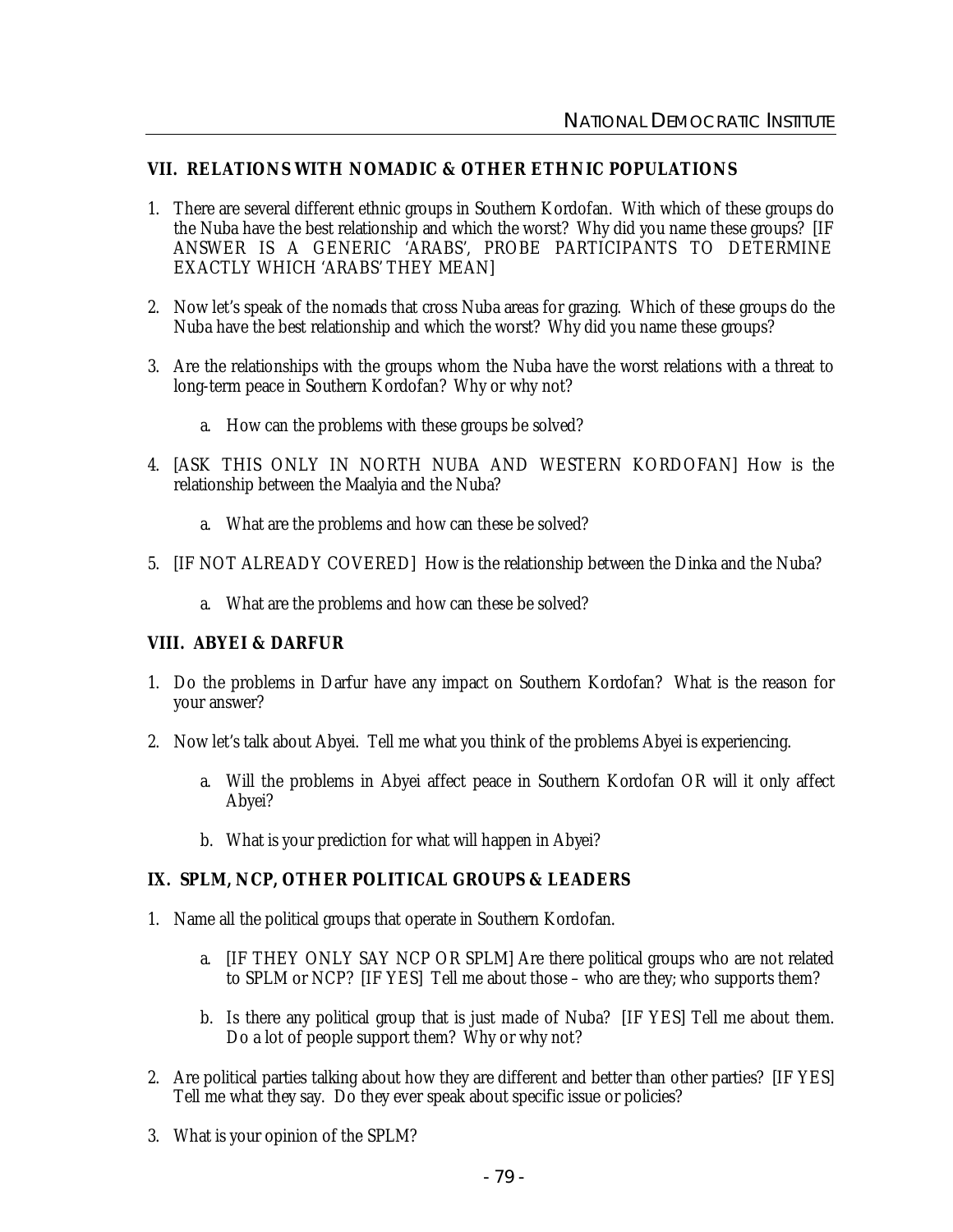- 4. How would you rate the efforts of Salva Kiir and the SPLM on behalf of the Nuba people excellent, good, fair or poor? What is the reason for your rating?
- 5. What is your opinion of the NCP?
- 6. Who do you think has more support in the Nuba area the SPLM or the NCP?
- 7. What about in the whole state of Southern Kordofan which party has more support, the SPLM or the NCP?
- 8. I am going to read you a list of Nuba political leaders. I want you to say the first word that comes to your mind that describes what type of leader they are. Please do not just say their title or job. I am looking for something that describes them as a leader. [ASK EACH PERSON ONE AT A TIME]

| Telefon Kuku<br>$\mathbf{i}$ | Why did you use that word? |
|------------------------------|----------------------------|
| Neroun Philip                | Why did you use that word? |
| Daniel Kodi                  | Why did you use that word? |
| Abdel Aziz<br>i.             | Why did you use that word? |
| Maki Ali Bliel               | Why did you use that word? |
| <b>Mohammed Markuzo</b>      | Why did you use that word? |

- 9. Daniel Kodi was sworn in as Deputy Governor of Southern Kordofan in September 2007. What do you think of this?
	- a. Do you think that he will be able to bring more help and development to the Nuba people in his new position? [IF YES] What are your expectations?
- 10. Abdel Aziz returned to Sudan in January of this year and is now residing in Juba. What do you think of this?
	- a. What would you like for him to do now that he is back in Sudan?

## **X. STATE GOVERNMENT**

- 1. According to the CPA, the NCP is supposed to have 55% of the positions in the Southern Kordofan government and the SPLM 45%. How has this mixed government worked thus far?
	- a. What are the problems in the state government and how can they be solved?
- 2. Rate the job that Ismail Khamis Jalab did during his time as Governor excellent, good, fair or poor? What is the reason for your rating?
	- a. [IF ANSWER IS 'Fair' OR 'Poor' AND NOT ALREADY ANSWERED] Were the problems when the SPLM held the Governor's office the result of NCP tactics to block the SPLM OR the fault of the Ismail Khamis OR both? What is the reason for your answer?
- 3. What is your opinion of the new Governor, Omer Suleiman Adam, who is representing the NCP?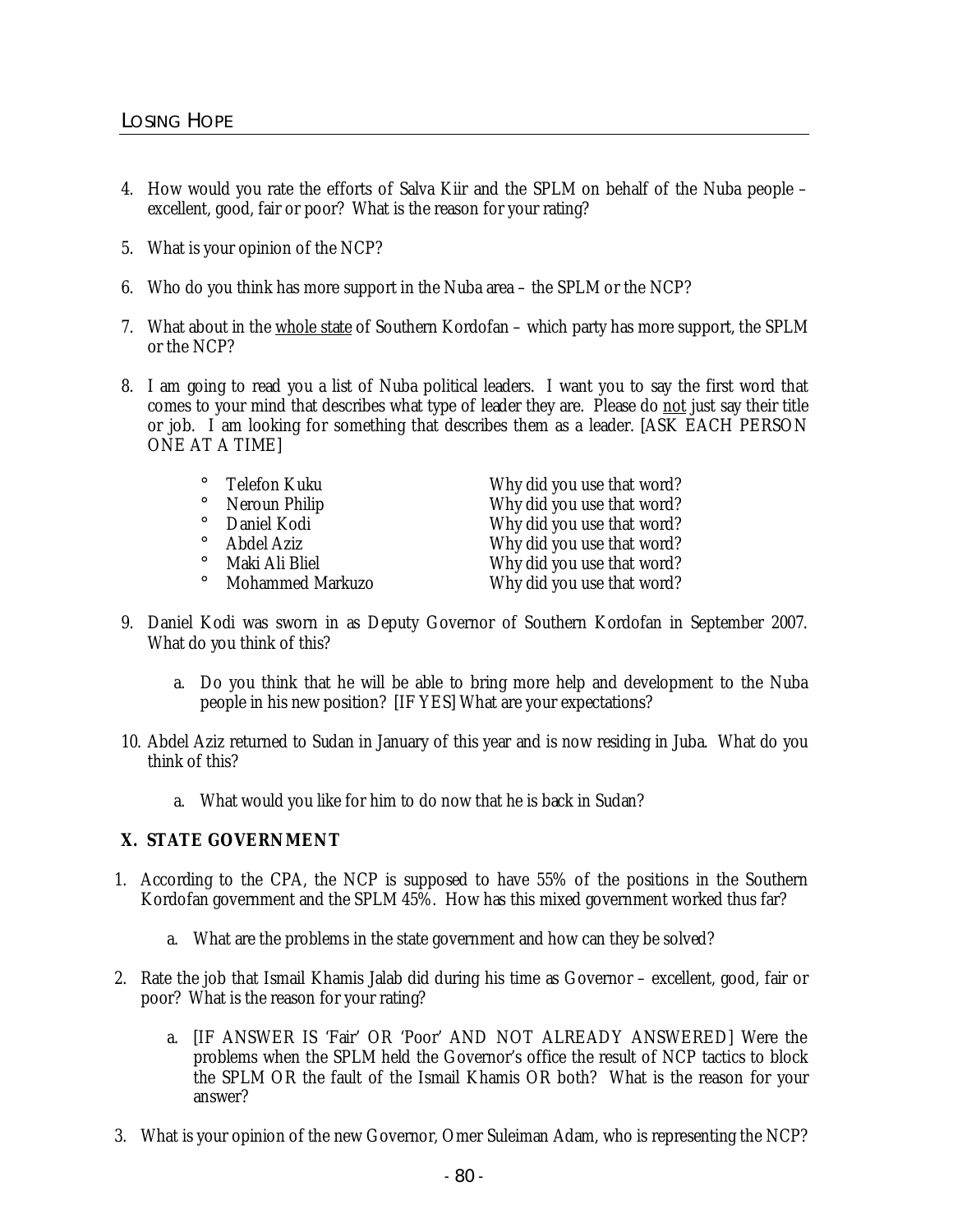a. Do you think he is treating the Nuba people fairly OR not? [IF NO]Why?

## **XI. ARMIES & ARMED GROUPS**

- 1. Tell me about the security situation in Southern Kordofan.
- 2. Name for me all the armed groups [militia] in the state.
	- a. What are these groups trying to achieve?
	- b. Are they a threat to lasting peace in Southern Kordofan? [IF YES] How?
- 3. What is your opinion of the Sudan Armed Forces (SAF) in Southern Kordofan?
	- a. What is role of the SPLA, if any, in Southern Kordofan?
- 4. What is your opinion of the Joint Integrated Units (JIUs) that are comprised of soldiers from both the SPLA and the SAF?
	- a. Are they doing a good job OR not a good job in Southern Kordofan? What is the reason for your answer?

## **XII. 2009 ELECTIONS**

- 1. In 2009, the whole of Southern Kordofan will vote for a governor and for people to represent them in the state legislature [state parliament]. Is this a good thing OR not a good thing?
- 2. Do you think if the elections are free and fair and the Nuba people get to vote for whomever they wish, this will resolve the problems that caused the conflict in Southern Kordofan?
- 3. Let's say the election **is free and fair** and the Nuba vote for who they want, but an 'Arab' receives the most votes and wins the position of governor? Will you accept this result OR not? [IF NO] Why not?
	- a. [IF NOT ALREADY ANSWERED] Let's say the Arabs have the most people living in Southern Kordofan state and those people vote for an Arab governor. Would you accept an Arab as governor in Southern Kordofan as the winner in the election if more Arabs live in Southern Kordofan than Nuba and fairly voted for their choice?
- 4. For the 2009 elections, how will choose who you will vote in most of the elections –will your vote be based on who the person is OR what the person's tribe is OR which party the person represents?
- 5. If the 2009 elections were held today, for which political party would you vote for the office of President of Sudan?
- 6. Of the following people, which would you prefer be the SPLM candidate in 2009 for the office of President of all of Sudan: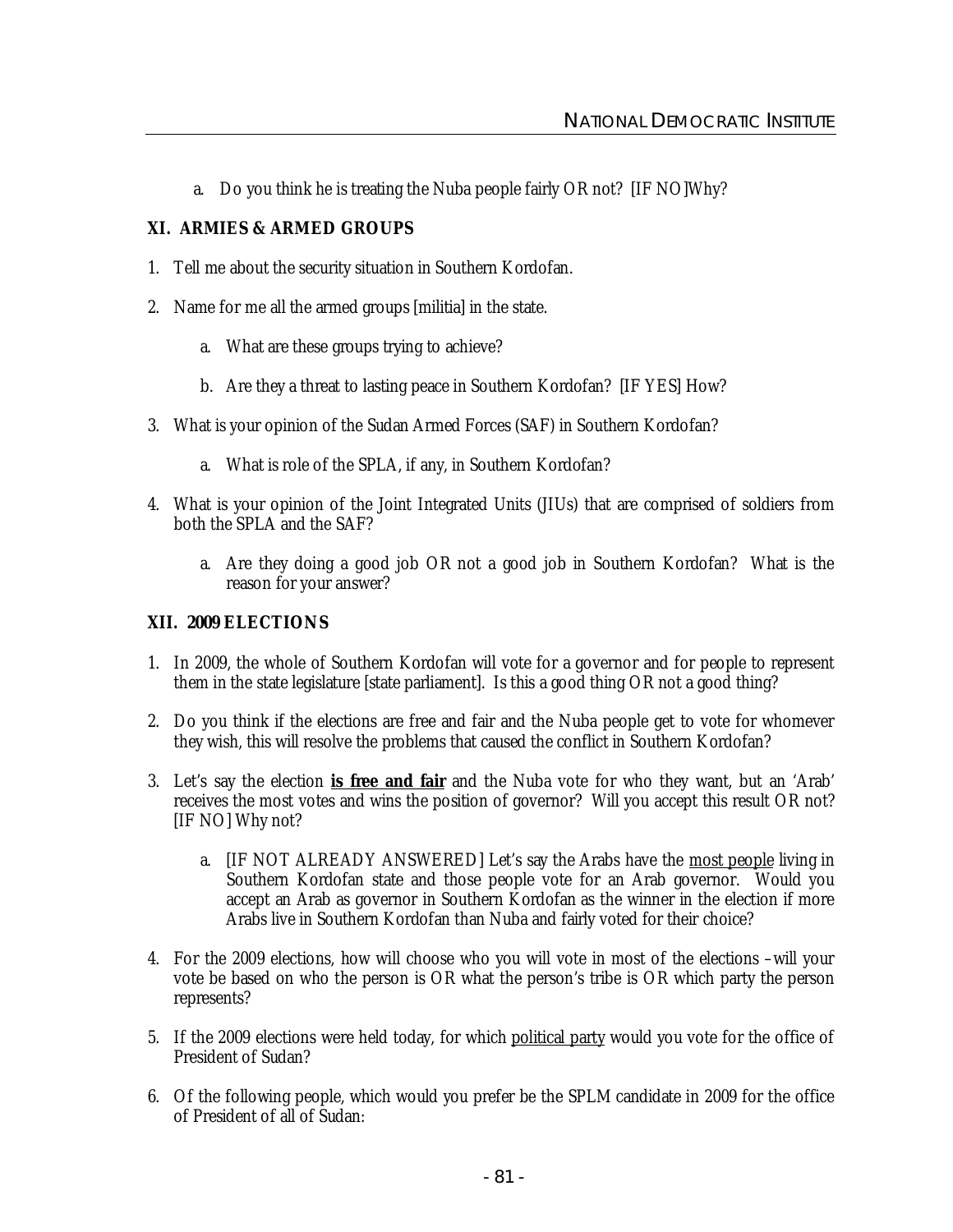- ¡ Salva Kiir
- ¡ Yassir Arman
- ¡ Malik Agar
- ¡ Abdel Aziz

What is the reason for your answer?

- 7. Now, not talking about the person you favor for president, but instead thinking about who among the SPLM candidates has the best chance to win the election for president of Sudan. Please remember that anyone who wins the president's office will have to get votes from many different groups throughout Sudan. Of these SPLM people – Salva Kiir, Yassir Arman, Malik Agar and Abdel Aziz – which has the best chance to win the election for president in all of Sudan?
- 8. Among possible other candidates, who do you like the best in the presidential election of the following:
	- ¡ Omar Bashir
	- ¡ Ali Osman Mohammed Taha
	- ¡ Saddiq Al Madhi
	- ¡ Hassan al-Turabi
	- Ali Mohammed Al-Murghani
	- ¡ Mustafa Ismael

#### **XIII. REFERENDUM**

- 1. Do you want Sudan to remain united as one country OR do you think it would be better for the country to separate into different regions? What is the reason for your answer?
- 2. The CPA says that southerners will vote in a referendum where they will choose whether or not to stay united with the North. Which of the following is what the CPA says about the Nuba Mountains area? Please note that your answer should be based on what you believe the CPA says, not what you wish or hope to happen.
	- i. The people of Nuba Mountains will vote in the same referendum as southerners and will choose along with southerners whether to stay with the North or to separate.
	- ii. The people of Nuba Mountains will vote in a separate referendum from that of southerners where they will choose whether to stay with the North, go with the South or become independent of both North and South.
	- iii. The people of Nuba Mountains will not be voting in a referendum and will become part of the North if the South votes for separation.
	- a. [ASK ONLY OF THOSE WHO CHOOSE i OR ii] What will happen if there is **not** a vote that allows the people of Nuba Mountains to choose whether to go with North, go with the South or be independent?
- 3. [IF THERE IS DISCUSSION OF CREATION OF AN INDEPENDENT NUBA] Are you talking of being a separate country OR do you only mean that Nuba Mountains would govern its own affairs but still remain part of Sudan?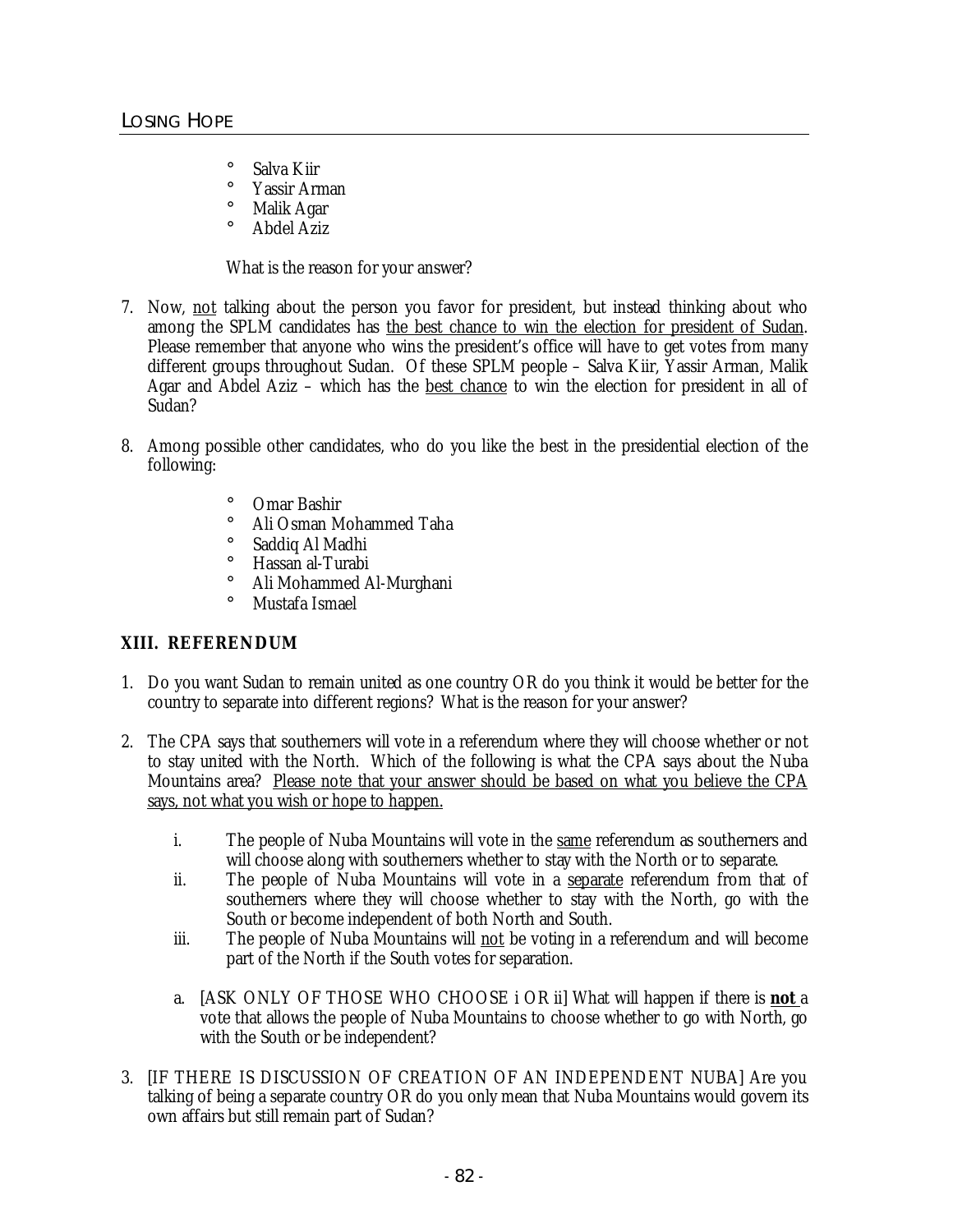- 4. Currently, there is no provision in the CPA that allows the Nuba Mountains to vote on whether they want to go to the South, remain in the North or be independent. What would it mean for the Nuba Mountains if the South votes to separate from the North and create its own country?
	- a. What would be your greatest fear if this happens?
	- b. How do you think the Nuba people would respond if this happens?
- 5. Have you heard of the term 'popular consultation'? [IF YES:] What does it mean and how does it apply to Southern Kordofan? [IF NO GO TO QUESTION #6]
- 6. Popular consultation is a process that will begin after the 2009 elections. Representatives elected to the state legislature [state parliament] will either accept the CPA as it is OR enter into negotiations with the national government to change the way the CPA is implemented in Southern Kordofan. Once the CPA is accepted by the legislature, it becomes the final solution to the conflict in Southern Kordofan. What do you think of this?
	- a. What will you tell your elected representatives you want to do about the CPA?
- 7. Have you heard any political groups speak about popular consultation? [IF YES] What have they said?

#### **XIV. LAND ISSUES**

1. Do you think there will be any problems in demarcating the border between the North and South, particularly between Southern Kordofan and all the states to the south?

#### **XV. DEVELOPMENT ASSISTANCE**

- 1. What are the countries that give development aid and assistance to Southern Kordofan state?
- 2. What are the areas [sectors] in which \_\_\_\_\_\_\_\_\_\_\_\_\_\_\_ [NAME OF COUNTRIES, TAKEN ONE AT A TIME, MENTIONED IN QUESTION #1] gives development aid and assistance to Southern Kordofan?
	- a. Of the following, tell me the areas in which \_\_\_\_\_\_\_\_\_\_\_\_\_\_\_\_\_\_\_ [NAME OF COUNTRIES] has given development assistance to Southern Kordofan:
		- § Health
		- § Agriculture
		- § Education/Schools
		- § Democracy & Governance
		- § Roads
		- § Food Aid
		- § Other Areas?
- 3. What is your opinion of the development assistance \_\_\_\_\_\_\_\_\_\_\_\_\_\_\_\_\_ [NAME OF COUNTRIES] has given to Blue Nile state thus far? [PROBE FOR FAVORABILIITY (GOOD/NOT GOOD) AND EFFECTIVENESS (HELPED/NOT HELPED)]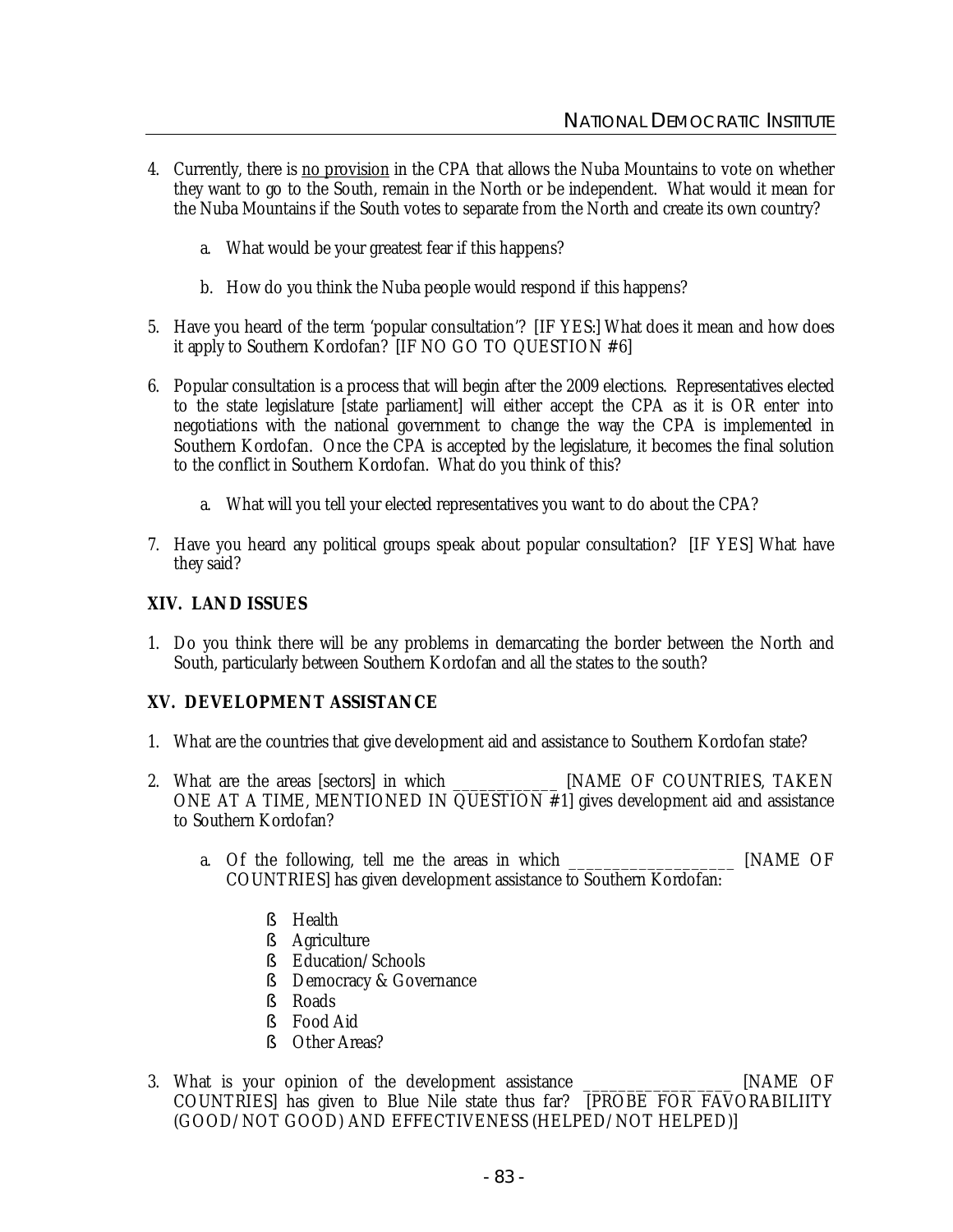4. What are the countries that have given development assistance to other parts of Sudan but not this state? What is your opinion of that assistance [ASK FOR EACH COUNTRY]?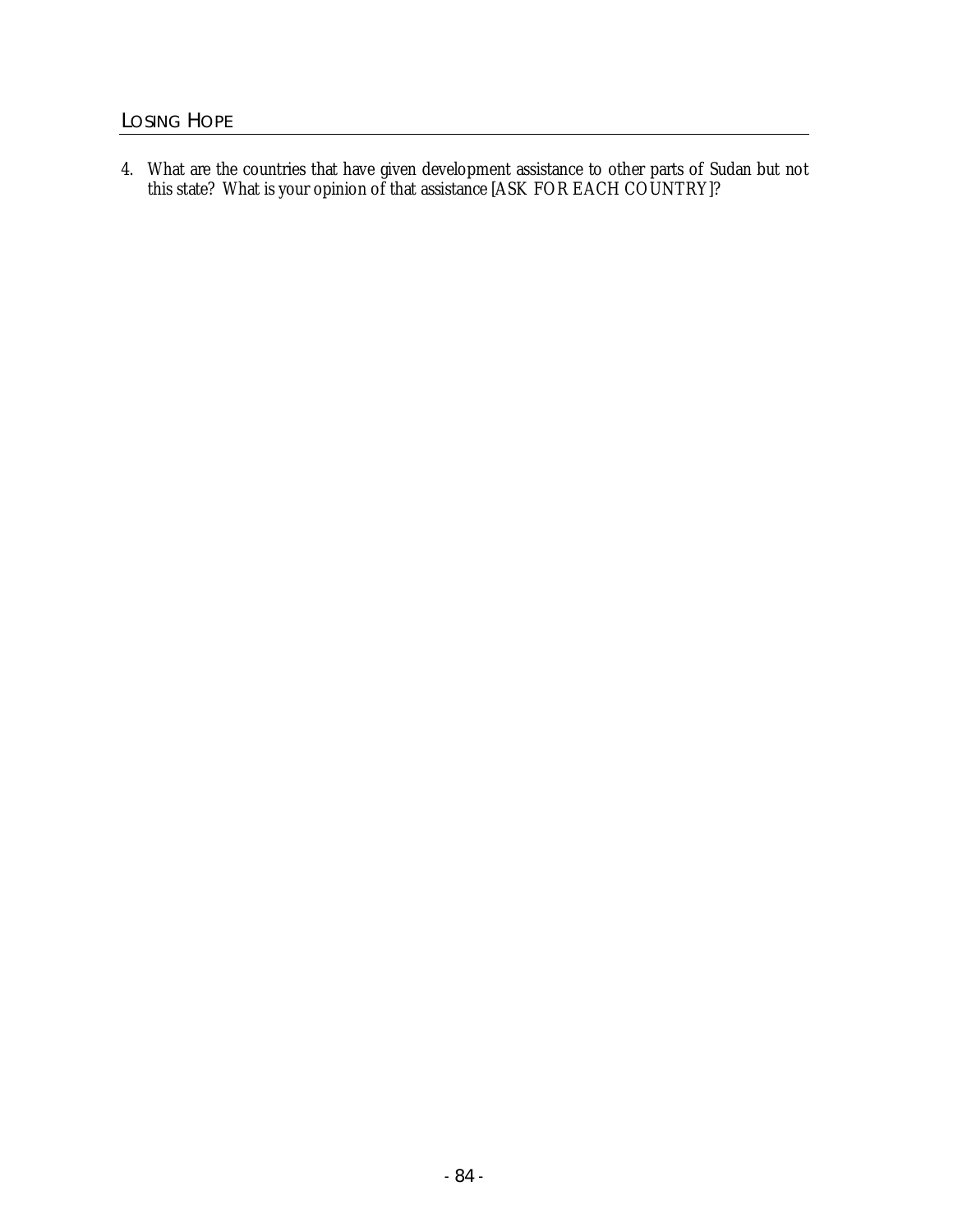Three Areas Focus Groups - Blue Nile-Arab<sup>121</sup>

## **I. INTRODUCTION**

Hello, my name is \_\_\_\_\_\_\_\_\_\_\_, and I am trying to learn more about what citizens of Blue Nile state think about the important issues in this area. I am neutral and do not represent any political party or government office. I work for a non-governmental organization (NGO), and I am just here to collect information so that others can understand your situation here in \_\_\_\_\_\_\_\_\_\_\_\_ better. I am the facilitator for today's discussion.

I want everyone to know that:

- ¡ There are no right or wrong answers.
- ¡ Everyone's opinion is equally important. We want everyone to speak.
- ¡ If you disagree with someone, that is okay.
- ¡ This discussion is only between those of us here.
- ¡ I have this recorder to help me when I write the report. Your name will not be used in the report. The report will only say a [woman/man] from [location] said this or that.
- ¡ The person here is taking notes to help with the report.
- Please speak loudly so the recorder can pick up your voice.

Thank you. Any questions before we begin? Now let us begin.

## **II. IDENTITY**

- 1. If you could use only three words to identify who you are, what besides your name would those words be?
- 2. I am going to give you a list of words in no particular order, and I want you to pick the three, **in order of importance**, that you would use to describe yourself.
	- ¡ African
	- ¡ Sudanese
	- ¡ Muslim
	- ¡ Northern Sudanese
	- ¡ Arab
	- ¡ Name of Sect
	- ¡ Name of Your Specific Tribe
	- ¡ Name of Political Party You Support

## **III. STATE DIRECTION**

1. How are things going in Blue Nile state these days? Are they going in the right direction or wrong direction?

 $\ddot{\phantom{a}}$ <sup>121</sup>A slightly different version of the guideline was used among Funj groups in Blue Nile.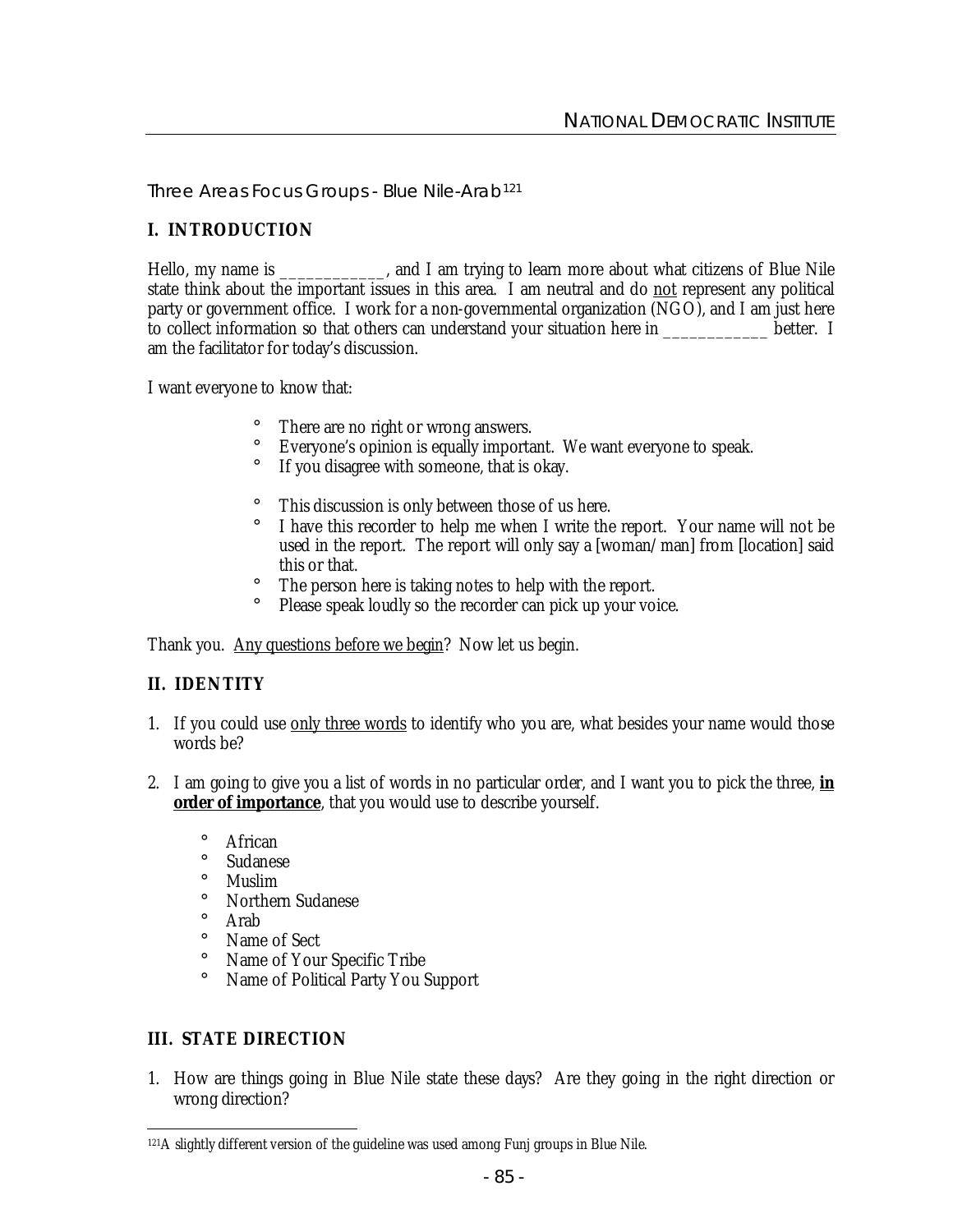- 2. It has been over three years since the CPA was signed. Since that time how has the situation in Blue Nile changed?
- 3. Looking to the future, will things in Blue Nile in 2009 be better OR worse? List the reasons you think this.

## **IV. COMPREHENSIVE PEACE AGREEMENT**

- 1. What does the CPA say specifically about Blue Nile state?
	- a. Do you like OR dislike what the CPA says about Blue Nile state?
- 2. Is the implementation of the Comprehensive Peace Agreement (CPA) going well OR not going well? What is the reason for your answer?
- 3. I am going to read you three statements. Please tell me which one best reflects how you feel about the CPA. [REPEAT THE STATEMENTS SEVERAL TIMES AND SAY THE NUMBER OF PEOPLE VOTING FOR EACH STATEMENT OUT LOUD]
	- The CPA is a good agreement that will lead to a lasting peace in Blue Nile state.
	- ¡ The CPA is a bad agreement that will eventually fall apart and lead back to conflict in Blue Nile state.
	- ¡ The CPA is an agreement that has both good and bad parts but is our best chance to maintain the peace in Blue Nile state.

[FOR EACH STATEMENT VOTED FOR ASK] What is the reason for your vote?

[FOR THOSE THAT CHOOSE THE 'BAD AGREEMENT' STATEMENT ASK] What are the parts that you think are bad?

## **V. DEVELOPMENT**

- 1. What are the top three problems facing this area?
- 2. Name any signs of development you have seen since the signing of the CPA.
	- a. How much improvement has there been in development in this area since the signing of the CPA – A Lot, Some, A Little, None at All? What is the reason for your answer?
	- [IF 'A Little' OR 'None at All' ASK] Why do you think this has not happened?
- 3. Who is responsible for these improvements in development?
	- a. Specifically, which one of the following would you say is the reason these improvements happened? Also, tell me the reason for your answer
		- **National Government**
		- **State Government**
		- ¡ Local Government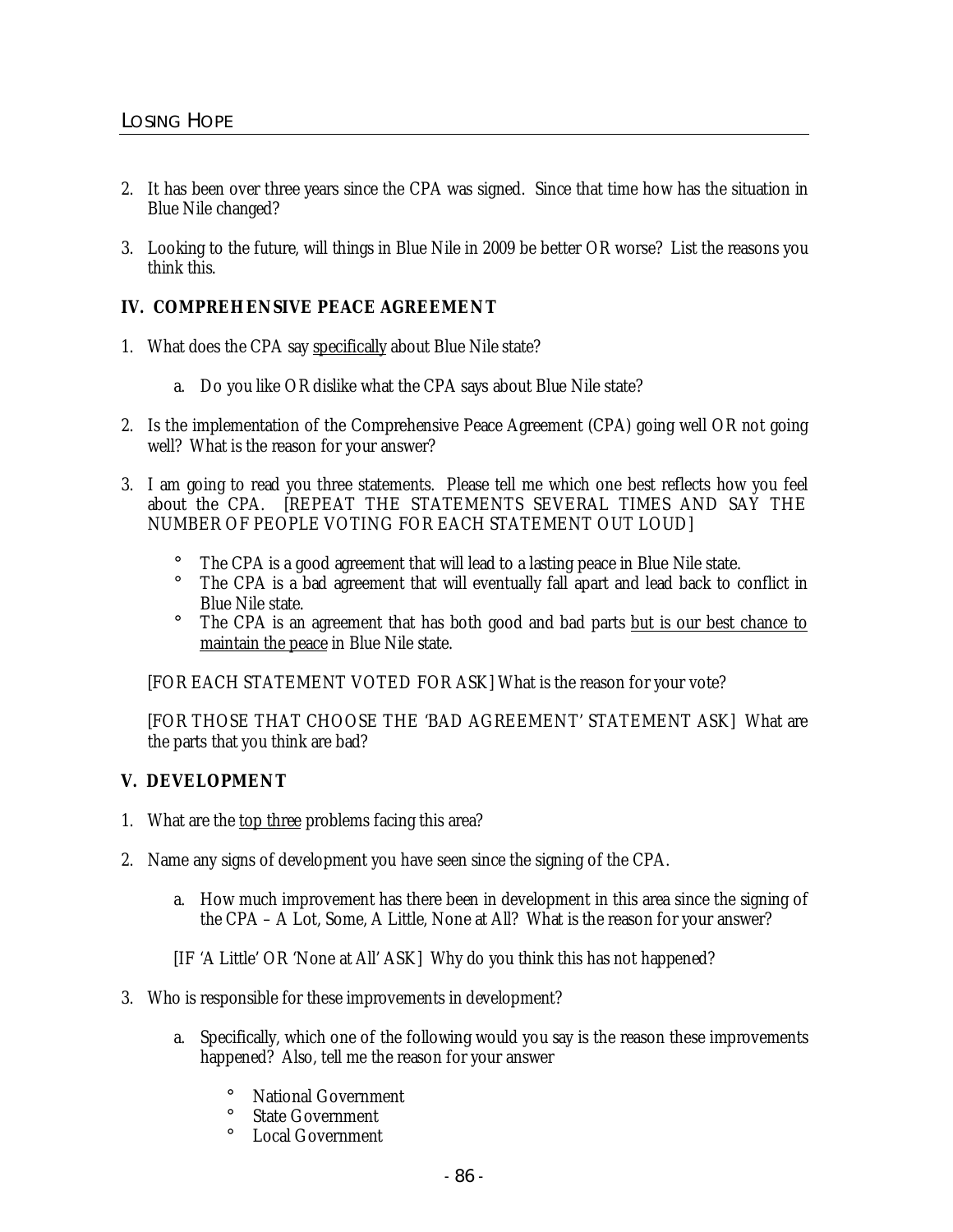- ¡ NCP
- ¡ SPLM
- ¡ Another Political Group
- ¡ International Organizations
- 4. How has development here [in this area] compared to development in other parts of Blue Nile state since the signing of the CPA? Please provide examples.
- 5. There was a commitment in the CPA to have a significant amount of funds directed to this state from the national budget to develop war-affected areas. Do you feel this commitment has been fulfilled?
- 6. How are the schools in your area?
	- a. In what language are the children being taught? Are you happy with this or not?

#### **VI. NATURAL RESOURCES**

- 1. This state has several different types of natural resources. Does the state benefit from these resources? Please explain your answer.
- 2. There are some large mechanized farming schemes in this state. What is your opinion of these?
- 3. Rosaries Dam produces much of the electricity for the country. Do the people in Blue Nile state benefit as well from Rosaries Dam?

#### **VII. CONFLICT & PEACE**

- 1. When the conflict started in Blue Nile state in the mid-1980s, what were the main reasons for this conflict?
	- a. Do you think these problems have been solved fully now so that they will not cause any conflict in the future in Blue Nile state?
- 2. Is there conflict in Blue Nile state today? [IF YES] Please describe the conflict(s) and tell me the cause (for each). [IF NO, SKIP TO QUESTION #3]
	- a. Is this conflict that can be settled by local authorities OR not? [IF NO] Why not?
- 3. Please place a mark on this graph that indicates how close or far away you feel Blue Nile state is to achieving a permanent peace. After placing your mark, explain why you made the mark you did. [SHOW GRAPH AND PROVIDE MARKERS]

## **VIII. RELATIONSHIP BETWEEN ETHNIC POPULATIONS**

- 1. Now, about the relationship between the Arab populations and the Funj or Ingessana, how would you rate the relations between the two – Excellent, Good, Fair or Poor? What is the reason for your answer?
	- a. What needs to be done to solve the problems between the two groups?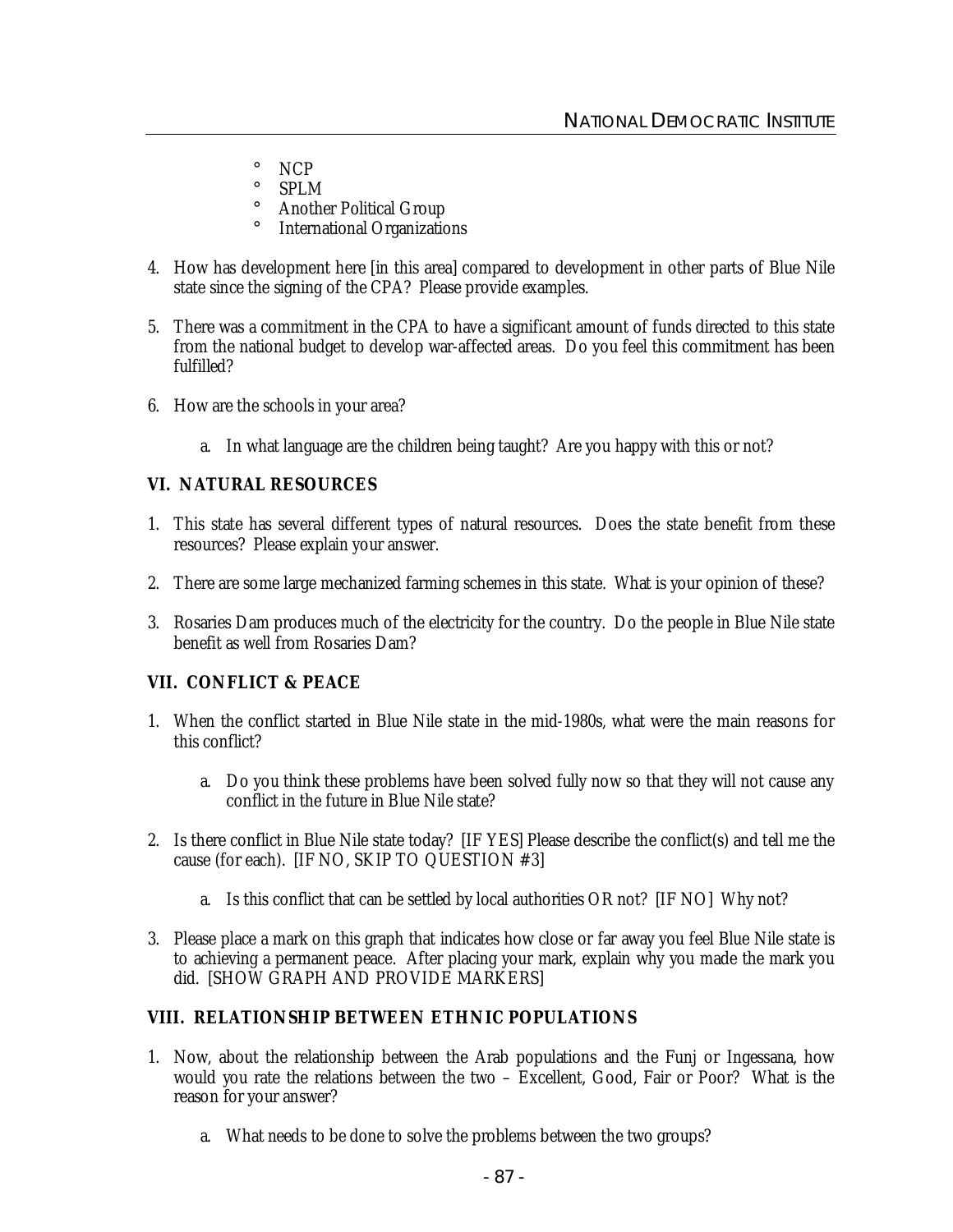- 2. [FOR NON-NOMADIC POPULATIONS] Now let's speak of the nomads that cross Funj or Ingessana areas for grazing. How do you think the relationship is between these nomadic populations and the Funj – Excellent, Good, Fair or Poor? Why did you name these groups?
	- a. What needs to be done to solve the problems between the two groups?
- 3. [FOR NOMADIC POPULATIONS] How would you rate your relationship with the Funj or Ingessana – Excellent, Good, Fair or Poor? What is the reason for your answer?
	- a. What needs to be done to solve the problems between the two groups?
- 4. What role do tribal leaders play in resolving conflict?
	- a. Are they effective in solving conflict between Arab groups and Funj groups in Blue Nile state? [IF NO] Why not?
- 5. How do you feel about freedom of movement in relation to people from other ethnic groups like the Funj – coming to a predominantly Arab area?
- 6. What is the biggest threat to long-term peace in Blue Nile State?

## **IX. SPLM, NCP AND OTHER POLITICAL GROUPS**

- 1. Are political parties talking about how they are different and better than other parties? [IF YES] Tell me what they say.
	- a. Do they ever speak about specific issue or policies?
- 2. What is your opinion of the NCP here in Blue Nile state?
- 3. What is your opinion of the SPLM here in Blue Nile state?
- 4. Who do you think has more support among Arab populations in Blue Nile state the SPLM, NCP or another party? What is the reason for your answer?
- 5. What about in the whole state of Blue Nile which party has more support, the SPLM, the NCP or another party?

## **X. STATE GOVERNMENT**

- 1. According to the CPA, the NCP is supposed to have 55% of the positions in the Southern Kordofan government and the SPLM 45%. How has this mixed government worked thus far?
	- a. Are the two sides NCP and SPLM working well together OR not? Explain.
	- b. What are the problems in the state government and how can they be solved?
- 2. Rate the job that Abdarman Abu Medium did during his time as governor Excellent, Good, Fair or Poor? What is the reason for your rating?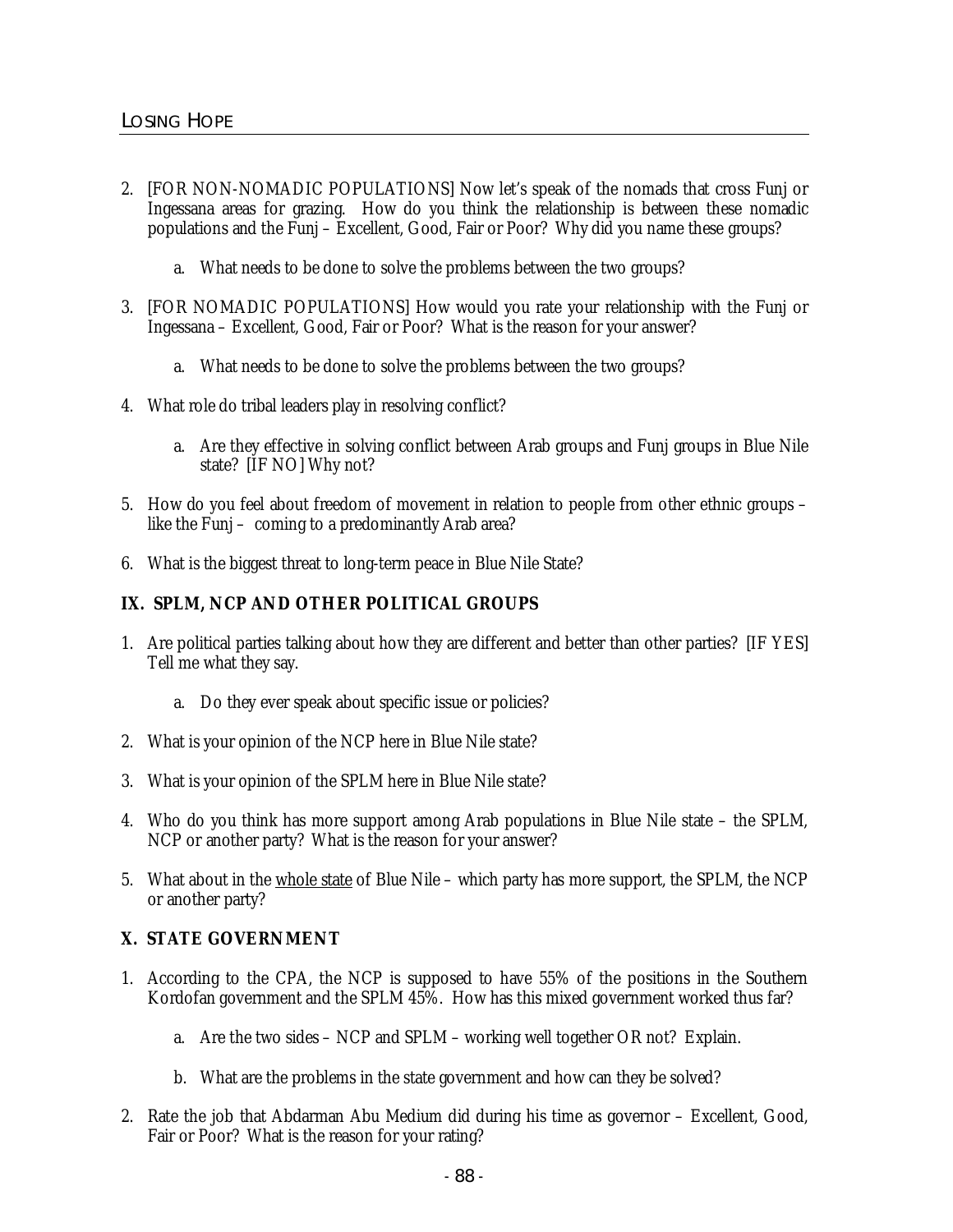- 3. What is your opinion of the new Deputy Governor, Ahmed Kermno Ahmed?
- 4. What is your opinion of the new Governor, Malik Agar?
	- a. How would you rate the job he is doing thus far as governor Excellent, Good, Fair or Poor? What is the reason for your rating?
	- b. Governor Malik Agar said his first priority would be development and improving infrastructure. Has he delivered on that promise?
- 5. Do people from different ethnic groups in Blue Nile state have an equal opportunity to be employed by the state government? [IF NO] Why not?
- 6. When Malik Agar was named governor, he also announced that the government would rotate between Damazin and Kurmuk. What do you think of this?

## **XI. ARMIES & ARMED GROUPS**

- 1. Tell me about the security situation in Blue Nile state.
- 2. Name for me all the militia [armed groups that are not official armies] in the state. [IF NONE, SKIP TO QUESTION #3]
	- a. What are these groups trying to achieve?
	- b. Are they a threat to lasting peace in Blue Nile state? [IF YES] How?
- 3. What is your opinion of the Sudan Armed Forces (SAF) in Southern Kordofan?
- 4. The SPLA has left Blue Nile state. What do you think about this?
- 5. What is your opinion of the Joint Integrated Units (JIUs) that are comprised of soldiers from both the SPLA and the SAF?
	- a. Are the SPLA and SAF working well together in the JIU OR not?
	- b. Is the JIU doing a good job for the people of this state OR not a good job in Blue Nile? What is the reason for your answer?
- 6. Governor Malik Agar said under his leadership that police and popular defense force militias would not terrorize people as in the past. Has he delivered on that promise?

#### **XII. 2009 ELECTIONS**

- 1. In 2009, the whole of Blue Nile state will vote for a Governor and for people to represent them in the state legislative assembly [state parliament]. Is this a good thing OR not a good thing?
- 2. Do you think if the elections are free and fair and everyone gets to vote for whomever they wish, this will solve the problems that caused the conflict in Blue Nile state?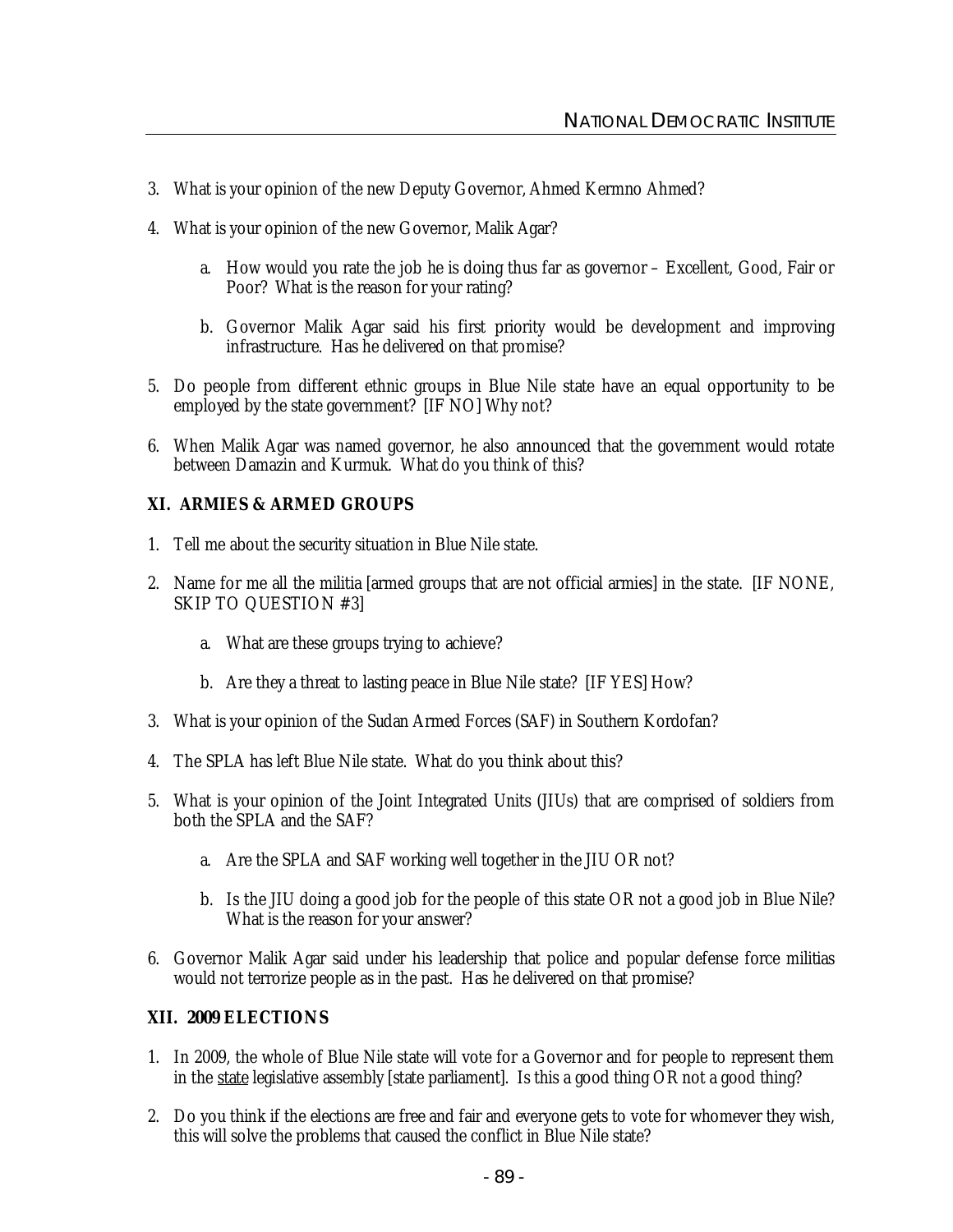- 3. Let's say the election **is free and fair** and the Arab populations vote for whom they want, but a Funj or Ingessana receives the most votes and wins the position of governor. Will you accept this result OR not? [IF NO] Why not?
	- a. [IF NOT ALREADY ANSWERED] Let's say the Funj or Ingessana have the most people living in Blue Nile state and those people vote for a Funj or Ingessana governor. Would you accept a Funj or Ingessana as Governor in Blue Nile state as the winner in the election if more Funj or Ingessana live in Blue Nile than Arabs and fairly voted for their choice?
- 4. For the 2009 elections, how will you choose who you will vote for in most of the elections will your vote be based on who the person is OR what the person's tribe is OR which party the person represents OR something else? Why did you say that?
- 5. Now I am going to give you a list of possible SPLM candidates for the office of president. Of the following people, which would you prefer be the SPLM candidate in 2009 for the office of president of all of Sudan. I am not saying that you will vote for SPLM but am just asking you which of the following do you think would be best to represent the SPLM in the presidential election:
	- ¡ Salva Kiir ¡ Yassir Arman ¡ Malik Agar
	- ¡ Abdel Aziz Al-Hillo
	- Any Other SPLM Person [NAME THEM]

What is the reason for your answer?

- 6. Among possible other candidates, who do you like the best in the presidential election of the following:
	- ¡ Omar Al-Bashir
	- ¡ Ali Osman Mohammed Taha
	- ¡ Saddiq Al-Mahdi
	- ¡ Hassan al-Turabi
	- ¡ Mohammed Osman al-Murghani
	- ¡ Mustafa Osman Ismael
	- ¡ Arkow Minnawi
	- Any Other Person [NAME THEM]
- 7. If the 2009 elections were held today, for which political party would you vote for in the election for governor of Blue Nile state?
	- a. Which political party would you vote for in the election for president of Sudan?
- 8. The draft election law, which the NCP and the SPLM have agreed to, states that 25% of seats in the National Assembly and in each state legislative assembly will be reserved for women. What do you think of this?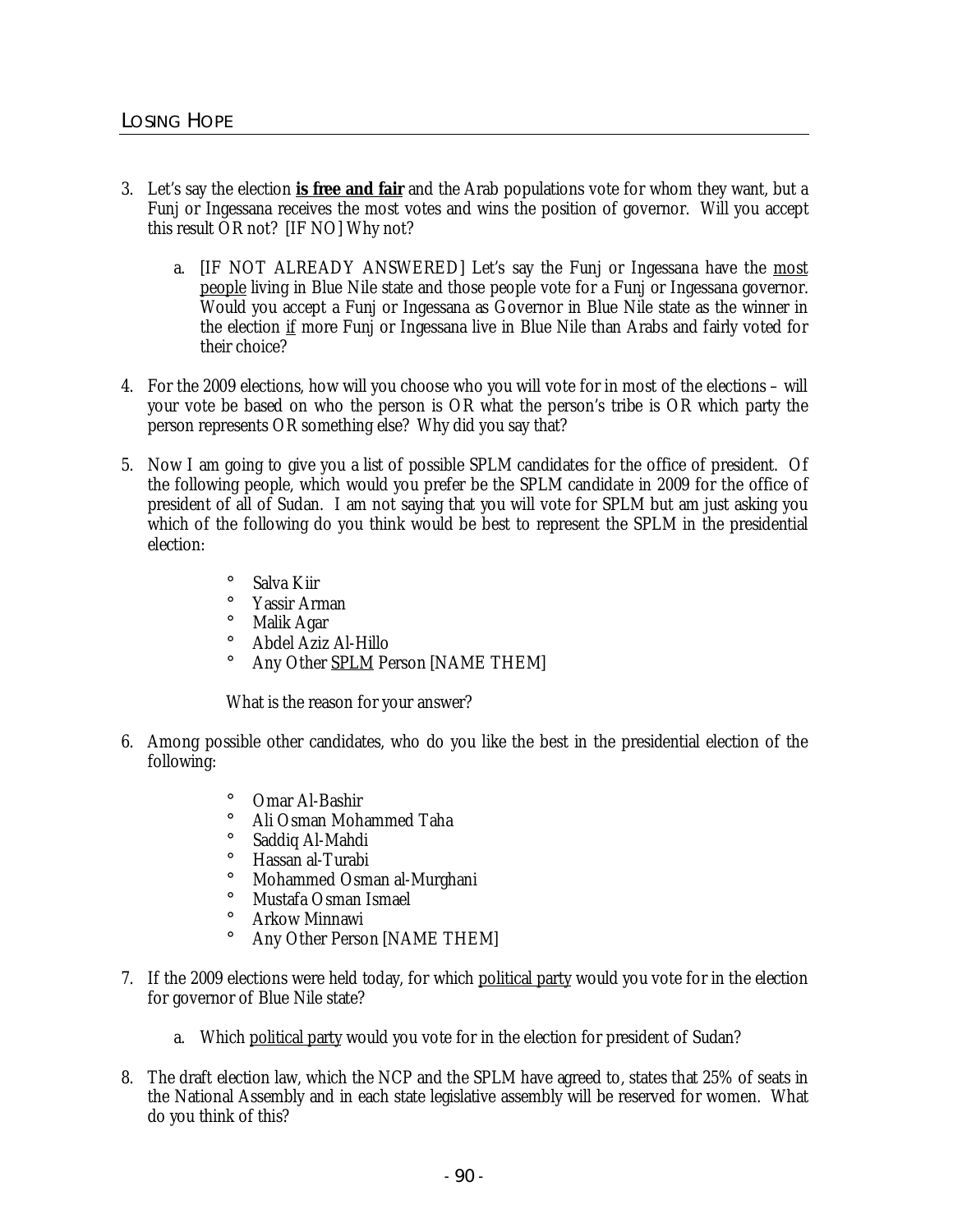#### **XIII. REFERENDUM**

- 1. Do you want Sudan to remain united as one country OR do you think it would be better for the country to separate into different regions? What is the reason for your answer?
- 2. The CPA says that southerners will vote in a referendum where they will choose whether or not to stay united with the North. What would you want the South to do – stay with the North or separate?
	- a. Which way do you think Southerners will choose to stay united or separate?
	- b. If the South votes to separate, would you accept that?
	- c. What will it mean for the Funj or Ingessana population if the South votes to separate?
- 3. What does the CPA say about Blue Nile state in relation to a self-determination referendum?
- 4. Have you heard of the term 'popular consultation'? [IF YES:] What does it mean and how does it apply to Blue Nile state? [IF NO GO TO QUESTION #5]
- 5. Popular consultation is a process that will begin after the 2009 elections. Representatives elected to the state legislature [state parliament] will either accept the CPA as it is OR enter into negotiations with the national government to change the way the CPA is implemented in Blue Nile state. Once the CPA is accepted by the legislature, it becomes the final solution to the conflict in Blue Nile state. What do you think of this?
	- a. What will you tell your elected representatives you want to do about the CPA?
- 6. Have you heard any political groups speak about popular consultation? [IF YES] What have they said?
- 7. In a speech in Kurmuk, Blue Nile Governor Malik Agar said that everyone should look for possible options for unity and that the SPLM would be committed to unity if it is assured of its usefulness. What do you think of this statement?
- 8. Governor Malik Agar has also said he supports a federal system in Sudan whereby different regions rule their own affairs but are still part of Sudan. What do you think of this statement?

#### **XIV. LAND ISSUES**

- 1. What are the issues relating to land in this area?
	- a. How is land allocated in Blue Nile state? Is this a good process OR not?
- 2. Who has the power to draw land boundaries in Blue Nile state?
	- a. What do you think of the job they are doing?
	- b. What is the role of traditional authorities?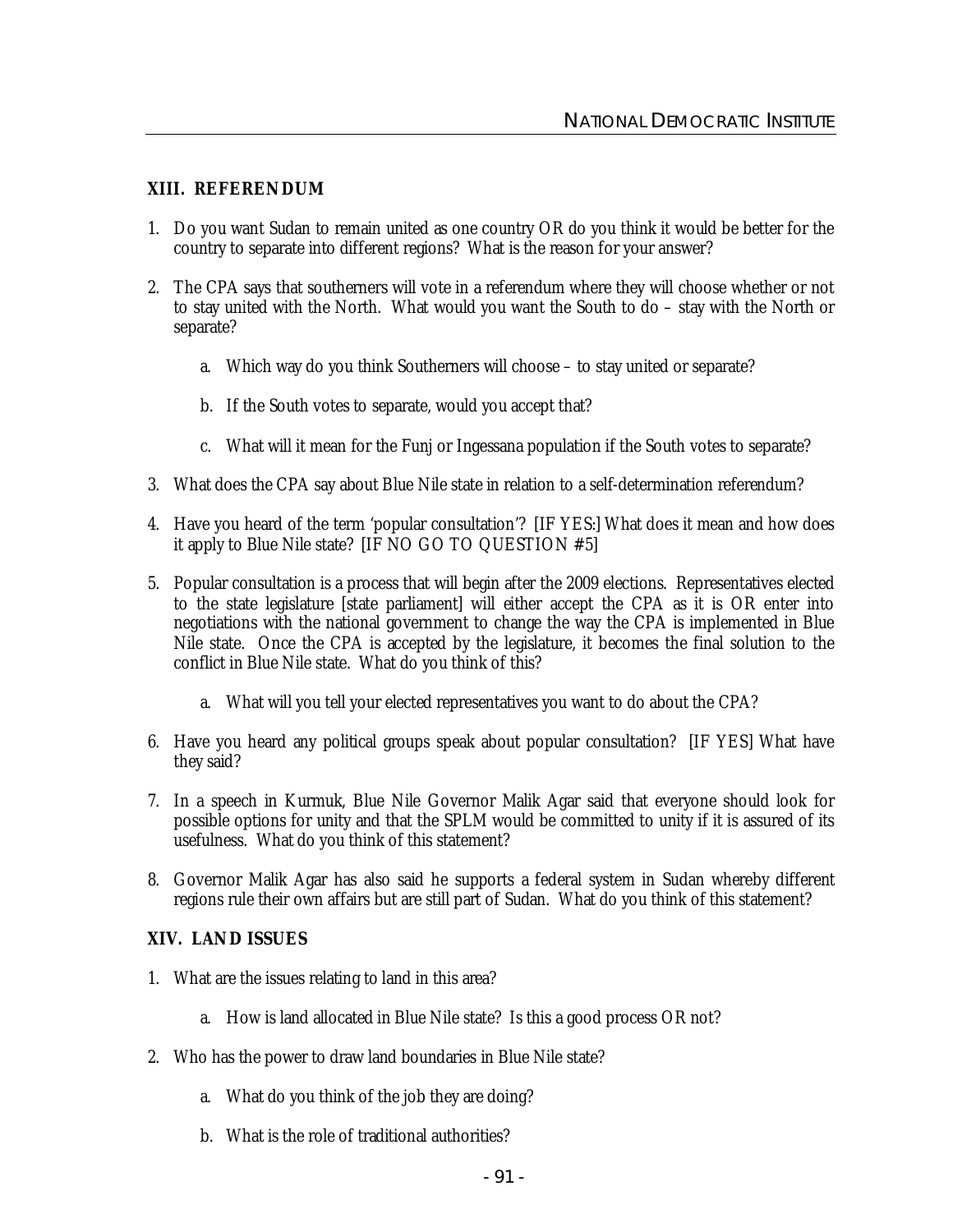3. Do you think there will be any problems in demarcating the border between the North and South, particularly between Blue Nile state and all the states to the south?

## **XV. DEVELOPMENT ASSISTANCE**

- 1. What are the countries that give development aid and assistance to Blue Nile state?
- 2. What are the areas [sectors] in which \_\_\_\_\_\_\_\_\_\_\_\_\_\_ [NAME OF COUNTRIES, TAKEN ONE AT A TIME, MENTIONED IN QUESTION #1] gives development aid and assistance to Blue Nile state?
	- b. Of the following, tell me the areas in which [NAME OF COUNTRIES] has given development assistance to Blue Nile state:
		- § Health
		- § Agriculture
		- § Education/Schools
		- § Democracy & Governance
		- § Roads
		- § Food Aid
		- § Other Areas?
- 3. What is your opinion of the development assistance \_\_\_\_\_\_\_\_\_\_\_\_\_\_\_\_\_ [NAME OF COUNTRIES] has given to Blue Nile state thus far? [PROBE FOR FAVORABILIITY (GOOD/NOT GOOD) AND EFFECTIVENESS (HELPED/NOT HELPED)]
- 4. What are the countries that have given development assistance to other parts of Sudan but not this state? What is your opinion of that assistance [ASK FOR EACH COUNTRY]?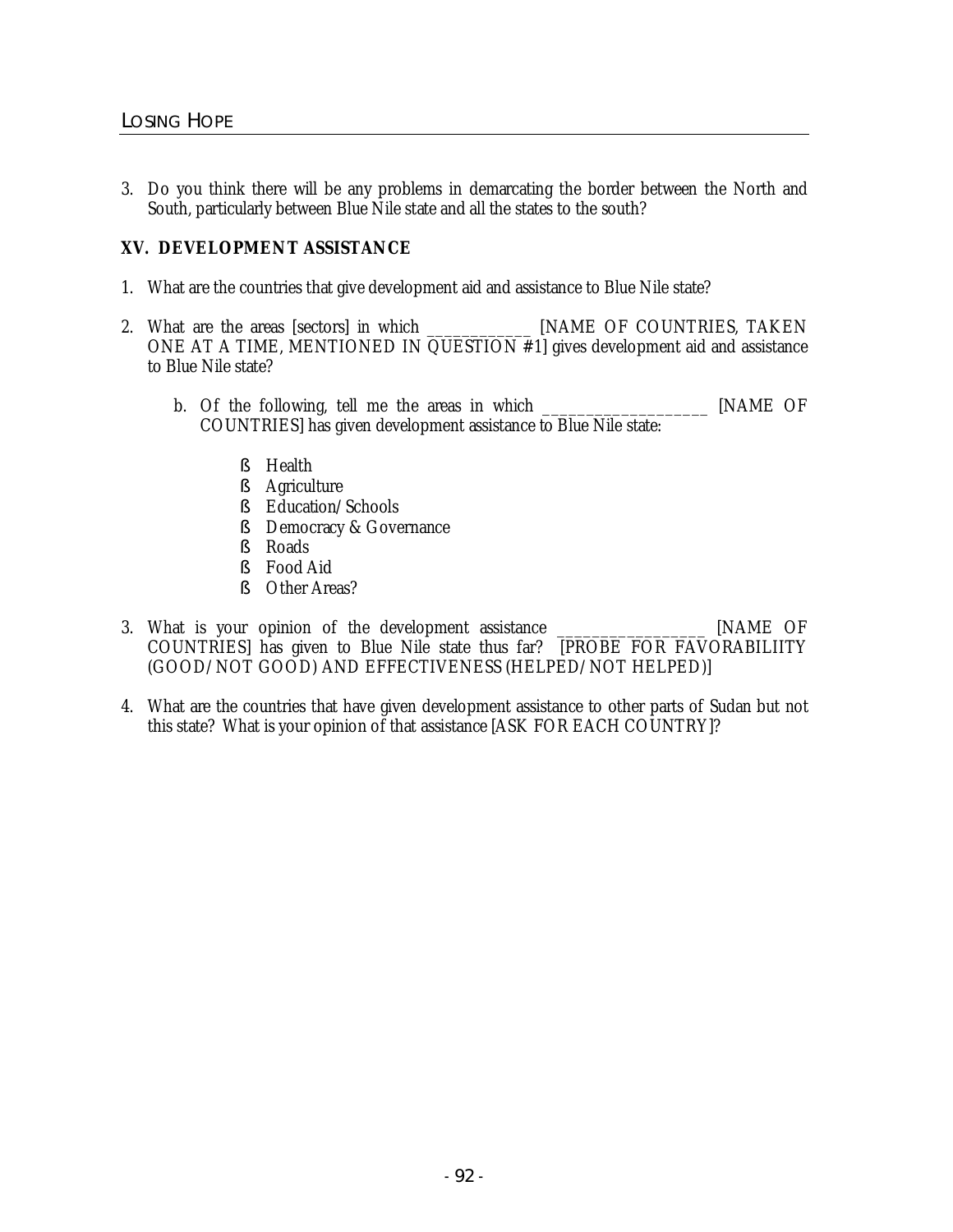Three Areas Focus Groups – Abyei - Ngok Dinka

## **I. INTRODUCTION**

Hello, my name is \_\_\_\_\_\_\_\_\_\_\_, and I am trying to learn more about what citizens of Abyei think about the important issues in this area. I am neutral and do not represent any political party or government office. I work for a non-governmental organization (NGO), and I am only here to collect information so that others can understand your situation here in Abyei better. I am the facilitator for today's discussion.

I want everyone to know that:

- There are, no right or wrong answers.
- Everyone's opinion is equally important. We want everyone to speak.
- If you disagree with someone, that is okay.
- This discussion is only between those of us here.
- I have this recorder to help me when I write the report. Your name will not be used in the report. The report will only say a [woman/man] from [location] said this or that.
- The person here is taking notes to help with the report.
- Please speak loudly so the recorder can pick up your voice.

Thank you. Any questions before we begin? Okay, now let us begin.

#### **II. ABYEI CRISIS**

- 1. Describe the events of May 13 and the days following in Abyei.
	- a. [IF NOT ANSWERED ABOVE] What were the *immediate* causes of the events of May 13?
- 2. Now thinking back before May 13 what were the things that helped set the conditions in Abyei so that something like May 13 could happen?
- 3. I am going to name a group and I want you to tell me the role that group played in relation to May 13 *and* the events leading up to it.
	- ¡ NCP ¡ SPLM ¡ Misseriya Traditional Leaders ¡ Ngok Traditional Leaders ¡ SPLA ¡ SAF ¡ Brigade 31 ¡ The Police ¡ UNMIS
- 4. What could have been done to prevent the events of May 13 and the following days?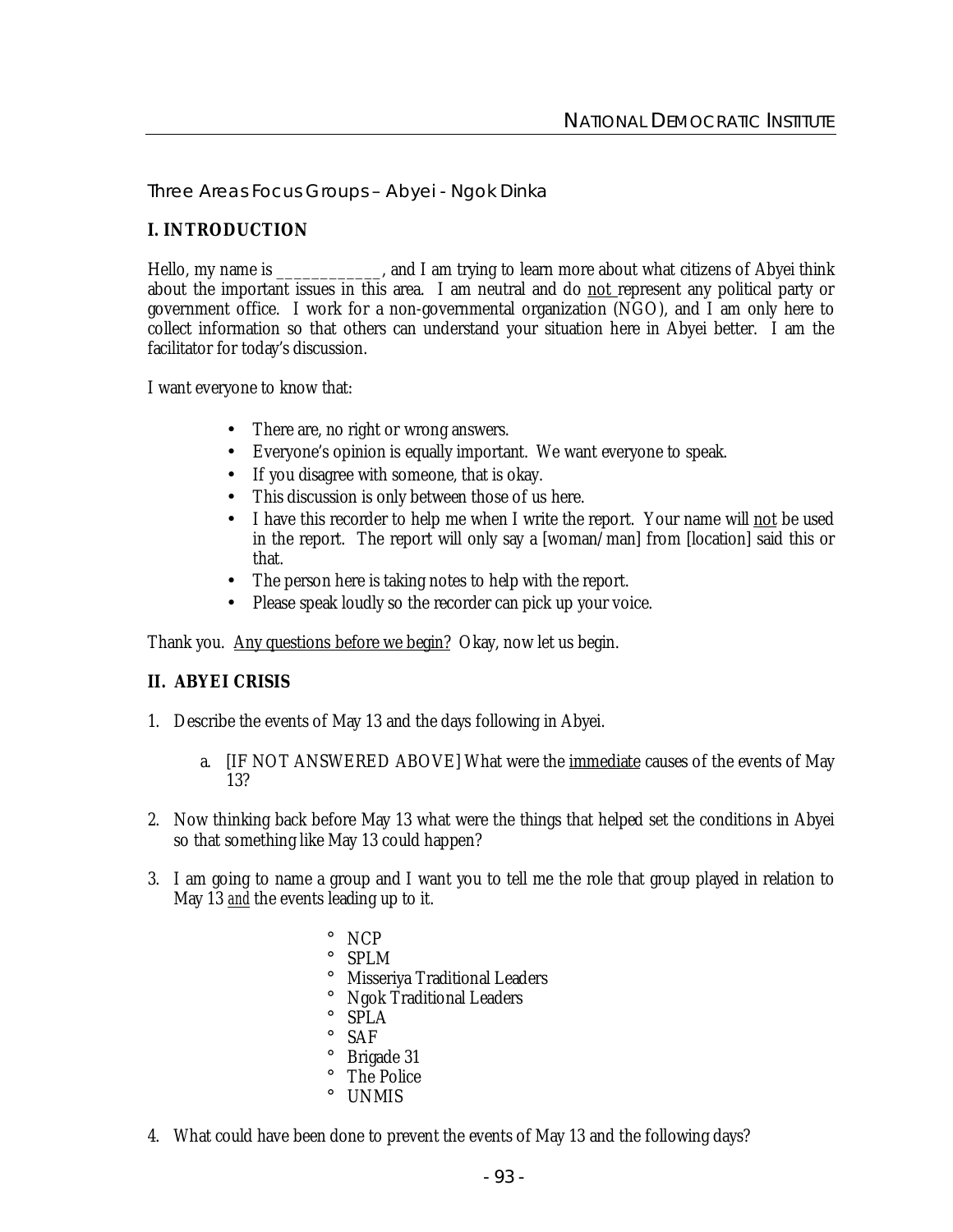#### **III. CRISIS RESPONSE**

- 1. In response to the events of May 13, what groups have performed their jobs well?
	- a. Which groups have not performed their jobs well?
- 2. How would you rate the response of the GOSS to the events of May 13 excellent, good, fair or poor? What is the reason for your answer?
	- a. [IF NOT ANSWERED ABOVE] What is your opinion of the response of the Southern Sudan Relief and Rehabilitation Commission (SSRRC) to the crisis in Abyei?
- 3. How would you rate the response of the international community to the events of May 13 excellent, good, fair or poor? What is the reason for your answer?
	- a. What organizations have been most helpful?
	- b. What countries have been most helpful?
	- [IF USA IS MENTIONED, SKIP TO QUESTION C]
		- 1. Is the United States of America (USA) one of the countries that is giving assistance to Abyei during this time?

#### [IF NO, GO TO QUESTION F] [IF YES, GO TO QUESTION C]

- c. [IF NOT ANSWERED IN A] Have you heard of the United States Agency for International Development or U-S-A-I-D or US-AID?
- d. How has the USA and USAID helped during this crisis?
- e. What is your opinion of the assistance the USA and USAID have given to the people of Abyei in this crisis? [PROBE FOR FAVORABILIITY (GOOD/NOT GOOD) AND EFFECTIVENESS (HELPED/NOT HELPED)]
- f. Before May 13, did the USA and USAID provide any assistance to the Abyei area? [IF YES] What type of assistance? What is your opinion of this assistance?
- 4. What is your opinion of the United Nations (UN) response to the crisis in Abyei?
- 5. How could the response of the international community to the crisis be improved? [PROBE HUMANITARIAN ASSISTANCE AND POLITICAL ASSISTANCE]

## **IV. SPLM & THE ABYEI CRISIS**

1. Tell me your opinion of the SPLM before the Abyei crisis.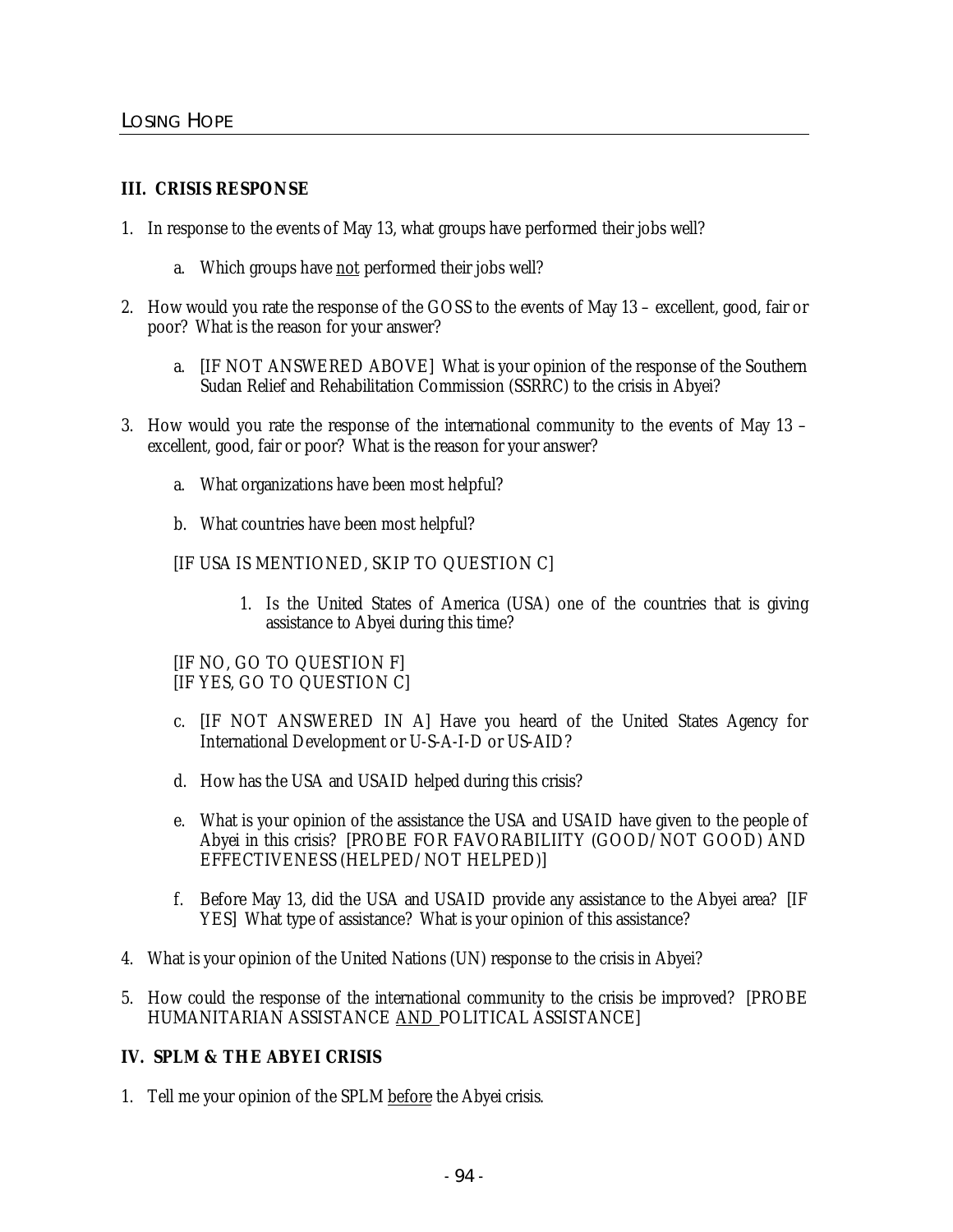- a. Now tell me about your opinion of the SPLM after the Abyei crisis. Has it changed OR stayed the same?
- 2. Tell me your opinion of Salva Kiir before the Abyei crisis.
	- a. Now tell me about your opinion of Salva Kiir after the Abyei crisis. Has it changed OR stayed the same?
- 3. How would you rate the efforts of Salva Kiir and the SPLM to resolve the Abyei crisis through negotiations with the NCP – excellent, good, fair or poor? What is the reason for your rating?
- 4. Before May 13, the SPLM rejected an offer by the NCP to have a joint administration in Abyei. Do you think this was the right decision OR not the right decision? Why?
- 5. What could the SPLM do better regarding the Abyei issue?
- 6. What is your opinion of Edward Lino's leadership during the Abyei crisis?
- 7. What is your opinion of Deng Alor's leadership during the Abyei crisis?
- 8. Do you believe the SPLM can ultimately resolve the problems in Abyei?

#### **V. ROAD MAP AGREEMENT**

- 1. Tell me what you know about the agreement between the SPLM and the NCP reached on June 8 to resolve the Abyei crisis.
- 2. What is your opinion of the agreement?
- 3. Do you believe that the agreement will be implemented?

## **VI. ABYEI SECURITY**

- 1. The Abyei agreement lists several measures intended to restore and improve security in Abyei. I am going to read each one-by-one and I would like for you to tell me what you think of it.
	- a. A new Joint Integrated Unit (JIU) of SAF and SPLA soldiers will be deployed to Abyei. The JIU will not include elements in the former Abyei JIUs. Training and integration are to be stressed so that this unit is more effective than previous ones deployed in Abyei. What is your opinion of this?
		- 1. What would make you feel more comfortable with this part of the agreement?
		- 2. Do you believe this part of the agreement will be implemented?
	- b. Police will be deployed in Abyei after consultation between the National Minister of the Interior and the Government of Southern Sudan Minister of Internal Affairs. What is your opinion of this?
		- 1. What would make you feel more comfortable with this part of the agreement?
		- 2. Do you believe this part of the agreement will be implemented?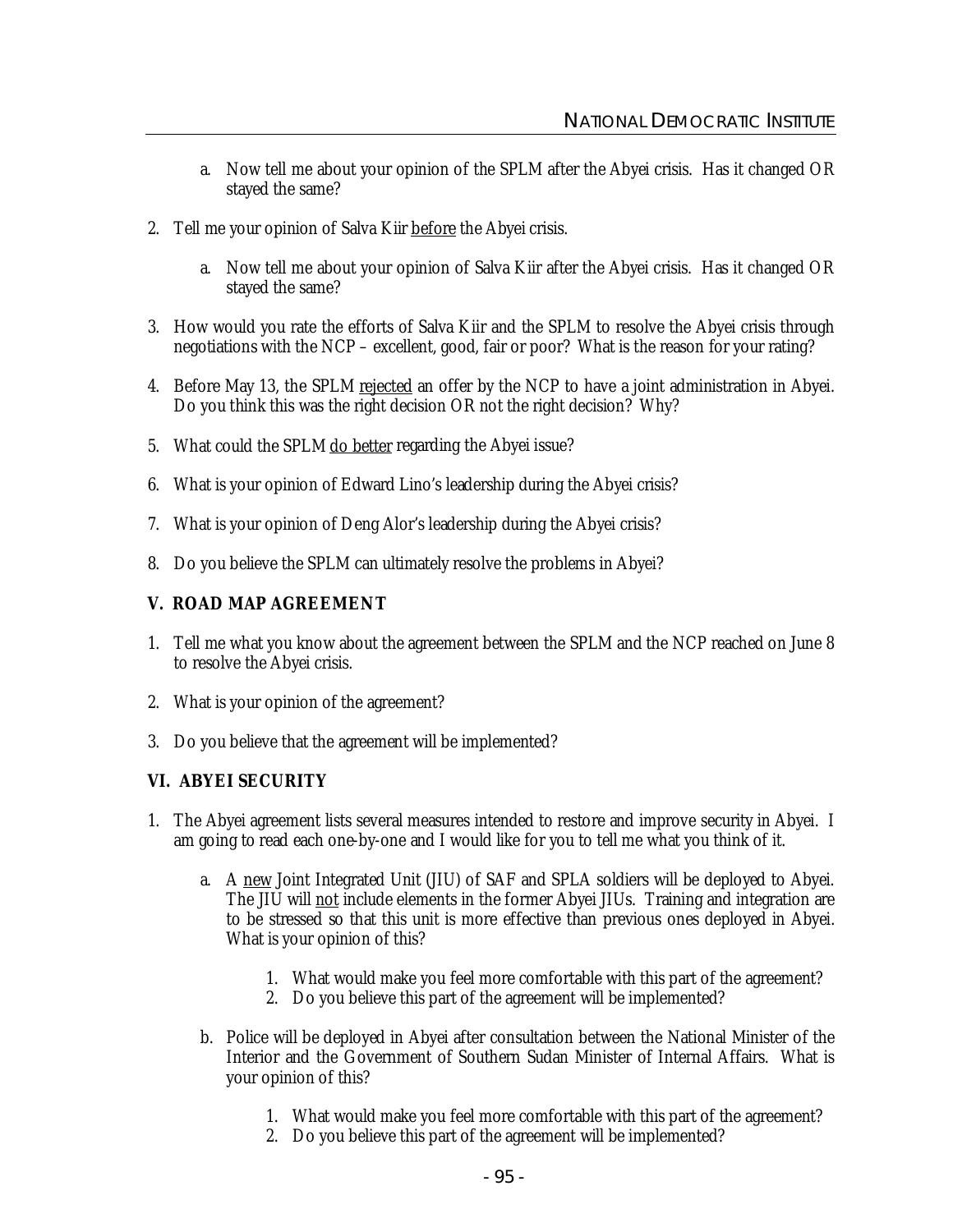- c. SAF and SPLA troops will be redeployed to the north and south of the agreed Abyei administrative boundaries. What is your opinion of this?
	- 1. What would make you feel more comfortable with this part of the agreement?
	- 2. Do you believe this part of the agreement will be implemented?
- 2. You have spoken previously of the role of UNMIS during the Abyei crisis. What do you think the role of UNMIS should be in Abyei going forward?
	- a. The Abyei agreement says that UNMIS will have free movement north and south of the Abyei area. What is your opinion of this?
		- 1. Do you believe this part of the agreement will be implemented?
- 3. With this new agreement, how confident are you that the events of May 13 will not be repeated very confident, somewhat confident, not at all confident or not sure? What is the reason for your answer?
	- a. What could be done to make you more confident that the events of May 13 will not be repeated?
- 4. Going forward under this new agreement, what is the biggest threat to security in Abyei?

## **VII. ADMINISTRATION, BORDERS AND THE ABC**

- 1. The Abyei agreement says that an Abyei Area administration will be established. The Chief Administrator will be nominated by the SPLM and the Deputy Chief Administrator will be nominated by the NCP and both will be residents of Abyei. What is your opinion of this?
	- a. How will the two work together?
	- b. What would make you feel more comfortable with this part of the agreement?
	- c. What if the NCP appoints a Misseriya as Deputy Chief Administrator how would you feel about that?
- 2. New interim boundaries for the administration of the Abyei area were agreed to by the SPLM and NCP. The SPLM has agreed that, for example, in the west Al-Merriam will not be part of the Abyei area under the interim administration nor will in the East, the part nearest Southern Kordofan. Also, the shared rights area as defined by the ABC will not be included in the interim administration area. What is your opinion of this?
- 3. The Abyei agreement also calls for an arbitration tribunal selected by the Secretary General of the Permanent Court of Arbitration in the Hague to settle the dispute over the findings of the Abyei Boundaries Commission. Both parties agree to implement the decision of the tribunal. What is your opinion of this?
	- a. Do you believe this part of the agreement will be implemented?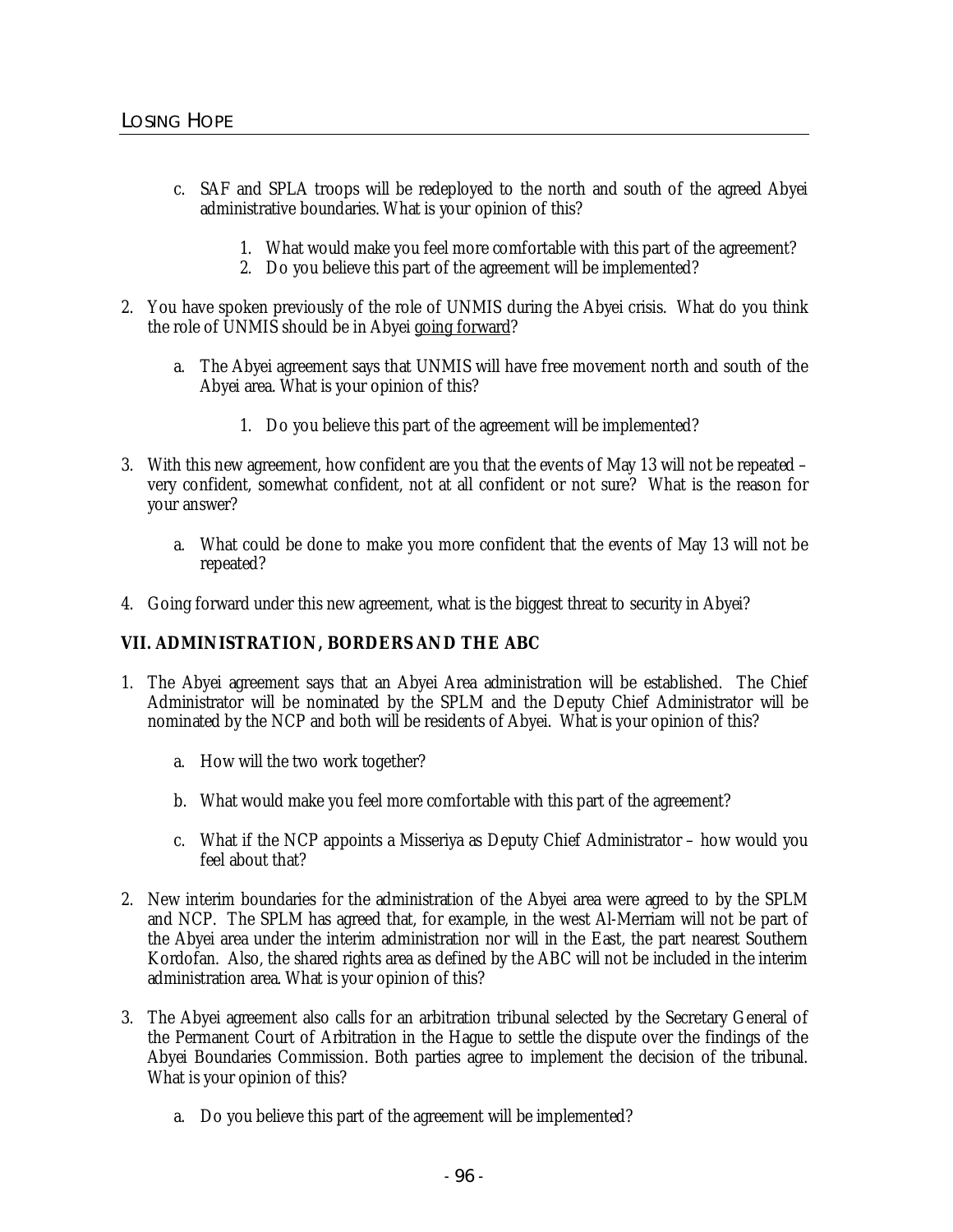#### **VIII. RETURN OF IDPS**

- 1. Do you intend to return to the Abyei area? [IF YES] How soon? [IF NO] Why not?
- 2. Does the recent Abyei agreement make you feel any better about returning to Abyei? Why or why not?
- 3. What are your biggest concerns about returning to the Abyei area?
- 4. What would make you feel more comfortable about returning to Abyei? [PROBE SPECIFIC THINGS IDPS NEED TO RETURN]

## **IX. RELATIONSHIP BETWEEN NGOK AND MISSERIYA**

- 1. Has the recent fighting changed how you feel about the Misseriya?
- 2. Before the war, the Ngok and Misseriya lived together and, although there were occasional clashes, for the most part they lived together peacefully. Can the relationship between the Ngok and Misseriya ever return to what it was before the war? Why or why not?
- 3. What are the reasons that some Misseriya have joined the SPLM/A and why are they different from other Misseriya?
- 4. Let's say you were in charge of a reconciliation committee between Ngok and Misseriya traditional leaders. Tell me the three things you would do to resolve the conflict between the two groups.
- 5. What do you think is the one thing that the Misseriya are most concerned about in relation to Abyei?
	- a. Is there any way to address their concerns? [IF YES] How can this best be done? [IF NO] Why?
- 6. What grazing rights do the Misseriya have in Abyei currently?
- 7. Before May 13, there were clashes between the SPLA and Misseriya migrating to grazing areas in Abyei and just outside of Abyei. What are the causes of these clashes?
	- a. Will these clashes be repeated during the next dry season OR can they be resolved? What is the reason for your answer?
- 8. If Abeyi voted to join Bahr el Ghazal and Southern Sudan voted to become independent in the 2011 referendums, how would that affect the grazing rights of the Misseriya?
	- a. What would you do to address Misseriya concerns about this?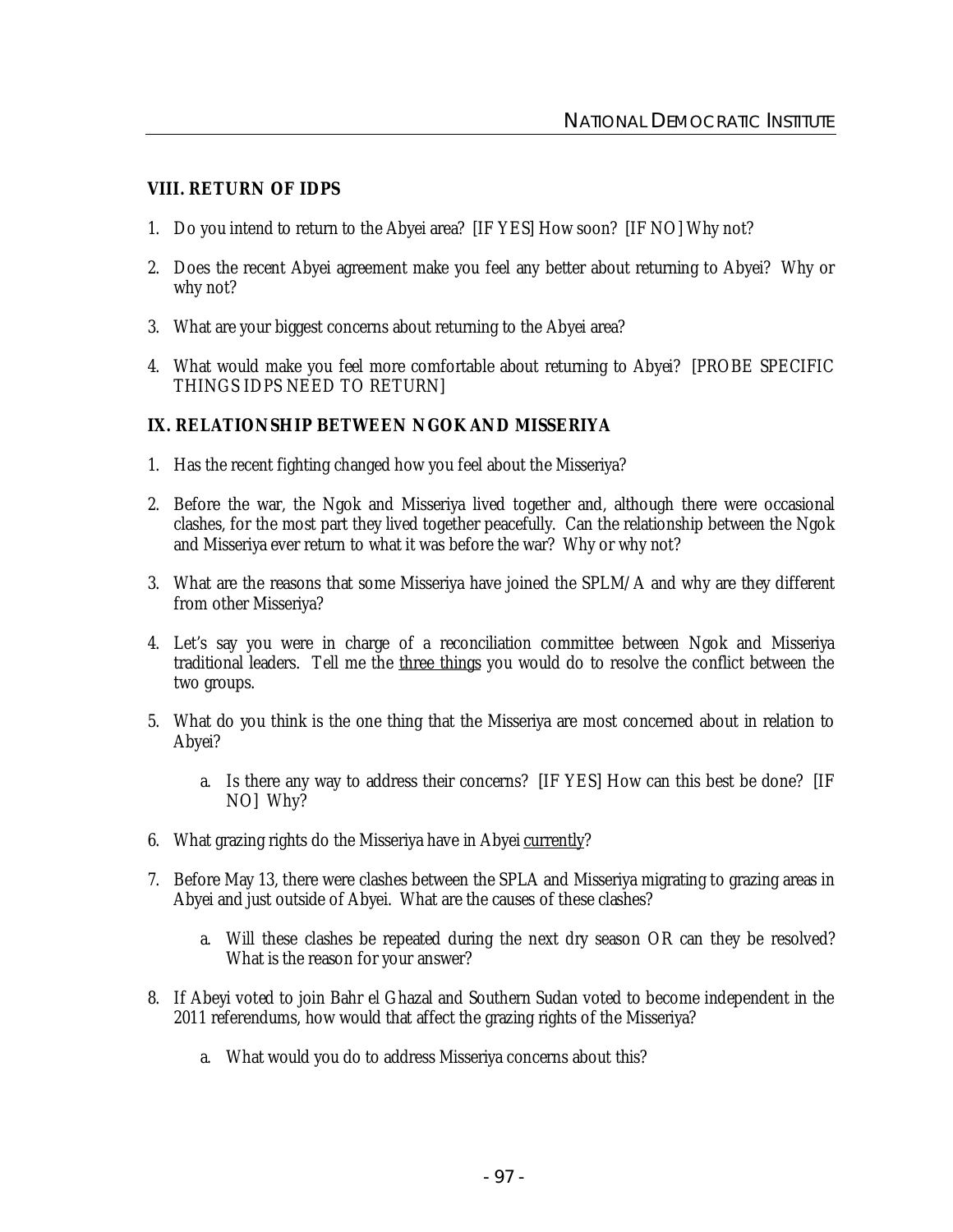## **X. CONFLICT & RESOLUTION**

- 1. There have been tensions in Abyei for years even before the recent fighting. Using just one word, tell me what this long-running conflict is about? Why did you use that word?
- 2. At its root, is the problem in Abyei between the Ngok and the Misseriya OR is it between the NCP and the SPLM OR is the problem a combination of both? What is the reason for your answer?
- 3. War brings a lot of pain and suffering to everyone. In relation to Abyei, what do you think are the things that would be worth the pain and suffering to fight for?
- 4. What are the things that would not be worth the pain and suffering to fight for in other words, what compromises are you willing to make in a negotiation with the Misseriya and/or the NCP in order to avoid war and have peace in Abyei?
- 5. What would you think about a compromise that brought peace to Abyei in exchange for the redrawing of its boundaries so that some or all of its oil resources remain in the North?
	- a. What if the SPLM told you that giving up some of Abyei's oil resources is the only way to achieve peace – would you support their decision to redraw boundaries that excluded some of the oil fields in Abyei OR not?
- 6. If you had to give up a part of Abyei's oil OR a part of Abyei's land to achieve peace, which would you choose? [FORCE A CHOICE OF ONE]
- 7. We've talked about all the problems with Abyei. Now, I want to know what do you think is the solution?
- 8. I am going to say the names of some groups and I want you to tell me what each should do to bring permanent peace.
	- ¡ NCP ¡ SPLM ¡ SPLA ¡ SAF ¡ Misseriya Leaders ¡ Ngok Leaders ¡ United Nations/UNMIS
- 9. What impact does the Abyei conflict have on the CPA overall?

## **XI. REFERENDUM**

1. How will you vote in the 2011 Abyei referendum – to join with Bahr el Ghazal or to join with Southern Kordofan? Why?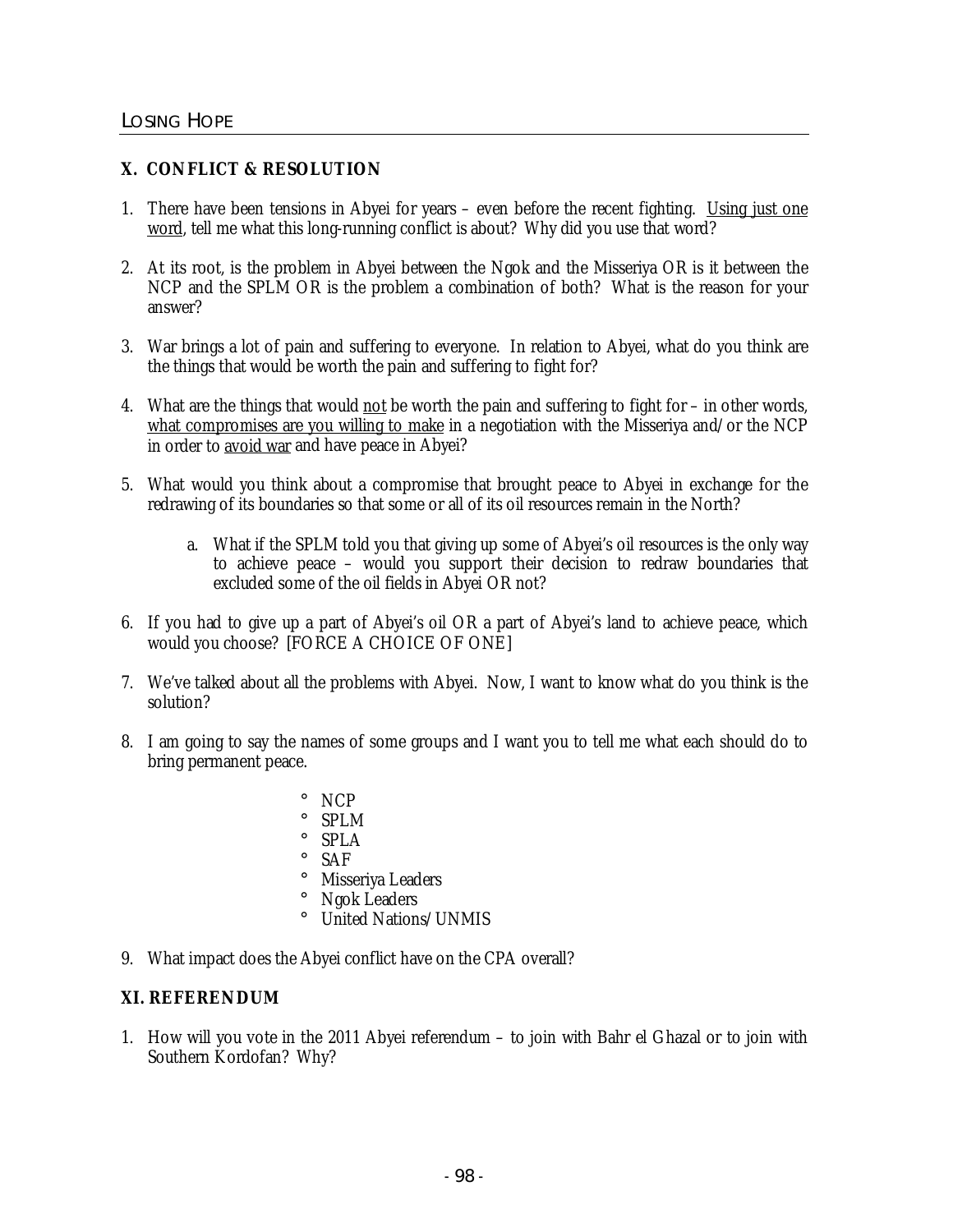# **APPENDIX D: ABOUT THE AUTHOR**

Traci D. Cook is a Senior Advisor for the National Democratic Institute's Sudan program. An experienced opinion researcher who has done similar work elsewhere in Africa and the Caribbean, she previously served as the senior director for strategic and corporate communications at the Women's National Basketball Association and as vice president of marketing communications at Shepardson Stern + Kaminsky in New York, where she supervised and analyzed focus groups research for Fortune 500 companies. As country program director for NDI in Malawi between 1993 and 1996, she also designed and conducted a series of focus groups on democracy and governance. Complementing her work in the field of international development and in the private sector is her experience as the political director for the Mississippi Democratic Party, legislative work on Capitol Hill and research work for various U.S. House and Senate races. This is Ms. Cook's tenth study of citizen opinions and attitudes in Sudan.